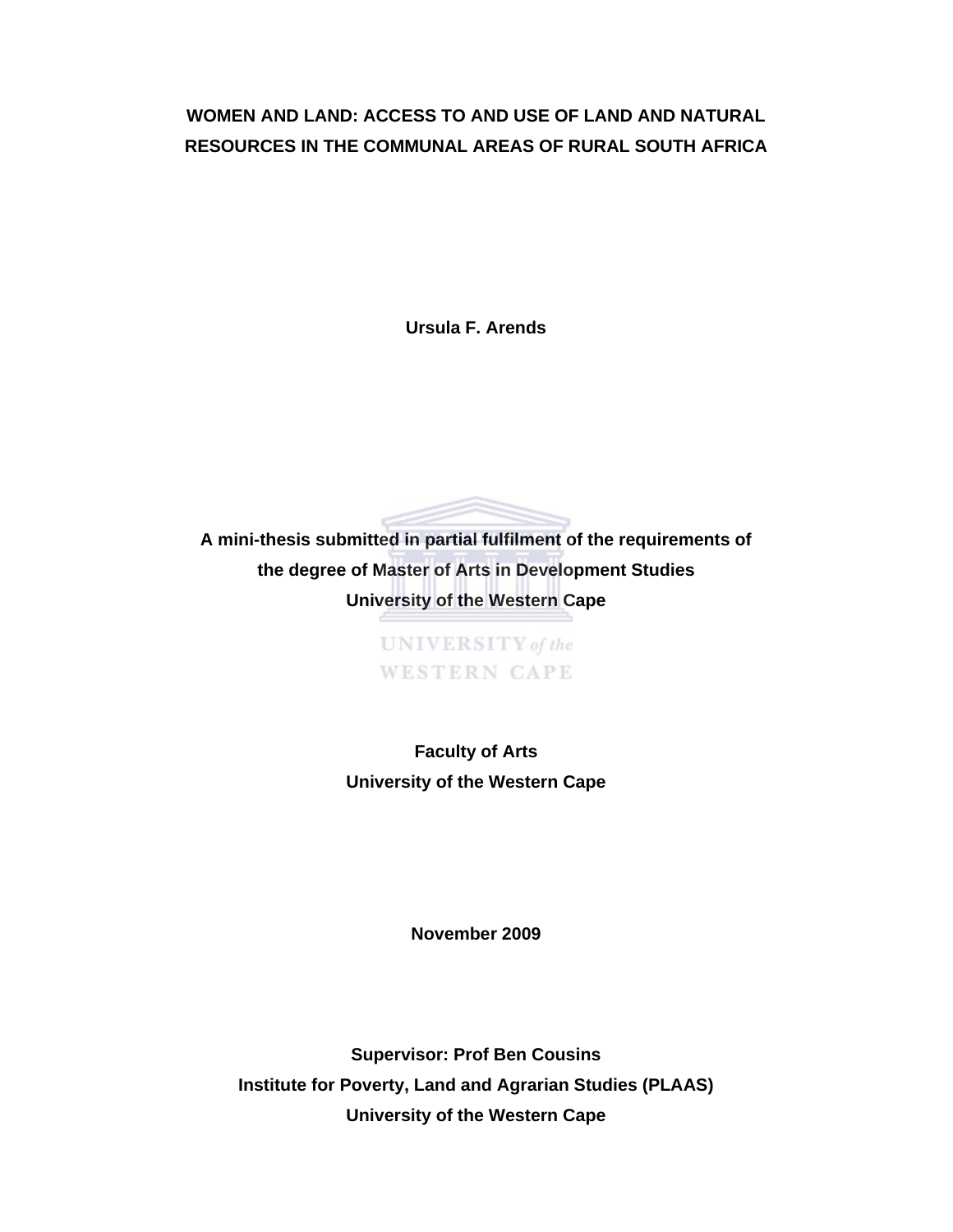# **WOMEN AND LAND: ACCESS TO AND USE OF LAND AND NATURAL RESOURCES IN THE COMMUNAL AREAS OF RURAL SOUTH AFRICA**

**Ursula F. Arends** 

## **KEY WORDS**

Women

Land reform

Communal tenure

Rural development

Traditional authorities

Communal Land Rights Act (CLRA)

Traditional Leadership and Governance Framework Act (TLGFA)

Natural resources

Livelihoods

South Africa

**UNIVERSITY** of the **WESTERN CAPE**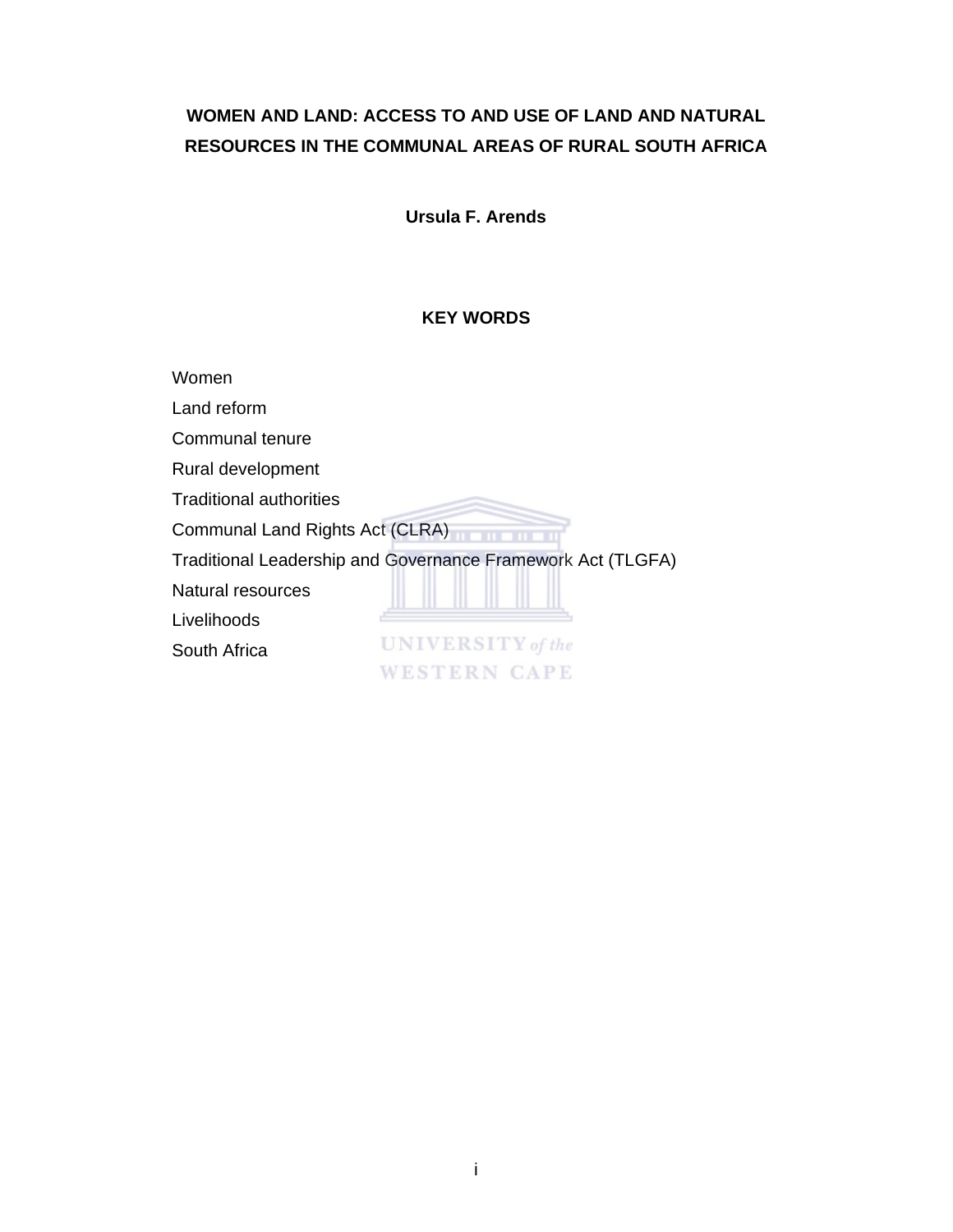#### **ABSTRACT**

# **WOMEN AND LAND: ACCESS TO AND USE OF LAND AND NATURAL RESOURCES IN THE COMMUNAL AREAS OF RURAL SOUTH AFRICA**

The typical face of poverty in South Africa is African, rural, and female. As the primary users of rural land, women engage in farming and subsistence activities. Despite this pivotal role played by rural women, they experience grave problems under communal tenure, most notably in relation to access to and use of land and productive resources. Research has shown that the majority of rural households in South Africa derive significant proportions of their livelihoods from land-based activities, and that the value of common property resources associated with land, for example livestock production, crop production, and natural resource harvesting is often overlooked as an important asset of poor rural communities. The importance of these landbased livelihoods sources is even greater for female-headed households, female members of rural households, and the very poor or 'marginalised' members of rural communities, since they tend to be more reliant on landbased livelihoods than those with secure income from pensions, wageearning activity or remittances from migrant labourers. The importance of security of land tenure to the sustainability of rural livelihoods, particularly insofar as rural women are concerned, is the central focus of this study.

Under customary law, land is generally allocated to men. Most rural women therefore do not have access to land rights of their own; they often lose their homes and fields on divorce, desertion, or widowhood. Despite the government's recognition that past policies have led to unequal gender relations, particularly within the rural sector, its land reform programme prioritises 'race' as the main vector of inequality. Poor, rural women are not being targeted as a specific category of beneficiaries. In an attempt to address the urgent need for tenure reform in South Africa's former bantustans, the government passed the *Communal Land Rights Act (CLRA) of 2004,* which proposes the transfer of title deeds from the state to rural communities. Many community and civil society support groups had raised strenuous objections to this Act being signed into law, particularly since it

ii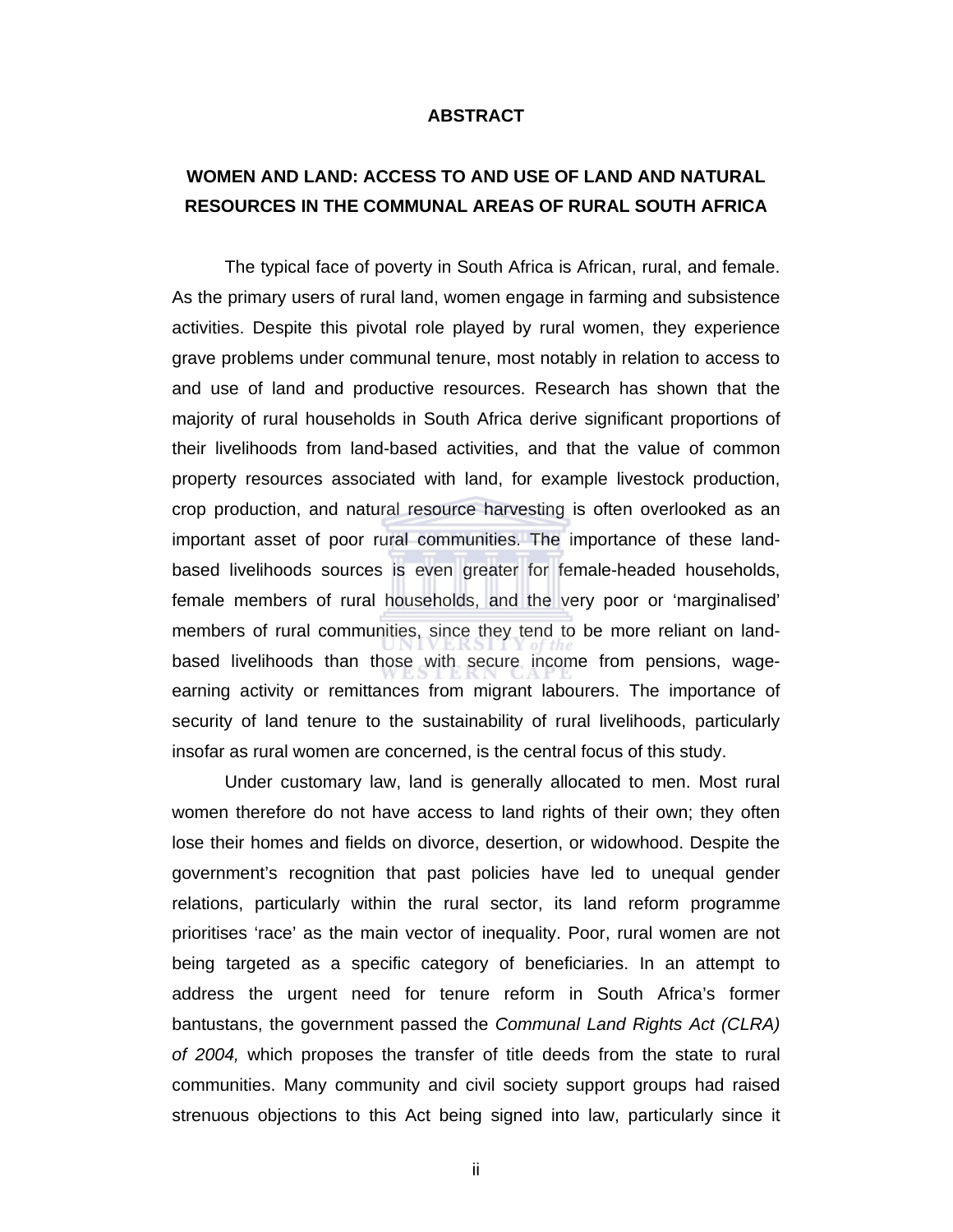seemed to entrench rather than remove discrimination against women in communal areas, as it affords unprecedented powers to traditional authorities, who are likely to reinforce the patriarchal power relations that contribute to the problems rural women face in trying to access land and natural resources. The implementation of this Act has been postponed by the government, primarily due to the strong opposition from rural communities and lobby groups critical of this Act<sup>1</sup>, and also because of lack of capacity and resources on the part of the state. Notwithstanding the forceful arguments against the recognition of undemocratic traditional leadership structures within a democratic dispensation, there is acknowledgement that traditional structures remain central to the lives of many rural communities and that there is a role for them at local government level, within the context of 'living' customary law.



 $\overline{a}$ 

<sup>1</sup> In 2006 four rural communities mounted a legal challenge against the unconstitutionality of the CLRA, arguing that their right to tenure security, as guaranteed by the Constitution, would be undermined. In October 2009 the High Court declared key provisions of the CLRA unconstitutional, thereby rendering it impossible to implement in its current form (Cousins, 2009a). The case has been referred to the Constitutional Court. See also: RSA, 2009 - North Gauteng High Court Judgement in this case.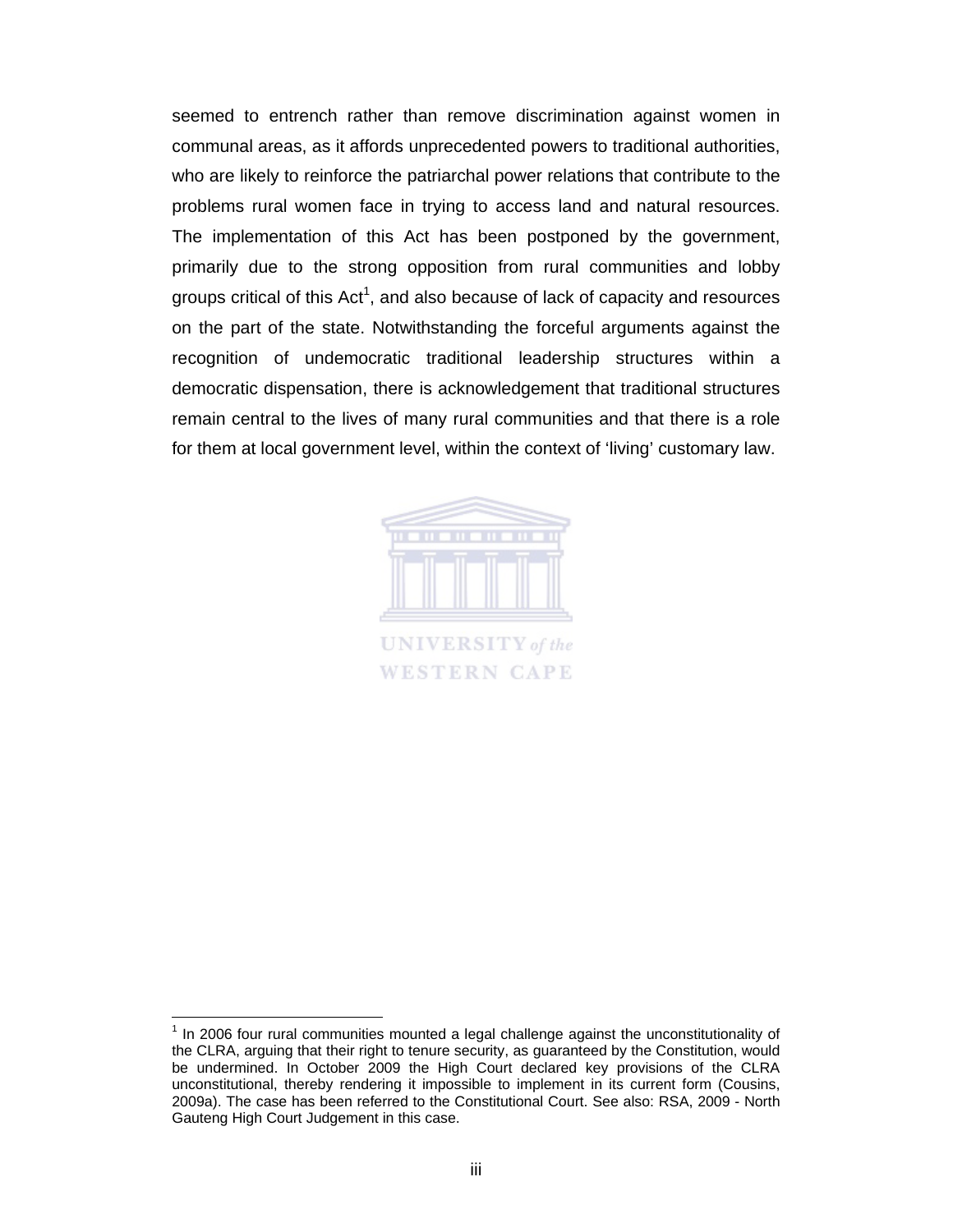### **DECLARATION**

I declare that "Women and land: Access to and use of land and natural resources in the communal areas of rural South Africa" is my own work, that it has not been submitted for any degree or examination in any other university, and that all the sources I have used or quoted have been indicated and acknowledged by complete reference.

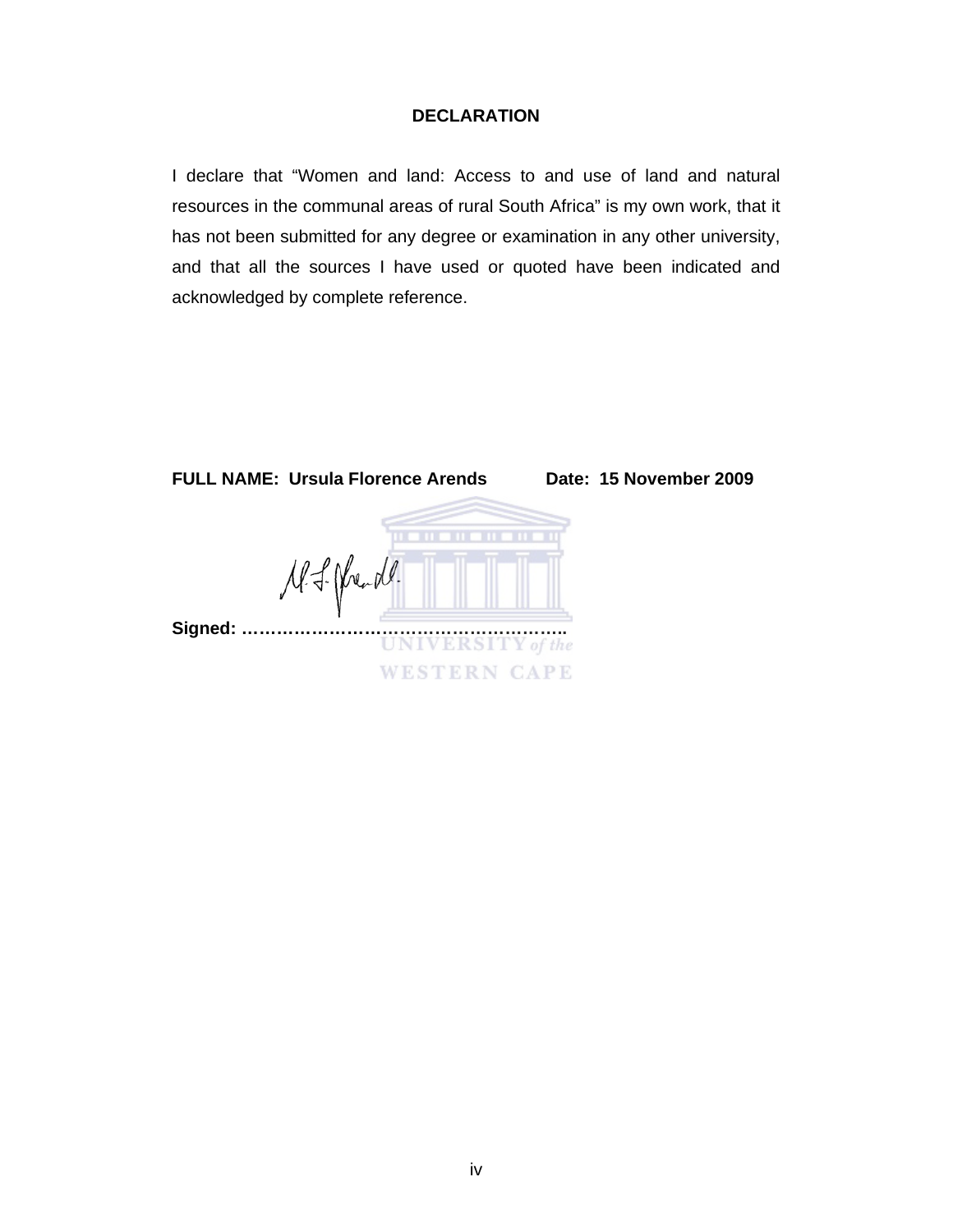# **ACKNOWLEDGEMENTS**

This mini-thesis has been a long time coming … with unplanned delays and overlapping work schedules. I have to acknowledge, first and foremost, and with humble gratitude, Ben Cousins, for your patient guidance and supervision, and for exposing me to the vibrant world of tenure reform. I will continue to follow the debates (and the legal challenge) with keen interest.

Much appreciation is extended to all my PLAAS colleagues for support along the way, and in particular to Moenieba Isaacs and Andries du Toit for valuable study time off during the latter part of the writing-up process. A special thanks to the administrative and support staff, especially to Carla Henry, for the steadfast encouragement and support!

I salute all the colleagues whose research work and publications inspired and informed me. To my two fellow travellers, Karin Kleinbooi – good luck with the outcome of your own thesis, and Phillani Zamchiya – congratulations on an excellent result!

On the home front, I thank a caring, supportive mother, whose abiding desire is to attend another graduation ceremony!

My warmest appreciation goes to Marché, for always believing that your mother can still do it! Thanks for your loyal, unconditional support. I dedicate this thesis to you, as you commence your own academic journey!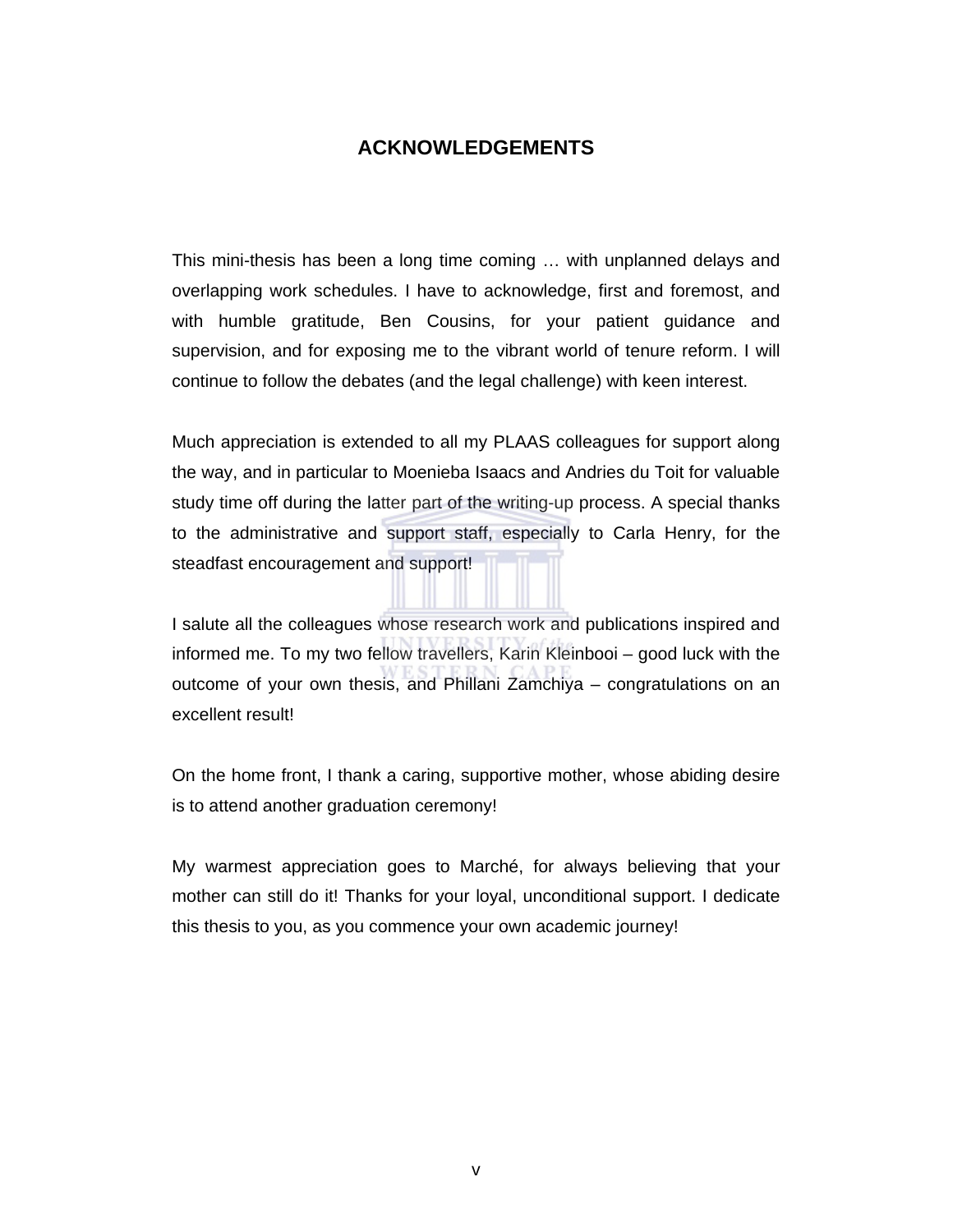# **CONTENTS**

# **CHAPTER 1:**

| <b>CHAPTER 2:</b> |                                                                     |    |
|-------------------|---------------------------------------------------------------------|----|
|                   | WESTERN CAPE                                                        |    |
|                   |                                                                     |    |
|                   |                                                                     |    |
|                   | 2.1.2 Poverty-alleviation programmes in South Africa since 1994  10 |    |
|                   |                                                                     |    |
|                   |                                                                     |    |
|                   |                                                                     |    |
|                   | 2.2.3 Rural women in South Africa's communal areas  19              |    |
|                   |                                                                     |    |
|                   |                                                                     |    |
|                   |                                                                     |    |
|                   |                                                                     |    |
|                   |                                                                     | 29 |

#### **CHAPTER 3:**

| --------------<br><b>GENDERED RIGHTS IN COMMUNAL LAND TENURE REGIMES  31</b> |  |
|------------------------------------------------------------------------------|--|
|                                                                              |  |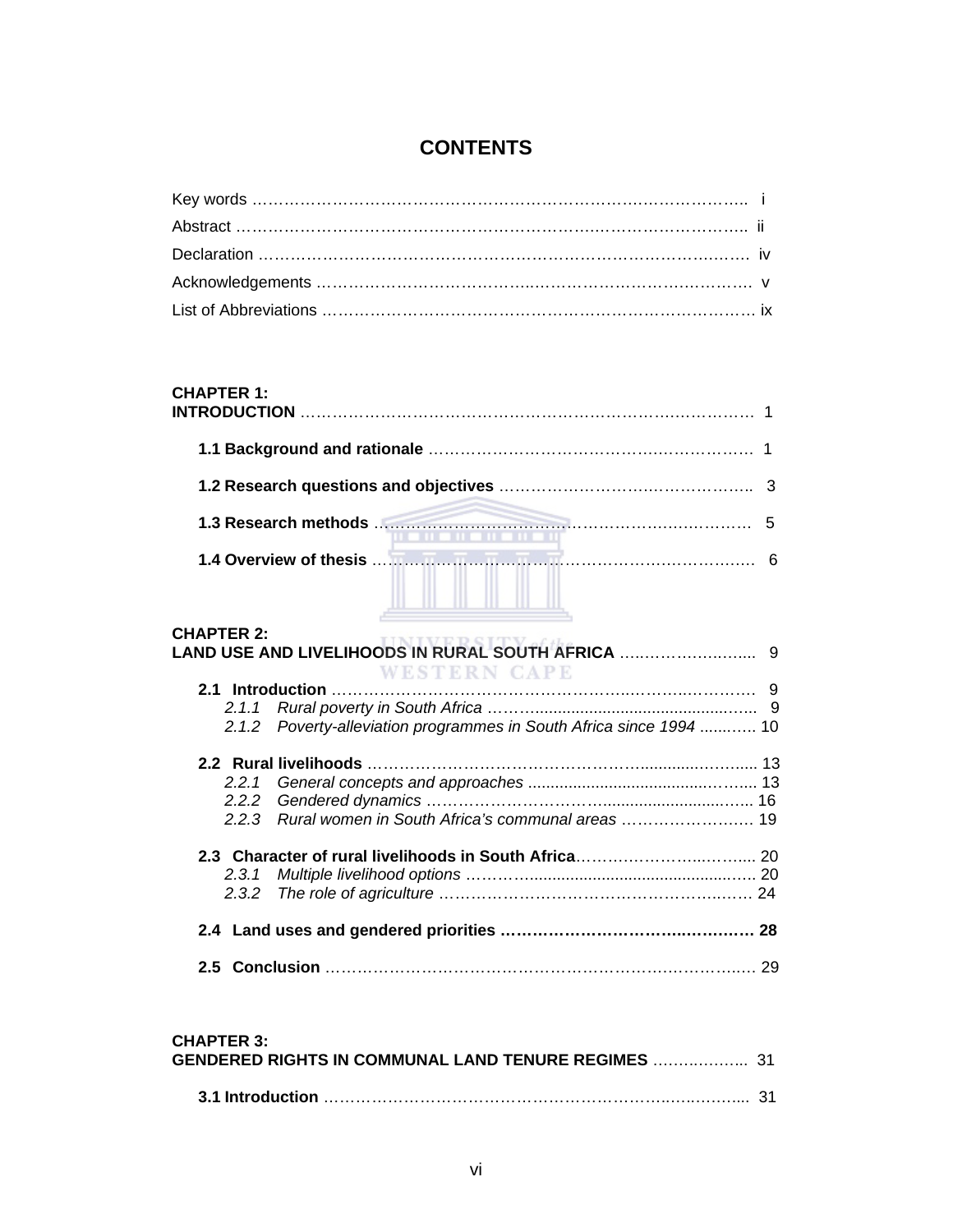| 3.2 Historical evolution of the gendered nature of land tenure regimes  32 |  |  |
|----------------------------------------------------------------------------|--|--|
|                                                                            |  |  |
|                                                                            |  |  |
|                                                                            |  |  |
|                                                                            |  |  |
|                                                                            |  |  |
|                                                                            |  |  |

| <b>CHAPTER 4:</b> | LAND ADMINISTRATION, TRADITIONAL AUTHORITIES AND WOMEN  48                 |    |
|-------------------|----------------------------------------------------------------------------|----|
|                   |                                                                            |    |
|                   | 4.2 Historical evolution of roles and powers of traditional authorities in | 49 |
|                   |                                                                            | 49 |
|                   |                                                                            |    |
|                   |                                                                            |    |
|                   |                                                                            |    |
|                   | 4.3.1 Rural women and decision-making structures  57                       |    |
|                   |                                                                            |    |
|                   |                                                                            |    |
|                   | <b>WESTERN CAPE</b>                                                        |    |
|                   |                                                                            |    |

#### **CHAPTER 5:**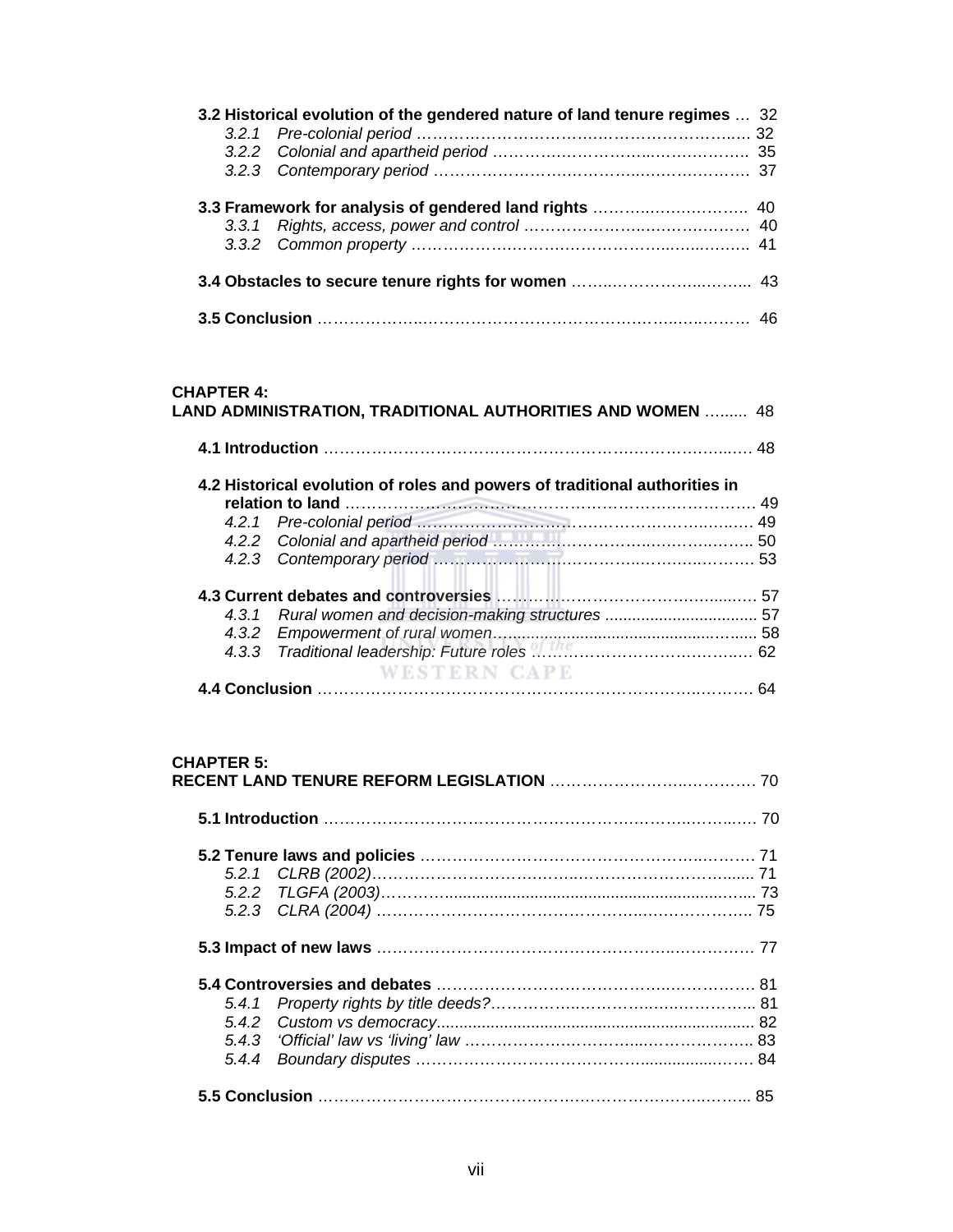| <b>CHAPTER 6</b> |  |  |
|------------------|--|--|
|                  |  |  |
|                  |  |  |
|                  |  |  |
|                  |  |  |
|                  |  |  |
|                  |  |  |

**BIBLIOGRAPHY** ……………………………..………............……….……………….. 96



UNIVERSITY of the **WESTERN CAPE**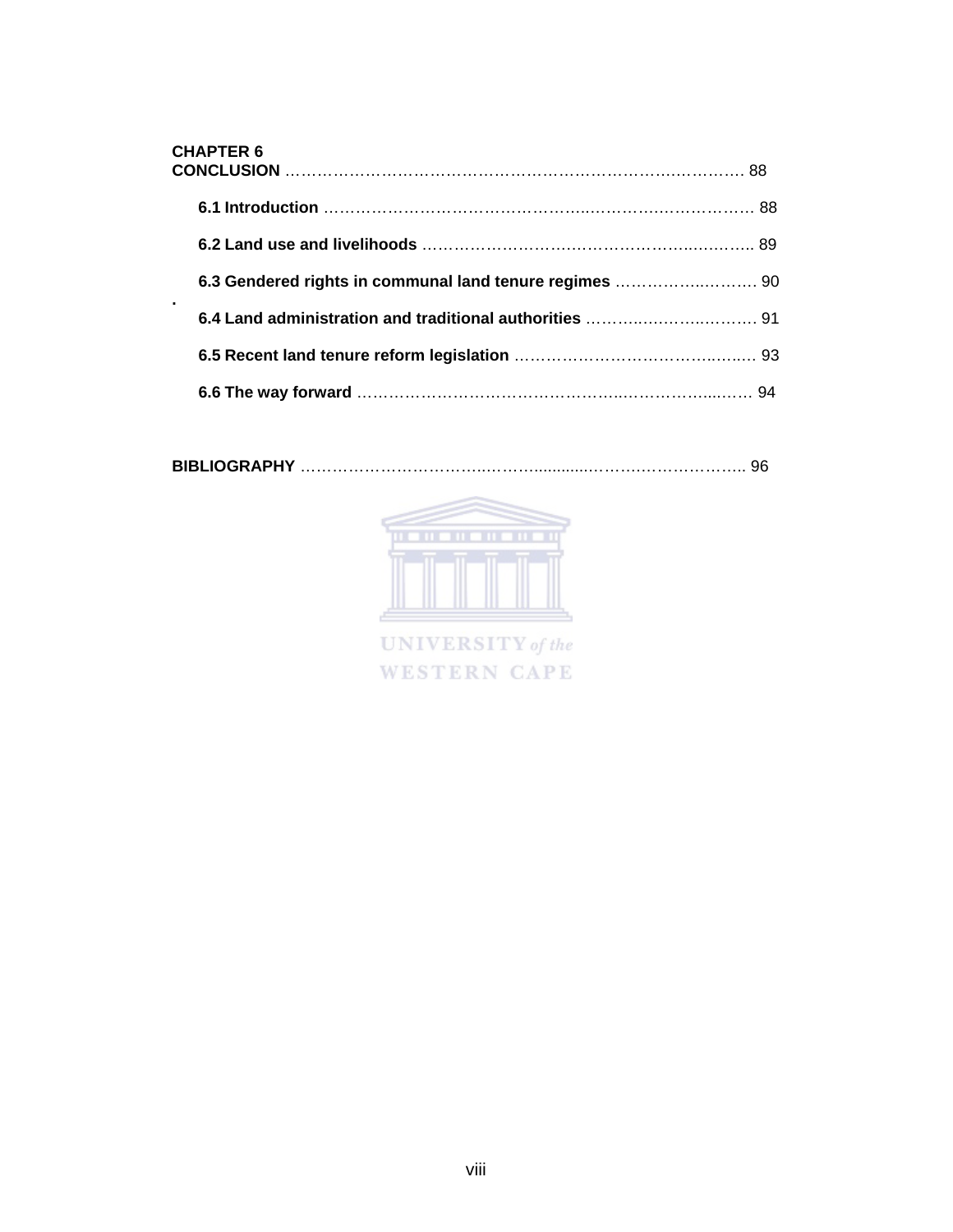# **LIST OF ABBREVIATIONS**

| <b>ALARM</b>      | Alliance of Land and Agrarian Reform Movement              |
|-------------------|------------------------------------------------------------|
| <b>ANC</b>        | <b>African National Congress</b>                           |
| <b>ASGISA</b>     | Accelerated and Shared Growth Initiative for South Africa  |
| <b>CGE</b>        | <b>Commission on Gender Equality</b>                       |
| <b>CLRA</b>       | <b>Communal Land Rights Act</b>                            |
| <b>CLRB</b>       | <b>Communal Land Rights Bill</b>                           |
| <b>CONTRALESA</b> | Congress of Traditional Leaders of South Africa            |
| <b>CPA</b>        | <b>Communal Property Association</b>                       |
| <b>CPR</b>        | <b>Common Pool Resource</b>                                |
| <b>DLA</b>        | Department of Land Affairs                                 |
| <b>DoA</b>        | Department of Agriculture                                  |
| <b>FAO</b>        | Food and Agricultural Organisation                         |
| <b>GEAR</b>       | Growth, Employment and Redistribution                      |
| <b>HSRC</b>       | Human Sciences Research Council                            |
| <b>ICRW</b>       | International Centre for Research on Women                 |
| <b>IFAD</b>       | International Fund for Agricultural Development            |
| <b>IFP</b>        | Inkatha Freedom Party                                      |
| <b>IIED</b>       | International Institute for Environment and Development    |
| <b>ISRDS</b>      | Integrated Sustainable Rural Development Strategy          |
| <b>LAC</b>        | <b>Land Administration Committee</b>                       |
| <b>LRB</b>        | <b>Land Rights Bill</b>                                    |
| <b>LRC</b>        | <b>Legal Resources Centre</b>                              |
| <b>NAFU SA</b>    | National African Farmers' Union of South Africa            |
| <b>NGOs</b>       | Non-governmental organisations                             |
| <b>NTFPs</b>      | Non-timber forest products                                 |
| <b>PLAAS</b>      | Institute for Poverty, Land and Agrarian Studies           |
| <b>PTOs</b>       | Permission to Occupy certificates                          |
| <b>RDP</b>        | Reconstruction and Development Programme                   |
| <b>RWM</b>        | <b>Rural Women's Movement</b>                              |
| <b>TLGFA</b>      | <b>Traditional Leadership and Governance Framework Act</b> |
| <b>TRAC</b>       | The Rural Action Committee                                 |
| <b>WLC</b>        | Women's Legal Centre                                       |
| <b>WLSA</b>       | Women and Law in Southern Africa                           |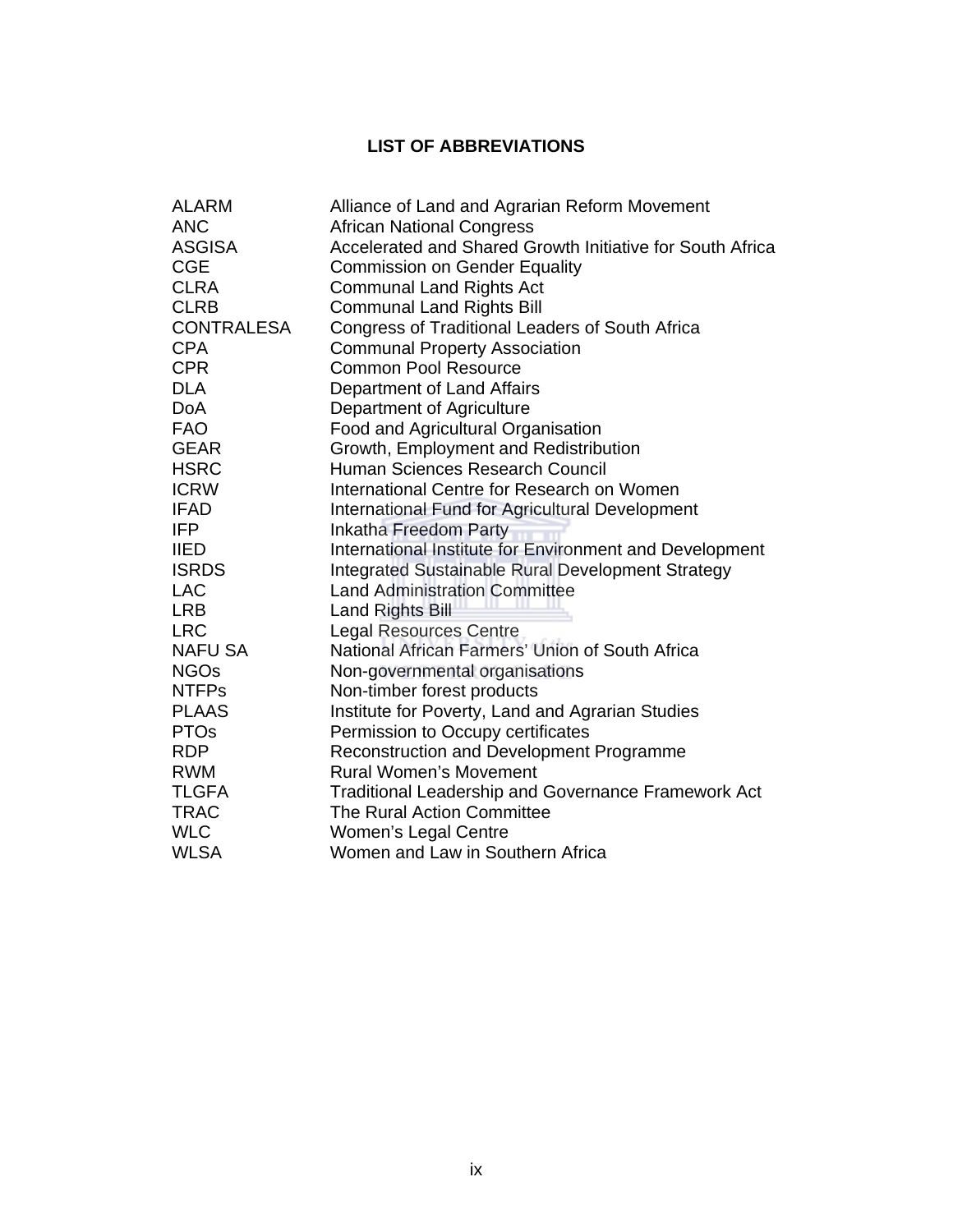# **CHAPTER 1**

#### **INTRODUCTION**

*Women are generally disadvantaged, compared with men of the same race and class, in access to land, employment, labour and training … In addition to disadvantages to access to these resources, women are also disadvantaged in the control they are able to exercise over them. And, compared with men, women have less authority and less involvement in decision-making in the home, the community and the nation (Meer, 1997:1).* 

*The women of these villages are beginning to recognise their strength and their right to make demands. They are already rejecting the complete control that men have over their lives – be this through the chief or through their husbands. In some villages, such as Tsimanyane, the changes are already being felt. However, many more changes are needed. (Small, 1997:51).* 

#### **1.1 Background and rationale**

The areas in South Africa referred to as 'communal areas' constitute 13% of South Africa and fall under 'customary' or communal land tenure. These were the patchwork of areas that had been set aside as 'native reserves' under colonialism, and later transformed into ten ethnic 'homelands' or 'bantustans' by the apartheid regime to serve as reservoirs for cheap migratory labour, servicing the mines and plantations (Walker et al, 2008; Kepe, 2002; McAllister, 2000). The Group Areas Act (1956) provided the justification for removing 'black spots' from designated white areas, forcibly removing black people and dumping them in the over-crowded 'native reserves' (Adams et al, 1999; Ellis, 2000). The migrant labour system translated into the absence of men; women therefore constituted the overwhelming majority of the homeland population. Although they became *de facto* household heads, most women had no direct access to cash income and relied on migrant remittances for the survival of their families. Remittances were often irregular, sometimes non-existent. This reality, together with the depletion of the labour force during crucial farming periods (e.g. ploughing and harvesting), intensified the impoverished state that most rural women found themselves in (Meer, 1994; Mokgope, 2000; Cross and Hornby, 2002).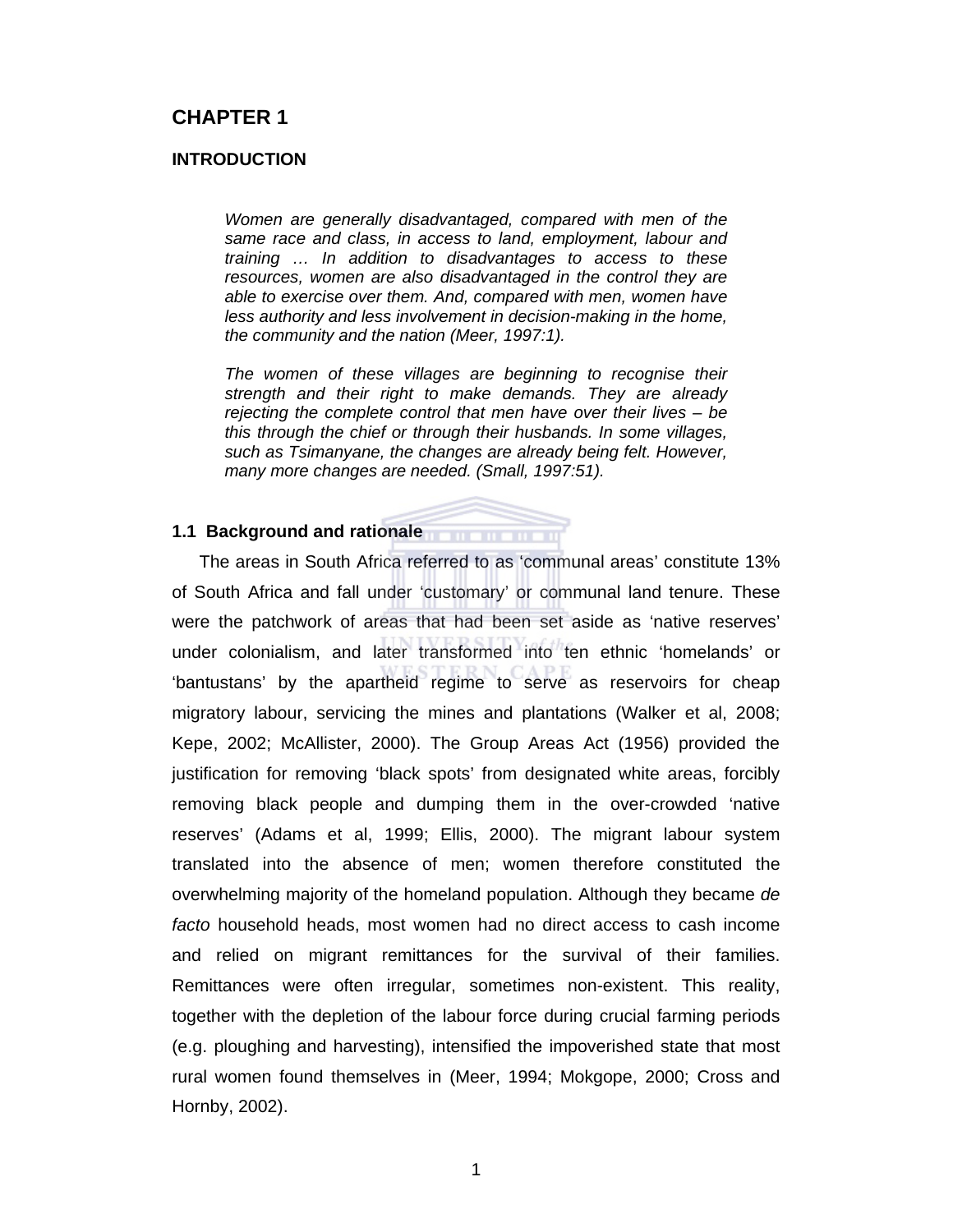In post-apartheid South Africa, the densely populated communal areas – in 1994 about half of this country's African population lived in the bantustans (Bernstein, 1997:3); there are presently more than 21 million inhabitants (Claassens and Cousins, 2008:xii) – continue to be characterised by extreme conditions of poverty, unemployment, unequal and distorted access to markets, assets, services, and opportunities. The differential rights of women to many assets, most importantly land, exacerbate these conditions for rural women (May, 2000; Shackleton, S. et al, 2002).

In the communal areas women are the primary occupiers and users of rural land – they engage in farming and subsistence activities, producing food for their families and agricultural products for the markets. Despite this pivotal role played by rural women, they experience grave problems under communal tenure. Under customary law, land is generally allocated to men. Although rural women have access to land, most do not have independent land rights. Rural women often lose their homes and fields on divorce, desertion, or widowhood. In the event of a husband dying intestate, the land (and thereby the family home) passes to male relatives; the widow and daughters generally have no claims to inheritance; rarely do they have recourse to the law (Budlender, 2003; Commission on Gender Equality (CGE), 2003; Claassens, 2005; Cousins, 2005; Fair Share, 2002; Mutangadura, 2005; Whitehead and Tsikata, 2003; Women's Legal Centre (WLC), 2003).

The South African government has a constitutional obligation to design and implement a land reform programme to redress the imbalances of the past. The state initiated a wide-ranging land reform programme that consists of three components, namely a) restitution – the restoration of land lost through dispossession and the payment of compensation where appropriate; b) redistribution – the redistribution of land to achieve greater equity, promote development and reduce poverty; and c) tenure reform – the securing of land rights of people who were previously disadvantaged. Tenure reform has bearing on people living on white-owned commercial farms e.g. black farm workers and labour tenants, as well as the approximately four million households currently living on communal land in the former homelands (Walker et al, 2008; Department of Land Affairs (DLA), 1997).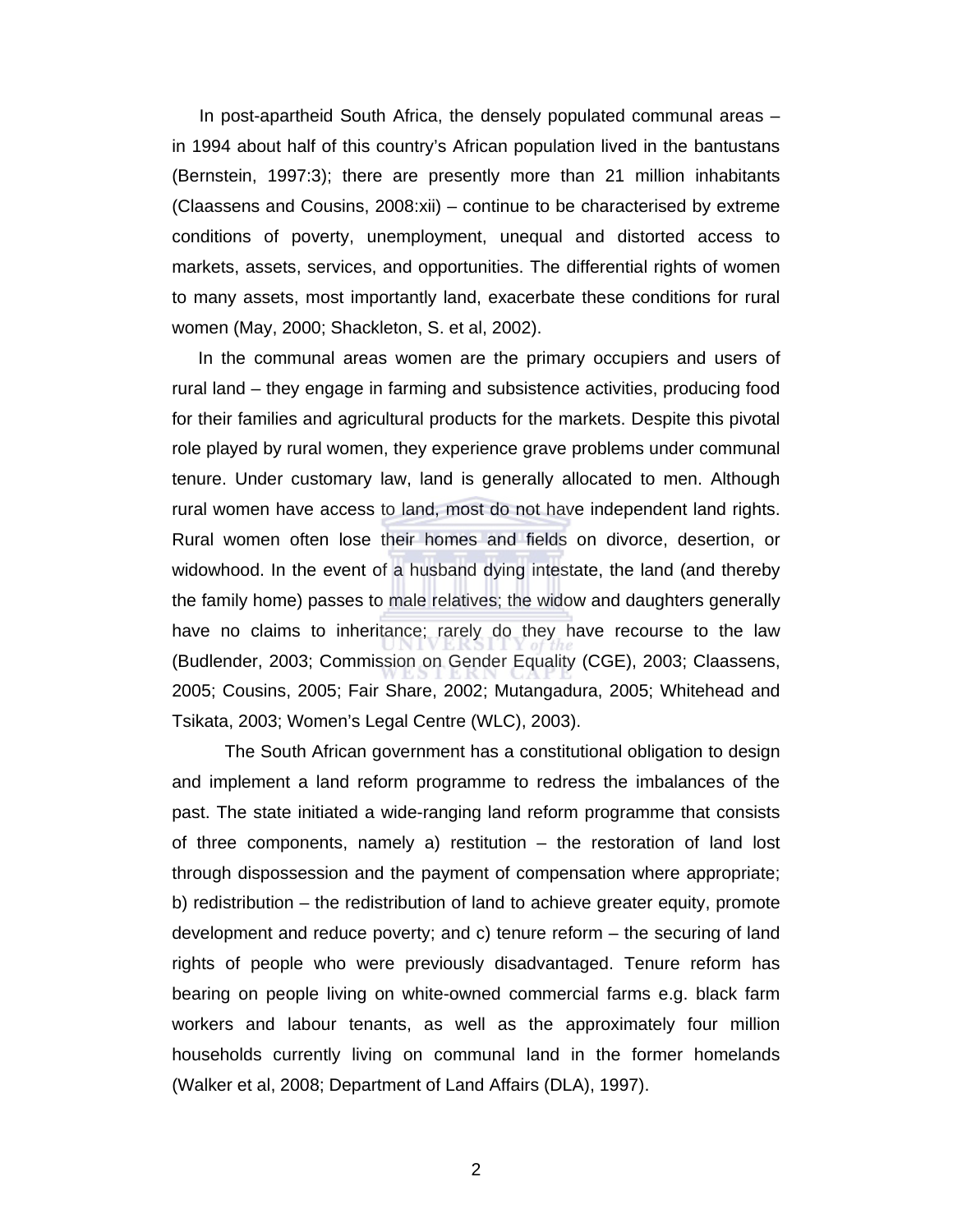Regarding tenure security, Sections 25(6) and 25(9) of the South African Constitution (1996) clearly state that:

A person or community whose tenure of land is legally insecure as a result of past racially discriminatory laws or practices is entitled, to the extent provided by an Act of Parliament, either to tenure which is legally secure or to comparable redress.

And:

Parliament must enact the legislation referred to in subsection (6). (RSA, 1996).

The majority of households in South Africa's former bantustans endure conditions of poverty and derive the bulk of their livelihoods from land-based activities. Hardest hit are female-headed households, female members of rural households, and the very poor or marginalised members of these rural communities, since they tend to be more reliant on land-based livelihoods than those with more secure income from wage-earning activities or remittances from migrant labourers, or pensions (May, 2000; Shackleton et al, 2000; Cousins, 1999a; Scoones, 1998; Kepe, 1997). These communities manifest the need for greater tenure security, which could contribute in large measure to the reduction of poverty in South Africa's communal areas.

The central focus of this study is the importance of security of land tenure of rural women living under customary law in the former homelands. The study assesses the range of social, economic and political problems experienced by women in the communal areas of rural South Africa with regard to access to, use of and control over land and productive resources. It examines the impact of these problems on their livelihoods and security of land tenure. The study also analyses issues of governance in South Africa's communal areas, and assesses the impact of current legislation, in particular the Traditional Leaders' Governance Framework Act (TLGFA) of 2003, and the Communal Land Rights Act (CLRA) of 2004, on rural women's security of land tenure.

#### **1.2 Research questions and objectives**

This study poses the broad question, "What are the problems that women in communal areas in rural South Africa experience in relation to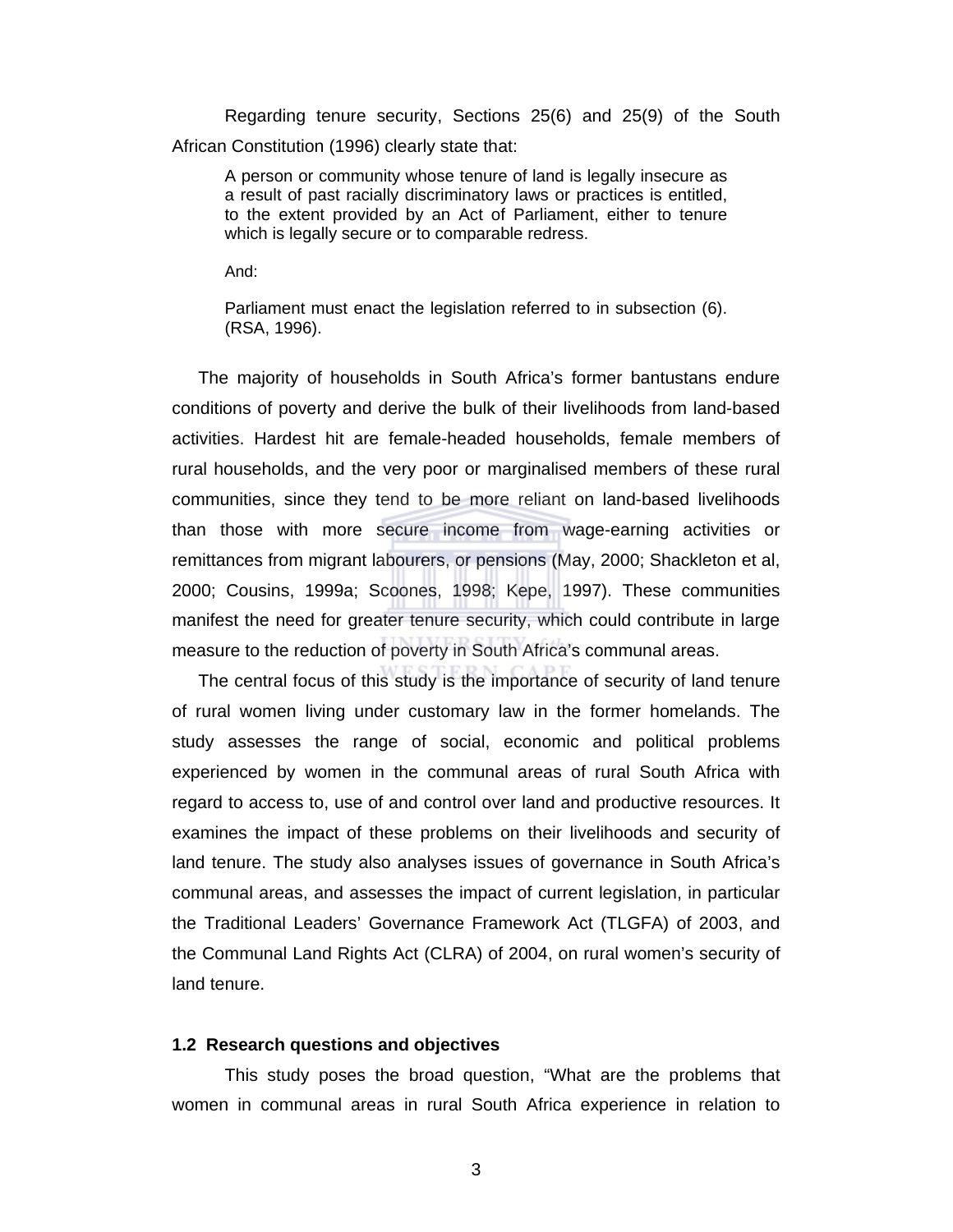access to, use of and control over land and natural resources, with particular emphasis on the security of their rights to land?" The following related questions are also considered:

- Why do the former homelands continue to be ravaged by the deeply entrenched, shocking levels of poverty?
- How valid are the pro-poor policies and poverty-alleviation programmes of the African National Congress (ANC) government?
- Is the state doing enough to end the social and economic exclusion of the poorest and most marginalised members of rural society?
- Is 'agency' sufficient to counter the discriminatory and oppressive 'traditional' and 'customary' practices that rural women encounter?
- How viable is agriculture as a productive sector in this country's rural economy, and are poor rural dwellers participating adequately in agricultural activities that enhance food security, ensure sustainable livelihoods, and alter patterns of accumulation?
- What are the key principles that should guide the implementation of appropriate, gender-sensitive policies and legislation governing South Africa's rural sector?UNIVERSITY of the

These questions are based on the deepening and persistent poverty, gendered inequality and insecurity of land tenure experienced by the poorest and most marginal rural communities in this country. The questions have also been prompted by the disjuncture between the ANC-led government's highlevel policy commitments to gender equality and poverty alleviation, and their effective implementation (Walker, 2003).

The study recognises that over the past fifteen years, since the transition to democracy in 1994, a lot has changed in the lived reality of poor rural communities: new patterns of urbanisation and industrialisation are affecting the roles of agriculture in wider social, economic and political processes; new agricultural technologies, e.g. genetically-modified (GM) crops, are presenting both opportunities and risks; new shocks and challenges, e.g. climate change and HIV/AIDS, are impacting greatly on farming livelihoods; agri-food systems are becoming increasingly globalised with new economic relations and connections being forged; and new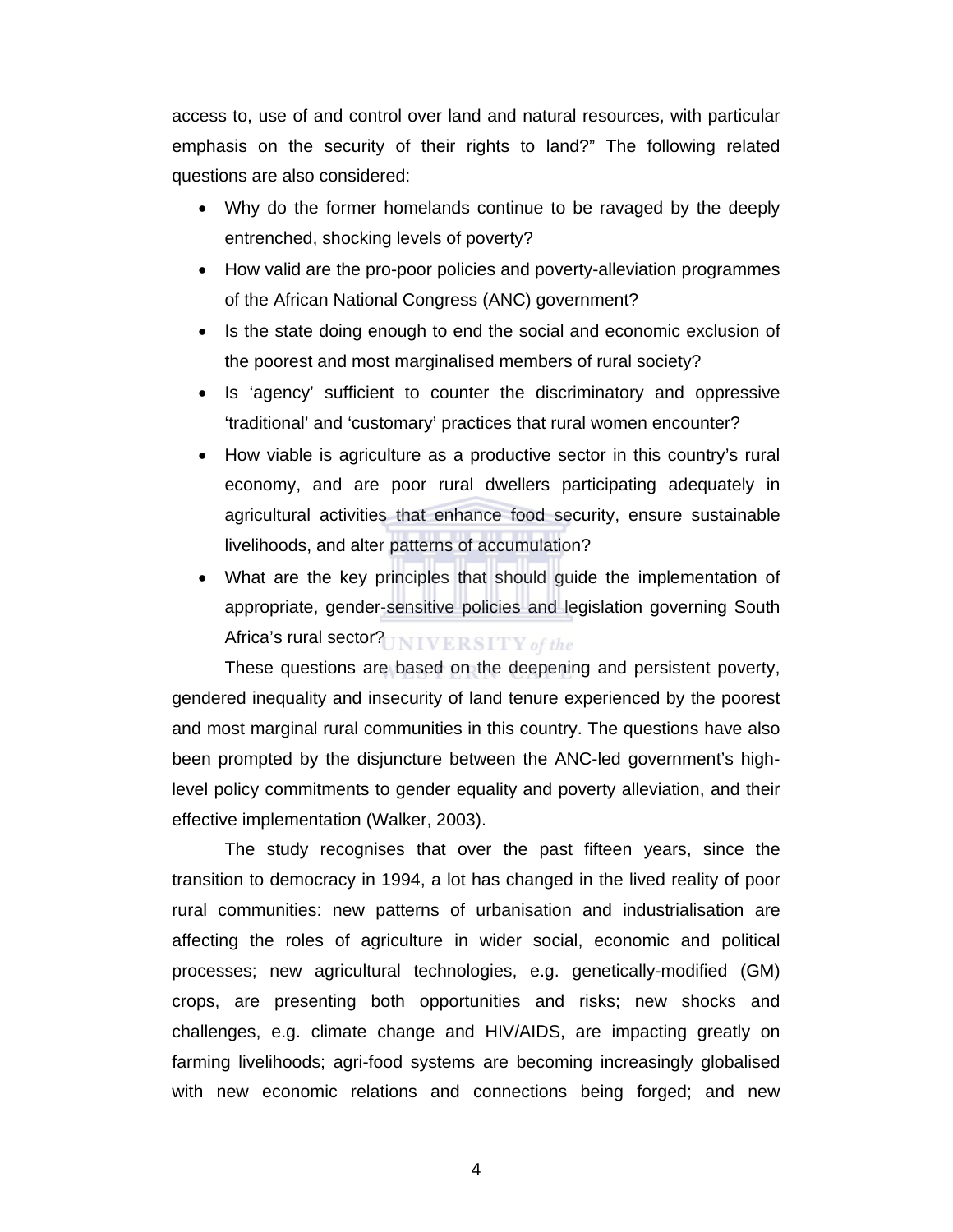governance arrangements are impacting directly (and often negatively) on those living on the margins (Scoones and Thompson, 2009:4).

This study also acknowledges that within the fifteen years of democracy in this country, some things have not changed: poverty, particularly among rural women, has been devastatingly persistent and remains concentrated in the rural areas, specifically in the former bantustans.

Within this context, the study aims to:

- identify and assess the range of problems experienced by women in the communal areas of rural South Africa with regard to their access to, use of and control over land and productive resources;
- examine the impact of these problems on the livelihoods and security of land tenure of rural women in South Africa's communal areas; and
- consider the policy options and the way forward in addressing these problem areas.



#### **1.3 Research methods**

This is a non-empirical, literature-based study that examines (a) selected primary sources, e.g. policies, legislation, newspaper articles; as well as (b) secondary sources, e.g. journal articles, academic books, theses, dissertations and websites on written up case studies, conceptual analyses, sociological/economic/political interpretations and analyses, comparative studies, historical interpretations, etc. It considers and analyses the most recent research findings to determine and synthesize the key debates in this area of study. It traces the path of prior research with the aim of integrating and summarising what is known in this area of study. It also attempts to identify within prior studies the points of agreement, the areas of disagreement, or possible questions for future research.

This study does not involve primary research or fieldwork to collect original data, for the following reasons: firstly, there currently exists a significant and impressive body of recent case studies, research and analysis of the area of study addressed in this thesis. This literature-based study aims to synthesize the rich range of research findings and high-level commentary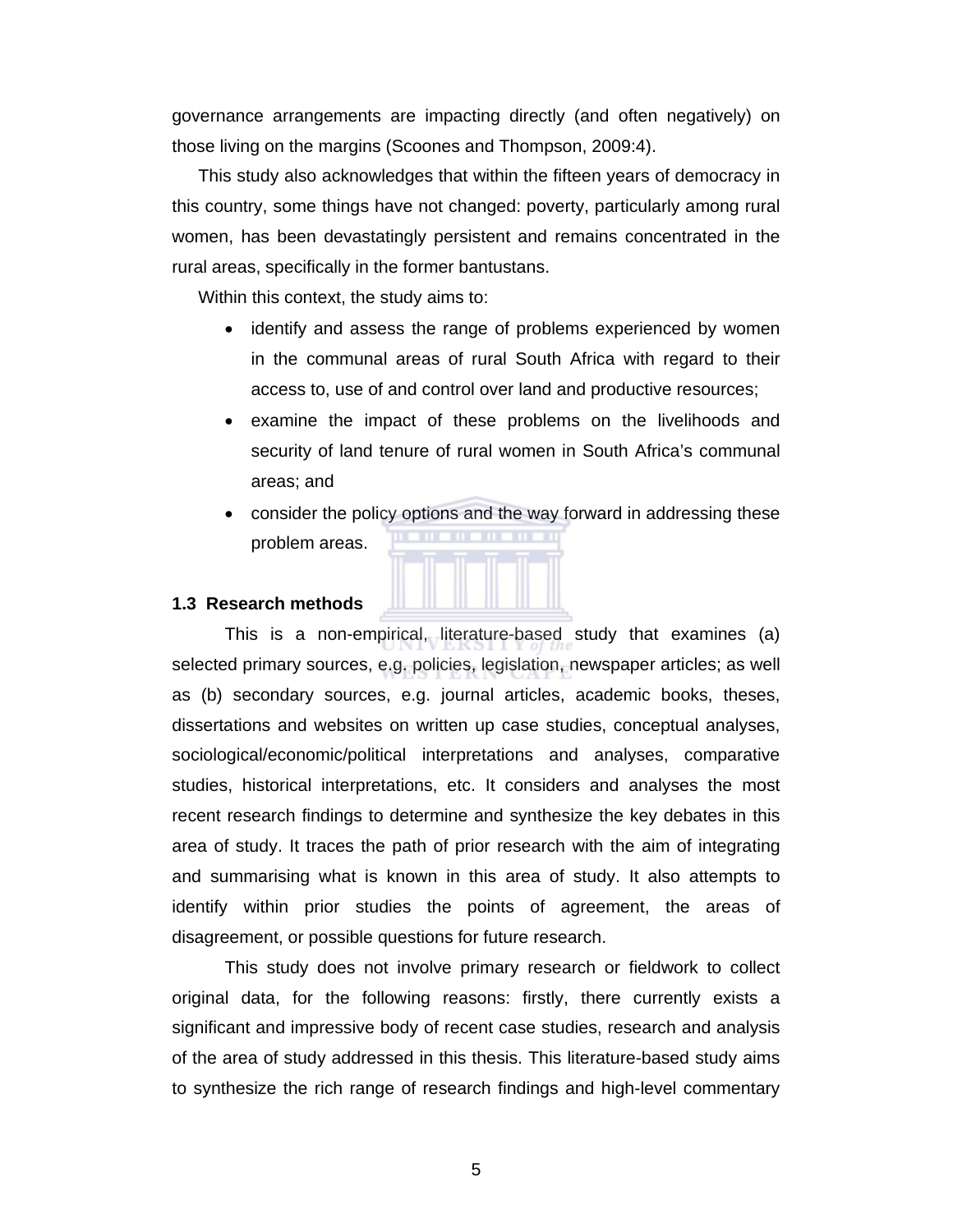and analysis on an area of crucial national and regional importance. Secondly, there is presently much controversy around the current legislation, which is intended to be the state's response to its obligation of implementing tenure reform in the former bantustans, namely the Communal Land Rights Act (CLRA) of 2004. Rural communities and civil society groups have rejected this legislation, arguing that the CLRA strengthens the power that traditional authorities have on land, thereby compromising the tenure security and land rights of rural women and other vulnerable groups. There is also currently a legal challenge against the state by four rural communities – Kalkfontein, Dixie, Mayaeyane and Makuleke – who question the constitutionality of the CLRA, and who have the backing of a number of expert witnesses; it is the intention of these communities to halt the implementation of this controversial Act, which has been placed on hold by the government.

Given this scenario – the availability of a rich body of recent case studies and research, together with the current legal challenge to key legislation on tenure reform (which has been well-documented) – it has not been deemed necessary for this study to include fieldwork to gather additional original data. Instead, the study will discuss, assess and analyse the material at hand in an attempt to present an updated synthesis of the study area under review.

#### **1.4 Overview of thesis**

#### *Chapter 1 – Introduction*

The first chapter outlines the background and rationale for this study, presents the research questions and objectives, and comments on the research approach. It also provides an overview of the thesis by means of the chapter outlines.

#### *Chapter 2 – Land use and livelihoods in rural South Africa*

This chapter considers the importance of land and natural resources in rural South Africa within a livelihoods perspective. It outlines the extent and depth of rural poverty in South Africa, assessing the post-apartheid government's poverty-alleviation programmes over the period 1994 to 2008. It then presents an exposition of rural livelihoods, discussing general concepts and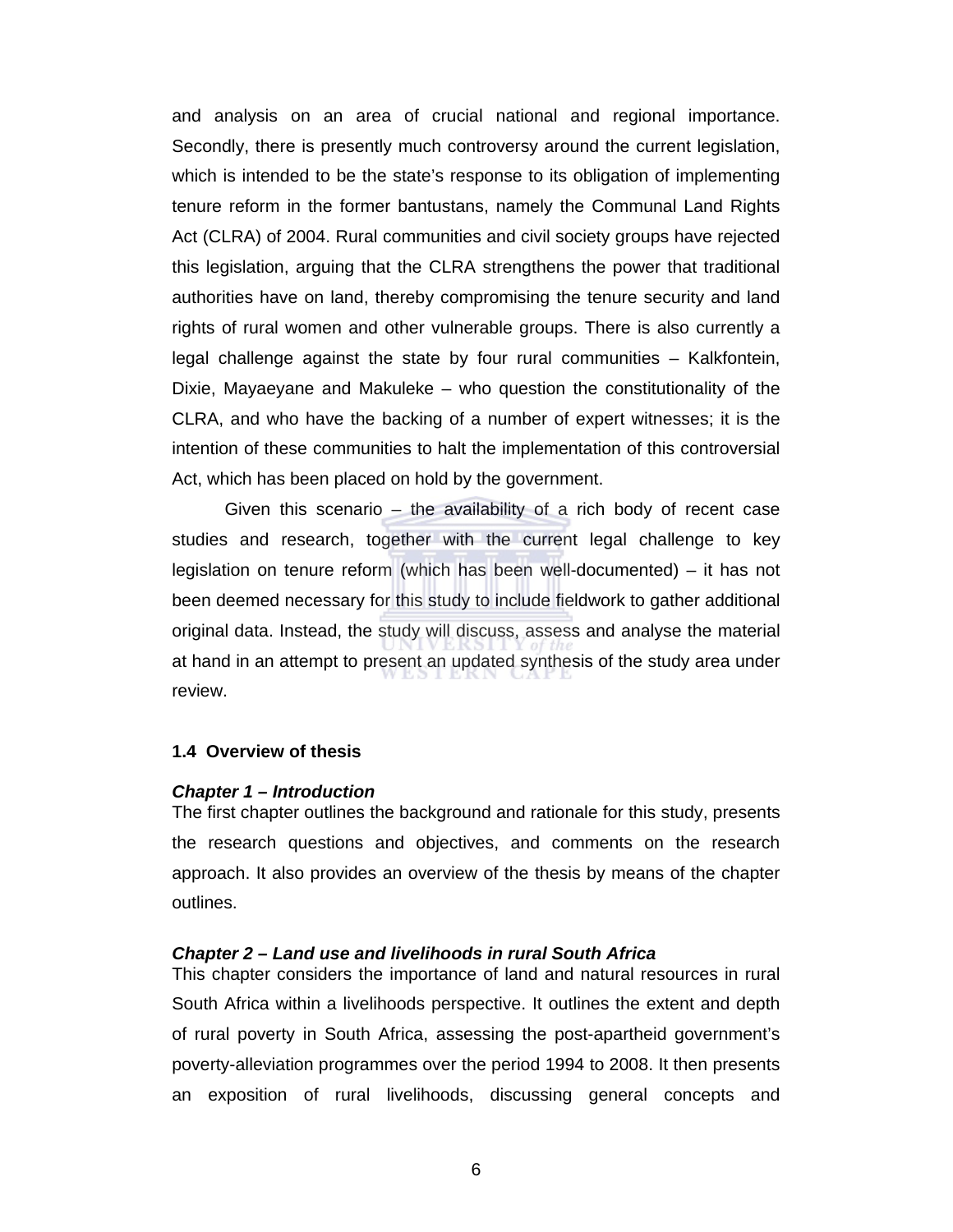approaches, which includes the characteristics of rural livelihoods, notably the diverse and complex nature, as well as the importance of livelihoods 'straddling' the rural-urban divide, and the importance of rural 'safety nets'. The focus is then narrowed down to address the gendered aspects of rural livelihoods, first in global terms, and then it discusses rural women's livelihood issues in South Africa's communal areas. The chapter also gives an exposition of the character of rural livelihoods in South Africa, discussing and analysing relevant case studies, within the framework of the diverse, complex, and dynamic nature of rural livelihoods; the role of agriculture as a key component of rural livelihoods is highlighted. The chapter then assesses land uses and gendered priorities, based on research findings of South African case studies.

#### *Chapter 3 – Gendered rights in communal land tenure regimes*

The third chapter analyses the historical evolution of the gendered nature of land tenure regimes in this country, tracing it through several eras – from the pre-colonial period, to the colonial and apartheid era, into the contemporary period. It considers a framework for the analysis of gendered land rights, and this includes key aspects of rights, access, power and control, as well as common property as an important component of communal tenure. It then identifies and discusses obstacles to secure tenure rights for women in South Africa's former homelands, as well as a number of creative ways devised by rural women to instigate positive change and to overcome these obstacles.

#### *Chapter 4 – Land administration, traditional authorities and women*

This chapter traces the history and functioning of traditional authorities through several eras in the history of this country, from the pre-colonial period, to colonialism and apartheid, into the  $21<sup>st</sup>$  century. It examines the role and practices of traditional authorities in relation to rural communities in general, and rural women in particular. It considers the role played by traditional authorities as custodians of traditional land and the rural communities that they govern, and their constitutional recognition. In examining the current debates and controversies, it considers why this institution of hereditary rulers and chiefs is regarded by analysts as, on the one hand, inherently undemocratic and unaccountable and therefore out of sync with a democratic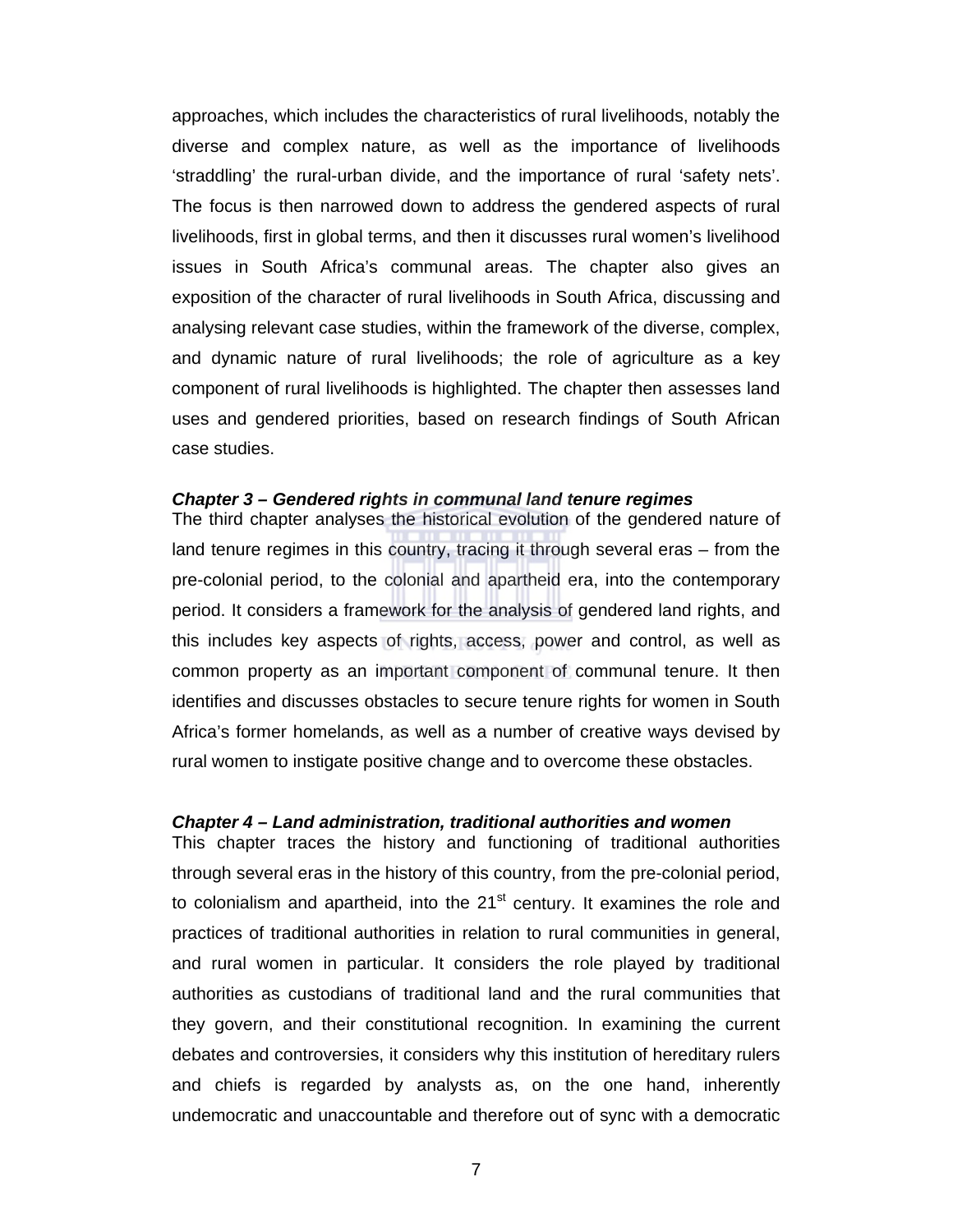dispensation and in violation of the Constitution of this country, and on the other hand, a resilient body that has adapted to change over the historic eras, and still deserving of recognition as custodians of rural communities. In conclusion, the chapter acknowledges the negotiations, contestations and changes spear-headed by rural women in the former homelands, focusing on rural decision-making structures and the implications for women.

#### *Chapter 5 – Recent land tenure reform legislation*

The fifth chapter focuses on the system of governance, and in particular recent land tenure reform legislation in the communal areas and its impact on rural women. The chapter discusses the current legislation, notably the TLGFA of 2003, and the CLRA of 2004, identifying the roles, responsibilities and voices of the different role-players in relation to the different decisionmaking structures. It highlights the questions and recent debates on the current legislation, assessing its feasibility and legitimacy in relation to this country's Constitution. The major debates include the question of property rights by title deeds, custom vs democracy, 'official' law vs 'living' law, and boundary disputes within the former homelands.

### **UNIVERSITY** of the

### *Chapter 6 – Conclusion*

The final chapter provides a synopsis of all the chapters, together with the major findings that emerged from each one. The concluding chapter also reflects on the central theme of the thesis and offers suggestions on the way forward.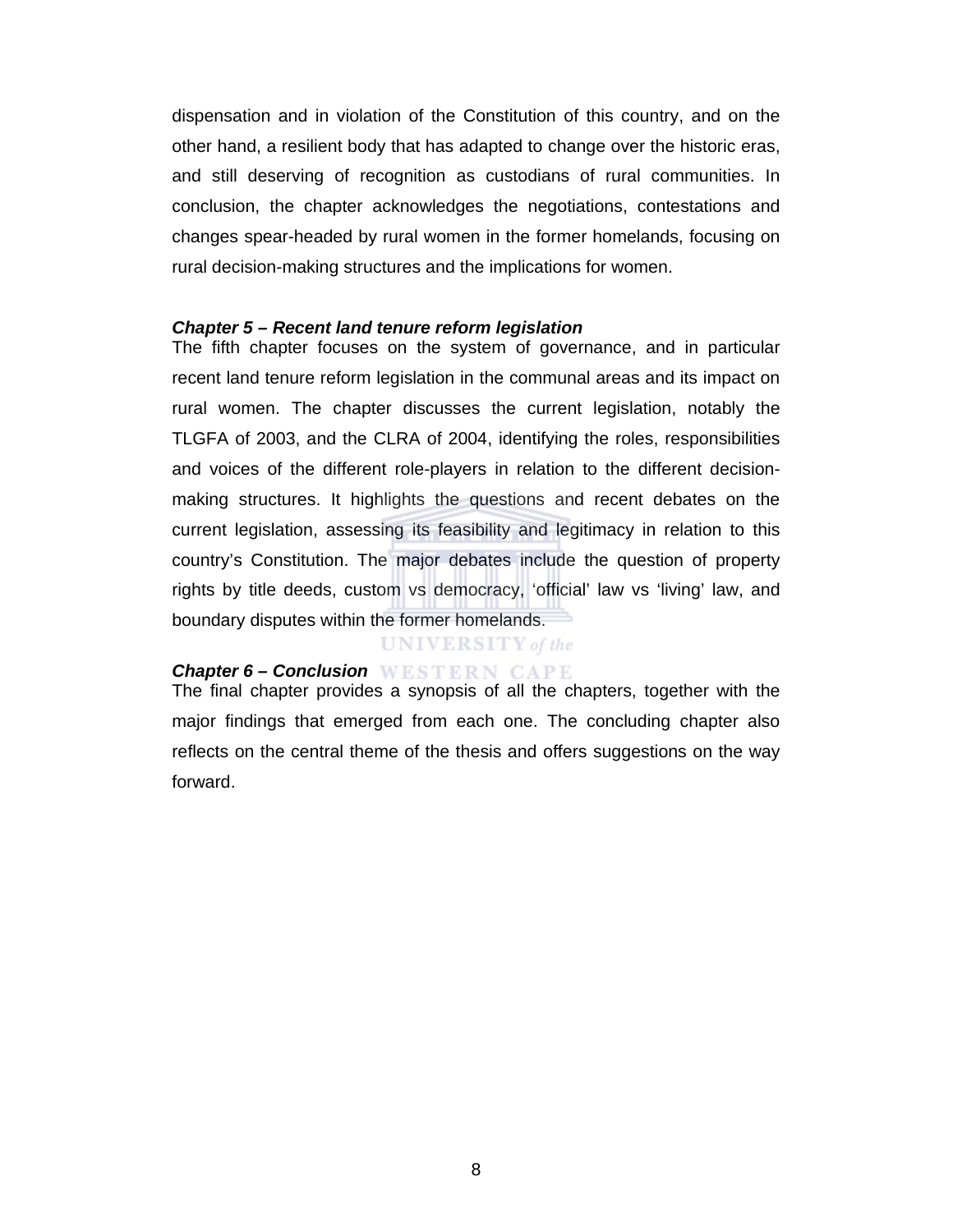# **CHAPTER 2**

#### **LAND USE AND LIVELIHOODS IN RURAL SOUTH AFRICA**

*An average Sekhukhune woman will wake up at dawn to sweep the yard, feed the children maize porridge cooked on a wood fire, walk long distances with a jerrycan of water or spiky branches of firewood on her head, work in the fields, all this time hoping that an absent partner will send back some money for the school fees (Oomen, 2005:188).* 

*While lack of land access and tenure security is an indicator of poverty for a household, having only this resource does not ensure an adequate livelihood for most. Other income-generating options or financial support appear to be essential to maintain a livelihood and potentially reduce the risks women face, even when basic food security is met … or when women have access to state housing … (International Centre for Research on Women et al, 2008:viii).* 

#### **2.1 Introduction**

#### *2.1.1 Rural poverty in South Africa*

The rural areas of South Africa are characterised by deep impoverishment. This is the result of apartheid-era policies of segregation, discrimination, inequality and neglect (Kepe, 2002:13-14; Khumalo, 2003:2). Almost half of this country's population can be categorised as poor, with most of the poor (72%) living in the rural areas, and the highest concentration of impoverished people eking out an existence in the former bantustans (Budlender, 1999; May, 2000). The face of poverty in South Africa has a distinctly racial, geographic and gender element – this face is typically African, rural, and female (Butt, 2006:1; May, 2000:23). It is therefore hardly surprising that some analysts refer to this phenomenon as the 'feminisation of poverty', since rural women bear a disproportionate share of the burden of being poor (Tengey, 2008:143). In fact, some researchers classify rural women as 'the poorest of the poor' (see for example Tinker, 1990, cited in Ellis, 2000:142; Shackleton, S. et al, 2008:513). However, research has also shown that rural women do not constitute a homogeneous category, since not all rural women are equally disadvantaged (Cross, 1992; Agarwal, 1994; Meer, 1997; Small, 1997; Thorp, 1997; Cross and Hornby, 2002; Walker, 2002b). The aspect of categories of disadvantage is discussed in more detail below.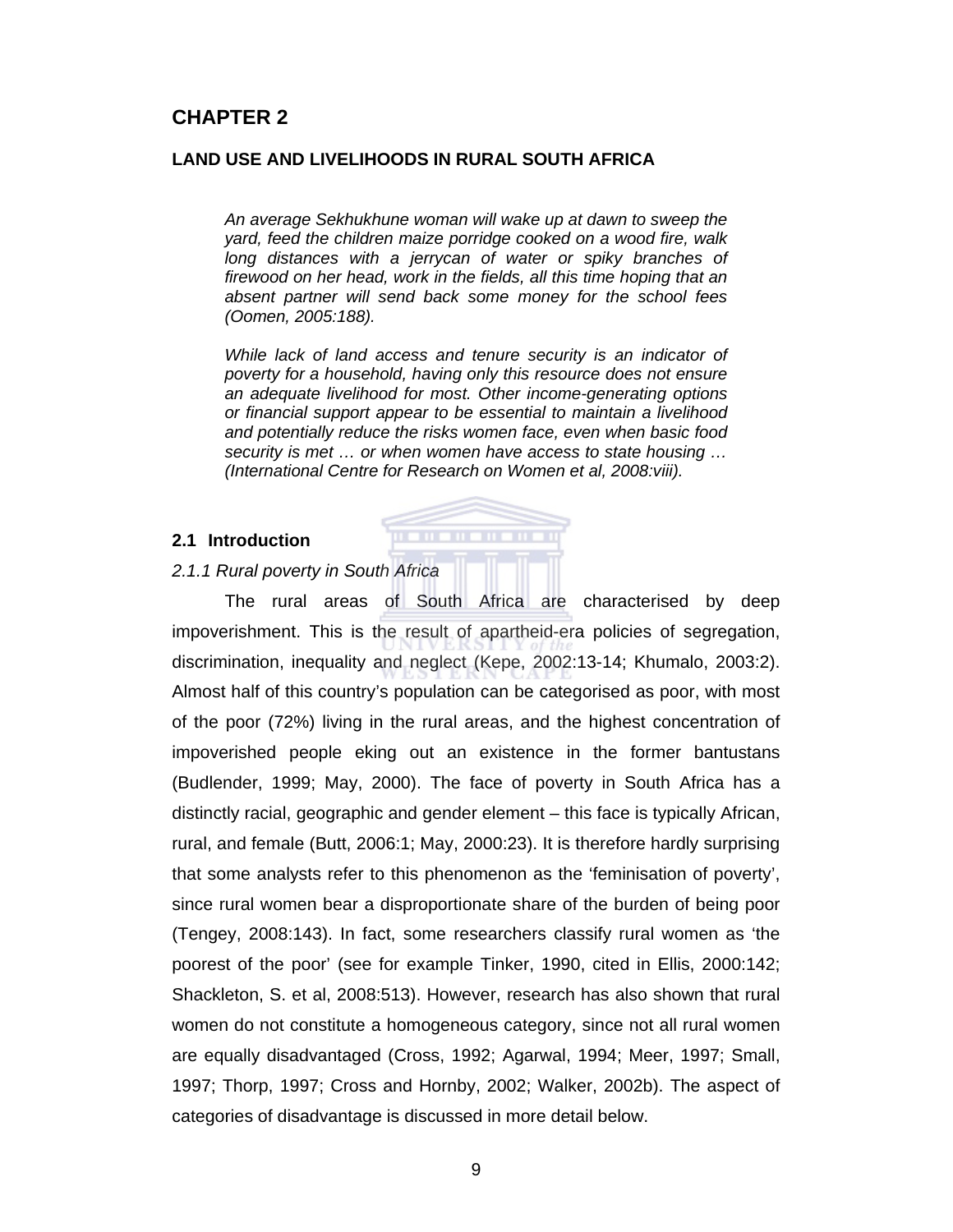While the academic literature has formulated sophisticated definitions of poverty, for example:

To be poor is to be hungry, lack shelter and clothing, to be sick and not be cared for, to be illiterate and not be schooled. But for poor people, poverty is more than this. They are particularly vulnerable to adverse events outside their control. They are often treated badly by the institutions of state and society and excluded from voice and power in those institutions (World Bank, 2000, cited in Butt, 2006:1),

… the voices on the ground articulate what it means to be poor in simple,

unambiguous language,

… poverty is not knowing where your next meal is going to come from, and always wondering when the council is going to put your furniture out and always praying that your husband must not lose his job. To me, that is poverty (Mrs Witbooi, quoted by Wilson and Ramphele, 1989, cited in Kepe, 2002:13).

Chambers (1988, cited in Kepe, 2002:13-14) contends that poverty is multi-faceted and identifies five dimensions of disadvantage, namely (i) *poverty proper* – lacking adequate income or assets to generate income; (ii) *physical weakness* – as a result of under-nutrition, illness or disability; (iii) *physical or social isolation* – caused by peripheral location, lack of access to goods and services, ignorance and illiteracy; (iv) *vulnerability* – to crisis and running the risk of becoming even poorer; and (v) *powerlessness* – within existing social, economic, political and cultural structures.

#### *2.1.2 Poverty-alleviation programmes in South Africa since 1994*

Within South Africa, poverty-alleviation was elevated to a national policy goal following the transition to democracy in 1994. Fifteen years after the African National Congress (ANC) had promised the people of this country 'a better life for all' in its 1994 election campaign (ANC, 1994), analysts declare that there exists in this country 'a persistent, time-resistant poverty that is not easily eliminated' (Adato et al, 2006:228); this despite South Africa having 'living standards that are on average significantly above those in countries where chronic poverty is assumed to be most severe' (Adato et al, 2006:244).

Apart from the land reform programme, the post-apartheid government embarked on a number of other poverty-alleviation programmes since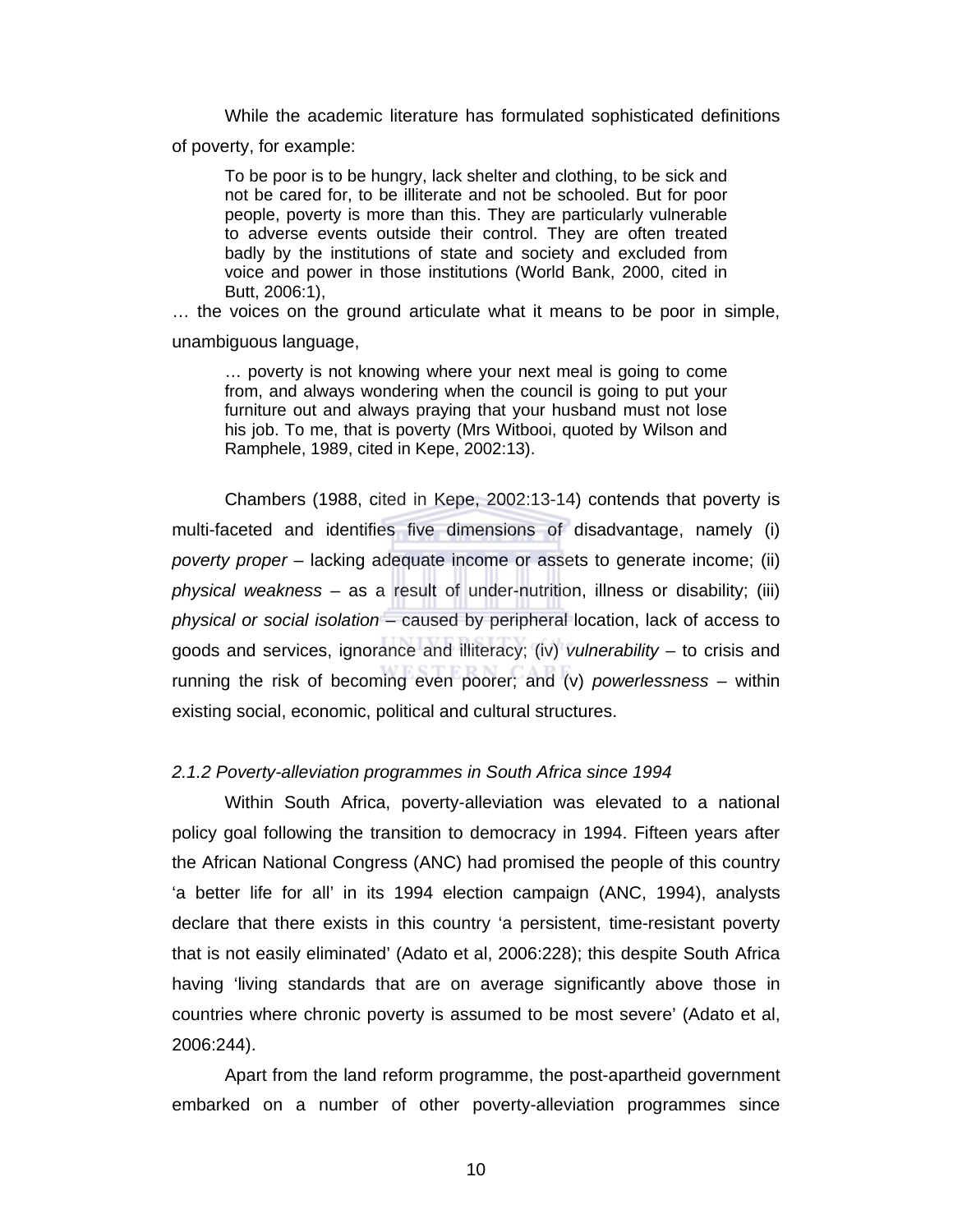assuming power in 1994. The ANC's 1994 election manifesto, the *Reconstruction and Development Programme* (RDP) had pledged that attacking poverty and deprivation would be the new democratic government's first priority; the poor would be empowered by the RDP to maximise opportunities to develop to their full potential and also 'to sustain themselves through productive activity'. Furthermore, the state would ensure improved access to a wide range of basic services, notably water, health, electricity, social security and public education, thus enabling all South Africans to enjoy 'a decent living standard and economic security' (ANC, 1994: 15, 16, 79). The RDP, however, was abandoned after only two years, without it being fully implemented (Kepe, 2002:15).

The ANC-led government's second attempt at a development strategy for poverty reduction was the 1996 publication of a macro-economic framework document entitled *Growth, Employment and Redistribution* (GEAR), and regarded by some analysts as a distinct deviation from the ANC's commitment to meeting basic human needs, since GEAR's emphasis was on fiscal discipline and incentives for private investments (Adato et al, 2006:227). Although critics acknowledged that GEAR rested squarely on the principle that poverty-reduction required sustained economic growth, which needed private sector investment, they were unforgiving of what was widely regarded as a cruel abandonment of the poor, and the government's perceived misplaced emphasis on 'boosting investor confidence' (Kepe, 2002:15). According to the South African Human Development Report (UNDP, 2003, cited in Adato et al, 2006:227) 'the employment elasticity of growth actually declined during the implementation of GEAR, while inappropriately targeted fiscal discipline and a preoccupation with cost recovery undermined advances in the delivery of social services'.

In his pre-election address to the House of Assembly in 1998, Thabo Mbeki described South Africa as a 'two-nation' society: 'One of these nations is white, relatively prosperous, regardless of gender or geographic dispersal … (t)he second and larger nation … is black and poor, with the worst-affected being women in the rural areas, the black rural population in general, and the disabled' (*Hansard, House of Assembly, 29<sup>th</sup> May 1998, col. 3,378, cited in* Seekings, 2007:11). In 2000 the Mbeki presidency demonstrated its resolve to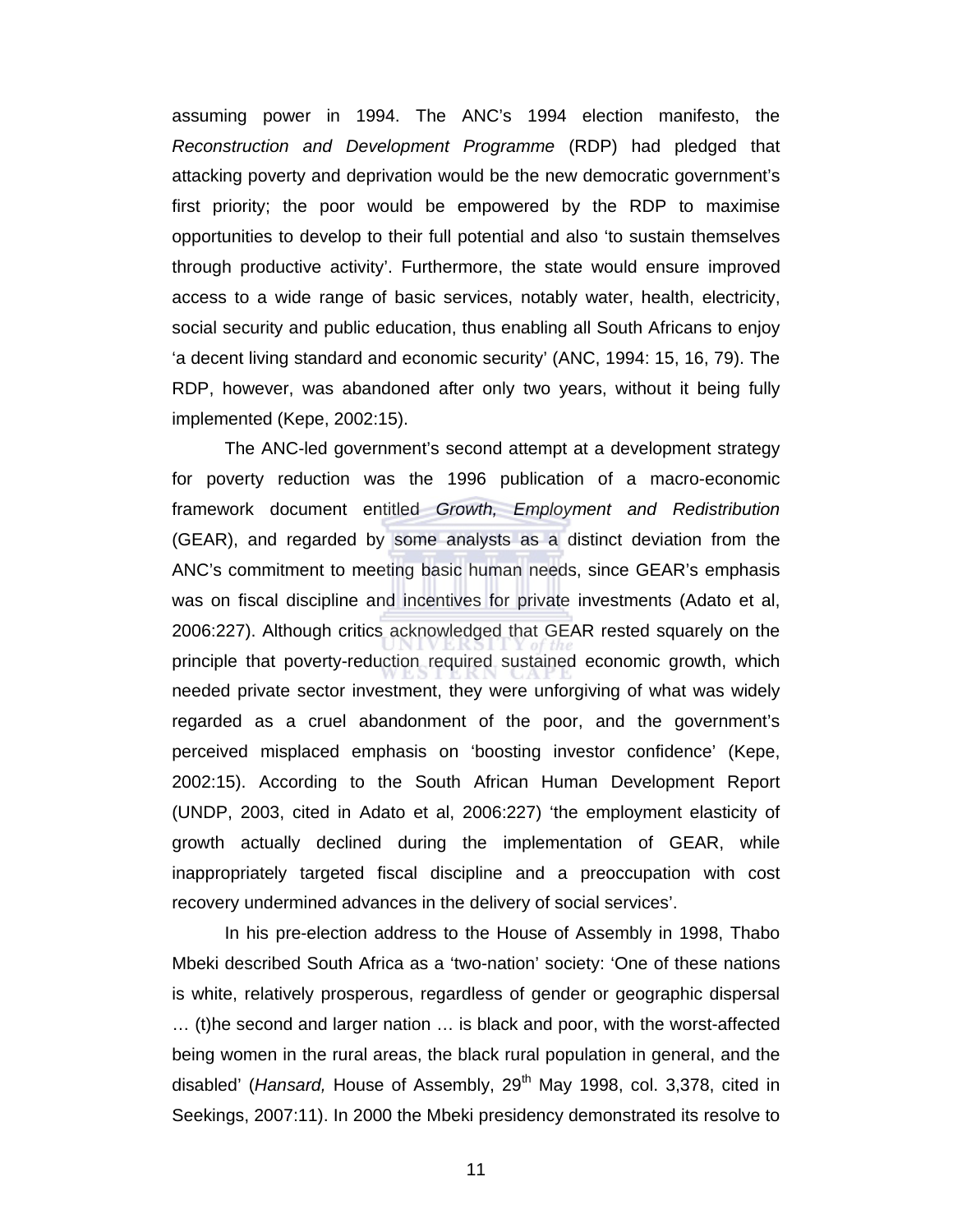re-focus the ANC-led government's stance on its declared pro-poor policies, by introducing a new ten-year plan, the *Integrated Sustainable Rural Development Strategy* (ISRDS), which 'aimed to bring real change to South Africa's poorest areas, by co-ordinating existing departmental initiatives and programmes in these areas' (Kepe, 2002:15-16). However, seven years down the line, the ANC's National Policy Conference, in preparation for its December 2007 Polokwane Conference, compiled a draft resolution on rural development, land reform and agrarian change, wherein it noted that, 'Interventions such as the Integrated Sustainable Rural Development Programme have made significant, but insufficient progress. Social grants are making a huge contribution to pushing back the frontiers of rural poverty, fighting hunger and improving potential for economic growth in rural areas. However, in the struggle to build a better life for all, grants are no substitute for a broader strategy of rural development and employment creation' (ANC, **. . . . . . .** no date, *circa* 2007:1).

The ANC's 2004 election promises of halving unemployment and poverty rates by 2014 were met with scepticism, in fact, one critic, Meth (2006, cited in Seekings, 2007:25) rejects them as 'simply not achievable within the policy framework to which the ANC seems committed'. The new policy framework proposed, and launched in 2006, was the *Accelerated and Shared Growth Initiative for South Africa (ASGISA).* Government's rationale was that while economic growth was necessary, it was not sufficient for poverty-reduction, hence ASGISA's objective: to achieve the goals of halving poverty and unemployment rates through increasing the economic growth rate and sharing growth, primarily through absorbing more labour into the 'mainstream economy' (Seekings, 2007:26). Ironically, though, as Seekings (2007) points out, in the first progress report on ASGISA (RSA, 2007), the government acknowledges that since poverty is concentrated in the former homelands, there would be no likelihood of significant formal employment creation in the impoverished rural areas. That meant that the government's poverty-reduction programme, which had taken on a distinctly poor-unfriendly character, would require 'either massive migration out of those areas to the towns where formal jobs could be created, or targeted public works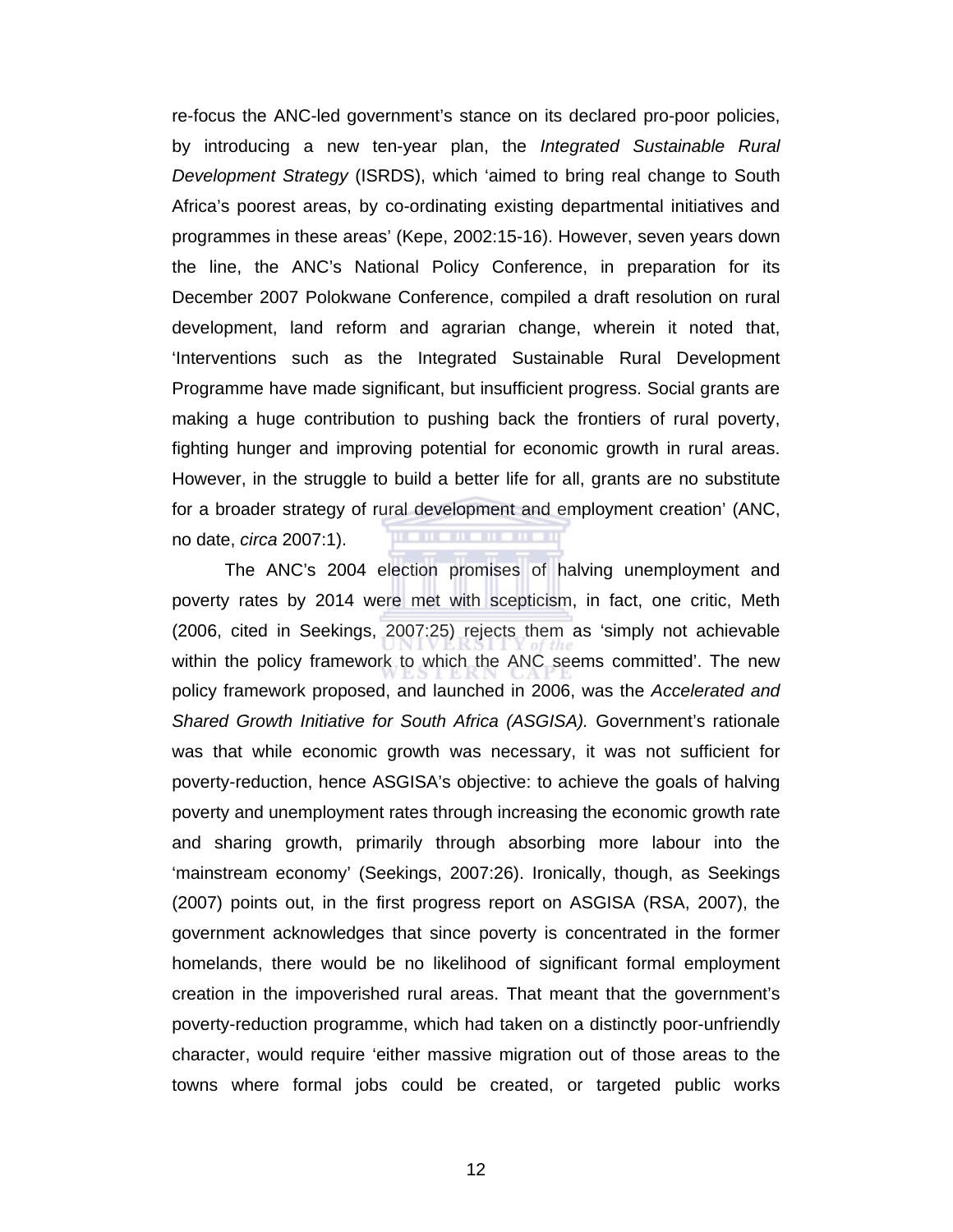programmes in the former bantustans, or expanding grants or employment subsidies for working-age unemployed adults' (Seekings, 2007:26).

While the ANC-led government has over the past fifteen years demonstrated some recognition of the need for alternative policy approaches to poverty alleviation in South Africa's rural areas, critics and analysts continue to draw attention to the chronic, persistent and dangerously high levels of poverty that keep large numbers of rural dwellers, especially women, trapped in 'blocked pathways of upward mobility' (Adato et al, 2006:226). The ANC-led government has also been berated for its emphasis on development in the urban sector – its historical support base – at the expense of the rural areas, which have been 'shamefully neglected' since 1994 (PLAAS, 2009:2; Hall, 2009:1).

The ANC's 2009 election manifesto (ANC, 2009) had named rural development as one of five key priorities, reverting to the Freedom Charter promise that 'the land shall be shared amongst those who work it'. In his preelection budget speech, former Finance Minister Manuel emphasized that rural development and small farmer support would receive a boost of R1.8 billion; this has been interpreted as the signal of the ANC's financial commitment to the rural development and poverty alleviation thrust of its election manifesto (PLAAS, 2009:5). It remains to be seen if the new administration under Jacob Zuma will deliver on this promise.

#### **2.2 Rural livelihoods**

#### *2.2.1 General concepts and approaches*

In defining a livelihood, Chambers and Conway (1992, cited in Shackleton et al, 2000:37) propose that:

A livelihood comprises the capabilities, assets (stores, resources, claims and access) and activities required for a means of living; a livelihood is sustainable which can cope with and will recover from stresses and shocks, maintain and enhance its capabilities and assets and provide sustainable livelihood opportunities for the next generation; and which contributes net benefits to other livelihoods at the local and global levels in the short and medium term.

This definition takes a holistic view, uniting concepts of economic development, reduced vulnerability, and environmental sustainability, making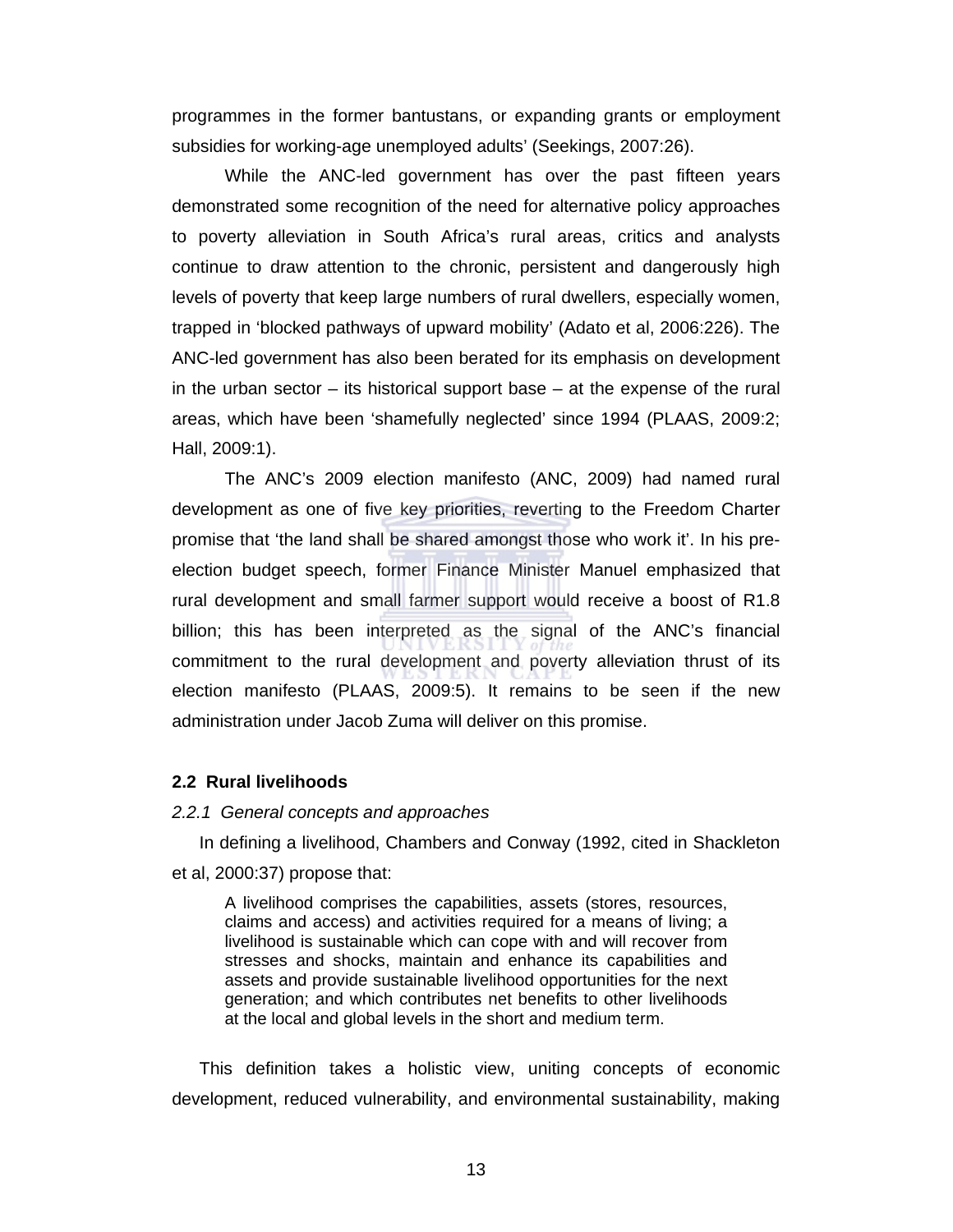provision for building on the strengths of the rural poor. Central to this conceptualisation of livelihoods is that it includes non-material aspects of wellbeing, and also that rural livelihoods are complex and differentiated. The research literature has identified certain distinct characteristics of rural livelihoods. These include: (a) *the bridging of the rural-urban divide* – inhabitants of rural, peri-urban and urban areas engage in the combination of wages, remittances and informal-sector earnings with rurally-based farming activities, as well as state pensions, trade in land-based resources and claiming through social networks (Kepe, 2002, 1997; Cousins, 1999a; Scoones et al, 1992); (b) *the complexity of social and economic relationships* – these link members of families, neighbours, social networks, community institutions and distant markets, at local and non-local level (Kepe, 2002; Shackleton et al, 2000; Chambers, 1997); (c) *the social differentiation* – these are manifested in terms of gender, age, class, education, location, religion, political affiliation, etc. (Cousins, 1999a; Kepe, 2002, 1997); (d) *the mediation of formal and informal institutions and practices* – formal institutions (externally-enforced rules and laws) determine rural people's resource tenure rights, while informal institutions (internally-enforced codes of conduct, by mutual agreement, e.g. customs, taboos) shape the value which local people could derive from natural resources (Kepe, 2000; Peters, 2004); and (e) *the provision of a buffer to risk* – the wider the rural household's livelihoods diversification, the less the potential of added stress and risk (Ellis, 2000; Francis, 2000; Kepe, 2002).

Rural households engage in an assortment of activities and livelihood strategies in order to secure their livelihood outcomes. These outcomes include reduced vulnerability, enhanced quality of life, more and secure sources of income, and improved food security. Many rural households engage in farming, but farming on its own does not always provide a sufficient means of survival; therefore most rural households engage in a diverse portfolio of activities in order to reduce and cope with vulnerability by spreading potential risk (Scoones, 1998; Paumgarten, 2007; Cousins, 1999a; Shackleton et al, 2000; Ellis, 2000; Francis, 2000).

Rural households derive their income from an array of land-based activities, e.g. arable agriculture, animal husbandry, and the use and sale of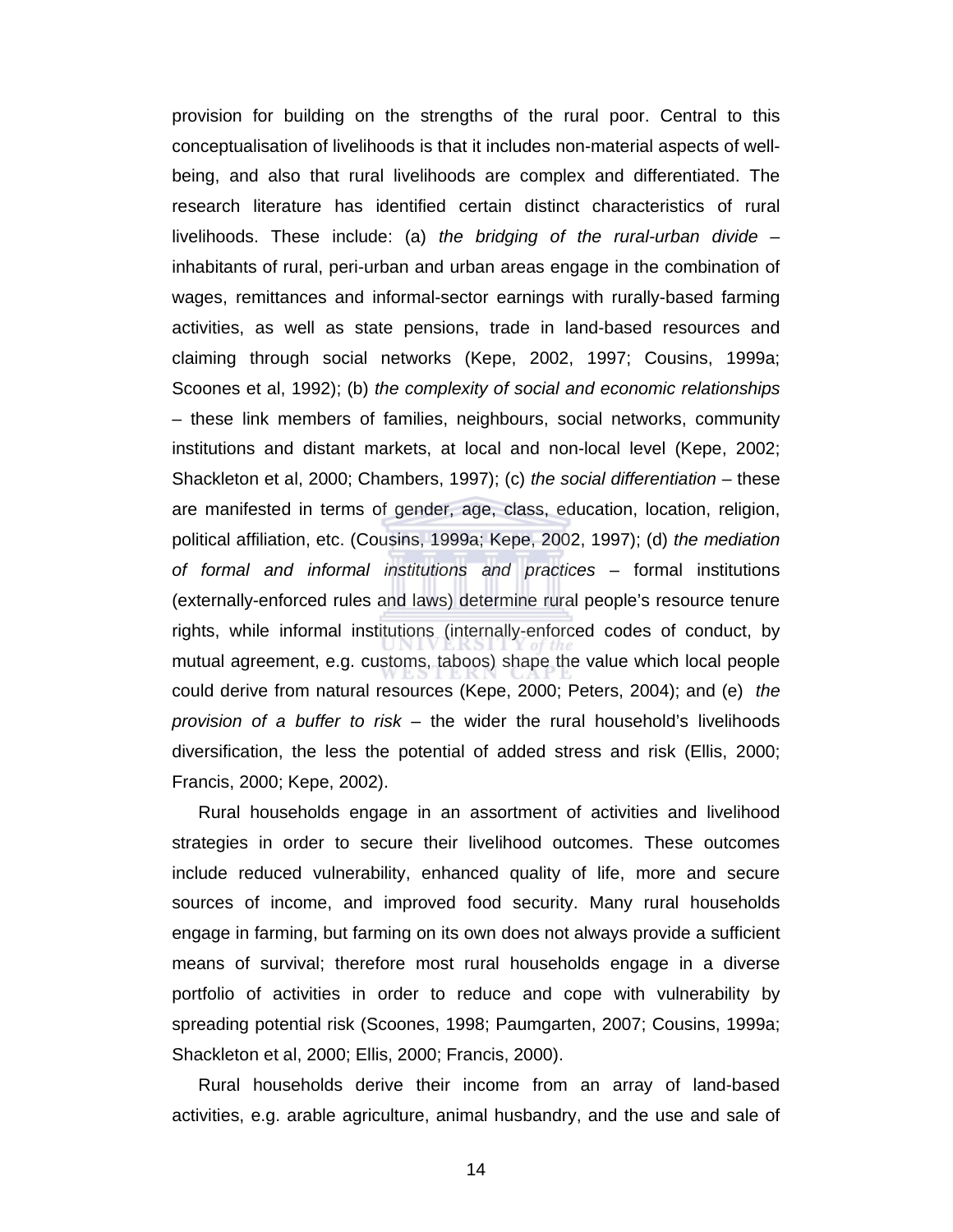non-timber forest products (NTFPs), as well as from off-farm sources, e.g. waged employment, migrant remittances, government grants, and income from small enterprises (May et al, 2000; Shackleton et al, 2000, 2007; Kepe, 2002; Paumgarten, 2007). As shown above, rural households with a greater diversity of livelihood strategies and a broader asset base are better positioned to cope with crisis situations that arise; in fact, 'the more choice and flexibility that people have in their livelihood strategies, the greater their ability to withstand  $-$  or adapt to  $-$  the shocks and stresses of the vulnerability context' (DFID, 1999:23, cited in Paumgarten, 2007:38).

Shackleton and Shackleton (2004) propose a two-pronged rural safety-net, comprised of assets that households or individuals may resort to (or utilise more heavily) in times of adversity. They distinguish between a 'daily net', which refers to the livelihood benefits of the ordinary daily use of resources, and an 'emergency net', which refers to resources and assets that assist rural households during times of extreme trauma and stress, manifested as sudden and unexpected changes in the household's social, economic or bio-physical environments. This could include the death or retrenchment of the household head or breadwinner, natural disasters, fatal livestock diseases, crop failure, large and unanticipated increases in costs of goods and staple foods (2004:659).

 The *Hidden Harvest* research project undertaken by the International Institute for Environment and Development (IIED, 1995) considers the importance of wild plant and animal resources in agricultural systems and to rural livelihoods, challenging conventional agriculture and forestry research, whose research agendas have largely focused on major commodity crops, such as rice, wheat and potatoes. The study maintains that the neglect of the role and value of wild food resources, which have been rendered a 'hidden harvest' to outsiders, has led to the underestimation of the value and importance of these biological products, particularly for those most vulnerable to poverty, namely the rural poor, women and children. These groups generally have reduced access to capital, land and labour (IIED, 1995). Rural households that are considered to be resource poor on the basis of low household incomes and poor socio-economic circumstances, tend to rely more on locally available natural resources, as wild resources represent ready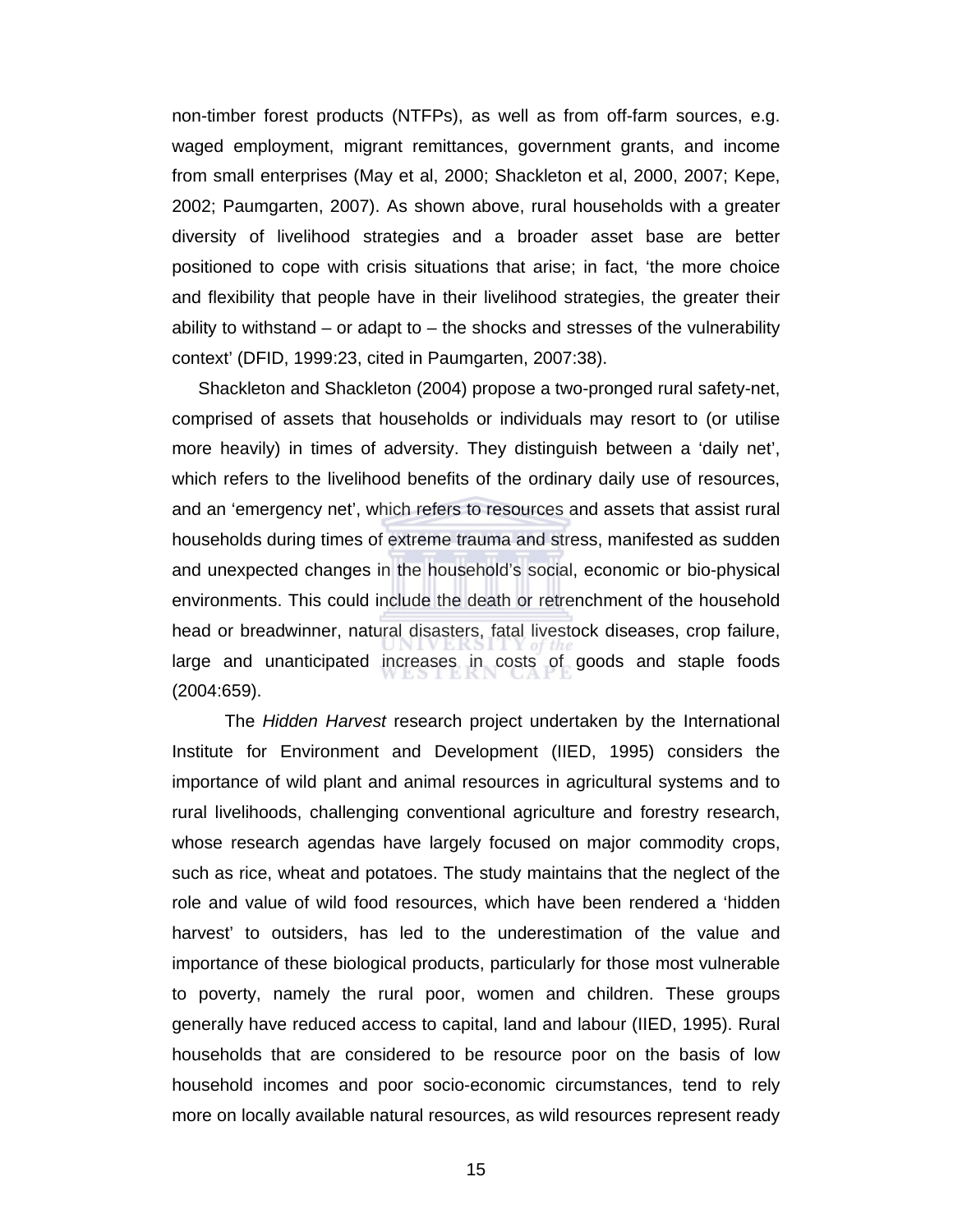sources of income and are freely available, particularly where farming is marginal (Hart, 2007; International Institute for Environment and Development, 1995).

Several analysts (notably Shackleton, S. et.al., 2002; Cousins, 1999a) echo the views expressed in the *Hidden Harvest* project regarding poorer and more vulnerable households, particularly those headed by women, tending to be more dependent on the natural resource base, using a greater diversity of resources, and more of each resource than those households with access to other forms of income (e.g. state pensions) or formal employment.

#### *2.2.2 Gendered dynamics*

In considering the livelihood relationships between rural women and men, the literature generally bears evidence that women are chronically under-resourced relative to men in many poor households, due to a number of different reasons (Cross and Hornby, 2002; Meer, 1997; Walker, 1997; Thorp, 1997; Nemarundwe, 2003; Hargreaves and Meer, 2000; Francis, 2000; Kabeer, 1994; Young, 1992; Whitehead and Tsikata, 2003).

Among the primary reasons identified for unequal economic livelihood relations between the genders, is female household-headship. A significant body of research asserts that female-headed households are poorer than male-headed households, based on the difference in access to resources, as well as the difference in income levels between the two household types (for example, Paumgarten, 2007; Shackleton and Shackleton, 2004). Other studies show that where marriages have failed, many women would be at a disadvantage in relation to males because of the unequal division of assets; furthermore, their social status in their communities may be diminished, which may lead to the loss of the reciprocal contributions to family resources that are linked to that status (Agarwal, 1994). Tengey (2008) is in agreement about the social status and emphasises that rural women, particularly those heading households, are highly vulnerable to poverty as a result of their life cycle changes:

In particular, women with limited access to labour, such as widows, aged women, childless women and those with young disabled children, are more likely to be looked down upon by society and thus more likely to experience extreme levels of poverty. Increasing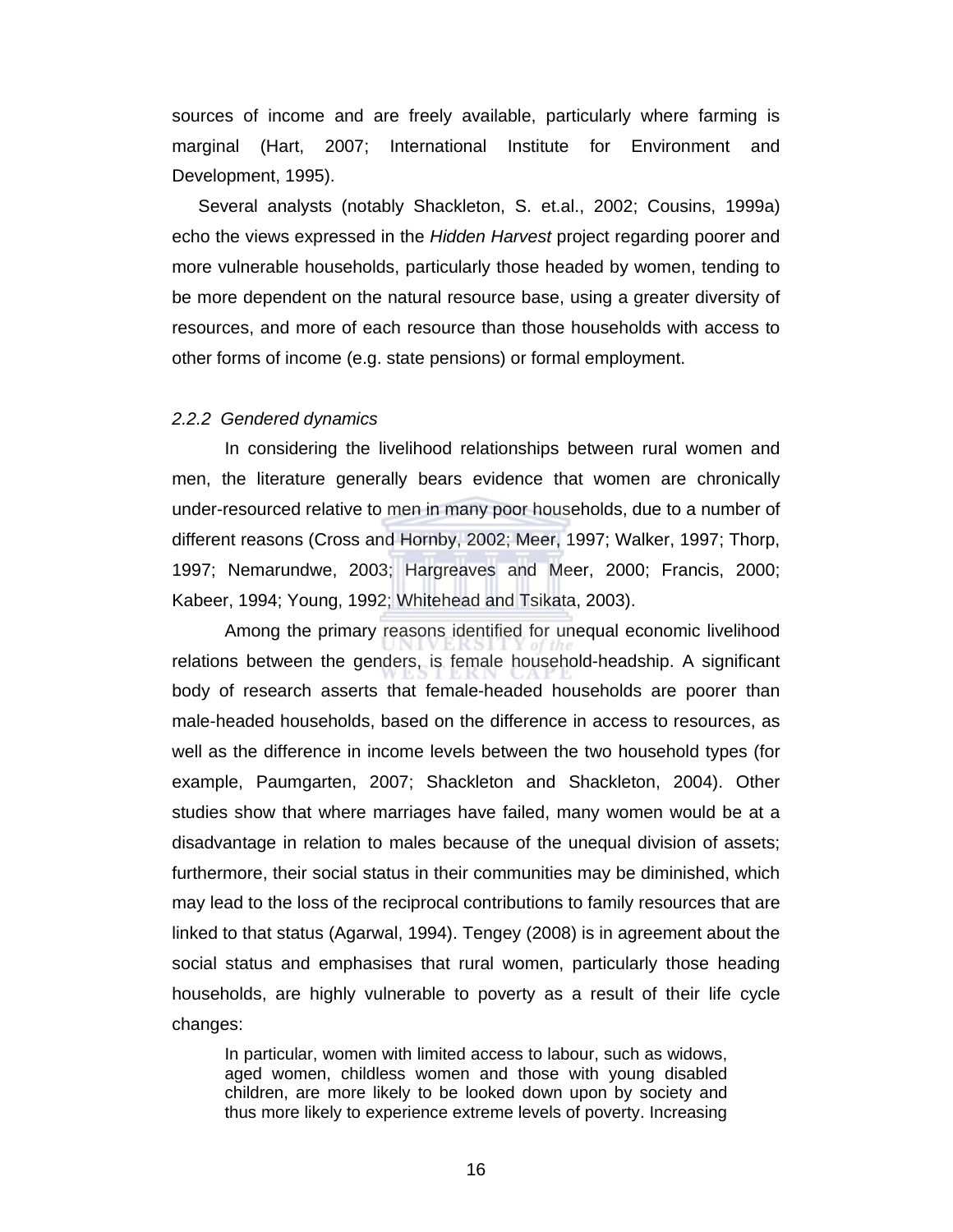numbers of female-headed households, especially in the rural areas, are classified in the lowest levels of poverty groups. These are self-employed women with little or no education and with low access to credit, health care and the decision-making process (Tengey, 2008:143).

The Food and Agricultural Organisation (FAO) recently presented disturbing new statistics on global food insecurity, revealing that the recent soaring food prices had caused the ranks of undernourished people in the world (842 million) to be swelled by a staggering 75 million people (FAO, 2008:39). Worst hit by this crisis are the poorest people in rural communities, and in particular female-headed households. Villarreal (2008) provides reasons for this phenomenon: firstly, male-headed households generally own larger land holdings than female-headed households (in some countries up to three times larger); secondly, since female-headed households tend to spend relatively more on food than male-headed households, the increased food prices are likely to affect the former more harshly; and thirdly, the highly unequal access to and/or ownership of resources, particularly land, usually cause female-headed households to bear the brunt of the food crisis (Villarreal, 2008:39). **UNIVERSITY** of the

Peters (1996) raises questions about the definition of female and male household headship and asserts that intra-household inequality of consumption between men and women is of greater significance than interhousehold inequality based on the sex of the household head. The practice of unequal distribution of consumption within the household impacts on girl children as well – the literature contains evidence, particularly in studies conducted in Africa and South Asia, of the relative deprivation of women and girl children within male-headed households (Agarwal, 1994; Ellis, 2000). Kabeer (1994) cites examples of intra-household welfare inequalities with regard to parents who observe gender differentials in allocating larger shares of family resources to children who are expected to be 'more economically productive adults', thus undermining the well-being and productivity of girl children by lower investment in their 'human capital' (Kabeer, 1994:101-102). The gender-based inequality in resource allocation within rural families is also extended to the levels of investment made in children's healthcare, education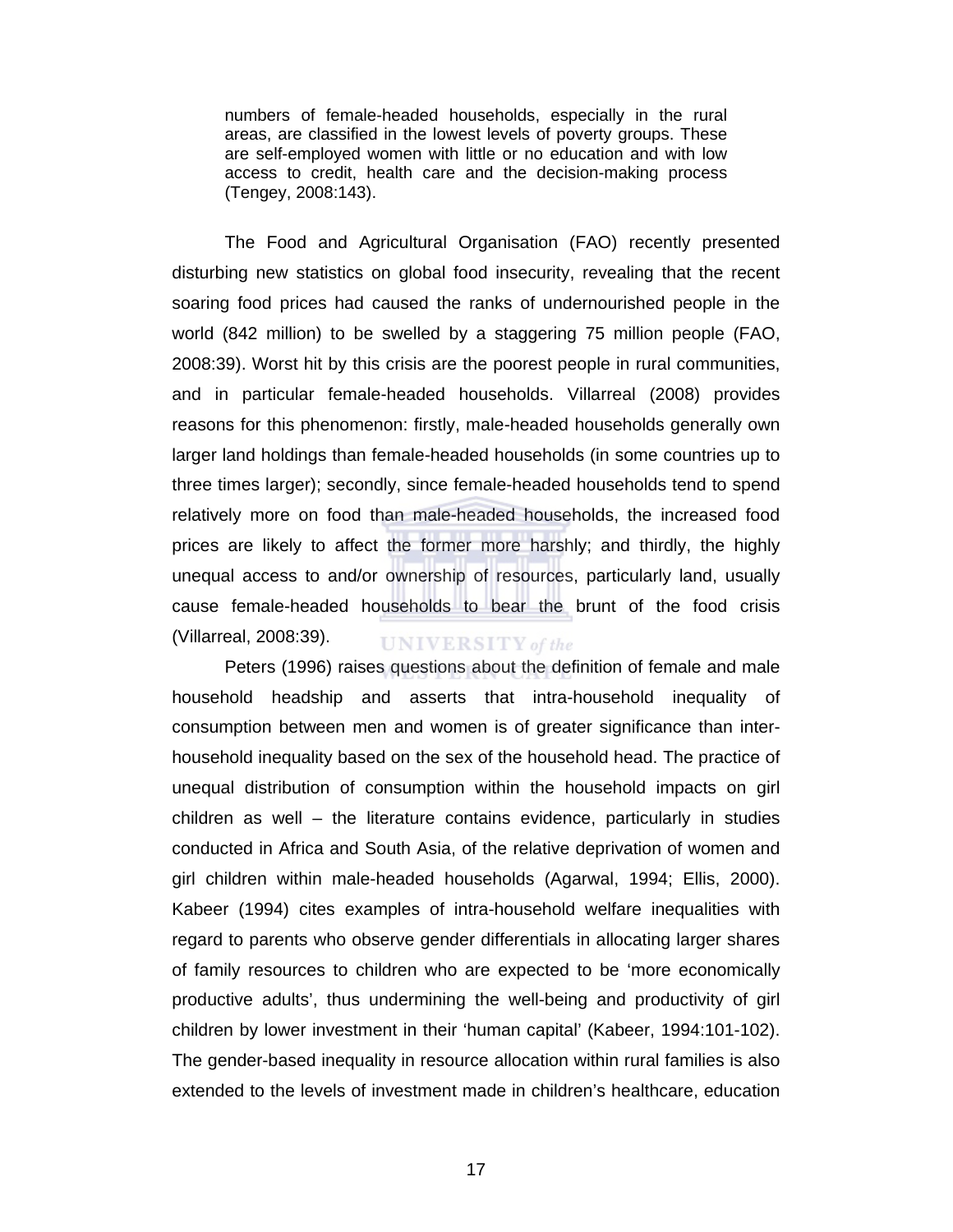and other basic needs (ICRW et al, 2008:3; Kabeer, 1994). Recent research on the levels of education in southern Africa shows that women are more likely to be less educated than men, with the female illiteracy rate in South Africa being around 20% (Mutangadura, 2005:6). There are studies that show that even within households not categorised as 'poor', daughters are often physically impaired because they receive a smaller share of resources than sons (see for example, Young, 1992).

Further studies highlight the dynamics around gender-differentiated patterns in the allocation and disposal of household income: cash in the hands of women is usually utilised primarily for family welfare purposes, e.g. goods for their children and for collective household consumption, which would typically include health and nutritional items. Cash income in male hands is often retained for personal consumption expenditures, and frequently includes what economists term 'adult goods', like alcohol, cigarettes, meals eaten out, adult entertainment, etc. (Agarwal, 1994; Ellis, 2000; Kabeer, 1994; ICRW et al, 2008).

A large number of South African case studies present contrary evidence concerning the association between poverty and female household headship. Noteworthy among these is the work by Cross and Friedman (1997), Cross and Hornby (2002), and Walker (1997; 2002b), demonstrating that rural women do not constitute a homogeneous group; neither are they equally disadvantaged. Cross and Friedman (1997:29-33) identify categories of disadvantage for rural women running households, based on traditional land tenure relationships. Their study shows that married women with children have the most advantages, followed by older widows with grown children, younger widows with young children, with the least advantaged being single mothers with children. Although married women with absent husbands normally do not experience difficulty in gaining access to land, they do not have much cash to develop land, and also have limited decision-making freedom.

It is also important to recognise the range of other social interests and identities that women hold, for example as wives or relatives of traditional leaders, in relation to marital status, class status, political affiliation, etc. (Cousins, 2008a:121). Other factors to take into account are the differences in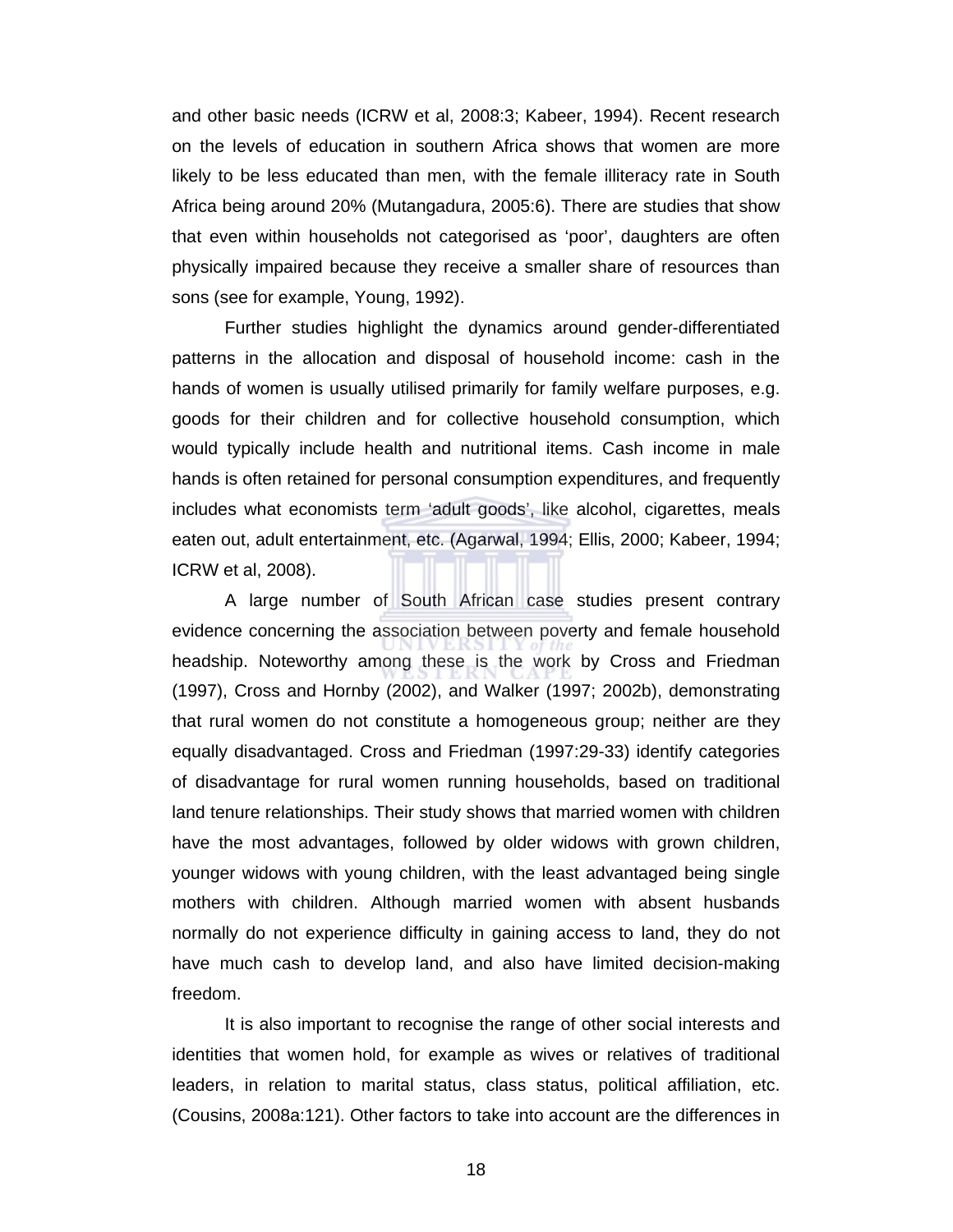terms of income, stock ownership, economic security and attitudes (Walker, 1997:69). Additionally, women of higher class standing with elite identities, e.g. as members of 'royal' families, often gain access to land more successfully than ordinary women on the ground (Walker, 2002b).

From the range of studies it is evident that rural women's experience of poverty extends beyond the economic dimension of insufficient income; they experience an additional range of deprivations that include access to essential services, and that give rise to marginalisation, devalued social status, diminished self-esteem and respect from others, greater vulnerability in power relations with men, and dwindling decision-making powers within the household and the community (May, 2000:23; Diarra and Monimart, 2006:26).

#### *2.2.3 Rural women in South Africa's communal areas*

The vast majority of inhabitants of the communal areas are women, with increasing numbers of females functioning as heads of households. This is due primarily to marital breakdown and to urbanisation, with males, generally, pursuing non-farm wage incomes in towns and cities (Kepe, 2002). A newer phenomenon is the increased incidence of widow-headed households, as a result of the HIV and AIDS pandemic (ICRW et al, 2008:7), and which adds substantially to the economic and social pressure on women. These households headed by females are a particularly vulnerable group, with their poverty rate, at 60%, being double that of male-headed households (Shackleton, S. et al, 2008). Households headed by women are also typically smaller than those headed by males, with fewer able-bodied males available for performing certain agricultural and other income-generating activities. Additionally, female household heads are likely to split their time and energies between the demands of domestic responsibilities and farm work and are therefore most often constrained in their efforts at participating in off-farm and non-farm labour markets (Ellis, 2000; Tengey, 2008).

On the other hand, however, the incidence of male migration and longterm absenteeism from the countryside often means that rural women have to rely on their own labour and capital, to provide food and welfare for themselves and their families (Waterhouse and Vijfhuizen, 2001:74). The case study conducted by Hajdu (2006) is illustrative of this phenomenon: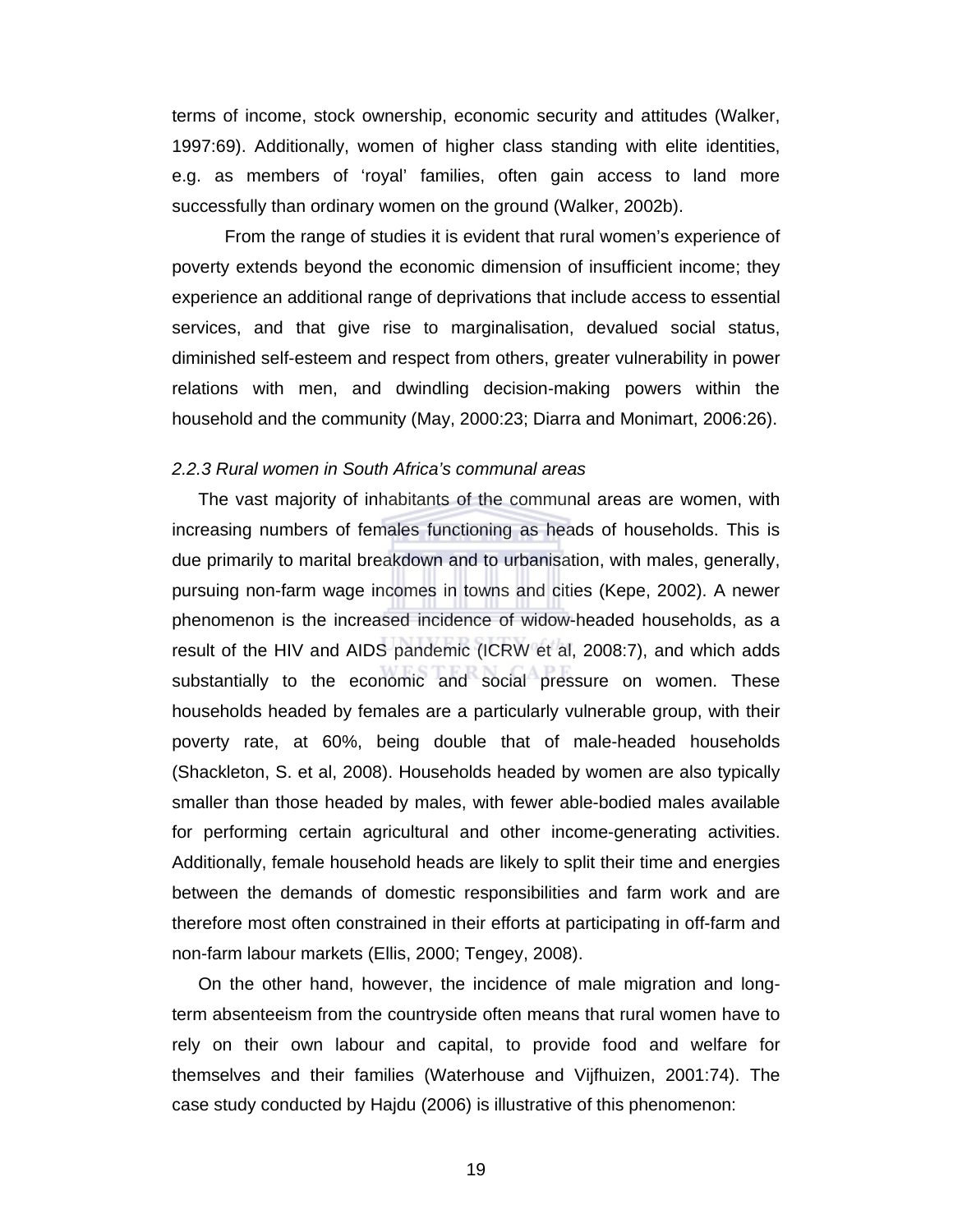My husband works at a sugar cane plantation in KwaZulu Natal, but he only comes home once per year. Yes, he brings money at that time, but otherwise we have to harvest mussels and sell if we need money. And we have to do everything ourselves, ploughing and working the garden and repairing the house. It is not worth it having him gone all the time for that small amount of money that he brings (Hajdu, 2006:141).

Another recent phenomenon is the rural-to-urban migration of women, particularly those whose active and successful engagement in the commercialisation of  $NTFPs<sup>1</sup>$  results in the establishment of profitable networks in nearby towns and cities. Although there are distinct short-term financial benefits to be derived from these patterns of migration, many rural women who had land rights and enjoyed access to productive resources in the communal areas, usually end up living in informal settlements on the fringes of the towns and cities, bereft of their access and rights to land (Cross, 1992).

**THE REAL** 

**TITLE** 

#### **2.3 Character of rural livelihoods in South Africa**

**TITLE** 

*2.3.1 Multiple livelihood options* 

 $\overline{a}$ 

Given the severe levels of poverty in the rural areas, coupled with the post-apartheid government's various dubious attempts at crafting effective poverty-alleviation policies and programmes, rural communities continue to engage in a diverse repertoire of livelihood strategies in an attempt to make a living and to combat food insecurity. Like rural livelihoods elsewhere in the world, South African rural livelihoods are also characterised by complexity, diversity, rural-urban connectedness, and a combination of farming, nonfarming and other land-based resources.

There is a strong rural-urban connectivity as rural communities in the former bantustans attempt to improve their livelihood strategies, cope with the stresses of survival, and enhance their levels of food security and general well-being.

Francis (2000) considers livelihoods activities that bridge the urban-rural divide and comments on the complex network of market and non-market

 $1$  People earning money from the sale of locally harvested and/or processed products beyond their rural communities (IDS, 2009:8).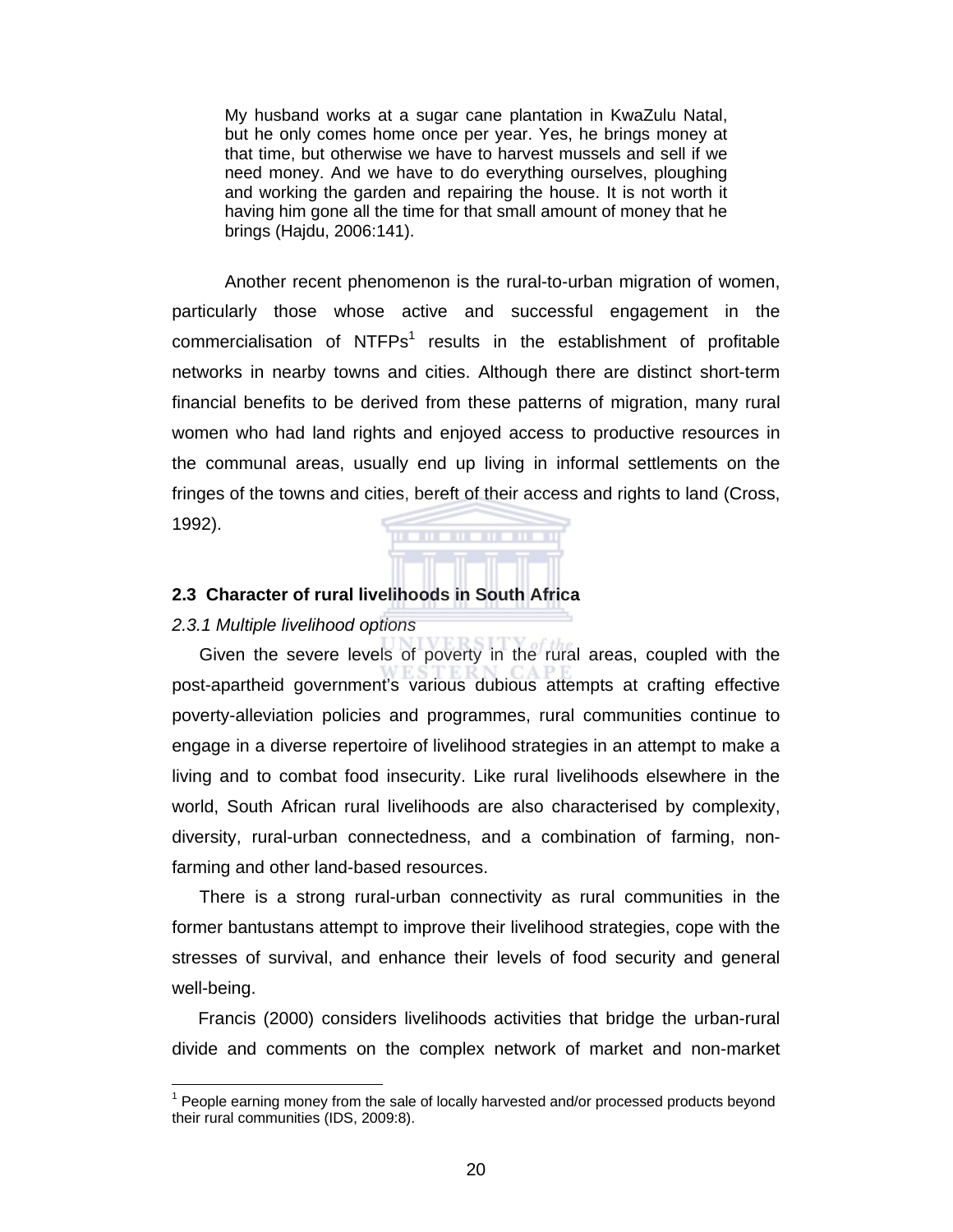exchanges between city and countryside, with people, goods and money moving between urban and rural sectors. This phenomenon, also known as 'straddling', is a widespread response to the uncertainties of constructing and maintaining a livelihood. It is a powerful strategy of urban dwellers who choose to maintain a rural base to return to, in the event of illness, unemployment or retirement (Berry, 1993; Potts, 1995, both cited by Francis, 2000:20).

Straddling the urban-rural divide is an equally powerful strategy when rural dwellers maintain an urban base as an outlet for the sale of goods produced in the rural sector, as this Pondoland<sup>2</sup> case study illustrates:

*Majali was born in (the town of) Flagstaff 55 years ago; she now lives in Khanyayo village. She became involved in this (baskets and mats) industry after her husband passed away. She sells mats and baskets from her home (in the village) and also at the pension market in Flagstaff. She sometimes takes her products along when she goes to Durban to sell medicinal plants. When she is in town she stays with her relatives to reduce her costs. When she cannot sell all her products in four to five days, she leaves them with a*  friend who sells vegetables in town, to continue selling for her. *When everything has been sold, she normally shares her profit with her friend. When she goes to town, she always makes sure that she does everything she needs to do while there, such as visiting*  relatives, collecting money from those who owe her, buying *groceries, and so forth (Makhado, 2004:73 - summarised).* 

This case study is illustrative of:

- the **diversification** of her range of products hand-woven baskets and mats made from materials collected locally, as well as medicinal plants collected and harvested from her rural environment;
- her livelihood activities **bridging the rural-urban divide** selling of locally-produced goods in the village, as well as in the nearby town (Flagstaff) and in a large city (Durban);
- the **complex network of market exchanges** (a friend and fellow trader who will sell Majali's goods on her behalf, and retain her earnings until her next visit; sharing of her profits with her subcontracted vendor), and non-market exchanges (maintaining good relations with relatives in town by paying courtesy visits, to secure her

 $\overline{a}$ 

 $2$  Part of the former Transkei homeland, Eastern Cape.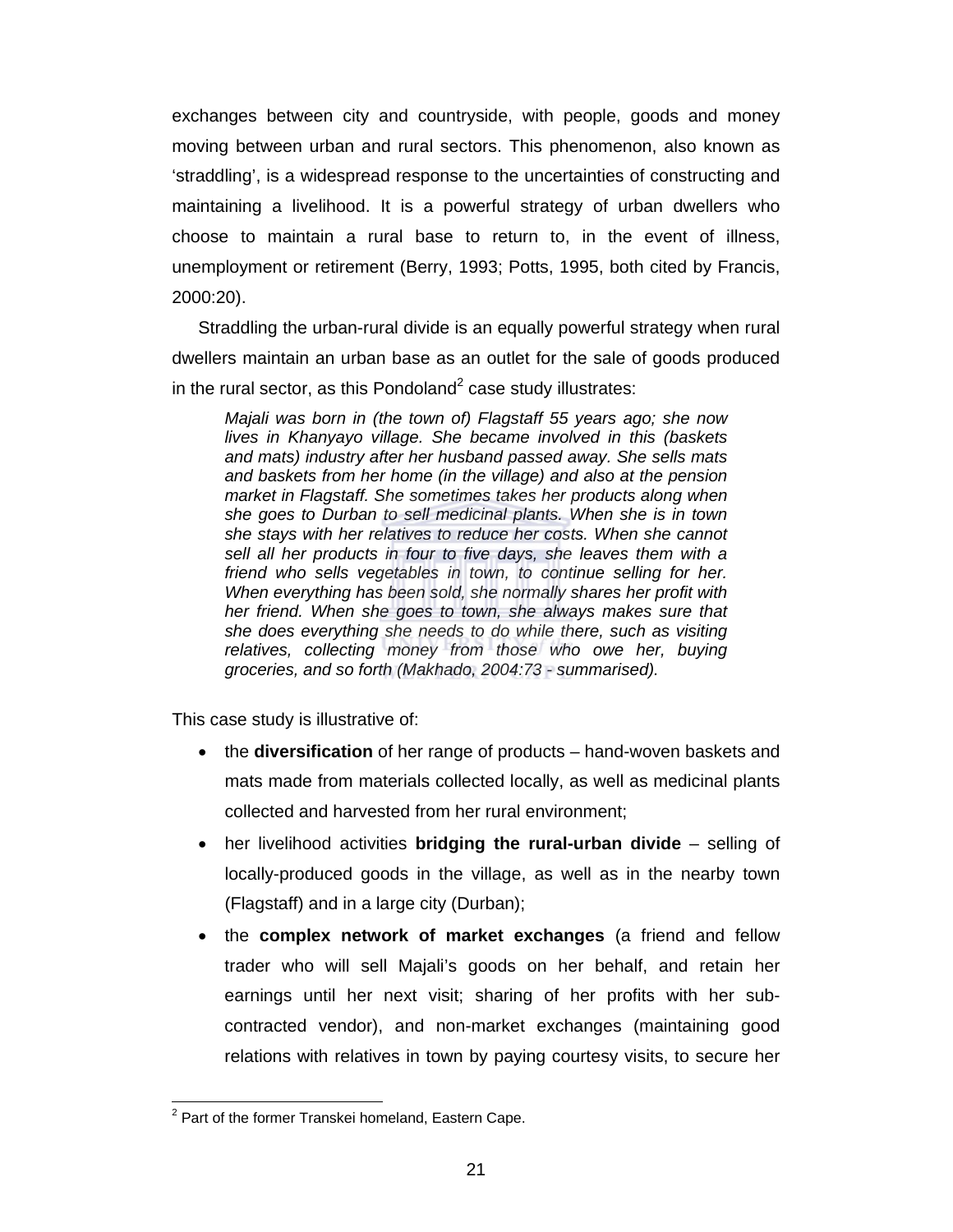ongoing low-cost accommodation needs) between city and countryside;

- **people, goods and money moving between urban and rural sectors** – Majali makes regular trips to external markets; she purchases groceries in the town and city for consumption in the village; she has created a financial infrastructure as a service provider making available goods on credit – she collects the money owed to her in the town/city to enhance her rural livelihood;
- Majali's maintenance of both **social and economic relations** she nurtures good relations with her relatives, as well as her sub-contracted vendor; the latter is both her friend and her business partner;
- the **dynamic nature** of Majali's rural livelihood strategy it lends itself to diversity; it yields financial returns (profits); it enables the establishment of social and economic networks;
- the potential of her earnings to **reduce her vulnerability** to economic stress and impoverishment; and
- the **non-material aspect of well-being** that is evident she displays confidence, good social skills and positive self-esteem.

In summary:

Majali, a representative model of her fellow rural women, has demonstrated her skills in accessing her range of **livelihoods assets** (Scoones, 1998; Ellis, 2000; Shackleton et al, 2000; Palmer et al, 2000):

**WESTERN CAPE** 

- *Natural capital* her access to wild resources medicinal plants and sedge grass for weaving, collected and harvested from the land.
- *Physical capital* her equipment and tools, e.g. the constructed wooden frame for weaving purposes.
- *Human capital* her ability to labour; her level of knowledge and skills related to weaving, marketing, finances, production processes, etc; also her apparent good state of health.
- *Financial capital* the cash that she is able to access in order to travel, and to purchase either production or consumption goods (or both).
- *Social capital* her social networks and associations established both internally and externally, from which she can derive support to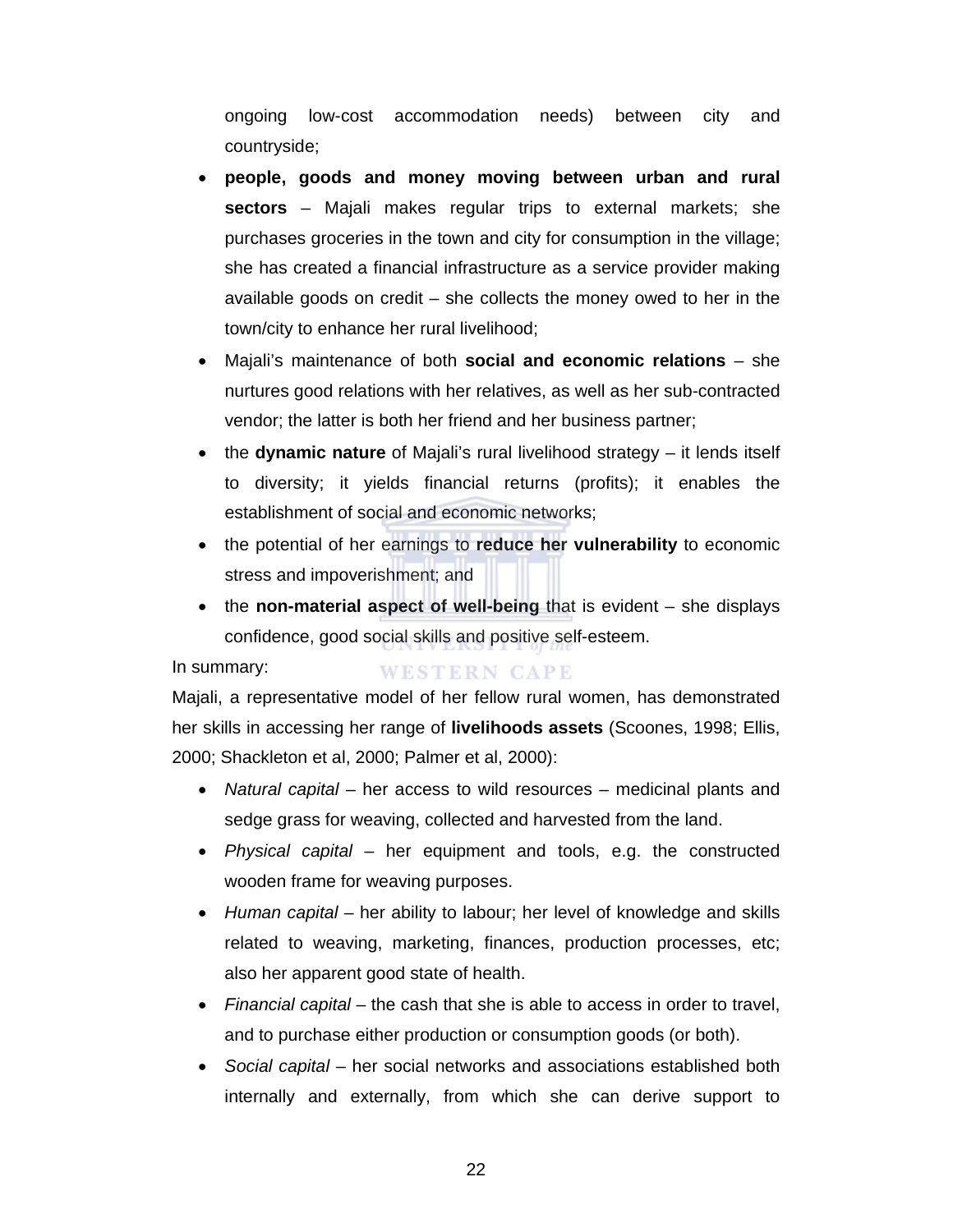contribute to her livelihood; these include her networks of kin, as well as the relationship of trust, reciprocity and exchanges that facilitate cooperation with her trader-friend.

Apart from the economic aspects of making ends meet, engagement in differentiated activities also has social dimensions – rural households nurture the social networks of community reciprocity and kinship ties that enable such differentiation to be secured and sustained (Kepe, 2002). Mutual assistance could be rendered in a variety of ways, for example using *ilima* (a 'work party'), absorbing of family members, or acts of social charity; social networks are particularly resorted to in times of dire need or disaster (May, 2000; Kepe, 2002; Shackleton and Shackleton, 2004).

According to Ellis (2000), insights into the causes and consequences of diversified livelihoods appear to be fragmented and conflicting in the literature. To illustrate his point, Ellis provides a summary of propositions, citing a number of studies that demonstrate how diversification: (a) may occur as both a deliberate household strategy or as an involuntary response to crisis; (b) can diminish or exacerbate rural inequality; (c) can be a safety valve for the rural poor or a means of accumulation for the rural rich; (d) can benefit farm investment and productivity or impoverish agriculture by withdrawing critical resources. Ellis suggests that the causes and consequences of diversification are determined by factors such as assets, income level, social relations, location, opportunity, and institutions. Additional factors, as identified by Francis (2000), include the seasons, climate, age, position in the life cycle, educational level, and time-specific tasks.

Rural economies are not just about agricultural activities. In order for rural households to flourish, they need a supportive infrastructure in the form of a non-farm rural economy that provides services, inputs, local employment and local demand. Francis (2000) contends that multiple sources of livelihoods are a necessity, and cites case studies from elsewhere in Africa to emphasize the need for an extensive range of non-farm skills and services, such as motor mechanics, cycle repairers, electricians, retailers, shoemakers, tailors, insurance agents, etc. 'The metalworkers were producing household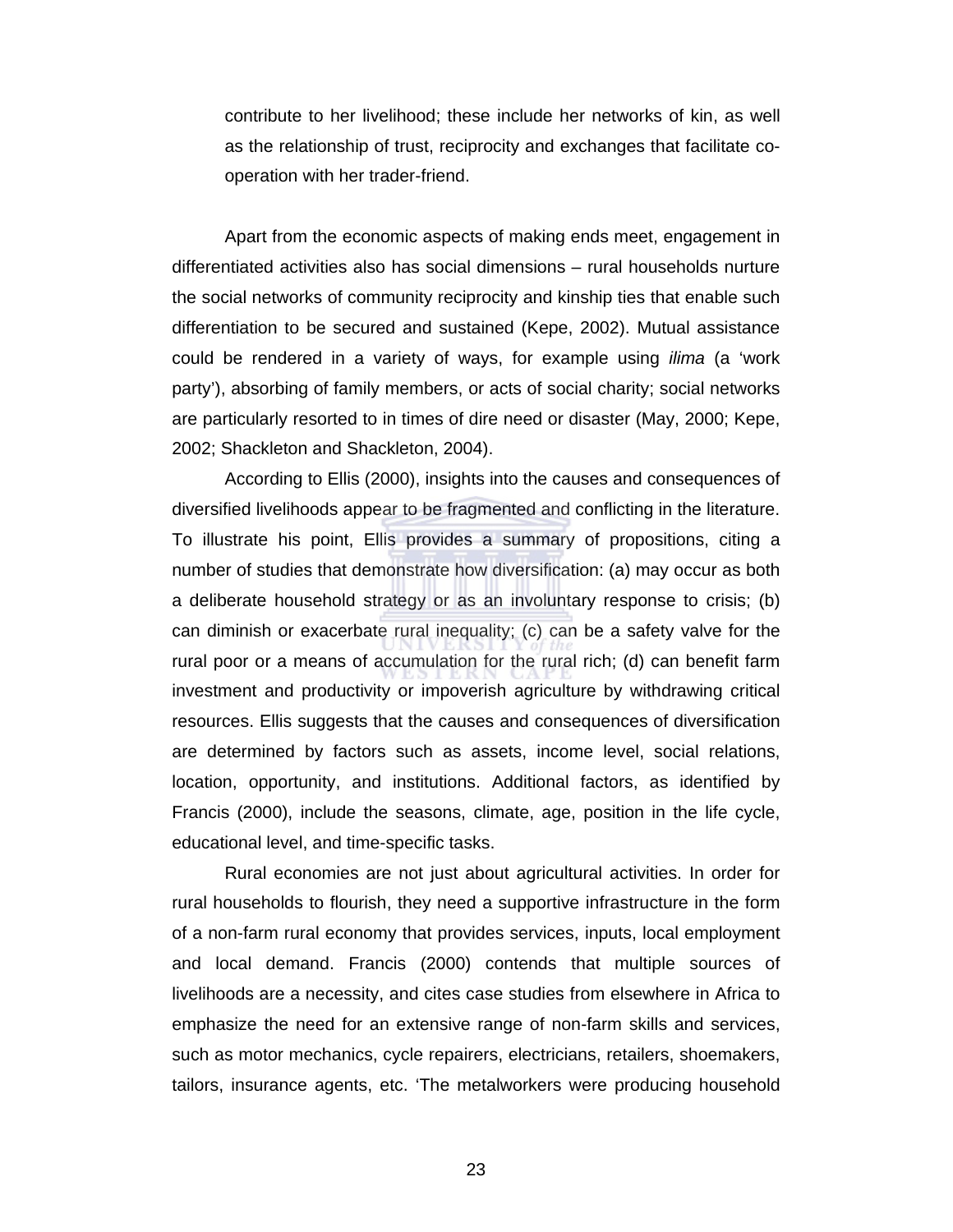goods, building components, spare parts for road vehicles and agricultural machinery and tools' (Francis, 2000:21).

It is noteworthy that both wealthy and poor households diversify their livelihood sources, but for different reasons. While the more affluent households diversify in order to maintain or improve their wealth, the poorer households diversify in order to survive a poor season, but also with the motive of improving their future wealth status (Kepe, 1997).

Recent South African research has yielded a number of case studies that show the extensive and diverse range of livelihood resources explored, combined and utilised by rural women in communal areas. The case studies also shed light on the social and institutional complexity of patterns of resource use. See for example, studies conducted in the *Eastern Cape* by Palmer et al, 2000; Ainslie, 2002; Kepe, 2002; 2003; Makhado, 2004; Shackleton and Shackleton, 2004; Keirungi and Fabricius, 2005; and Hajdu, 2006; studies from *Limpopo province*: Shackleton, S., 2005; Paumgarten, 2007; Shackleton, C. et al, 2000; 2007; Shackleton, S. et al, 2002; 2008; and from the *Western Cape*, Williams, 2005.

#### $UNIVERSITY$  of the

#### *2.3.2 The role of agriculture*  **ESTERN CAPE**

Rural livelihoods in South Africa, like elsewhere in the world, continue to depend, directly or indirectly, on agriculture, as Scoones and Thompson (2009) point out:

As emphasized in the recent *World Development Report,* agriculture remains the main source of livelihoods for an estimated 86 percent of rural people (2.5 billion people), and for many countries, the main opportunity for sustained, employment-based growth (World Bank, 2007, cited in Scoones and Thompson, 2009:4).

Although most rural households in this country engage in some form of farming, either for subsistence or for the market, some analysts argue that agriculture is not necessarily a major feature in the livelihoods of rural communities in South Africa's communal areas (James, 2007; Hajdu, 2006:171; ARDRI, 2008:4). These analysts deny that there is a place for small-scale agriculture in contemporary South Africa, and are sceptical about the possibility of establishing land-based livelihoods (even partially) by means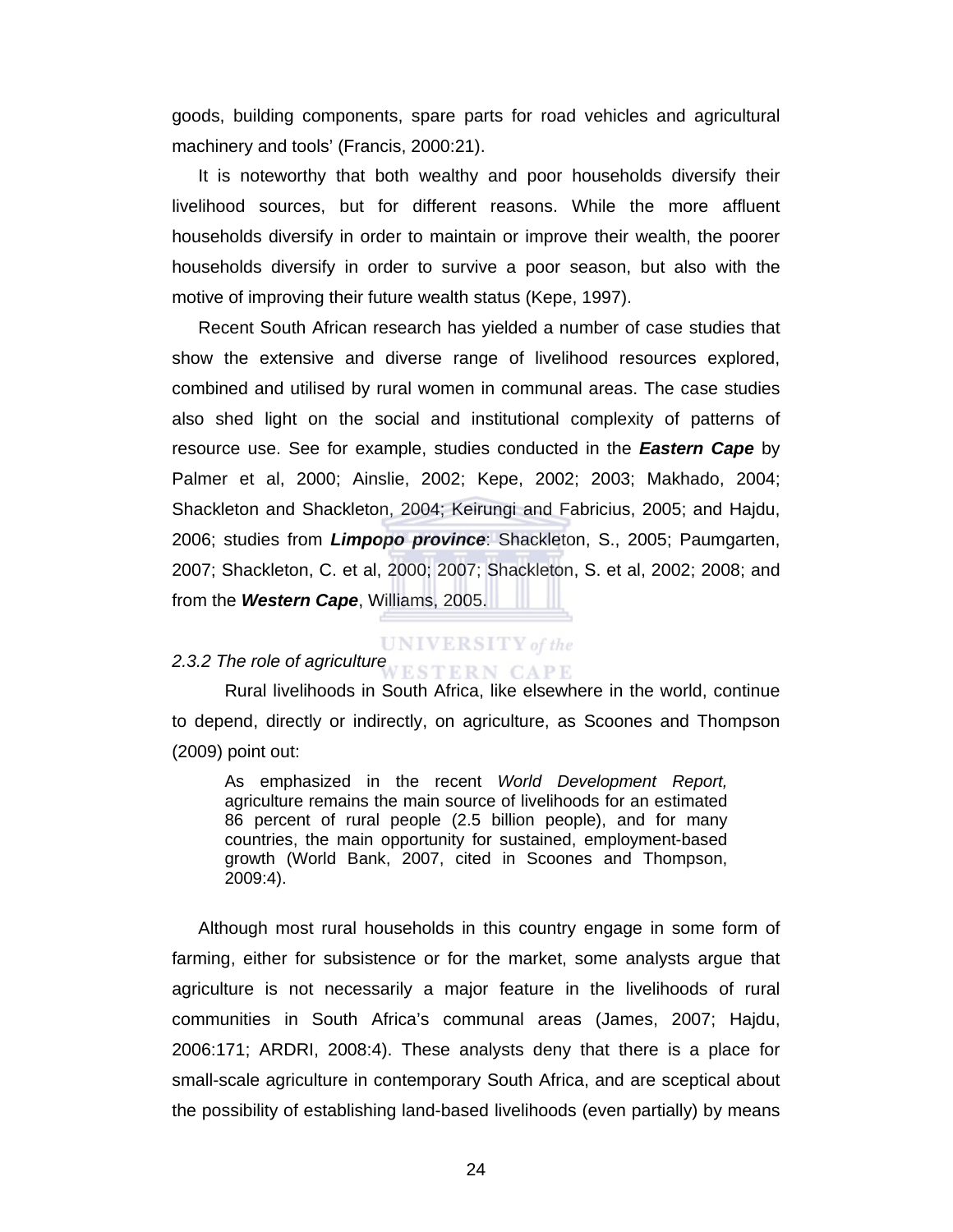of a land reform programme. For example, James (2007) argues that it has 'become difficult if not impossible for any farmers, black or white, to make a living from the land alone, at a time when South African agriculture has the lowest level of state protection of any country in the world (2007:180). On the basis of research conducted in the Eastern Cape, Hajdu (2006:171) alludes to the 'relative unimportance of environmental resources' and declares that in her areas of research subsistence agriculture contributes 'a meagre 3% of local livelihoods, and does not merit such a heavy emphasis in descriptions of local livelihoods' (2006:171).

The ANC-led government nevertheless remains enthusiastic about the role of agriculture in rural poverty reduction, although the form of agriculture that it has been supporting has focused on 'emerging commercial farmers' – usually black, and often individual – rather than on the masses of impoverished people in the former bantustans, many of them smallholder farmers whose predominant form of land demand is for small plots of land for subsistence farming (ARDRI, 2008:4; Walker et al, 2008:24; Kepe, 2002:25). Furthermore, criticism is also levelled at the government's redistribution programme for placing too much emphasis on the redistribution of land for commercial agricultural purposes, this at the expense of rural poverty alleviation, and in particular smallholder farmers who want to produce for marketing purposes (Hall, 2004:8-9; 2009:3-5).

The National African Farmers' Union of South Africa (NAFU SA), however, is supportive of the government's approach and sees the potential for agriculture to be 'a means to address past injustices – through entry of black farmers into this sector and promotion of equitable land distribution – this being the avenue to accelerate broad-based, pro-poor, rural development' (Banda, 2009:140-1). NAFU remains positive about the future of agriculture in the economy of this country and asserts that although agriculture contributes less than 4 per cent to GDP, it still accounts for 10 per cent of total reported employment (mainly of black farm workers and farmers) (Banda, 2009:140).

There is a significant opinion among some analysts that the full economic value and contribution of agriculture to rural livelihoods in South Africa's communal areas is being underestimated and that the value of common property resources associated with land is very often overlooked as crucial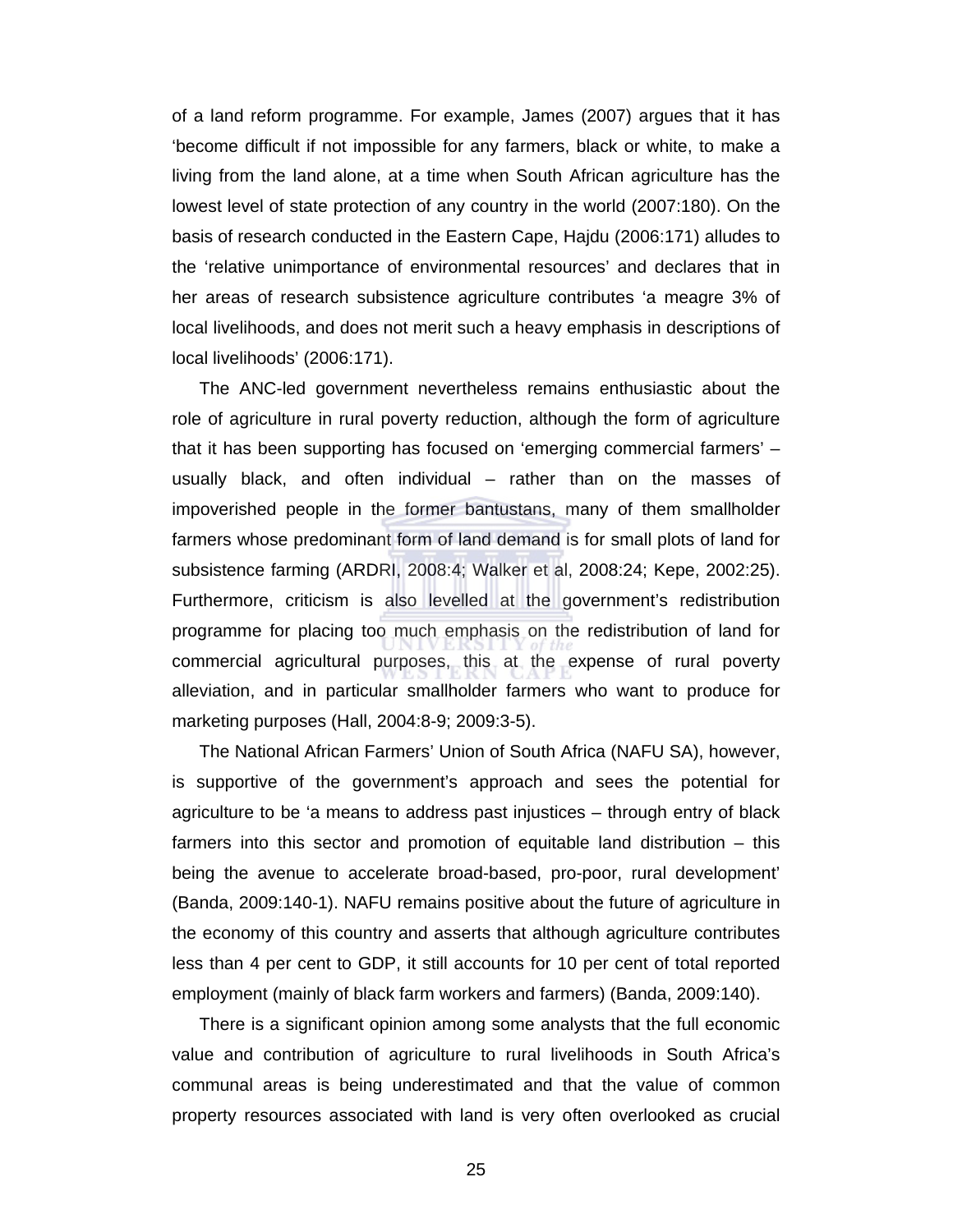assets of the rural poor (Walker, 2002b; Shackleton et al, 2000; Cousins, 1999a). Cousins (1999a) in particular, draws attention to the importance of various non-monetised activities, the 'invisible capital', and that include the direct use of locally available natural resources in a range of livelihoodgenerating activities. He highlights in particular the contribution of communal rangelands to rural livelihoods (and to poverty alleviation) in South Africa:

Since communal rangelands are an important source of food security, nutrition, income, medicine, fertiliser, fuel, building material, spiritual health and aesthetic satisfaction, they may help to explain why more people do not leave the apparently 'impoverished' rural areas to seek their fortunes in the towns and cities (Cousins, 1999a:300).

 In another study, Cousins (1996a) acknowledges the value and importance of common property regimes to rural communities, and to the livelihoods of rural women in particular. He asserts that that there are distinct socio-economic, ecological, and political advantages to be gained from a common property regime, particularly where the local natural resource base sustains rural households. He maintains that, despite the significantly larger amounts of household income derived from remittances, pensions and nonrural earning sources, the local natural resource base remains centrally important, particularly to the poorest rural households. Agricultural production is the third most important 'livelihood tactic' used in rural areas, after wage labour and state grants and pensions (May et al, 2000:234, cited by Walker, 2002b:27).

The importance of agriculture in the lives of rural people is further demonstrated by recent research that is increasingly drawing attention to a changing rural political economy, revealing migrants' declining ability to send home adequate remittances. This is, on the one hand, as a result of shrinking urban job markets caused by the restructuring of the mining industry, the falling gold price and the inability of migrants to cope with the high cost of living in towns and cities. On the other hand, diminishing remittances are caused by migrants' decisions not to return to their rural homes because of new associations formed and new commitments made in the urban areas. As already recognised, this phenomenon adds to the increase in *de facto* femaleheaded households, and the accompanying range of challenges faced by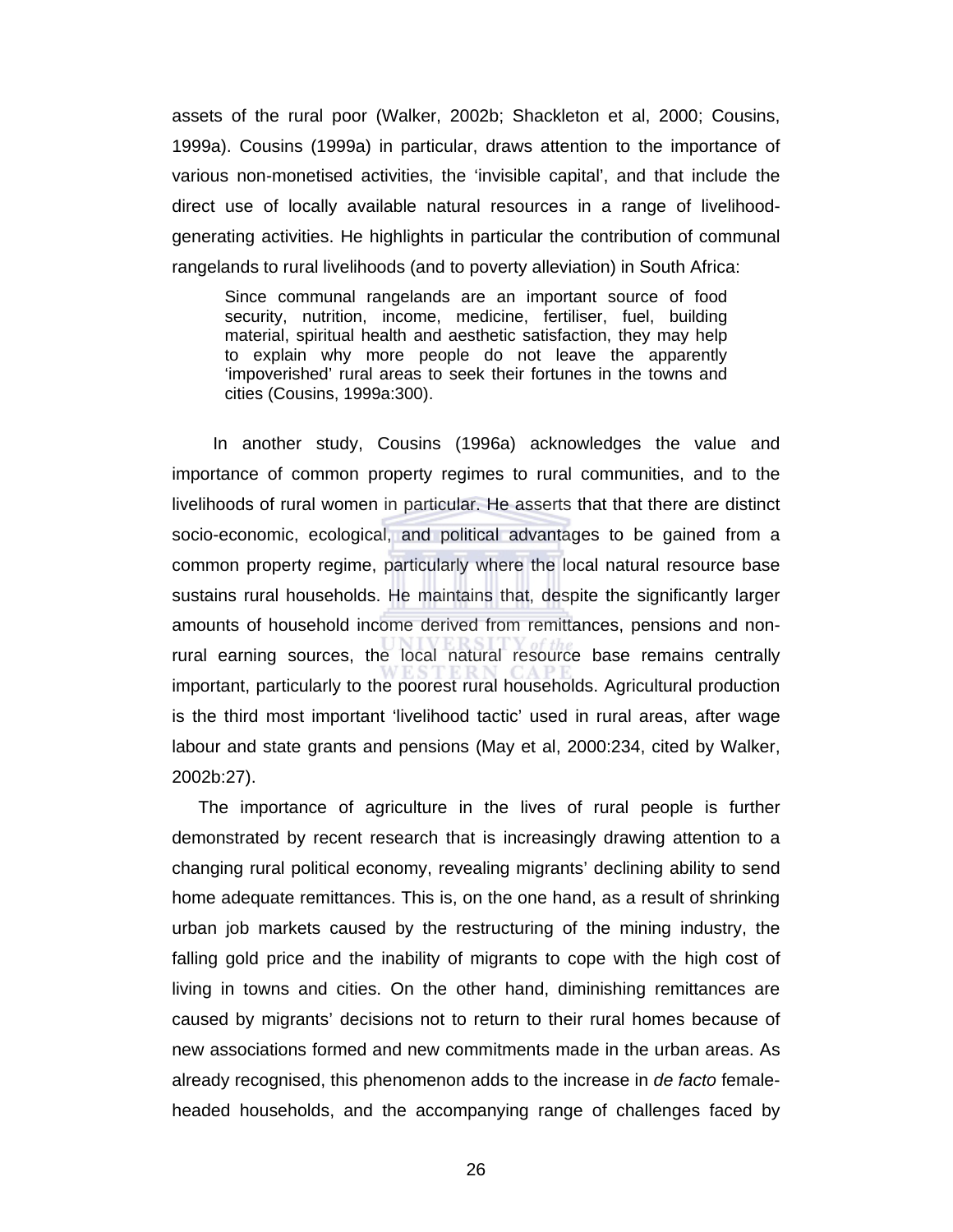rural women affected by these changing circumstances (see Meer, 1994; Cross and Friedman, 1997; Cross and Hornby, 2002; Walker, 1997, 2002b; Francis, 2000).

McAllister (2000, cited in Kepe, 2002:25) maintains that agriculture's contribution to rural livelihoods is much greater than has been reported in most surveys; he urges for correct methods to be employed in the measuring of agricultural produce, to ensure that the true value of agriculture is realised. A number of analysts assert that the government should be taking a much more decisive lead in the promotion of a labour-intensive agriculture in the former homelands, rather than a capital-intensive form of agriculture, such as the current large-scale white commercial farming in this country (see for example, PLAAS, 2009:3; Hall, 2009:3; Lipton and Lipton, 1993, cited in Kepe, 2002:25). Hall (2009) presents a compelling argument for much greater governmental support for smallholder farmers wishing to produce for a market (and not only for subsistence), a category of farmers she calls the 'missing middle' between subsistence and commercial farmers:

Existing approaches have failed to create opportunities for such people. And the most likely candidates – the approximately 4 million 'semi-subsistence' and 200,000 small- and medium-scale producers – are in the communal areas of the former bantustans, which have attracted the least agricultural (and infrastructural) support and investment. A serious approach to food security would enable them to produce and market on non-exploitative terms, to bypass (or transform) the mass retail markets in which just four large supermarkets dominate, and to benefit from rising food prices (Hall, 2009:3).

Government's response to the recent sharp increase in food prices has been evident at national level – during his February 2009 budget speech, former Finance Minister Trevor Manuel made specific mention of increased allocations towards the provision of agricultural starter packs as part of the state's Comprehensive Agricultural Support Programme (PLAAS, 2009:5). At provincial level, Departments of Agriculture have also announced a range of initiatives to support food production by the poor. For example, in a *Policy Speech,* the Eastern Cape Department of Agriculture (EC DoA, 2008) commits to a number of high priority agricultural matters, ensuring particularly women's participation, both at policy and practical level: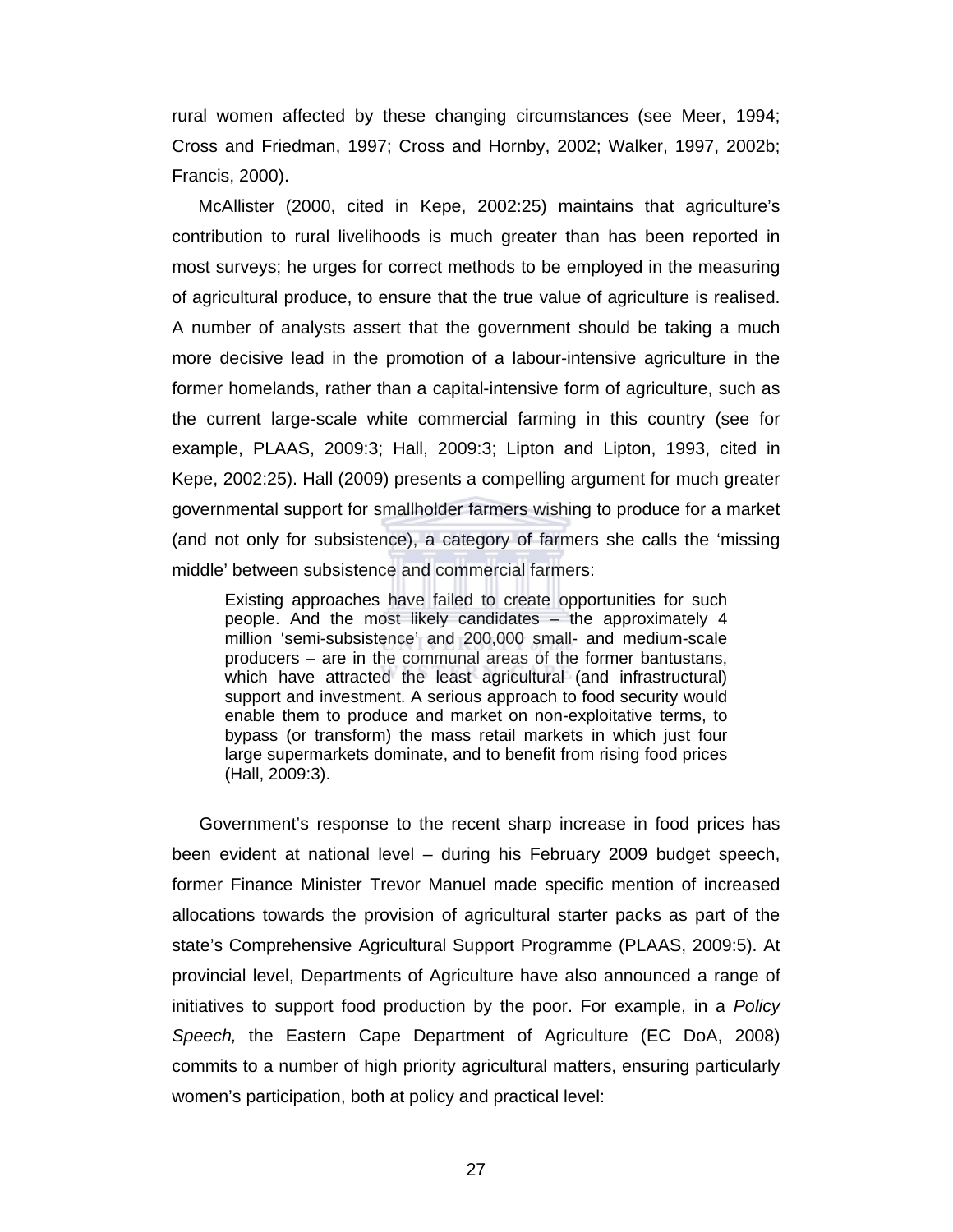[Item 2.5]: Implement the Freedom Charter's call to empower those working the land with implements, seed, tractors, infrastructure for irrigation and other forms of material support …Ensure, in particular, that the former homeland areas are properly provided with a sound and sustainable infrastructural base for economic and social development. [Item 6.6.2]: Promoting dairy products for women, whereby 50 dairy cows together with a tractor and a trailer were purchased as start-up capital for the Qamza/Platjie farm in Amathole District, being the very

first dairy owned by women, currently producing 1100 litres of milk every two days and selling at R3.00 per litre, and a new dairy parlour mainly for women was completed … at Port St Johns.

While it is laudable that the most crucial needs of the poorest members of society are acknowledged as priority policy items, and pledging governmental service delivery of the highest standards, the concerns and cautions raised by analysts about fine-sounding election rhetoric, as well as the disjuncture between impressive policies and their actual implementation, are still valid – fifteen years into democracy (see Walker, 2003:113; Sow Ndiaye, 2008:140; PLAAS, 2009:2).



Y of the

#### **2.4 Land uses and gendered priorities**

Since households and communities are not homogeneous entities, women and men have different needs, interests and priorities, as the discussions on land use show. For example, Middleton (1997) suggests that the different priorities of men and women emanate from their position in relation to the gender division of labour; women's priorities are based on their productive/reproductive role, hence their preference is for smaller sites that are conveniently located close to amenities to be accessed, for example roads, rivers, etc. Men's priorities are based on different productive roles and their virtual exclusion from the reproductive sphere; their preference is for larger and multiple tracts of land.

Walker (1997; 2002b) agrees that land hunger and land need are experienced in gendered ways, and observes that the women in Cornfields (1997) showed a greater interest in preserving an agricultural subsistence base than men, and also displayed a greater reliance on the land for a wider range of resources than did men; women were also noticeably more interested in the land for residential purposes, than were the men. Walker et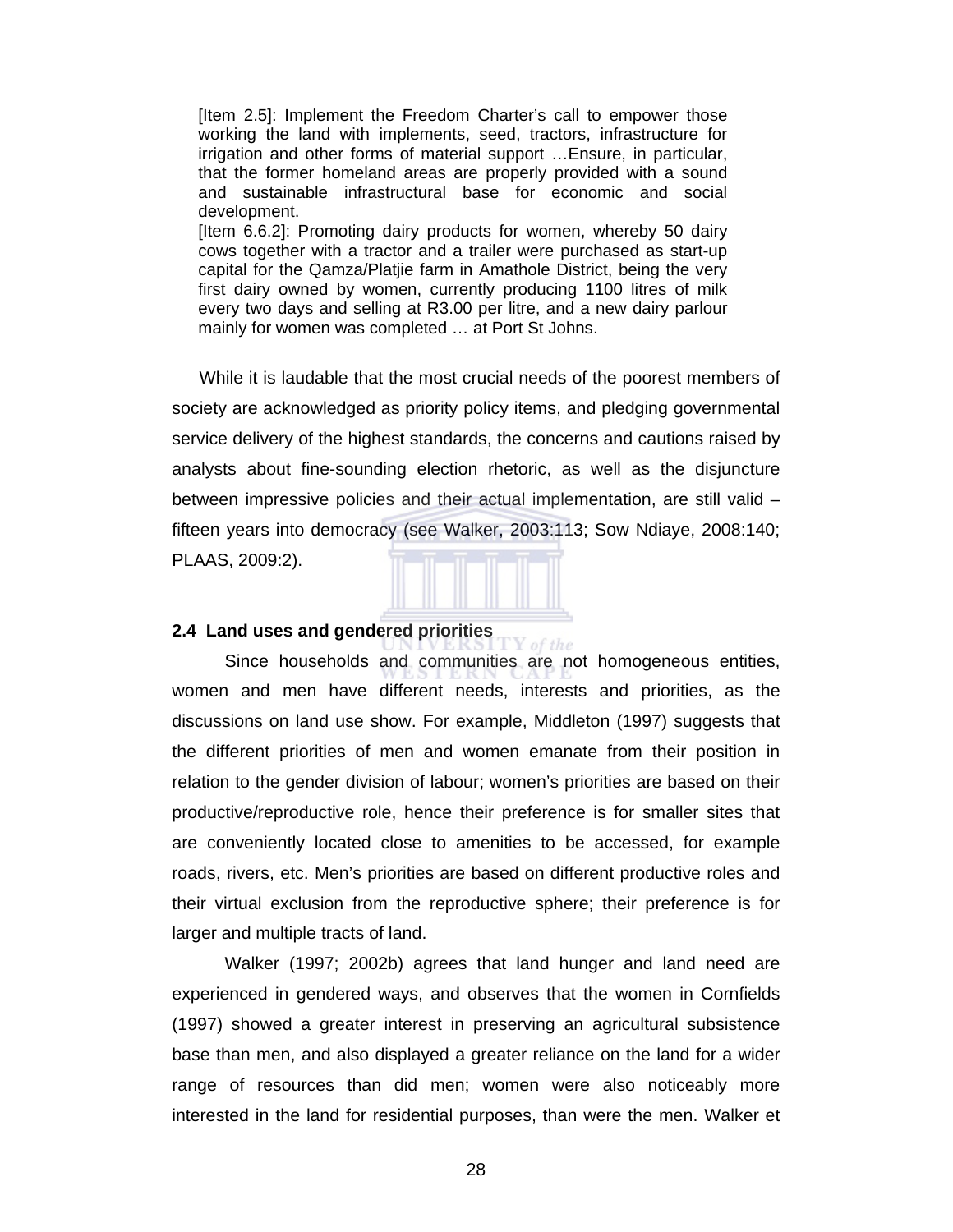al (2008:24) also point to recent research findings by Aliber et al (2006), which highlight that while women want land on a par with men, their preference is for small plots for subsistence farming.

The work of Cross and Friedman (1997) suggests that women tend to treat land as an economic asset, focusing their energies on short-term social reproduction and the immediate support of their household and children, while men display a strong concern for using land to build and underpin social relations, and particularly the development of networks that translate into political power (1997:26-7).

The KwaZulu-Natal case studies highlight the distinct differences that are apparent between women and men as farmers:

Women plant their land more often than men, and worry more about household and human resources for cultivation, including money, labour and technical advice. Men show more concern over physical resources such as equipment and the land itself. Case studies suggest that men's approaches to farming are usually entrepreneurial and profit-driven, while women are cautious and conservative (Cross and Hornby, 2002:53).

#### **2.5 Conclusion**

# **UNIVERSITY** of the

 This chapter addressed the theme of land use and livelihoods in rural South Africa. Firstly, it presented the broad context of rural livelihoods, by outlining the extent and depth of rural poverty in South Africa, and also assessing the post-apartheid government's poverty-alleviation programmes over the period 1994 to 2008. Secondly, the chapter presented an exposition of rural livelihoods, discussing general concepts and approaches, which included the characteristics of rural livelihoods, notably the diverse and complex nature, as well as the importance of livelihoods 'straddling' the ruralurban divide, and the importance of rural 'safety nets'. Thirdly, the focus narrowed down to start addressing the gendered aspects of rural livelihoods, first in global terms, followed by a discussion of rural women's livelihood issues in South Africa's communal areas. Fourthly, the focus of the chapter concentrated on the character of rural livelihoods in South Africa, with a discussion and analysis of relevant case studies, within the framework of the diverse, complex, and dynamic nature of rural livelihoods; the role of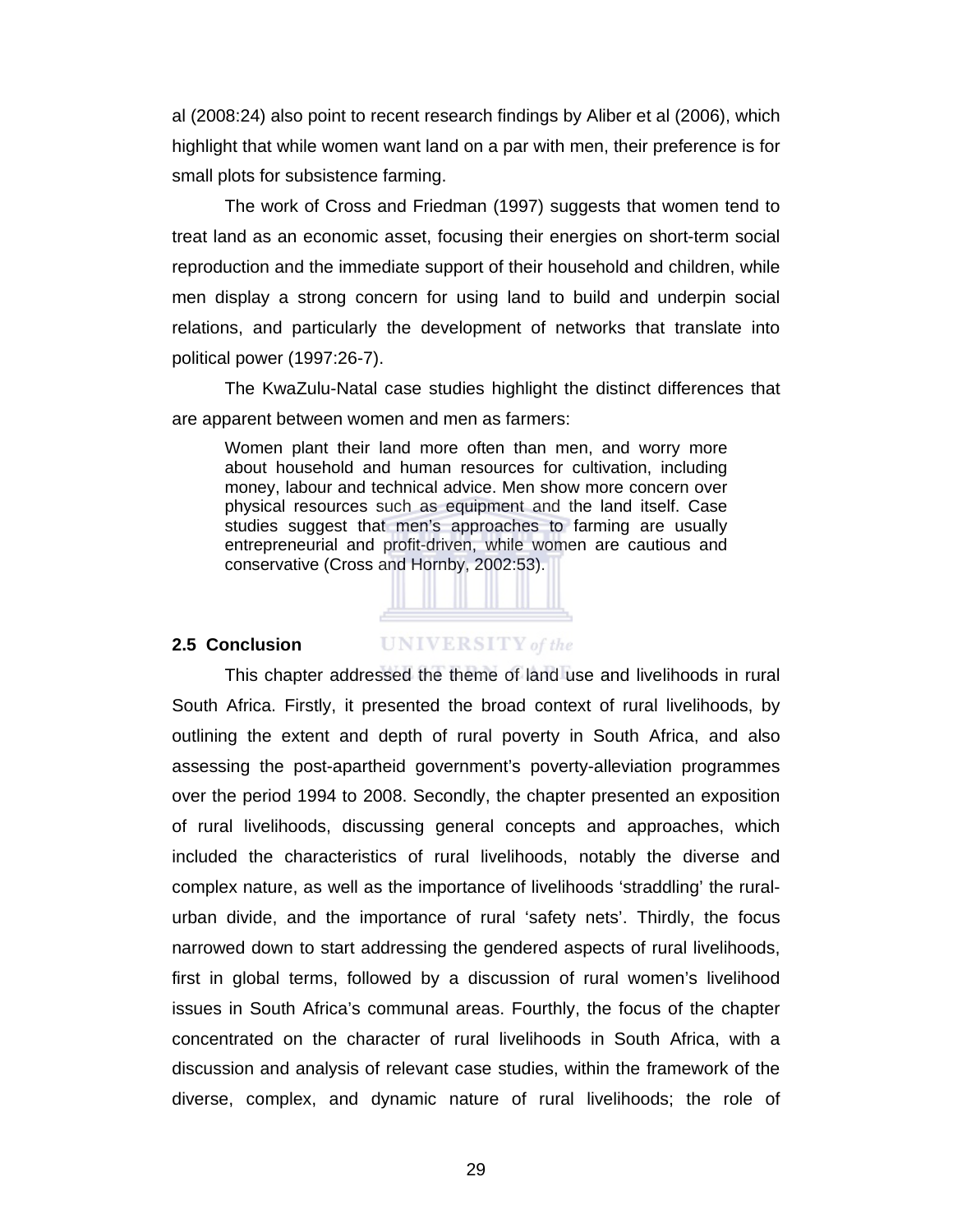agriculture as a key component of rural livelihoods was highlighted. Fifthly, the chapter assessed land uses and gendered priorities, based on research findings of South African case studies.

 The majority of rural households in South Africa derive significant proportions of their livelihoods from land-based activities. However, the value of agriculture – livestock production, crop production, and natural resource harvesting – is often overlooked as an important asset of poor rural communities. The importance of these land-based livelihoods sources is even greater for female-headed households, female members of rural households, and the very poor or 'marginalised' members of rural communities, since they tend to be more reliant on land-based livelihoods than those with secure income from pensions, wage-earning activity or remittances from migrant labourers. Despite the significantly larger amounts of household income derived from remittances, pensions and non-rural earning sources, the local natural resource base remains centrally important, particularly to the poorest rural households.

The overall scenario that emerges does not inspire great optimism – the very systems and structures that should be working for rural women, are keeping them trapped in ever-deepening, persistent poverty. The state has failed, in 15 years, to devise (and implement) a 'pro-poor' policy that works … this is indeed a betrayal of the most oppressed and vulnerable members of our society! With the recent introduction of a new cabinet, the fate of rural women remains precarious, and highly insecure. Women residing in the communal areas of rural South Africa will now be at the mercy of no less than *six* government ministries: Agriculture, Forestry and Fisheries; Co-operative Governance and Traditional Affairs; Rural Development and Land Reform; Social Development; Water and Environmental Affairs; and perhaps the most bizarre and ubiquitous Ministry of Women, Youth, Children and People with Disabilities. Hall (2009:2) has dubbed the latter 'the ministry for nearly everyone'. It remains to be seen if this new collective will trip over their many feet and get their lines tangled, or find new pathways to boost rural economic activities, and reshape the countryside in ways that will lead to changed social relations and enhanced livelihood options for the rural poor, and for rural women in particular.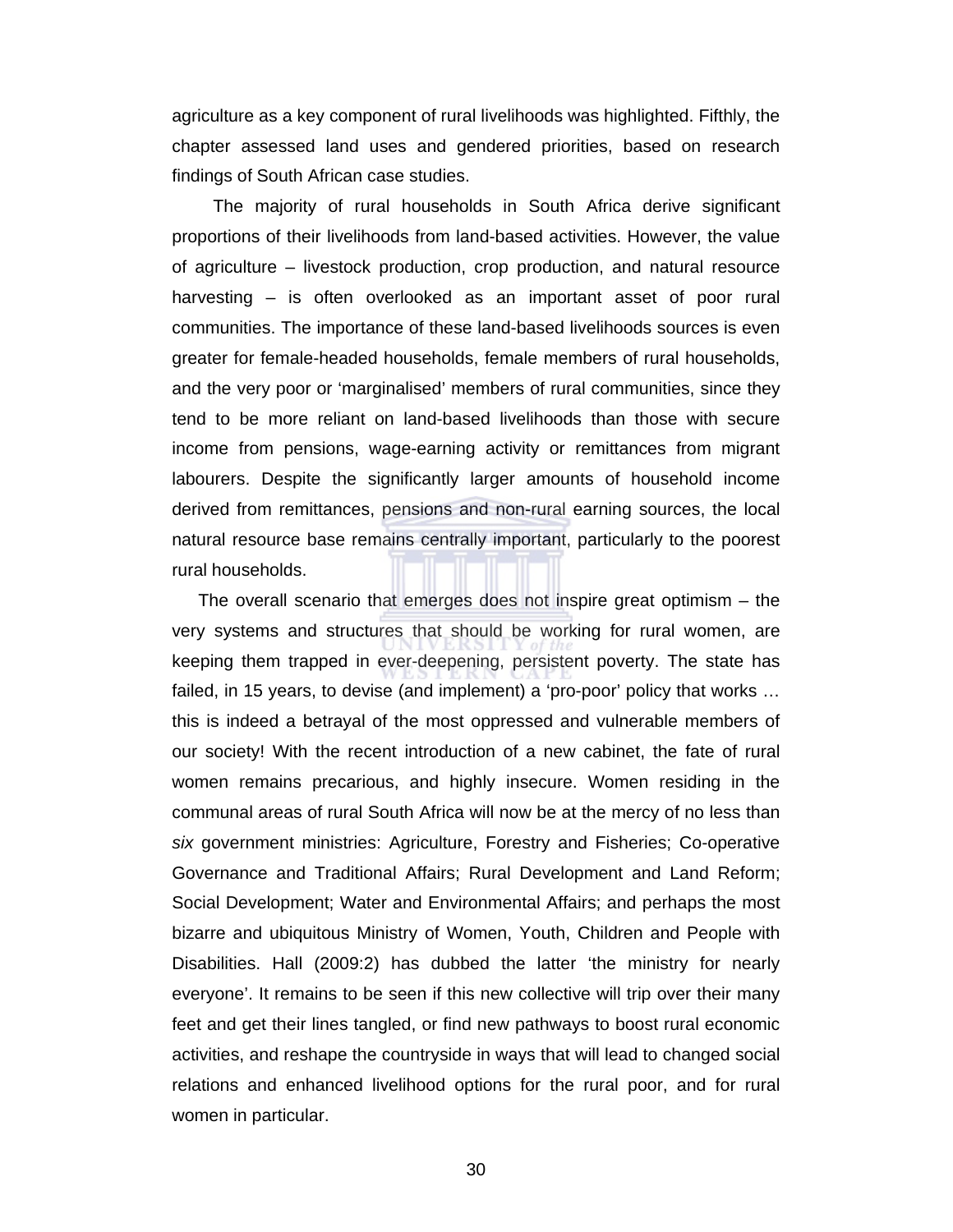# **CHAPTER 3**

#### **GENDERED RIGHTS IN COMMUNAL LAND TENURE REGIMES**

*… gender and kinship relations play a central role in the way in which land rights and productive relations are determined. Under the customary land tenure system, control over resources follows clearly defined gender-segregated patterns based on traditional norms which operate in such a way as to limit the rights of women as compared to men. To a large extent, women's access and control over productive resources including land are determined by male-centred kinship institutions and authority structures which tend very much to restrict women's land rights in favour of men (Tengey, 2008:143).* 

*… whether as wives, as sisters or as mothers, case studies show that women still have to fight harder and strategise more skilfully for their access to land. Widowhood, divorce, marriage residence and other life-cycle changes create uncertainties that have to be negotiated carefully (Whitehead and Tsikata, 2003:102).* 

#### **3.1 Introduction**

The focus of this chapter is the deeply gendered nature of land tenure regimes, as evidenced in South Africa's former homelands. The analysis of the land rights in the communal areas confirms that they are legally insecure and therefore the focus of tenure reform policies. Of particular concern is the re-definition of women's land rights as 'secondary' and subordinate to those of males. The chapter discusses the pre-colonial, colonial and apartheid, and contemporary systems of land tenure in relation to women's and men's land rights in southern Africa, showing how the existing land tenure systems have evolved and how these have impacted, specifically on women's position in land matters (Chanock, 1991; Cross, 1992; WLSA, 2001; Bennett, 2004; Cousins, 2007, 2008a, 2008b; Delius, 2008).

The chapter then considers a framework for the analysis of gendered land rights, and this includes key aspects of access, power and control; it also considers common property as an important component of communal tenure. The chapter then identifies and discusses obstacles to secure tenure rights for women in South Africa's former homelands, as well as the creative ways devised by rural women to instigate positive change and to overcome these obstacles.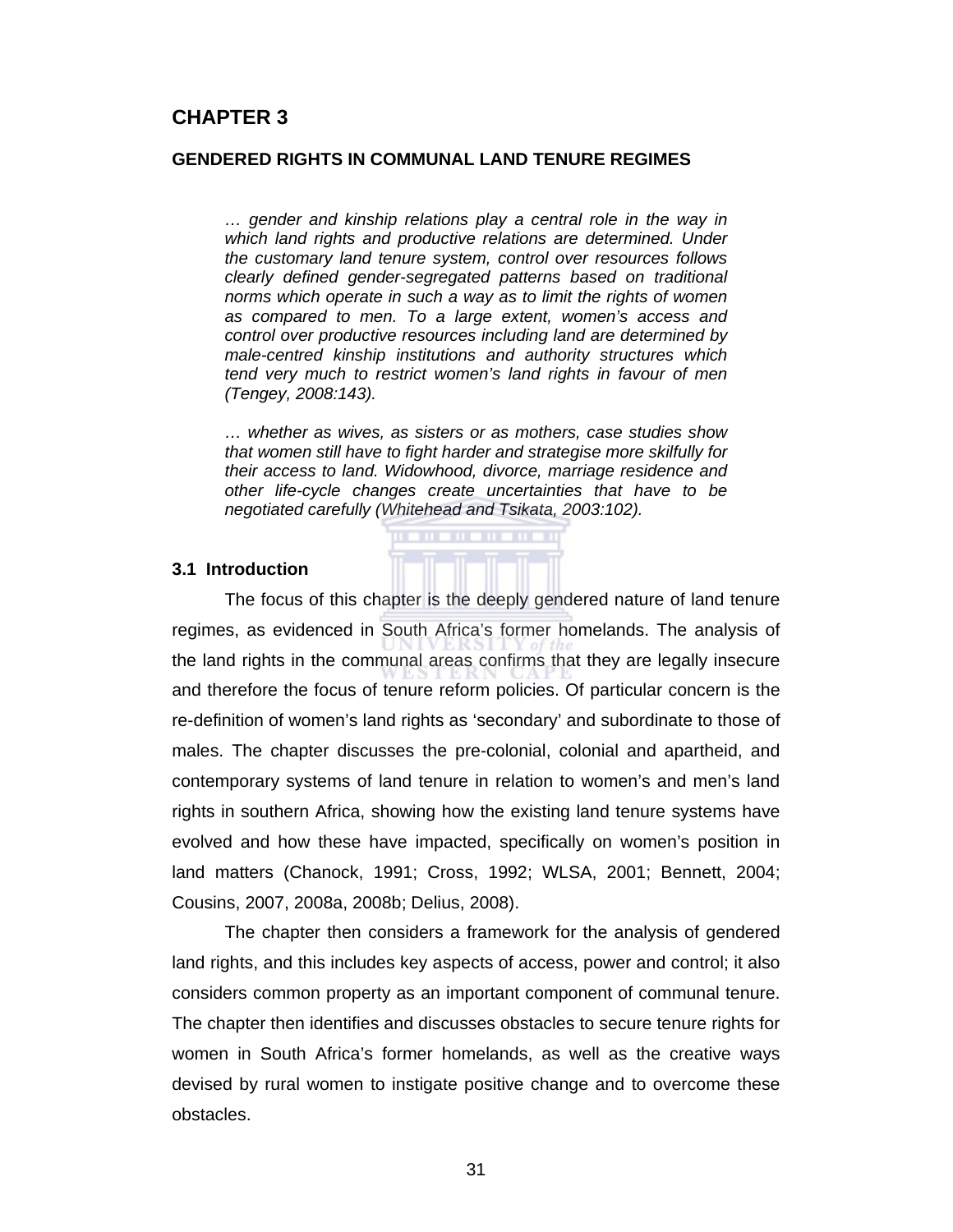In the broadest terms, land tenure systems define the relationship between people in the use and occupancy of land. More specifically, land tenure systems refer to 'the customary, legal or otherwise institutionalised relationships between government, society groups and individuals regulating the ownership and control of land, and the rights and duties accompanying such relationship' (Tengey, 2008:143). Property law is characterised by the right to use and manage a property – *usus*, the right to use what is produced on a property – *fructus*, and the right to dispose of a property - *abusus* (Tuyisenge, 2008:155). In South Africa's communal areas, most rural women have access to productive resources and enjoy usufruct rights, but few have independent rights to property, i.e. without a formal connection to a male.

#### **3.2 Historical evolution of the gendered nature of land tenure regimes**

#### *3.2.1 Pre-colonial period*

In pre-colonial Africa there was a relative abundance of land, as population figures were low (Cross, 1992; Delius, 2008). Cross refers to 'low-density polities', with the most important scarce land-based resource being, not land itself, but 'the human factors it commanded – alliance relations, clientship linkages, rights in relation to people and rights over labour, and the competence to organise these resources (Cross, 1992:311). Features of social and political organisation coincided strongly with principles of land tenure – rights to land within a particular group were determined by the status enjoyed within the group, as well as meeting a host of social obligations to other group members. Land was thus vested in groups, with the underlying principle of African land tenure during the pre-colonial era being that rights to land

… are an incident of political and social status. By virtue of membership in the nation or tribe, every citizen was entitled to claim some land, from the king or chief, or from such political unit as exists in the absence of chiefly authority. (Gluckman, 1965:78, cited by Cousins, 2007:294).

This effectively entitled each community member, both male and female, to an inalienable right to access, control and use of the land on the basis of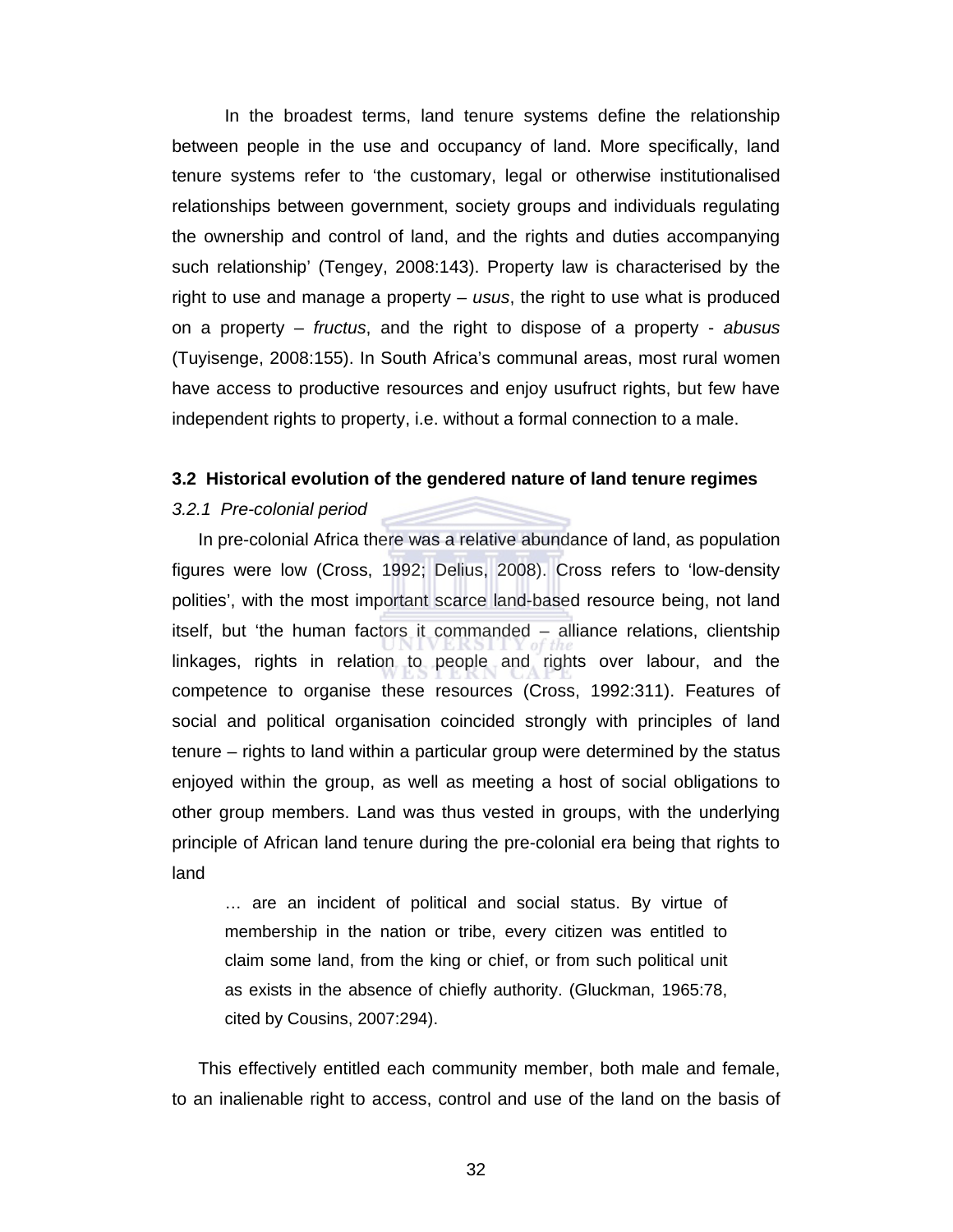identification with and membership of a group, provided that the required respect for the ethical code of the group was maintained. Land rights could also be acquired through marriage, friendship, migration and formal transfer (WLSA, 2001; Cousins, 2007). Although this system of land tenure was broadly communal in nature, it also made provision for individual tenure, primarily residential and arable land, prompting Bennett (2004:381) to describe it as a 'system of complementary interests held simultaneously'. An example of this, is the allocation of land to male heads of households, based on the system of delegated responsibility, which characterised the sociopolitical organisation of societies in pre-colonial southern Africa:

Men could obtain such rights because the system was androcratic and land was allocated to the household head, who was usually a man. Traditionally, land preparation is the man's domain, while planting and weeding were and still are viewed primarily as women's jobs. The rights of an individual owner once established remained relatively permanent until the cultivator passed them over to his next of kin or relinquished them by abandonment … While this land was allocated to male heads of families, women only had usufructuary rights over such lands as daughters, wives, or nieces but were not allocated land in their own right (WLSA, 2001:9).

However, Women and Law in Southern Africa (WLSA) studies note that in a number of southern African states there were practices that ensured women's rights to land. For example, in Zambia, women had access to land in their own right under matrilineal systems such as the *Lamba, Bemba, Tonga*  and *Luvale*, especially if they practised matrilocality. Most of the ethnic groups in Malawi practice matrilineality, therefore women had direct access to land in their own right or through heritage. In Zimbabwe, the *Tseu* and the *Isivande*  practices protected women's land rights. In Botswana, women's access to land was ensured through the concept of *Serotwana*, whereby a daughter, on the occasion of her marriage, could be allocated land by her father (WLSA, 2001:10-11).

In South Africa's Pondoland, married women enjoyed rights to select and cultivate their own fields. Although the land was not allocated to them, as soon as they had turned over the soil, they had exclusive rights to cultivate those fields, regardless of periods that the fields were left in fallow; there was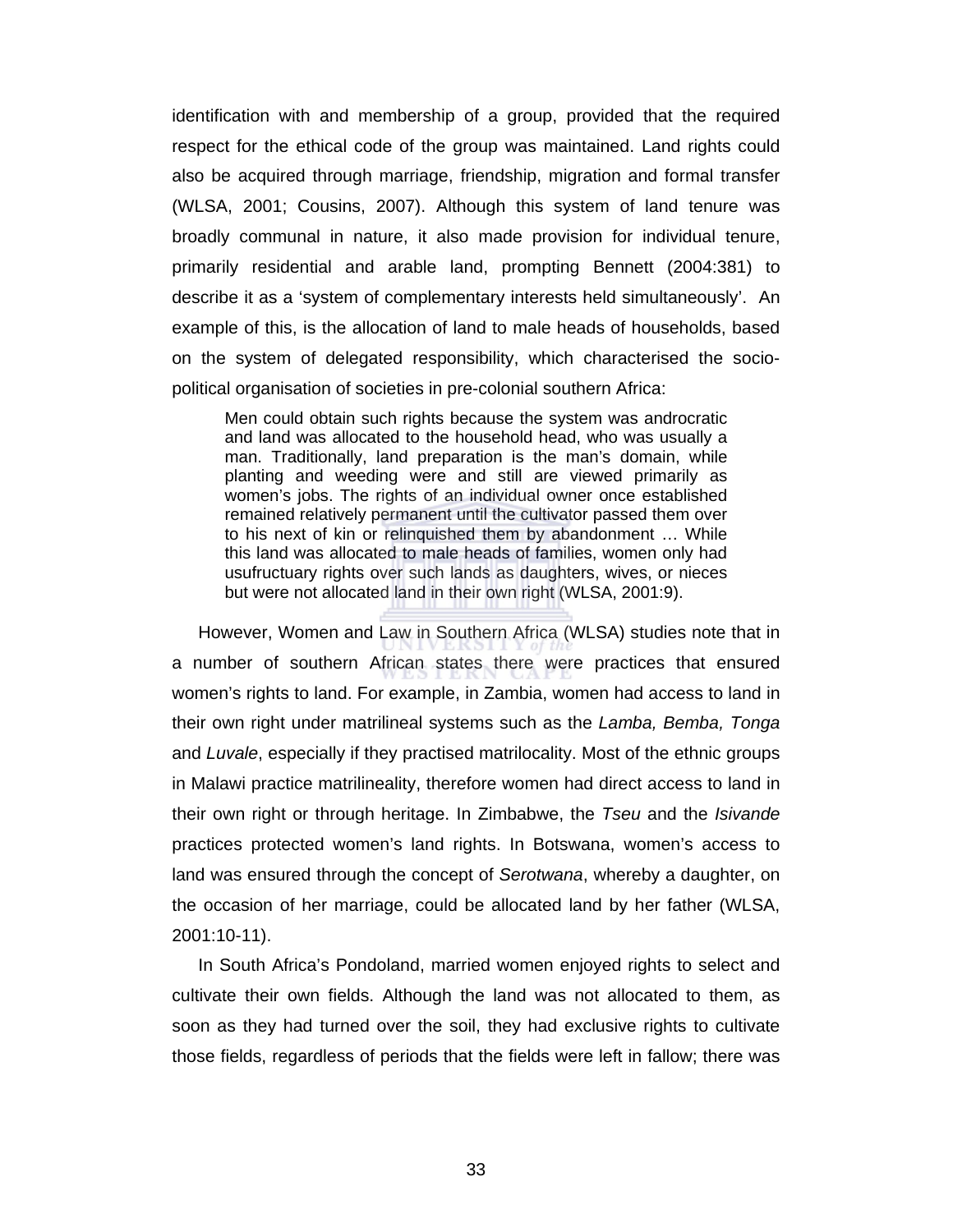also no limit to the size or number of fields they could cultivate (Cousins, 2007).

A central feature of African tenure systems during the pre-colonial period was the right of access to and use of shared natural resources, like water, grazing, forests and a wealth of land-based resources, e.g. edible wild fruits and vegetables, edible insects, small wild animals, grass for thatching and weaving, trees for fuel wood, building and fences, clay and sand for constructing dwellings, etc. Use of these resources, particularly in relation to grazing, was regulated, with attention paid to boundaries of the areas housing shared resources (Cousins, 2007).

Cross (1992:310-319) emphasises the importance of an indigenous social land ethic which structures the social values attached to land; she asserts that 'land is as much a relation between people as it is the means of production' (1992:314). Cross summarises a series of rural land ethic principles that have been shaped into existence since the pre-colonial period, which include the following:

- 1. Universal access to land is conditional and not automatic.
- 2. General access to the factors of subsistence; this includes every resource required to make a family self-supporting.
- 3. Use priority a family with more land than it needs, could be allowed private discretion in land transfer to those needing it.
- 4. The obligation to continuing exchange accommodates towards the economic principle that land transfers could be one-off and final.
- 5. The obligation to return land at need weakens against assertions of the landholder's individual decision autonomy.
- 6. Belief that occupancy means gradual transfer of control shifts toward acceptance of permanent individual ownership.
- 7. Pyramiding claims to the land parcel simplify toward an individual ownership right.
- 8. The commitment to continuity of the descent group dwindles to continuity of the individual family line.
- 9. The principle of settlement seniority moves towards a simple egalitarianism (Cross, 1992:319).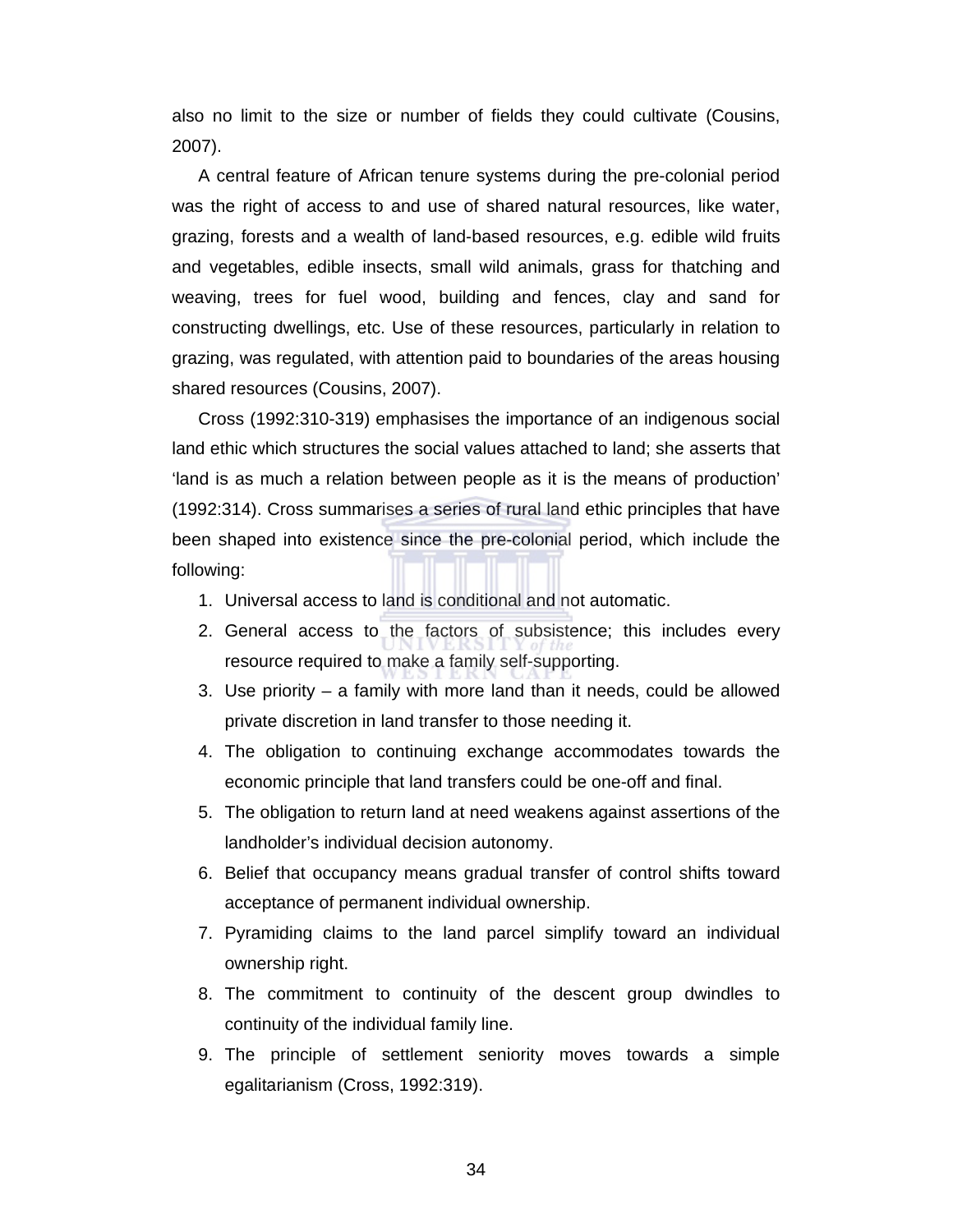Cross maintains that despite the social changes that have taken place in rural settings over the years, many of these principles have persisted; she notes, however, that the rate at which these changes take place is highly variable and that some of them are hardly noticeable (Cross, 1992:319).

James (2007) suggests an additional rural land ethic, namely 'benevolent paternalism', which appears to be derived from pre-colonial relationships of dependency on chiefs for land. She contends that these land-related relationships of social dependence persisted into, and were refined in the subsequent period of colonialism and apartheid. Cousins (2009b:425) disagrees with James' assertion that a land ethic necessarily involves notions of trusteeship or 'benevolent paternalism'; he argues that chiefly trusteeship was a colonial construct, an integral component of the system of indirect rule by chiefs during the colonial and apartheid period.

# *3.2.2 Colonial and apartheid period*

The early colonial period was characterised by a rapid growth in the population, which led to the increasing scarcity of land. Colonial governments passed new land laws, which involved the large-scale resettlement of black people. In order to contain the resultant resistance to this dispossession of land, the settler-government created 'native reserves' where black people were dumped, after being forcibly removed from different parts of the country. With the emergence of the mining industry in the  $19<sup>th</sup>$  century, and the period of rapid industrialisation of the early 1900s, these overcrowded 'reserves' then became the reservoirs of cheap labour to the emerging capitalist economy (Cousins, 2008a; Meer, 1994), hence Walker's (2002b:26) reference to them as 'labour-exporting areas'. The creation of this pervasive system of migrant labour dominated the lives of most rural communities in the  $20<sup>th</sup>$  century, impacting most severely on the women and families of the migrant workers (Delius, 2008).

Meer (1994:35) comments on the impact of this harsh imposition on rural people:

On the one hand, black males were pushed into wage labour through repressive measures … On the other hand their families and unemployed black males were prevented from entering cities, through other repressive laws.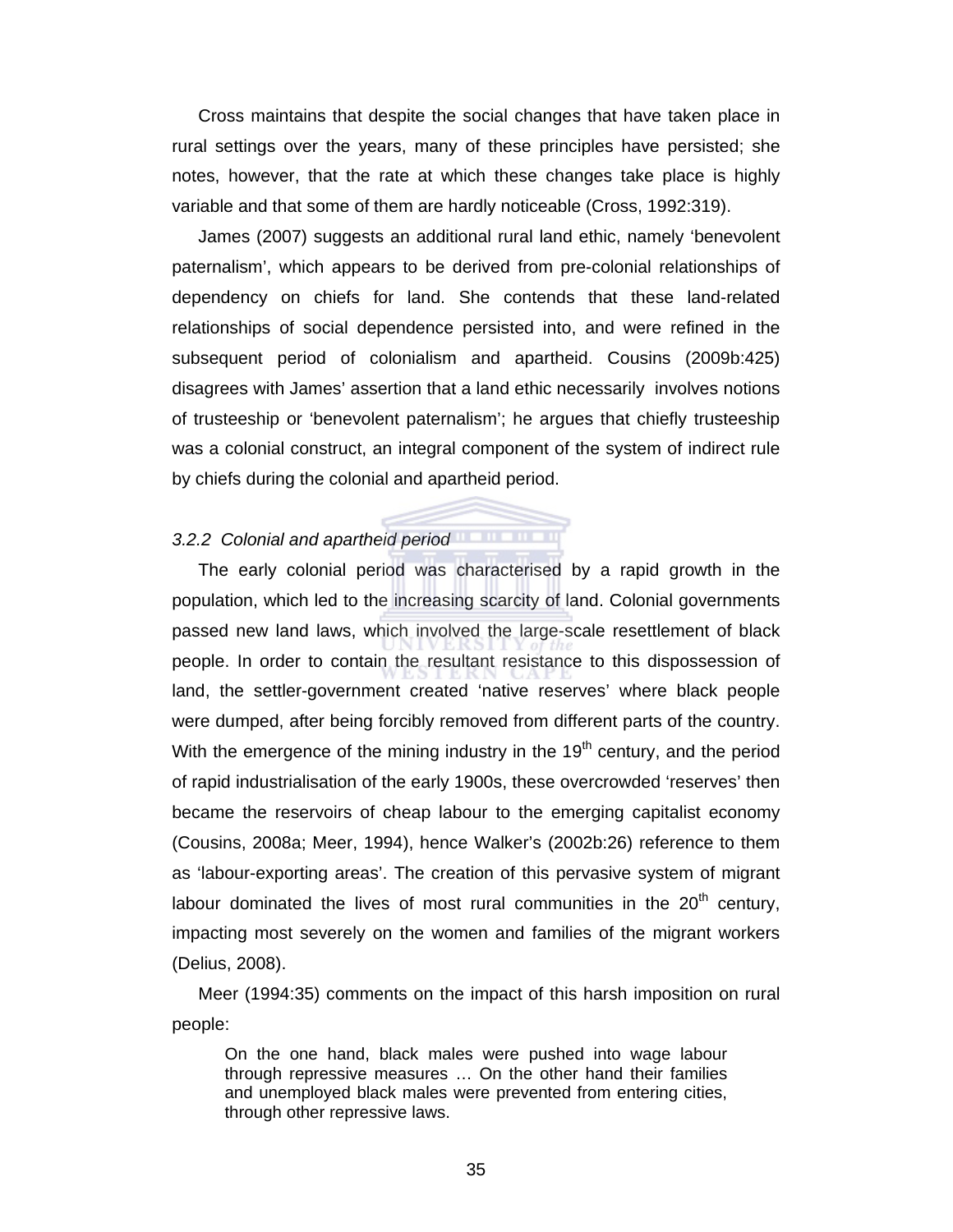Chanock (1991:70) highlights the central role of power relations and interest groups in fully understanding both the changes and continuities in land tenure during the period of colonial transition. The deeply gendered nature of these interests is clearly evident in the re-definition of women's land rights as 'secondary' and subordinate to those of males (Cousins, 2007:299). The colonial response to addressing the new conditions of land shortage was to 'adapt' customary tenure. To this end, women's primary rights to land, as enjoyed during the pre-colonial era, ceased to be. New, downscaled land allocation principles were enforced by chiefs, whereby, initially, each male member of the tribe was entitled to land to support his family. Land scarcity compelled a progressive re-allocation, first unused land, then fallowed land, followed by the restriction of each family to a defined land area (Gluckman, 1961, cited by Cousins, 2007:297).

The colonialist distortion of the concept of 'customary' law and the potential for abuse in interpretation, is highlighted by Walker (2002), particularly with regard to the shifts in the character of women's land rights during this period: **UNIVERSITY** of the

… the interpretation of 'customary' law by colonial administrators and magistrates served to strengthen, not weaken, patriarchal controls over women and to freeze a level of subordination to male kin (father, husband, brother-in-law, son) that was unknown in precolonial societies … this project involved not simply the imposition of eurocentric views and prejudices on the part of colonisers, but also the collusion of male patriarchs within African society, who were anxious to shore up their diminishing control over female reproductive and productive power (Walker, 2002:11, cited by Cousins, 2007:299).

With the 'reserves' becoming more crowded and pressure on land growing, the tenure systems became even more rigid and more discriminatory against women. For example, single women who could not demonstrate 'justifiable family obligations' did not qualify to apply for a land allocation; such women could usually only gain access through marriage (Delius, 2008:226). The process of colonial incorporation of customary law reshaped the systems of tenure, which, according to Delius (2008:226) enhanced the rights of male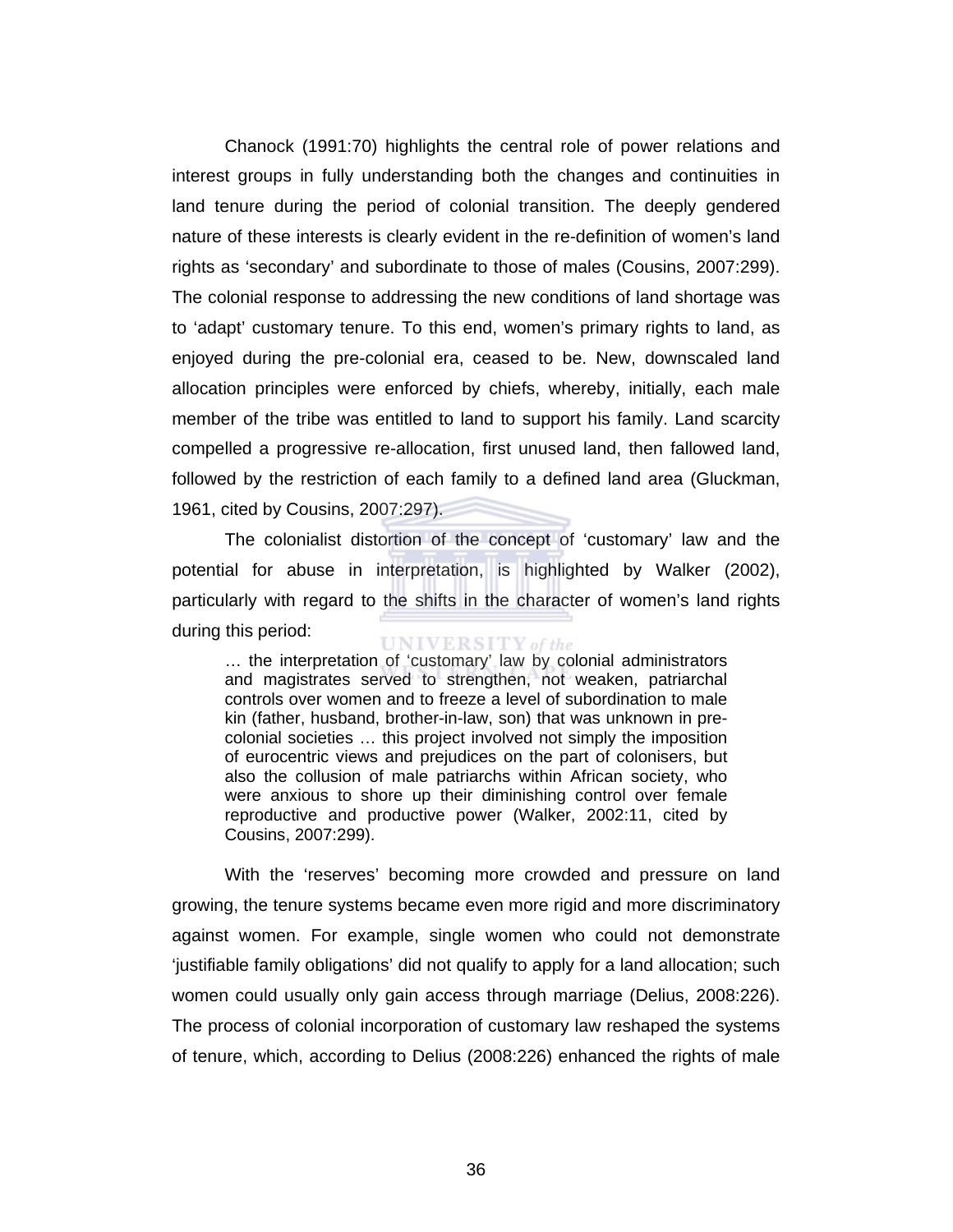heads of households, while downgrading the rights of both single and married women.

The era of segregation and apartheid in South Africa saw the passing of a plethora of discriminatory and oppressive laws; among these were two notorious land laws, namely the 1913 Land Act and the1936 Land and Trust Act, that declared 13% of the country's land to be scheduled as 'native land', and set aside as the area in which Africans would be allowed land rights. Regulations were passed that impacted severely on tenure security; landholders' rights to bequeath or transfer land were restricted, and women's land rights were even more circumscribed (Cousins, 2007:300-301).

During the closing stage of the apartheid era the two forms of tenure that applied, quitrent for surveyed land and 'Permission to Occupy' (PTO) certificates for unsurveyed land, presented their share of limitations. Paramount were the gender implications – PTO certificates, formal proof of the allocation of individual land rights, were issued to male household heads, giving them sole legal status, and thereby undermining women's position in the family. Women's land rights were not recognised at all, while a rigid system of male primogeniture governed inheritance (Claassens, 2005; 2008a; Claassens and Ngubane, 2008; Cousins, 2008b).

The colonial and apartheid regimes had outlawed the primary rights to land that women enjoyed during the pre-colonial era, and instead created an unequal terrain, subjecting women to customary law within a hostile patriarchal landscape. Women were deemed minors, with their access to land mediated through male kin and restrictions imposed on their inheritance of land. Additionally, land rights vesting in families and user groups – which had been recognised in the pre-colonial period – were replaced by a system of 'permits' allocated to individual men.

#### *3.2.3 Contemporary period*

The dawn of democracy in South Africa brought much hope and enhanced expectations from people on the ground, of the new government's land reform programme that was constitutionally obliged to address the 'land question' at three levels, namely land redistribution, restitution, and tenure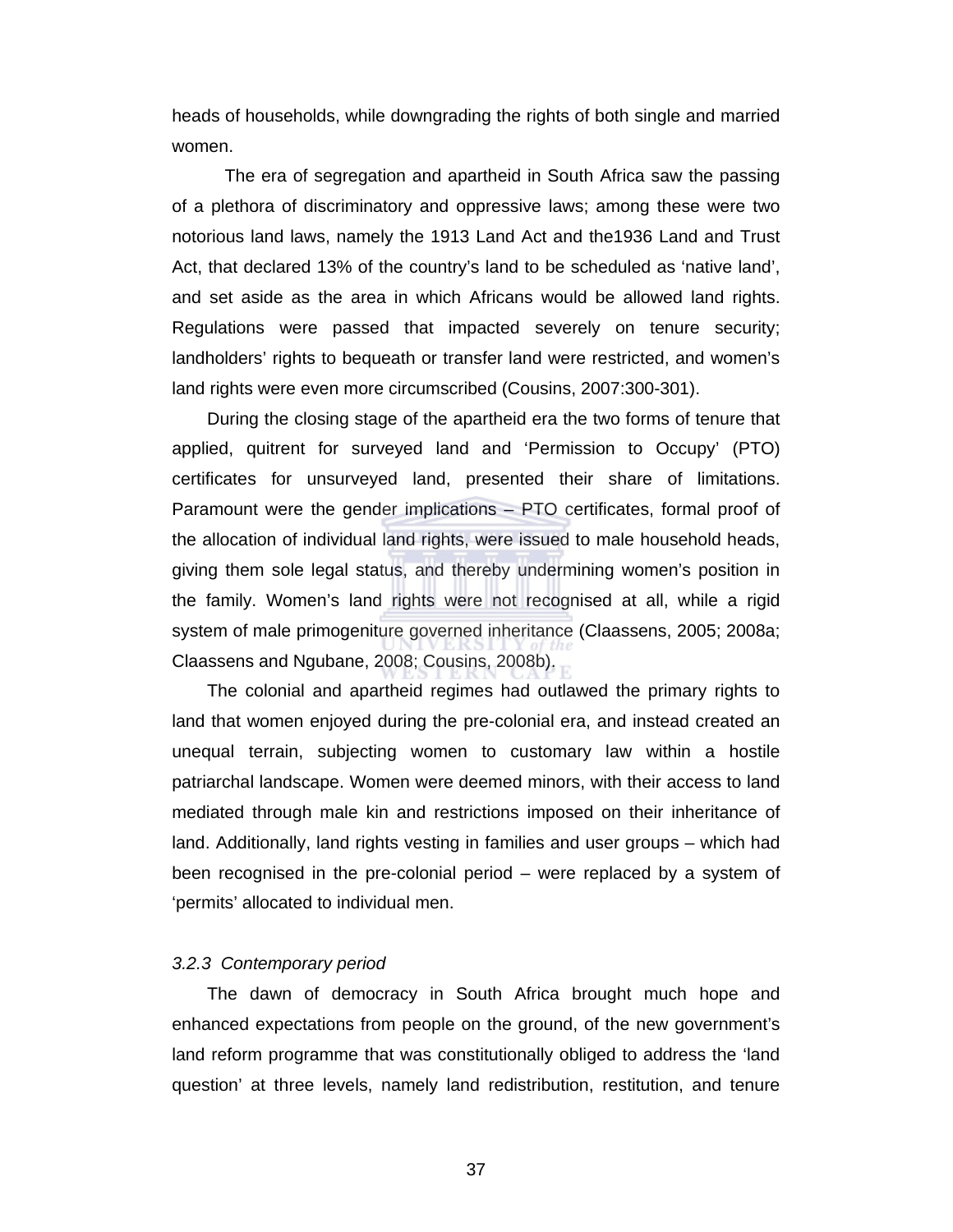reform. The latter addresses the insecure tenure of rural people residing in the former homelands.

The contemporary case studies of 'communal tenure' in this country generally characterise land tenure in the former bantustans as being both communal and 'individual' in nature (see for example, Cross and Hornby, 2002; Walker, 1997, 2002b; Kepe, 1997, 2002; Ntsebeza, 1999; Turner, 1999; Levin and Mkhabela, 1997; Claassens, 2001; Oomen, 2005). The studies show that while the patriarchal character of the communal areas is still evident, there is no uniform land allocation pattern. For example, the apartheid era PTOs have survived into the post-1994 democratic dispensation, with these certificates still being issued exclusively to male household heads in some rural provinces; this continues to be problematic for rural women. On the other hand, significant changes in the allocation of land to women, especially single women with dependants, have come about. The case studies abound with accounts of the tenacious struggles and contestations of rural women on the ground, coupled with the changing attitudes of the more 'progressive' chiefs, which have resulted in, what Claassens and Mnisi (2009:23, forthcoming) call 'negotiated change' in the gendered land allocation patterns. Analysts agree that the changes on the ground are uneven and slow, but acknowledge that the patriarchal character of the rural landscape is changing.

Formal legal initiatives on the part of the state involved a number of attempts at resolving the contradictory nature of the communal areas, with rural people, as chiefly subjects, having expectations of benefiting from the new democracy that their urban counterparts were enjoying. The 1999 draft Land Rights Bill (LRB), modelled on the pre-colonial land tenure regime, and making provision for individual land rights, of men, women and families, never saw the light of day, and was rejected in favour of the 2003 Communal Land Rights Bill (CLRB). After scrapping the LRB and coming under fire from women's groups for compromising rural women, the new Minister of Land Affairs, Thoko Didiza retorted that, 'women with problems could litigate and use the equality provisions in the Constitution' (Claassens and Ngubane, 2008:180).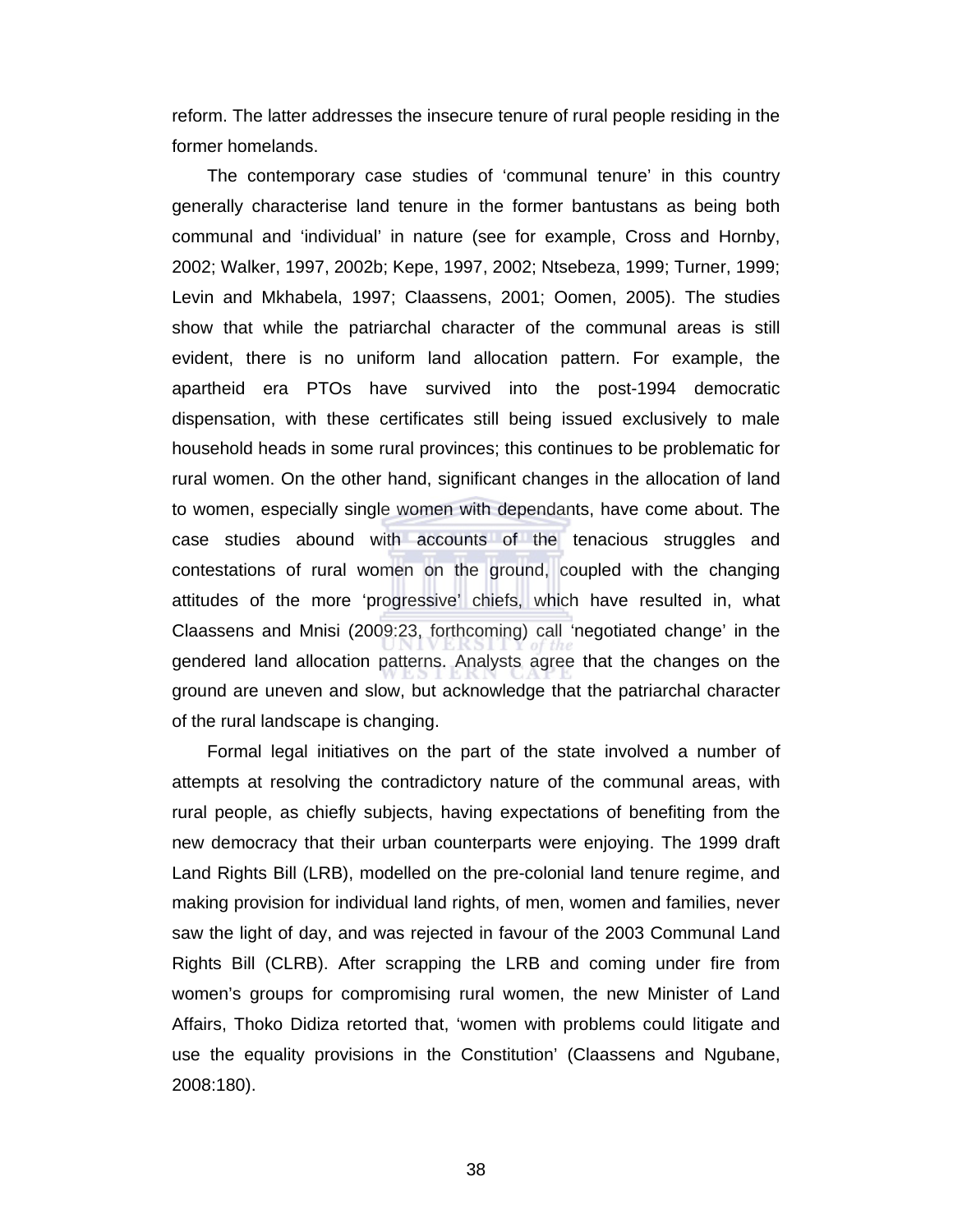The highly controversial CLRB elicited widespread objection from rural communities, civil society NGOs and human rights groups who condemned it as being skewed in favour of apartheid-era tribal authorities which would compromise the land rights of rural people, and rural women in particular.

In 2003, at the height of the controversies around the Communal Land Rights Bill (CLRB), the Chairperson of the National House of Traditional Leaders, Inkosi Mpiyezintombi Mzimela offered this justification for the proposed new legislation:

'A male member of a community is expected to care not only for his own wife or wives and their children, but also for the families of deceased male members of his family, and they honour that obligation. There are no such obligations in western culture and traditions. Understandably, then, the male will have the dominant property right to go with his greater responsibility' (Claassens and Ngubane, 2008:179).

Despite the widespread opposition to the bill, which included public hearings by the Parliamentary Portfolio Committee, the government hastily passed into legislation the 2004 Communal Land Rights Act (CLRA), in what was widely regarded as a pre-election deal with traditional leadership. Women's groups and human rights activists publicly condemned the state for what was regarded as a betrayal of rural women, by imposing on them this Act, together with the 2003 Traditional Leadership and Governance Framework Act (TLGFA), which granted traditional authorities unprecedented powers over rural communities. The strongest display of opposition to this imposed legislation, was the challenge mounted by four rural communities, questioning the constitutionality of these Acts<sup>3</sup>. After further pressure from human rights activists and women's and civil society groups, the state added an amendment to the CLRA (2004) that provided for joint titling vested in 'both spouses'. While this was acknowledged in some quarters, it continues to be problematic since it disregards all rural women who are not 'spouses' and renders insecure the tenure of single women, widows, divorcees, daughters, etc. living on family land (Cousins, 2006; Claassens and Mnisi, 2009, forthcoming).

[Chapter 5 deals more fully with recent tenure reform legislation].

 $\overline{a}$  $3$  In October 2009 the North Gauteng High Court ruled that key provisions of the CLRA are unconstitutional (RSA, 2009), thus rendering it unimplementable (Cousins, 2009a).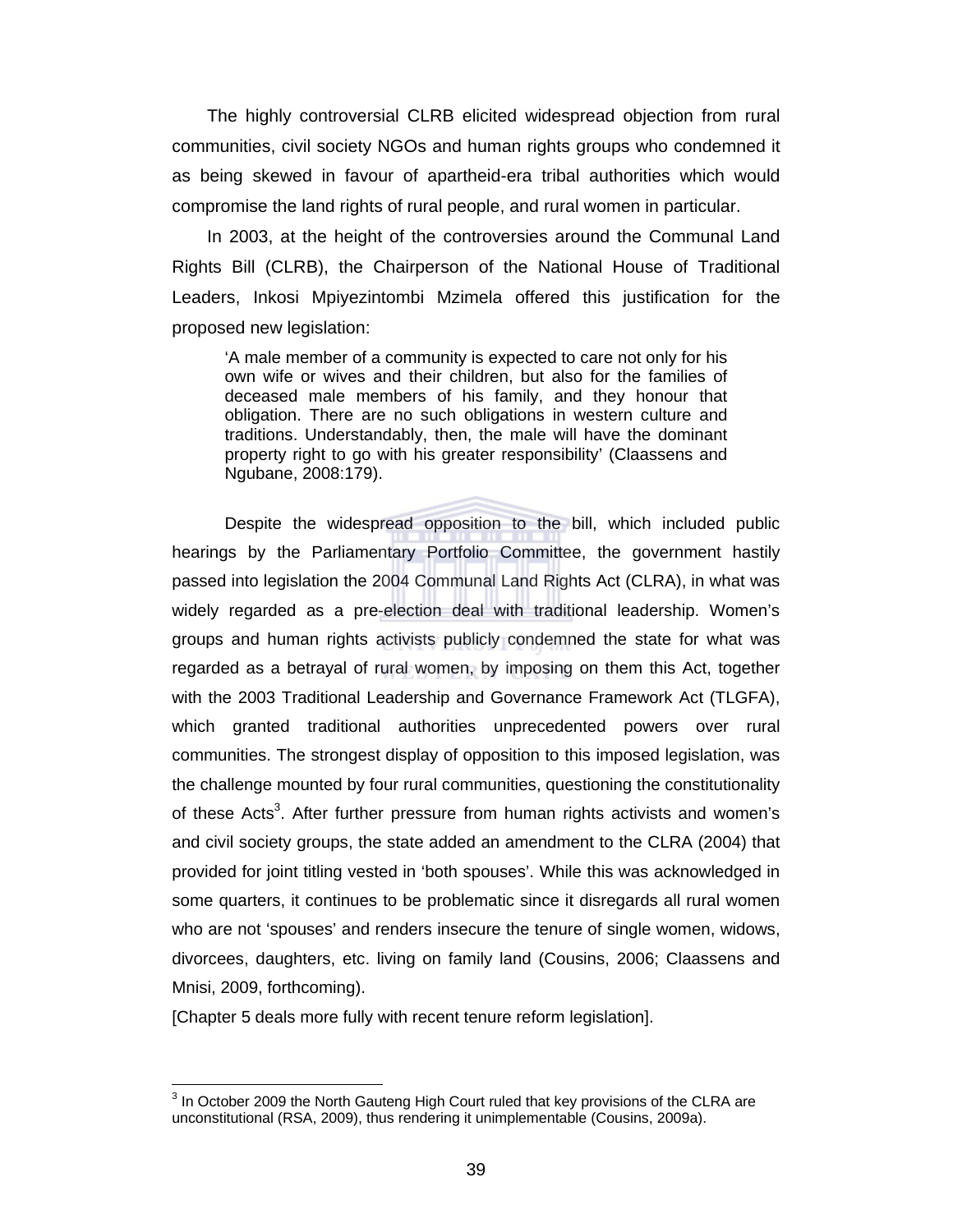#### **3.3 Framework for analysis of gendered land rights**

#### *3.3.1 Rights, access, power and control*

Rural women are the undisputed farmers of Africa (WLSA, 2001); in fact, in 1998 the United Nations theme for World Food Day was 'Women feed the world', a recognition of the significant contribution of rural women to agriculture and to food security (Sow Ndiaye, 2008:139). As the primary users and occupiers of rural land, it is crucial that women not only have access to land, but that they have independent rights in land; that means rights that are not formally linked to male ownership and control. Agarwal (1994) makes a compelling case for women's independent rights to land to be effective in practice, in other words, not merely *de jure* rights (in law), but also *de facto* (actual social practice) rights. She further argues that independent property rights are central to women's struggles for equality in gender relations, but that property advantage is gained not only from *ownership*, but also from effective *control* over it. She contextualises her argument thus:

In societies which underwent socialist revolutions, while private property ownership was legally abolished, control over wealthgenerating property remained predominantly with men; any positive effects on gender relations that could have stemmed from the change in ownership if accompanied by gender-egalitarian mechanisms of control, thus went unrealised (1994:13).

In order to gain a better understanding of the nature of property rights and in particular how these impact on the lives of rural women, it is necessary to examine a few key concepts such as 'rights', 'access' and 'control'. Okoth-Ogendo (1989) argues that a *right* signifies a power that society allocates to its members to execute a range of functions, i.e. the provision of 'access'. Within the context of land relations, where that power amounts to exclusive control, it would be illustrative of 'ownership' of 'private property'. According to Agarwal (1994:19) *access* to land 'can be through rights of ownership and use, but it can also be through informal concessions granted by individuals to kin or friends', and *control* of land means 'the ability to decide how the land is used, how its produce is disposed of, whether it can be leased out, mortgaged, bequeathed, or sold'. The importance of effective control, i.e. for purposes of guaranteeing access to power over land for production purposes,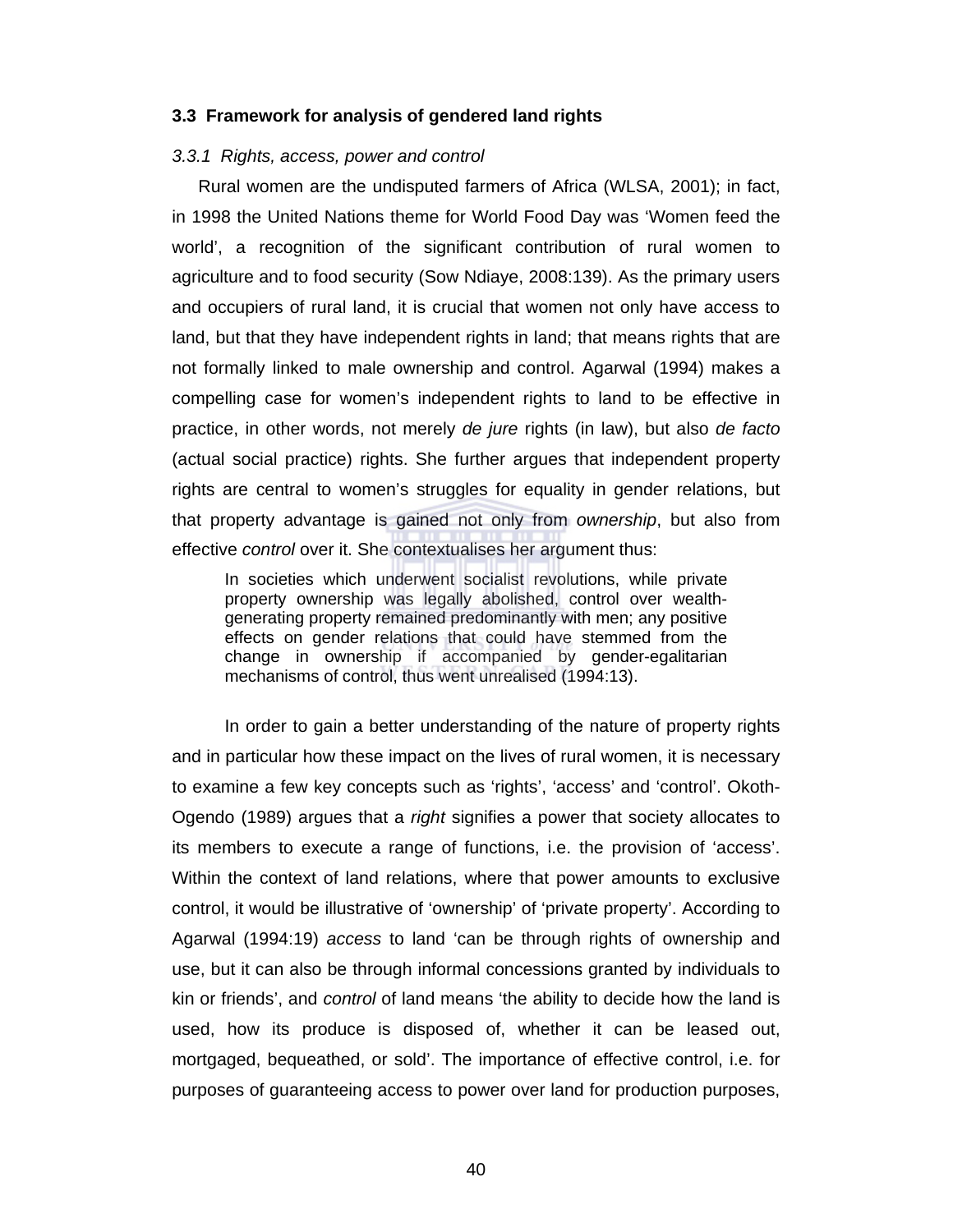is widely acknowledged in the literature (see particularly Okoth-Ogendo, 1989:11).

In communal tenure regimes access to land is distinct from control of land (through systems of authority and administration). Control is concerned with ensuring access and enforcing rights, regulating the use of common property resources, overseeing mechanisms for redistributing access (e.g. across generations), and settling disputes over land claims. Control is located within nested systems of authority with several functions at local or lower levels (Cousins, 2008a:129).

#### *3.3.2 Common property as a component of communal tenure*

The development literature contains several attempts at clarifying and defining common pool resources (CPRs). Shackleton et al (1998:4) adapted the definition of common property regimes, as formulated by Bromley and Cernea (1989), and propose the following:

Common property regimes are structured arrangements in which group membership is defined, boundaries are clear, outsiders are excluded, rules are developed and enforced, incentives exist for co-owners to conform, and sanctions work to ensure compliance. /ESTERN GAPE

The primary objective of this type of definition is to negate Hardin's (1968) notion of 'the tragedy of the commons', which argues that group management of the commons is bound to result in resource degradation, mismanagement, depletion and over-use of resources. Common property management theorists also advocate institutional control over common resources, to ensure effective common property resource management (Bromley and Cernea, 1989, cited by Shackleton et al, 1998:4).

A further working definition of a CPR, is proposed by Shackleton et al (1998:6):

A CPR is a resource which is co-owned and jointly used (e.g. a forest, a coastal fishing zone) by a defined user group. CPRs are composed of *subtractable* resource units (e.g. trees, bark, fruits, fish), which individuals access and appropriate from the system (Adapted from Ostrom, 1992).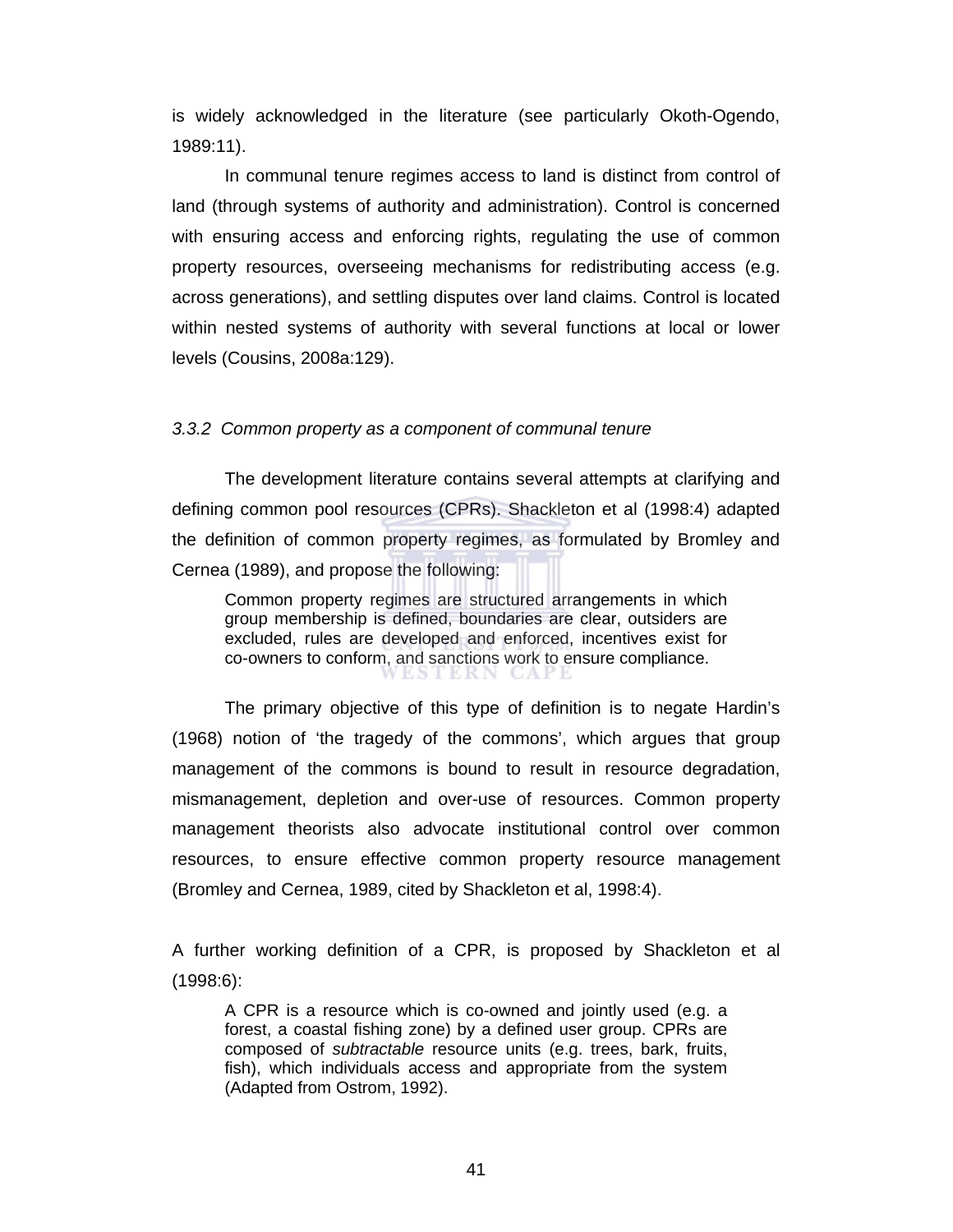A deviation from the above definitions is the argument that 'there is no such thing as a common property resource; there are only resources managed as common property, as state property, or as private property' (Bromley, 1992, cited by Shackleton et al, 1998:7).

This study will use the term 'common pool resources' (CPRs), which are defined as resources that generate finite quantities of resource units, and one person's use subtracts from the quantity of resource units available to others. Most common pool resources are sufficiently large so that multiple actors can simultaneously use the resource system and efforts to exclude potential beneficiaries are costly (Ostrom, 1992).

An IFAD (1995) summary of the *different property regimes* places the concept of 'common property' in relation to other regimes, in clearer perspective: (a) o*pen access* is characterised by the absence of any distinct group of owners or users with defined rights or duties; the resource is open to anyone to appropriate; open access systems usually result in overexploitation and degradation, unless the user groups are very small; (b) *common property*: here rights accrue to specified users; non-members are excluded; rules define the rights; sanctions are in place to ensure compliance; (c) *private property*: rights accrue to an individual or corporate owner; these rights are legally protected by law; private property can be traded through the land market; and (d) *state property*: ownership rights are vested in the state; the state may give others rights of access and/or ownership – specific rules would apply.

Areas of common property are often an important source of natural resources, particularly for groups that are socially and economically vulnerable, such as women, the young and the poor – these groups are afforded access to common pool resources that are held and managed as a public good (see for example, IIED, 1995; Kepe, 1997, 2002; Shackleton et al, 2000). The study on the significance of communal rangelands to rural livelihoods in South Africa (Cousins, 1999a) provides a clear exposition of the immense value of land-based resources within this country's communal areas.

 Scoones et al (1992) point out that common pool resources are found in many different sites, for example in settled agricultural systems, field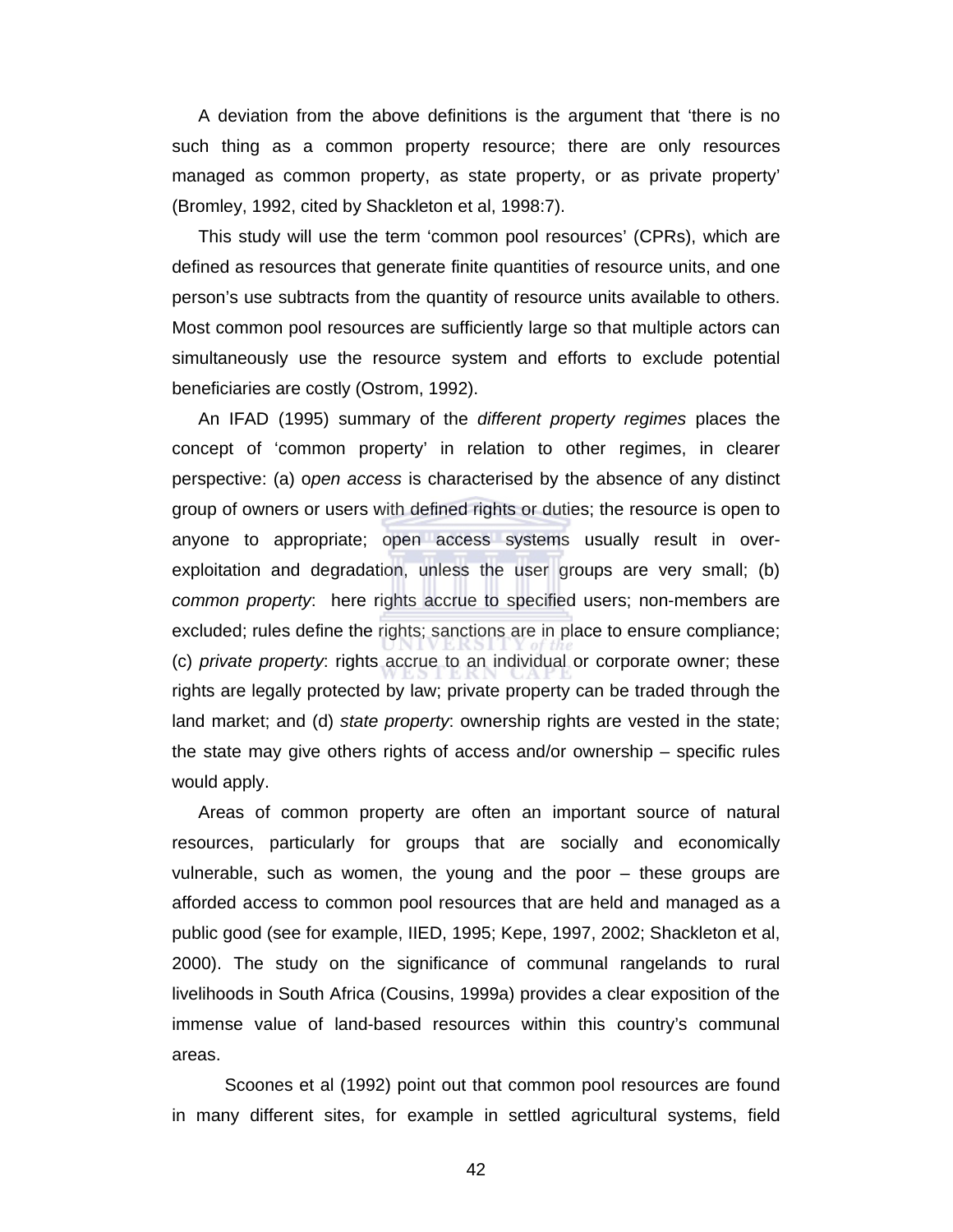boundaries, waterways, road or path edges and communal grazing or forest lands may be held in common. The gender dynamics related to the management of natural resources in different locations are illuminating:

Wild foods have different values for different people. For example, in some societies, men tend to concentrate their work on agricultural plots, whereas there may be associated areas such as field edges, contour ridges and pathways that women value highly and manage intensively. These may be the areas where leafy vegetables, rodents or fruits are found and harvested. The value of these marginal areas may not be recognised by the menfolk. Women are more involved than men in wild resource management, harvesting, processing and sale, which means that they value the resources higher than men … During the 1984-5 famine in Sudan, female-headed households were better off than those headed by men because they were more knowledgeable in the collection and preparation of wild foods (Bell, 1995:4).

While this extract contains a number of generalisations around gender, which are not adequately substantiated, the importance of the 'associated areas' yielding a wealth of diverse resources of high nutritional value, is clearly illustrated. The detailed knowledge that rural women have acquired through this practice, is indicative of their role as primary users of rural land and natural resources (Shackleton, S. et al, 2002).

#### WESTERN CAPE

#### **3.4 Obstacles to secure tenure rights for women**

Women's access to land and property in the communal areas hinges on an intricate tangle of law, practice and 'custom' on the one hand, and on the other, the embedded economic and social relations between men and women and across the generations (Walker, 1997:66; Cousins 2008a, 2008b). The research literature has shown that throughout Africa and in the rest of the developing world, rural women's legal status regarding access to natural resources is governed by a situation of legal pluralism, whereby statutory law, local customary law, and often religious law, all apply equally (Palombi, 2008:119).

Although women constitute a majority of the population in the former homelands and are the primary occupiers and users of land, they do not enjoy direct access in their own right; they have access to 'secondary' rights to land and resources through male kinship, primarily marriage, even though this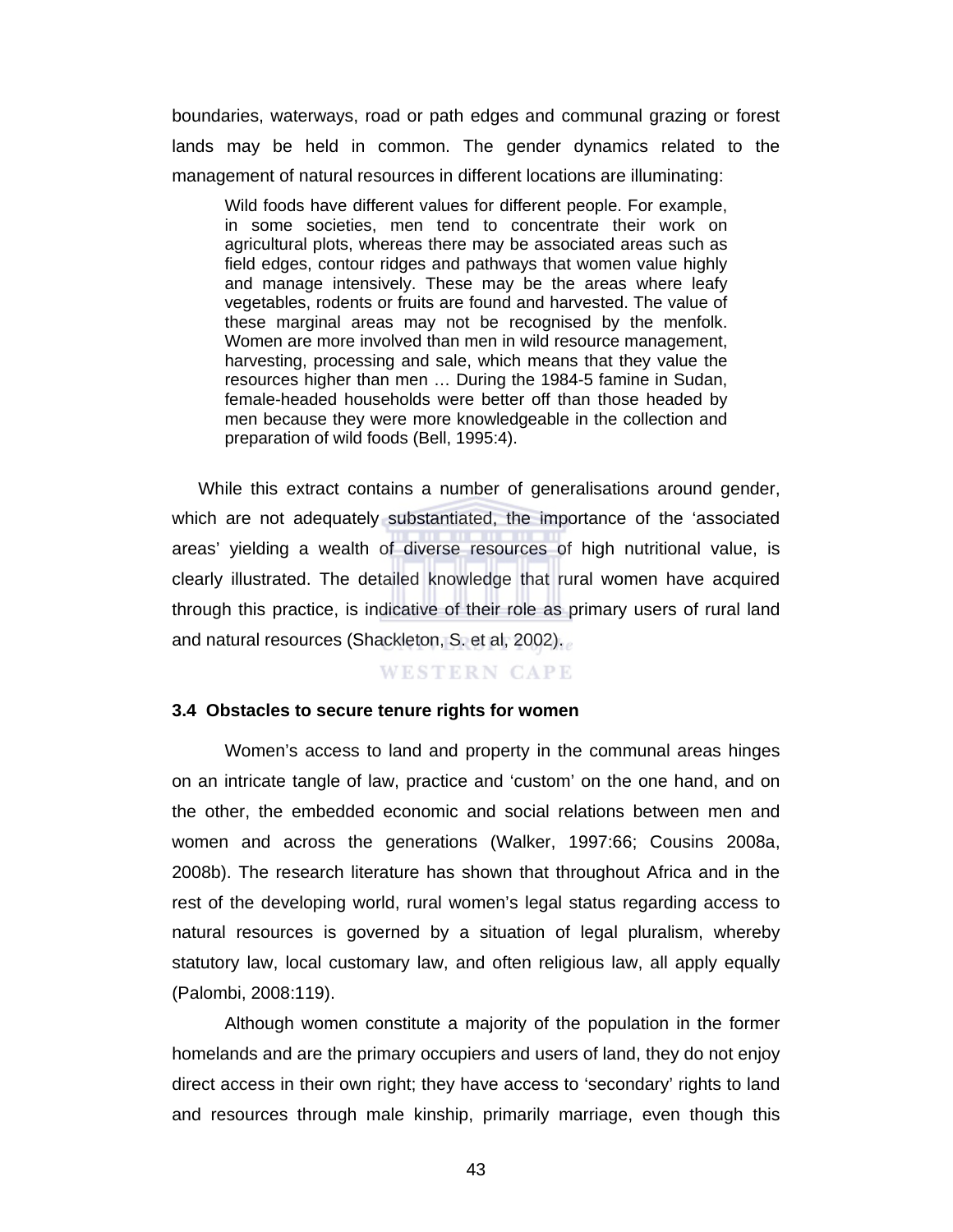institution appears to be in decline among African women (Cousins, 2008:121; Walker, 1997, 2002b; Claassens and Mnisi, 2009**,** forthcoming). On the whole, unmarried women with children to support are eligible for land allocation, but only through a male relative. In its submission to the Parliamentary Portfolio Committee on Agriculture and Land Affairs, the National House of Traditional Leaders (2003) pronounced itself on women's land rights:

Due to the fact that the determining factor is the question of need, unmarried women do qualify for land allocation whenever they prove, like everyone else, that they have the means to sustain themselves and have dependants to support. Married women enjoy equal access to family allotments as husbands. We accordingly do not object to the registration of allotments in the names of both spouses (2003:3).

As already mentioned, the spousal clause remains contentious as it excludes all women who are not 'spouses'; this is discussed more fully in Chapter 5 that deals with tenure laws and policies, and in particular the Communal Land Rights Act 11 of 2004 (CLRA).

A case study conducted in the former Lebowa 'homeland' revealed that 'concessions' are sometimes made in cases where an unmarried woman living with her parents and is considered by the tribal authorities to be 'too old to get married' – she would then be allocated a stand; this, after being accompanied by a male relative to formally request a stand from the chief (Small, 1997:46-7). Although marital status may determine the initial land grant for single men, they are never threatened with eviction or dispossession if divorced or widowed, as is usually the case with women (Cousins, 2008a; Claassens and Ngubane, 2008).

The position of widows is tenuous. The customary norm (or ideal) in patriarchal societies is that widows enjoy continued lifetime rights in their marital land (both residential and fields), which passes on to the male heirs after their death (Walker, 2002a:18). However, the practical reality is that this ideal is not necessarily adhered to, as Small's (1997) case study bears out:

A Ragwadi woman … recalls the fate of divorced women whose sons, regardless of their age, had their fathers' property registered in the eldest son's name. When this son married, the property rights were transferred to the younger son. 'If the youngest one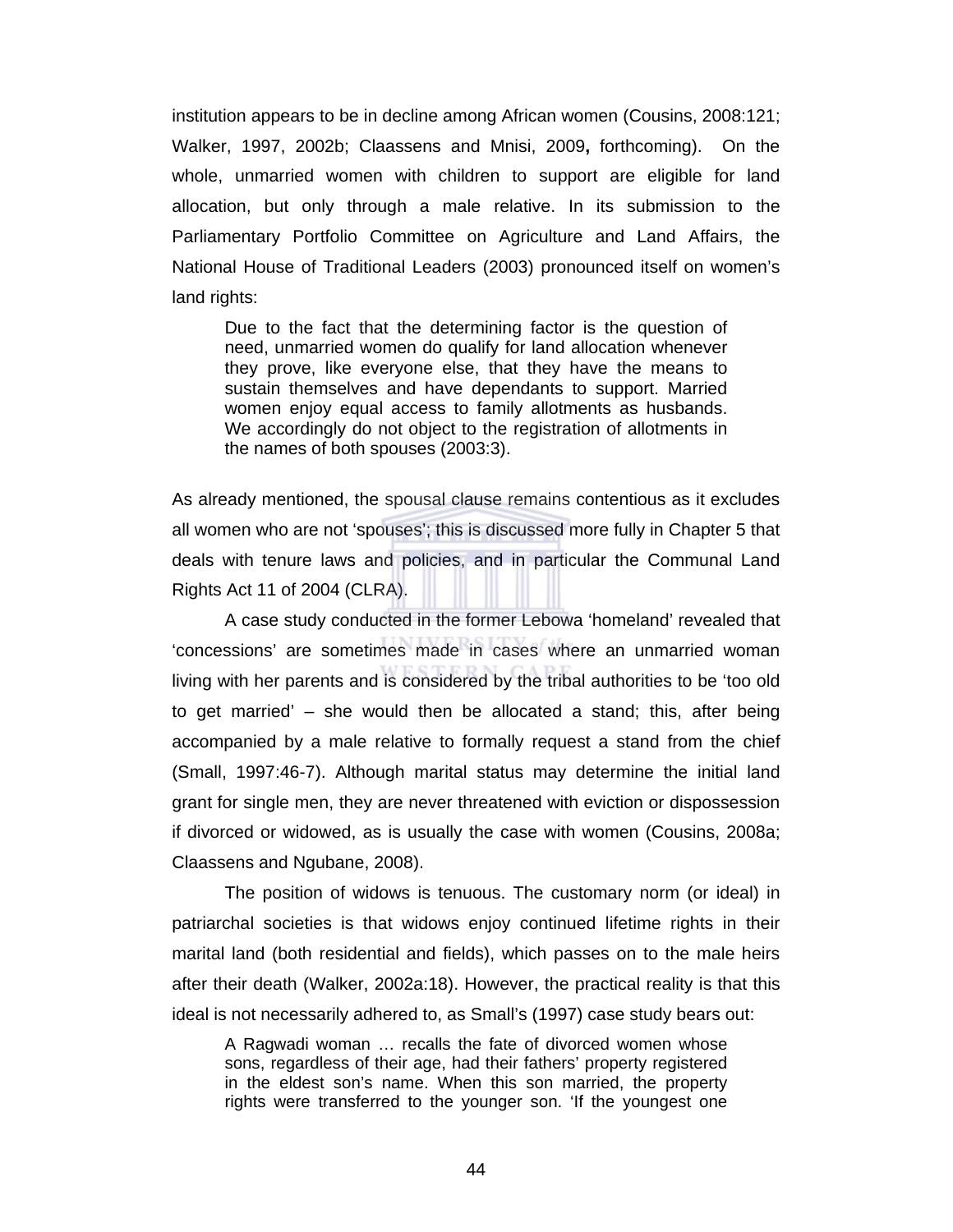marries, the site belongs to him and his wife. There is no further role for his mother in decisions about the household. She becomes only a parcel. If there are problems, she has no option but to leave and go and stay with a daughter' (Small, 1997:47).

Several other case studies record instances where divorced or widowed mothers were evicted by their sons as a result of domestic conflicts. Claassens (2005) discusses this practice in other communal areas, where women emerging from failed marriages return to their original families, where land allocation is not always guaranteed; when such women are allocated land, they remain vulnerable to the patriarchal pressures by male relatives, usually brothers.

Cross and Friedman (1997) suggest that women are disadvantaged in their access to land under official tenure systems as well as by social assumptions and informal land practices. They assert that tenure is a social and political process, hence their argument that a large part of any tenure system is determined by prevailing power relations, community values, and unspoken assumptions about how people ought to act (1997:17-34). Additionally, Claassens and Ngubane (2008:156) point out that women are often excluded from key traditional institutions where important decisions are taken, for example village councils and tribal courts, and these are usually dominated by (elderly) men who denigrate women or ignore them when they try to speak.

Several local case studies bear evidence of women who inherit land, but face intimidation by male relatives and are often forced to sell it before it is 'stolen' by their aggressors (Cross and Friedman, 1997:25). In South Asia it is not uncommon for women to voluntarily surrender their inheritance to hostile male kin (Agarwal, 1994). South African case studies contain evidence of males resorting to violent behaviour towards women, exhibiting their negative response to changing policies that afford women increased access to resources. Researchers conclude that many rural men are both fearful and resentful of women's economic independence; men who resort to this behaviour also do not accept that their traditional base of power and control over resources is being eroded, as women become empowered (Cross and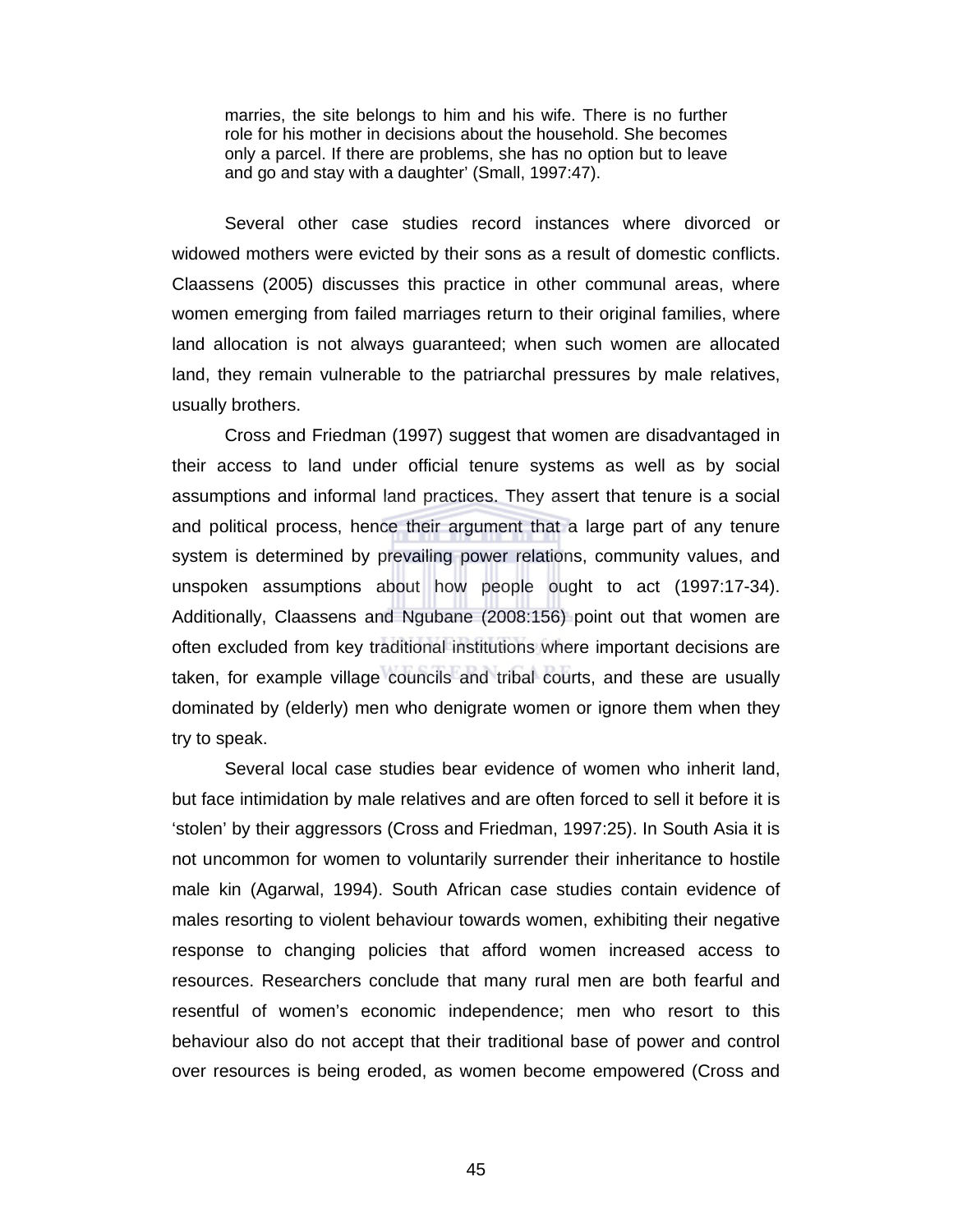Friedman, 1997; Walker, 1997; Small and Kompe, 1992; Cross and Hornby, 2002).

Women are situated within households, which are not homogeneous, unitary, neatly-bound units (Peters, 1986:137), neither are they units of 'congruent interests, among whose members the benefits of available resources are shared equitably, irrespective of gender' (Agarwal, 1994:3). It is evident that within households women and men have potentially different interests, needs and requirements; therefore, women's economic needs require a specific focus, distinct from those of men, particularly in the consideration of women's share in the resource that determines economic well-being and that shapes power relations, namely land (Agarwal, 1994) there are also different relations of *power*, which are determined by the resources that each one commands, controls, or has access to. The more control that any household member has over the productive resources, the greater the power in decision-making over those resources (Agarwal, 1994; Walker, 2002b:27).

Cross and Friedman (1997:26) draw attention to the serious impact of corrupt rural *power relations*, which invariably leads to men's greater access to power and to those in commanding positions of power; this is bound to give them a significant, and unfair advantage over women, particularly in offering bribes and special favours. They argue that the chances of challenging these corrupt practices and changing the power relations are limited, since most of the regulatory systems are informal in nature, and that new legislation is required to alter the balance of forces. Claassens and Mnisi (2009, forthcoming), however maintain that rural women have proven their capacity to challenge and change the power relations particularly within the context of customary law, and that the introduction of new legislation governing communal areas has not facilitated the changes under way, but instead put them at risk (2009:3).

## **3.5 Conclusion**

Land is considered the most fundamental resource to rural communities; it is central to their living conditions, as well as their economic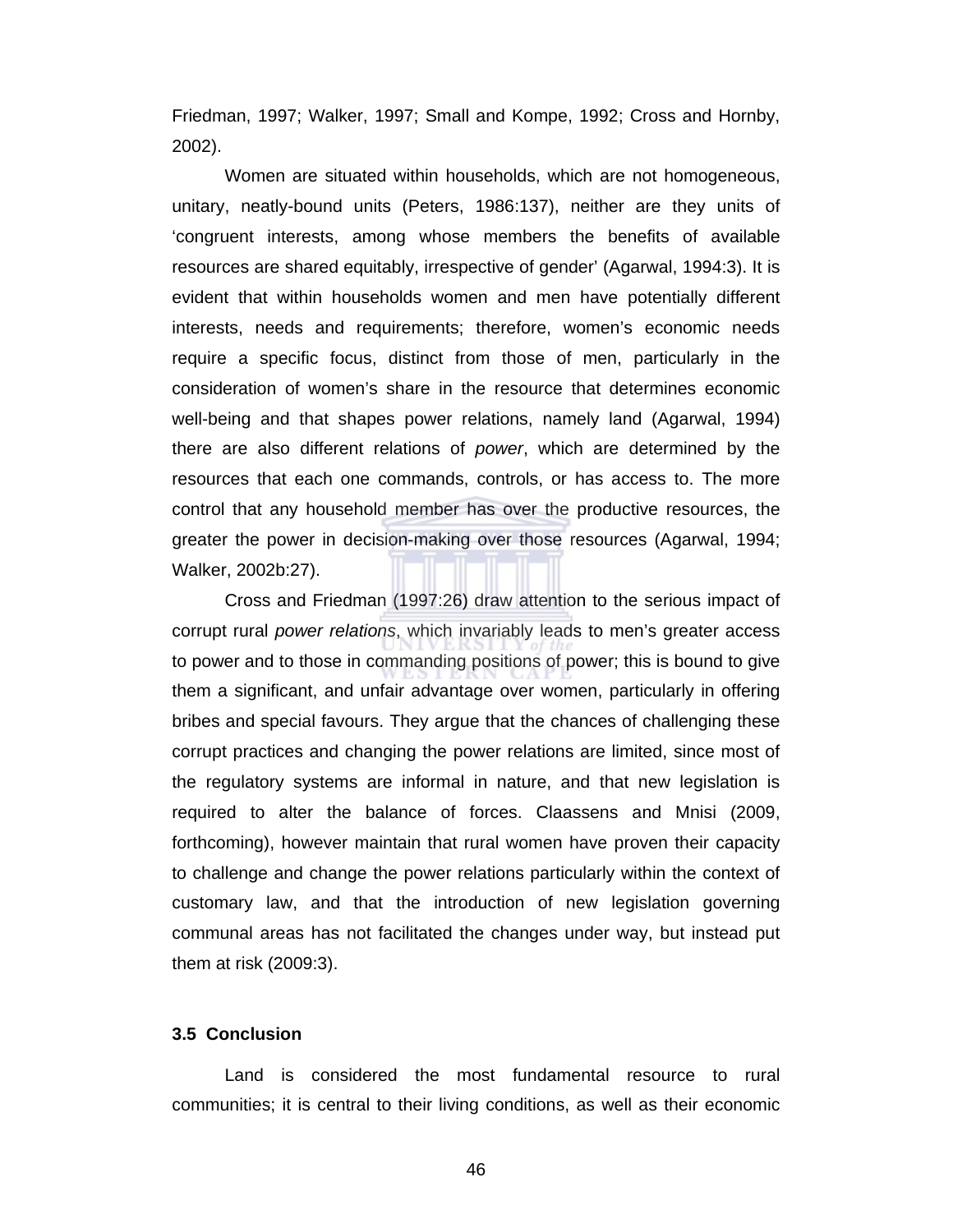empowerment. The vast majority of the landless are women, primarily because of the large numbers of women who live in rural areas, and they face an array of discriminatory and oppressive practices, most notably their being rendered invisible by patriarchal practices that generally tie land rights to men – husbands, fathers, brothers, or male relatives.

This chapter focused on the deeply gendered nature of land tenure regimes, as evidenced in South Africa's former homelands. The assessment of the land rights of women residing in the communal areas confirms that they are legally insecure and therefore the focus of tenure reform policies and new legislation. The chapter discussed the pre-colonial, colonial and apartheid, and contemporary systems of land tenure in relation to women's and men's land rights in southern Africa, illustrating how the existing land tenure systems have evolved. Of particular interest is the re-definition of women's land rights, from 'primary' and independent rights during the pre-colonial period, to 'secondary' and subordinate to those of males in all the subsequent historical periods.

The chapter then considered a framework for the analysis of gendered land rights, which included a discussion of key aspects such as rights, access, power and control; it also considered common property as an important component of communal tenure. The focus of the chapter then shifted to examine some of the obstacles encountered by rural women in achieving greater tenure security, as chiefly subjects residing in South Africa's former homelands. It acknowledged the creative ways devised by rural women to instigate positive change and to overcome these obstacles.

I think that the government's lack of political will to deliver on its own constitutional obligations towards the millions of rural people, who have yet to experience the basic freedoms and democracy that they have fought for, is not only a betrayal of those living on the margins, but a violation of their human dignity. The disgraceful history of gendered and unjust land tenure regimes, that shamefully continued into our present-day democracy, is to be deplored. I agree with the analysis of Claassens and Mnisi (2009**,** forthcoming) that the formal legal initiatives on the part of the state will only serve to jeopardise and put at risk the 'processes of negotiated change underway in rural areas' (2009:23); I believe that the bold rural dwellers, and in particular the courageous rural women, those 'holding the knife on the sharp edge' (Kompe et al, 1994), will ultimately be responsible for their own liberation.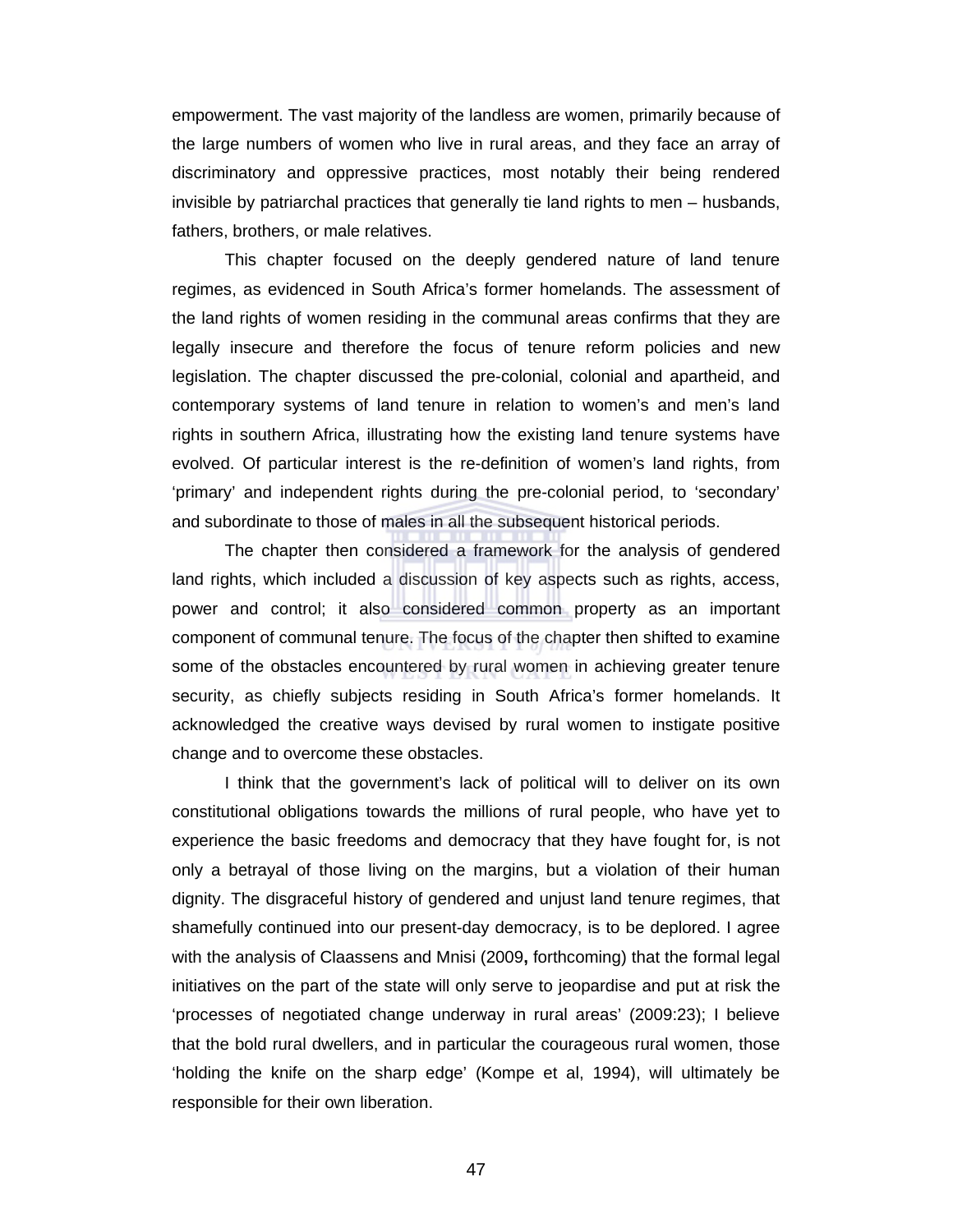## **LAND ADMINISTRATION, TRADITIONAL AUTHORITIES AND WOMEN**

*"They should continue what they're doing, we appreciate their work," said one old woman. And when a chief enters a village it is the women who ululate, kicking up sand during traditional dances with brightly coloured feather-dusters, and – if they are lucky – get to say 'direto', praises to the chief in high Sepedi: "I see the man who wears the leopard-skin and I stand shivering; before, we were moving through thick bush, now we see light" (Oomen, 2005:189); and* 

*At all the conferences on 'Traditional Rule and Local Government' there is always a row of youngsters and rural women at the back, shaking their heads and clicking their tongues as 'their' chiefs rage on about how 'rural people don't want this democracy' and 'it is impossible to have two bulls in a kraal' (Oomen, 2005:249).* 

*… legal strategies to support women's land rights cannot evade the customary law arena and instead should engage with it directly, not*  least because of its impact on power relations at the local level. *Rural women have no option but to grapple with issues of rights and custom in local 'customary law' arenas. The perils associated with the discourse should not blind us to the democratic and transformative possibilities inherent in the contestations taking place in these arenas. It is these contestations that, when brought to light, are the most effective rebuttal to the distorted versions of custom that dominate the national level discourse (Claassens and Mnisi, 2009:2, forthcoming).* 

## **4.1 Introduction**

This chapter focuses on the impact of traditional authorities and rural land administration on the lives of rural people in general, and rural women in particular. Firstly, it traces the history, roles and functioning of traditional authorities through several eras in the history of this country, from precolonialism to 21<sup>st</sup> century democracy, and examines the role and practices of their members in relation to rural communities. Secondly, it considers the opinion that traditional authorities have a meaningful role to play as custodians of traditional land and the rural communities that they govern, and that their constitutional recognition by the ANC-led government is justifiable (see for example Nhlapo, 1995). It also considers the argument that this institution of hereditary rulers and chiefs is inherently undemocratic,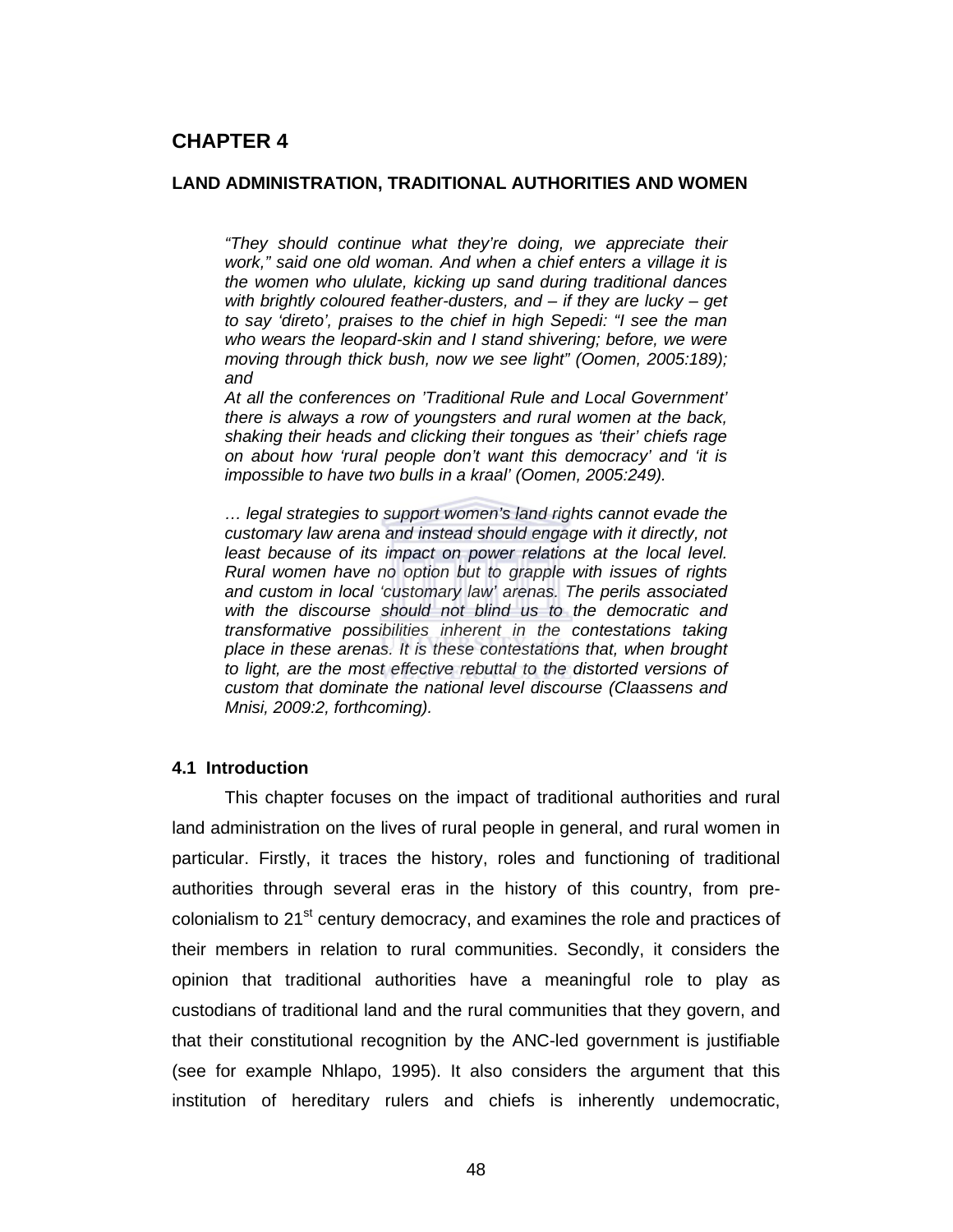unaccountable, oppressive and exploitative, and therefore an anomaly within a democratic dispensation and in violation of the constitution of this country (see for example Mamdani, 1996; van Kessel and Oomen, 1999; Ntsebeza, 1999, 2006, 2008; Turner, 1999; Oomen, 2000, 2005; Murray, 2004; Cousins, 2008a, 2008b; Claassens and Cousins, 2008). It also considers an option that proposes the recognition of the negotiations, contestations and changes spear-headed by rural women in the former homelands (Claassens, 2001, 2008a; Claassens and Ngubane, 2008; Claassens and Mnisi, 2009, forthcoming; Cross and Hornby, 2002). Thirdly, the chapter assesses current debates and controversies, focusing on rural decision-making structures and the implications for women, as well as the empowerment of rural women within the context of 'living customary law'.

# **4.2 Historical evolution of roles and powers of traditional authorities in relation to land**

#### *4.2.1 Pre-colonial period*

This period was characterised by low population figures and a relative abundance of land. The acquisition of power and wealth on the part of chiefs depended on their ability to build up large followings; they needed to attract and hold followers. Therefore, chiefs 'who could offer material and military security as well as effective leadership gained followers. Those who were harsh, capricious and incompetent, lost followers' (Delius, 2008:215). It was easy for disgruntled group members to migrate between chiefdoms, as land was plentiful; this was also an important way of placing checks on chiefly abuse of power. Mamdani (1996) and Ntsebeza (1999) also comment on followers 'voting with their feet' and deserting abusive chiefs.

Land was essential for livelihoods, but had low exchange value. Land could therefore not be bought or sold; it was a free commodity that did not change hands commercially. Land yielded an extensive range of resources, which were fully exploited by those living on it (Biebuyck, 1963, cited by Cousins, 2007). Groups of peasants lived together on the basis of shared social, ethnic or political interests, under the authority of independent chiefs and elders. The institution of chieftainship was kin-based and hereditary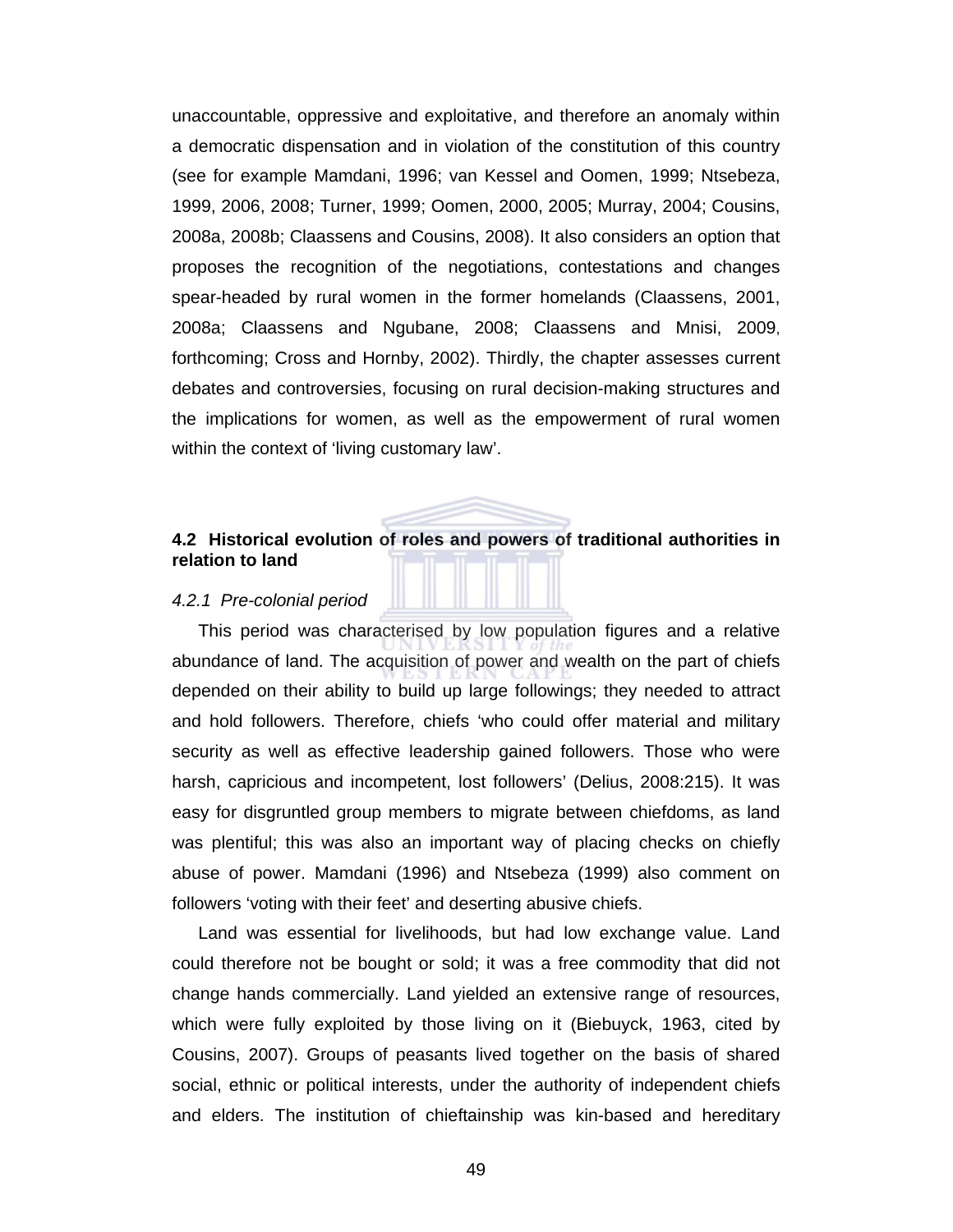(Mamdani, 1996; Ntsebeza, 1999). The chiefs represented their groups' interests in making their claims to land, maintaining peace between the landusing units, defending the integrity of the territory or ensuring its fertility (Cousins, 2007:294).

There is not a uniform position in the literature on whether chiefs were the owners, or merely the allocaters of the land during this era. Ntsebeza is forceful in his assertion that chiefs indeed owned and allocated land, and extracted labour in return; 'commoners possessed the means of production, but did not own them' (1999:22). On the other hand, Schapera (1970) is equally clear that chiefs were not the owners of the land:

Except for the portions reserved for him and his family, on more or less the same basis as everybody else, none of the land is his property: nor can he dispose of it except gratuitously and to members of his own tribe. All members of the tribe are entitled to the use of as much of the land as they need; and the tribal authorities must see to it that their claims are gratuitously satisfied (Schapera, 1970:196, cited by Delius, 2008:220).

### *4.2.2 Colonial and apartheid period*

The increase in population figures meant that land was no longer as plentiful as during the pre-colonial period; land had become a scarce and contested commodity. With colonial conquest, ownership of the land was vested in the state and systems of landholding underwent diverse processes of change. Most of the 'reserves' continued with the pre-existing forms of land tenure into the colonial period, with modifications where these were required. In some areas, notably the Transkei and the Cape Colony, the land allocation function was transferred to magistrates, although headmen generally retained the responsibility of allocation within their locations (Delius, 2008).

The colonial government used the 'reserves' to create a system of indirect rule in which traditional leaders were appointed to perform low-cost administration functions on behalf of the colonial state. Colonialism had, according to Mamdani (1996), turned the country into a 'bifurcated' state with an altered institutional structure that created citizens in the urban sector, and subjects inside the rural homelands The institution of traditional leadership had been transformed by colonialism, from an earlier system of power and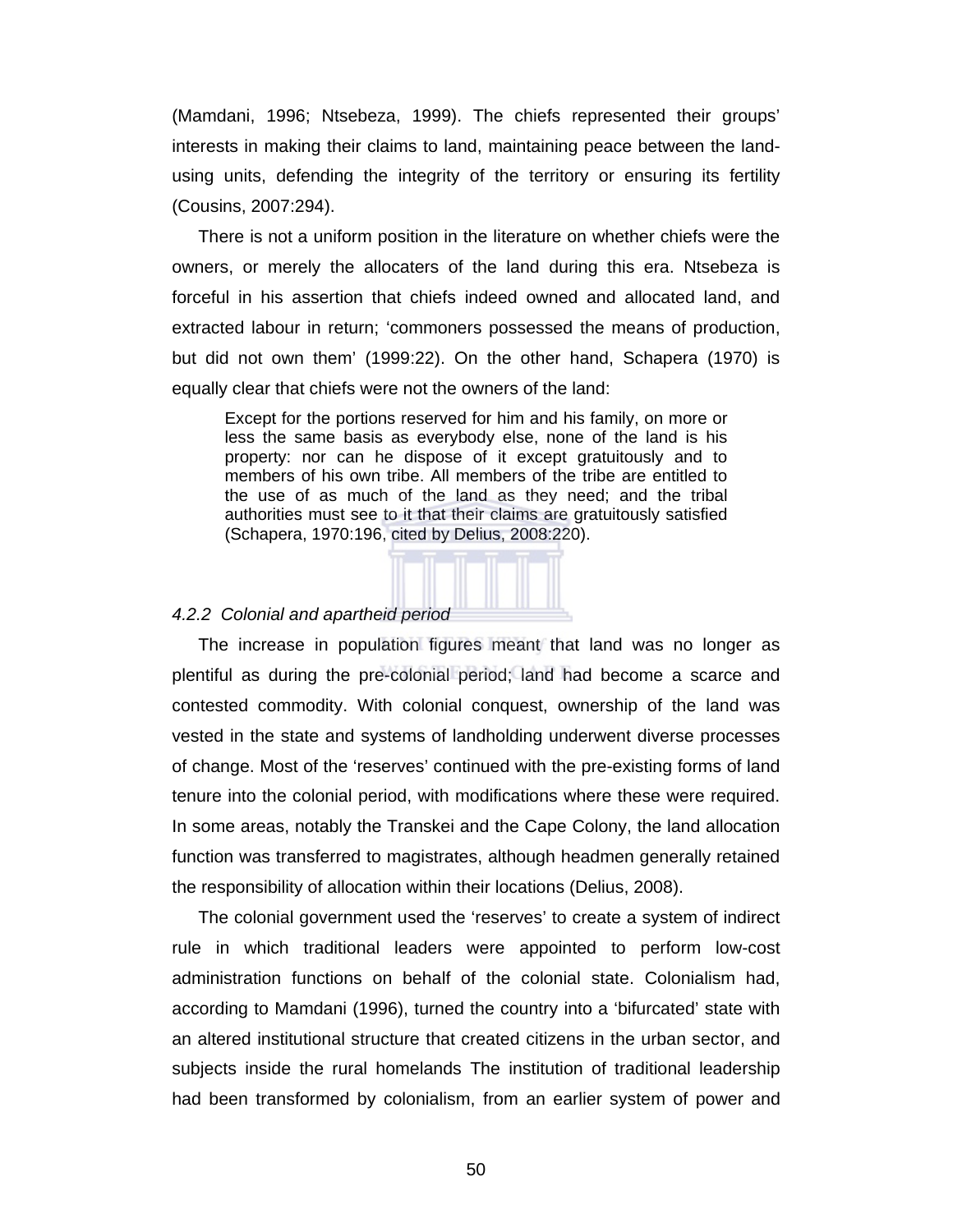control over groups of peasants, to a violent state form that Mamdani describes as a 'decentralised despotism' (1996:37).

Chiefs and headmen were receptive to their new role; those who refused to co-operate, 'were replaced by more co-operative brothers or sent to reeducation camps' (Oomen, 2005:19). On the whole, they keenly performed their land administration duties, which situated them in an intermediate position between the state and the people, altering their line of accountability from downward to the people, to upward to the state, as Cousins explains:

… the notion of chiefly trusteeship of land, and the linked idea that customary land rights were allocated to subjects by land-holding ruling families, are colonial constructs that underpinned the system of indirect rule and eroded mechanisms that ensured the downward accountability of authority figures such as headmen and chiefs (Cousins, 2009b:425).

Their compliance was well rewarded, and they would not hesitate to resort to drastic and violent means of keeping the peasantry in check. Mamdani (1996) highlights the use of force as one of the distinguishing characteristics of 'customary' power, in his illustration of the positioning of traditional authorities in relation to both the periphery and the core:

#### **UNIVERSITY** of the

… the African colonial experience was marked by force to an unusual degree … The day-to-day violence of the colonial system was embedded in customary Native Authorities in the local state, not in civil power at the centre. Yet we must not forget that customary local authority was reinforced and backed up by central civil power. Colonial despotism was highly decentralised. (1996:22- 3).

The countryside underwent a dramatic change with the implementation of the Native Administration Act of 1927. It meant that Africans would be subjected to chiefly rule, legitimated by 'custom', but still under strict white control from above. Cousins (2007) explains that the Governor General, as "supreme chief of all natives in the provinces of Natal, Transvaal and the Orange Free State" had the authority to recognize or appoint anyone as a chief or headman; the Governor General could also define the boundaries of tribes or locations within his jurisdiction (2007:301).

The apartheid regime continued the process of imposition of laws and practices that provoked major rural revolts (1940s to 1960s), as in Pondoland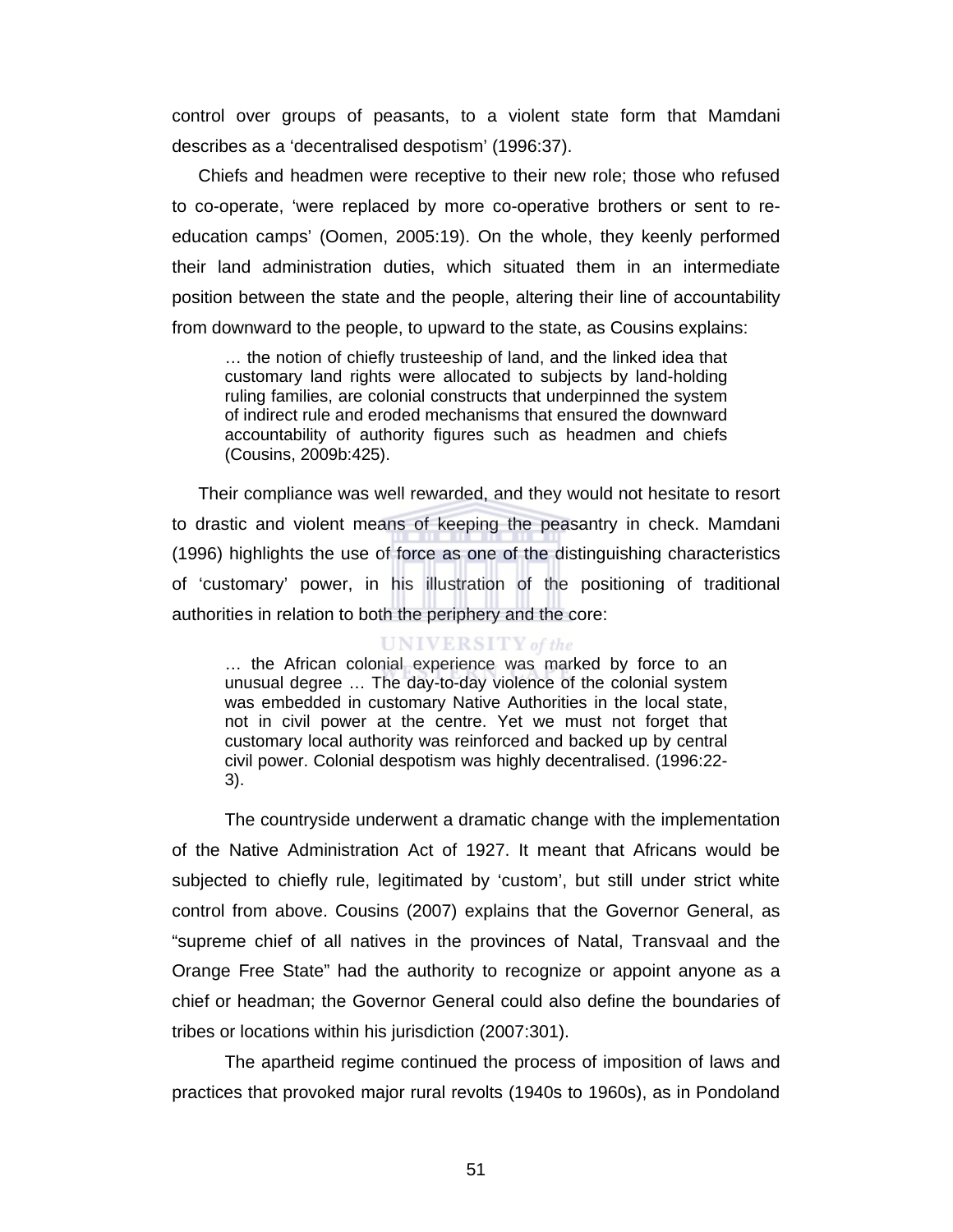and Sekhukhuneland. Most noteworthy was the Bantu Authorities Act of 1951, which involved the establishment of tribal authorities, a version of 'traditional rule', characterised by its highly authoritarian, unaccountable and undemocratic nature (Mamdani, 1996; Ntsebeza, 1999; 2008; Oomen, 2005; Cousins, 2007).

The colonial and apartheid regimes had created 'decentralised despots', rewarding compliance and entrenching dependence. Murray (2004) comments thus:

… from the early 1950s under the apartheid government, the development of legislative and administrative structures in the bantustans saw traditional leadership used in increasingly cynical ways and implicated chiefs ever more deeply in apartheid government. The central government's power of patronage was encapsulated in its power to depose and install chiefs and it was an effective tool in implementing apartheid policies in rural areas. Although there are accounts of leaders who resisted the demands of the central government, most did not. Under the corrupt apartheid system the rewards for compliance could be great. (2004:3).

A number of studies make a clear distinction between 'collaborator chiefs' (see for example, Claassens, 2001) who sold out their communities in support of the colonialist and apartheid regimes, and 'progressive chiefs' (Levin and Mkhabela, 1997) who opposed and challenged the ruling class structures. For example, during research conducted in Rakgwadi, a former 'bantustan' in the former Northern Province, Claassens (2001) found that 'it is not easy to challenge a chief' who had chosen to co-operate with the apartheid state in the forced removals and 'homeland' incorporation or opting for 'independence' at the expense of their communities. However, during the same period, there were traditional leaders, on the side of the people, spearheading the resistance to removal and incorporation:

Just as 'comrades' sheltered in our offices and homes, so too did 'comrade chiefs'. In various communities chiefs and traditional structures played a leading role in resisting the state and the police (Claassens, 2001:vii).

 The 'collaborator chiefs' were deeply unpopular within their communities and relied heavily on state support, including backup from the police and army for their personal safety and in order to maintain their positions (Claassens, 2001). The chief's police also performed functions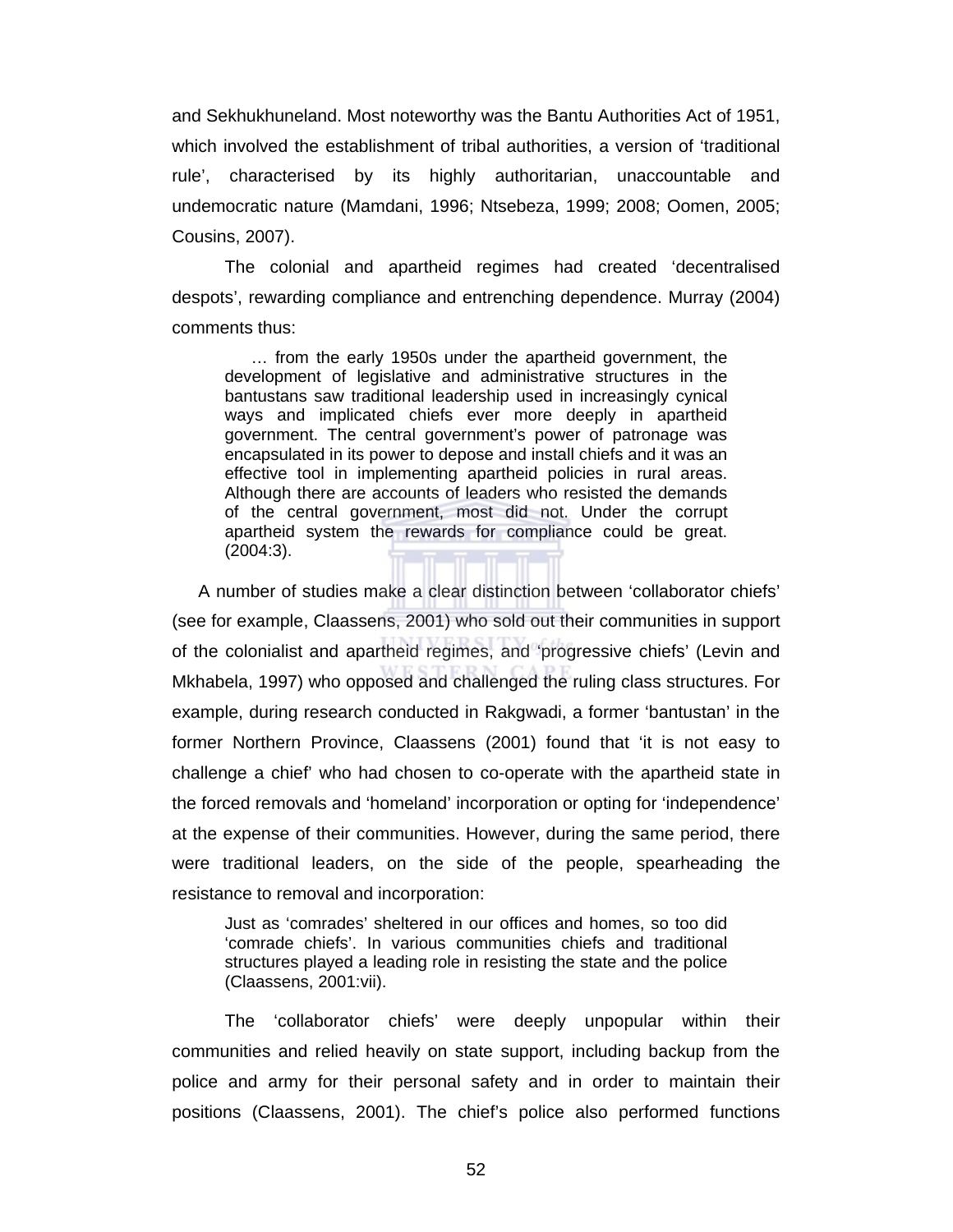related to land allocation, but villagers often complained of widespread corruption on the part of the chief's police, reporting cases of bribes being extracted from women, especially widows, while claiming to be checking for defaulters of tribal levy payments (Levin and Mkhabela, 1997:159). The gendered nature of this exploitative behaviour is noteworthy – while it is likely that acts of bribery were perpetrated on both men and women, it is evident that the most vulnerable members of rural society, the women – and in particular widows – were the easiest targets.

In a study conducted in rural Umbumbulu, Kwazulu-Natal, Mathis (2007) records an incident that illustrates the tendency of a chief whose land claim was being challenged (by someone bearing the same name as the chief), to resort to a violent response:

Several speakers at the meeting assumed that M.J. Mkhize, by leading a land claim, must be setting himself up as a rival to the *inkosi*, a perception that Inkosi Mkhize clearly shared. Later in the meeting, Inkosi Mkhize threatened that 'M.J. Mkhize must agree to have his name removed from the papers at Pretoria and if he continues with his nonsense, we will kill him!' (Mathis, 2007:102).

Prior to the uprisings of the 1980s in South Africa, the people living under the jurisdiction of tribal authorities were also subjected to the compulsory payment of levies as well as the performance of free or tribute labour (*mothubo)*. For example, in Rakgwadi this involved males ploughing and working the chief's fields, and collecting and delivering firewood to the chief's residence; the women formed work parties to tend and harvest the crops, and also cooked food and cleaned the *mosate* (chief's residence). Additionally, the villagers were required to make cash contributions for buying seeds and hiring a tractor or oxen for ploughing the fields (Claassens, 2001:23-25).

#### *4.2.3 Contemporary period*

With the advent of democracy in 1994, the government committed itself to the establishment of a credible and democratic order in South Africa, in both the urban and the rural sectors. Ntsebeza (2005) acknowledges the efforts made within the first decade of democracy: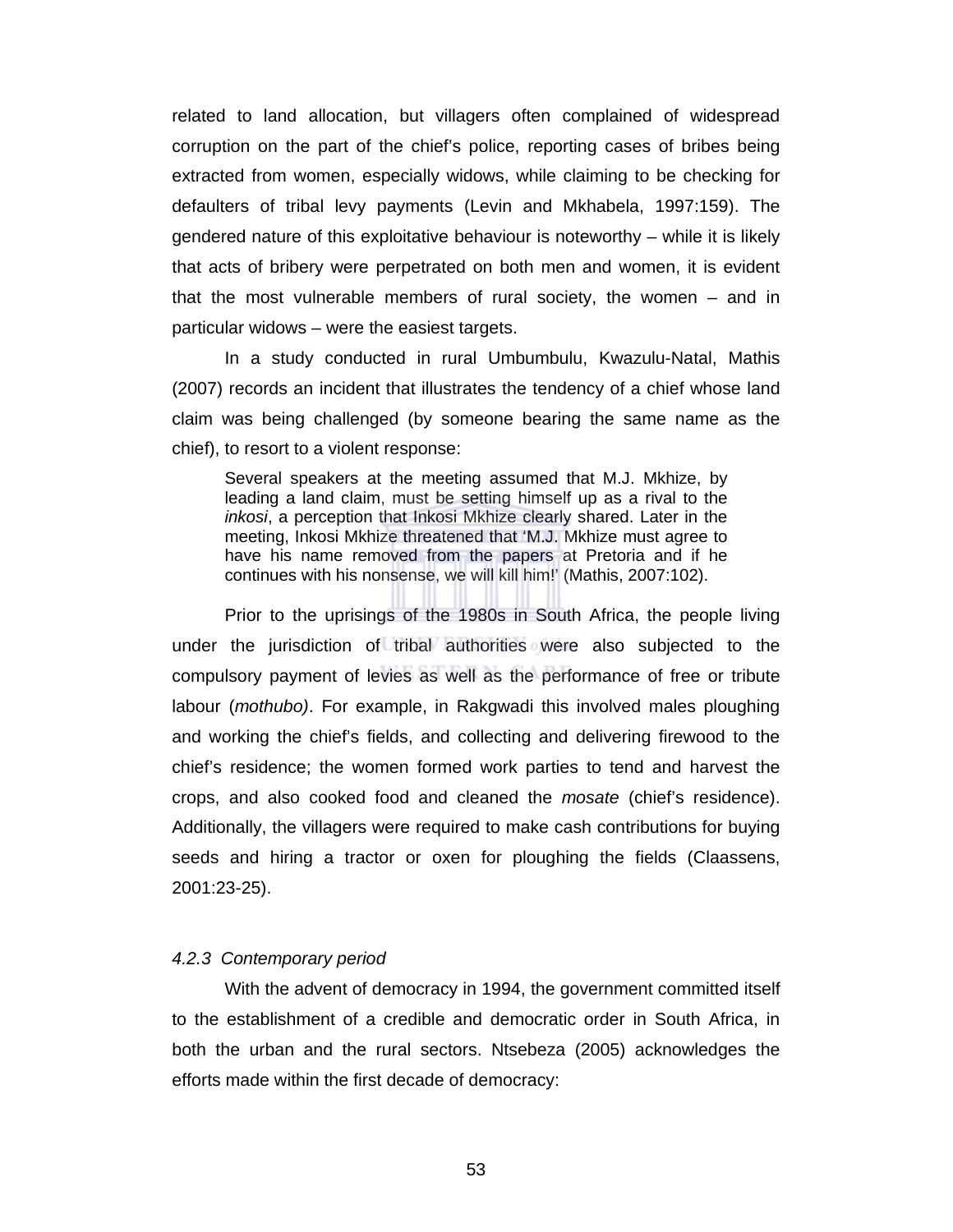For most of the first 10 years of South Africa's democracy, the ANC-led government has embarked on the all-important democratisation process. In the rural areas of the former bantustans, this included attempts to dismantle the concentration of powers in Tribal Authorities in the form of reforms in local government and land administration. A new conception of 'developmental local government' introduced the notion of elected local leadership and an emphasis on improving the quality of life of previously disadvantaged sectors. Attempts are also being made to democratise the system of land administration, including the involvement of women in land administration structures. (2005:2).

 While these efforts were lauded, serious concerns were surfacing around the tension in the National Constitution between principles of democracy on the one hand and the recognition of an unelected, undemocratic hereditary institution of traditional leadership on the other.

The National Constitution contains the *Bill of Rights,* which enshrines the rights of all South Africans and affirms the 'democratic values of human dignity, equality and freedom' (RSA, 1996a). However, Chapter 12 of the Constitution (RSA, 1996b) makes provision for the recognition of the status and role of the institution of traditional leadership, subject to all the other provisions of the Constitution. Traditional authorities that observe a system of customary law are empowered to function, subject to any legislation and customs. Additionally, customary law is also recognised, once again subject to the Constitution. Furthermore, the Constitution makes provision for the introduction of national legislation which may determine a role for traditional leadership at local government level, as well as for national and provincial legislation that may establish a National House or Provincial Houses of Traditional Leaders (RSA, 1996b).

As far as local government is concerned, Chapter 7 of the Constitution (RSA, 1996c) makes provision for the establishment of democratically-elected local government structures across the country and allocates exclusive and specific functions to municipalities. The objectives of local government include the provision of democratic and accountable government to local communities, ensuring the provision of services to communities in a sustainable manner, and the promotion of social and economic development. Additionally, the specific local government matters over which municipalities have executive authority and the right to administer are clearly stipulated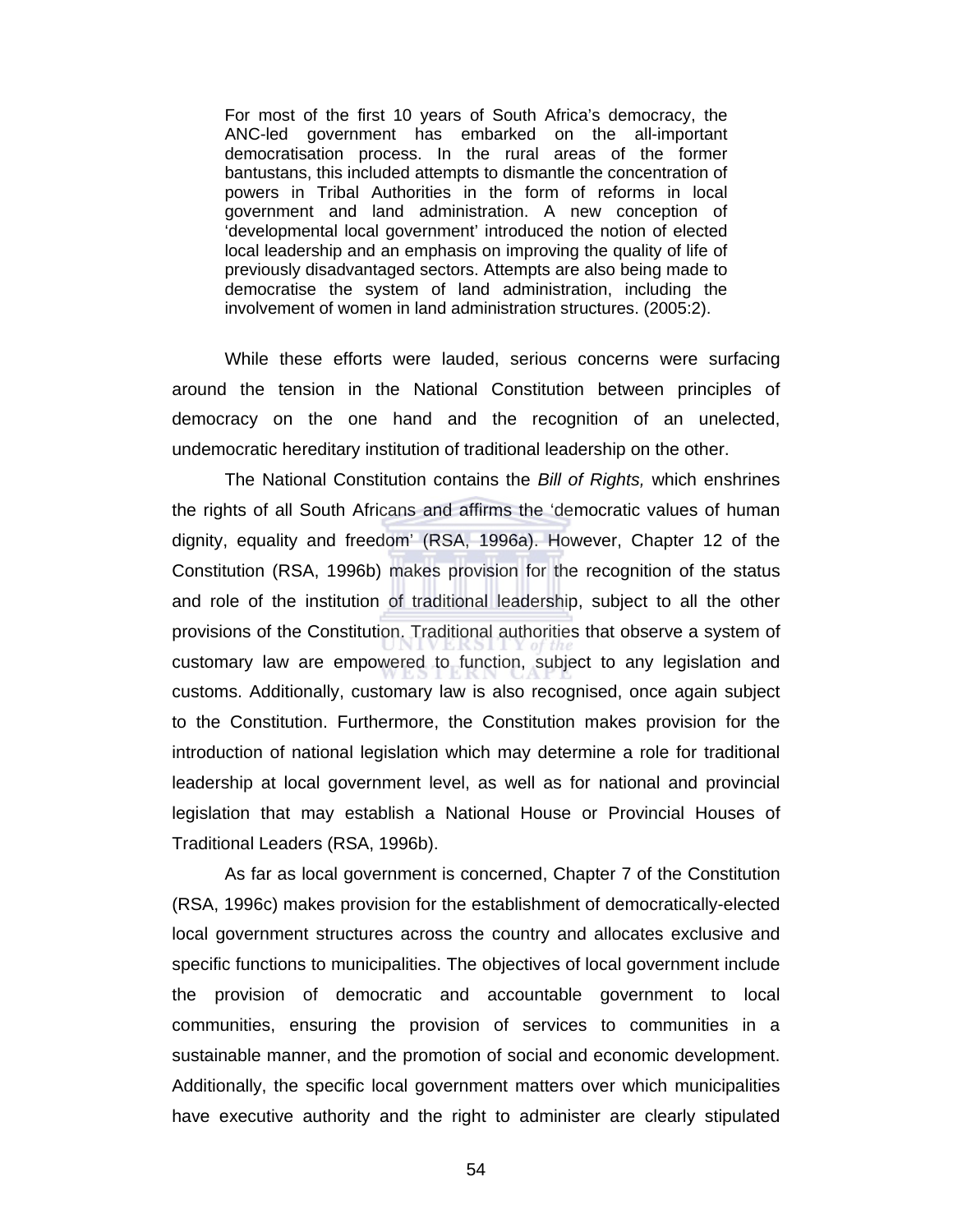(RSA, 1996c). There can therefore be no ambiguity: where the Constitution has allocated a function to a municipality, the municipality has sole jurisdiction over that matter.

However, in practice the government's recognition of the status and role of the institution of traditional leaders creates confusion. One of the primary difficulties in the relationship between unelected traditional authorities on the one hand, and elected local government structures on the other, is the overlap in several of the areas of responsibility in the legislation currently on government's books. The overlaps occur in areas such as the issuing of trading licences, environmental conservation, and the formulation and regulation of by-laws. There is lack of clarity around areas of development planning, land-use decisions, service delivery, and by far the most contested area, land allocation and management (NLC et al, 2000).

While the introduction of democratic local government by establishing municipalities countrywide is a key element of the government's programme of deepening democracy, the confusion created by the provision for two institutions at local and community level that operate within the same functional and jurisdictional areas, begs to be clarified. The NLC *et al* are emphatic in their assessment of the situation:

There is urgent need for resolution of this confusion as it has retarded development, service delivery and investment in many rural communities desperately in need of development support (2000:8).

 Ntsebeza (2005; 2006; 2008) asserts that traditional authorities have expressed their opposition to the introduction of new democratic structures in no uncertain terms. In 2000, in the run-up to the second democratic election, they demanded that rural municipalities be disbanded in favour of tribal authorities, threatened violence in their areas and also to boycott the elections – this demand was rejected by government (2005:68-9).

 Despite government's apparent firm stance on the democratising of local government, it appears that traditional authorities have been greatly placated by the state's passing of two crucial Acts, namely the Traditional Leadership and Governance Framework Act (TLGFA) of 2003 (RSA, 2003), and the Communal Land Rights Act (CLRA) of 2004 (RSA, 2004). Critics (see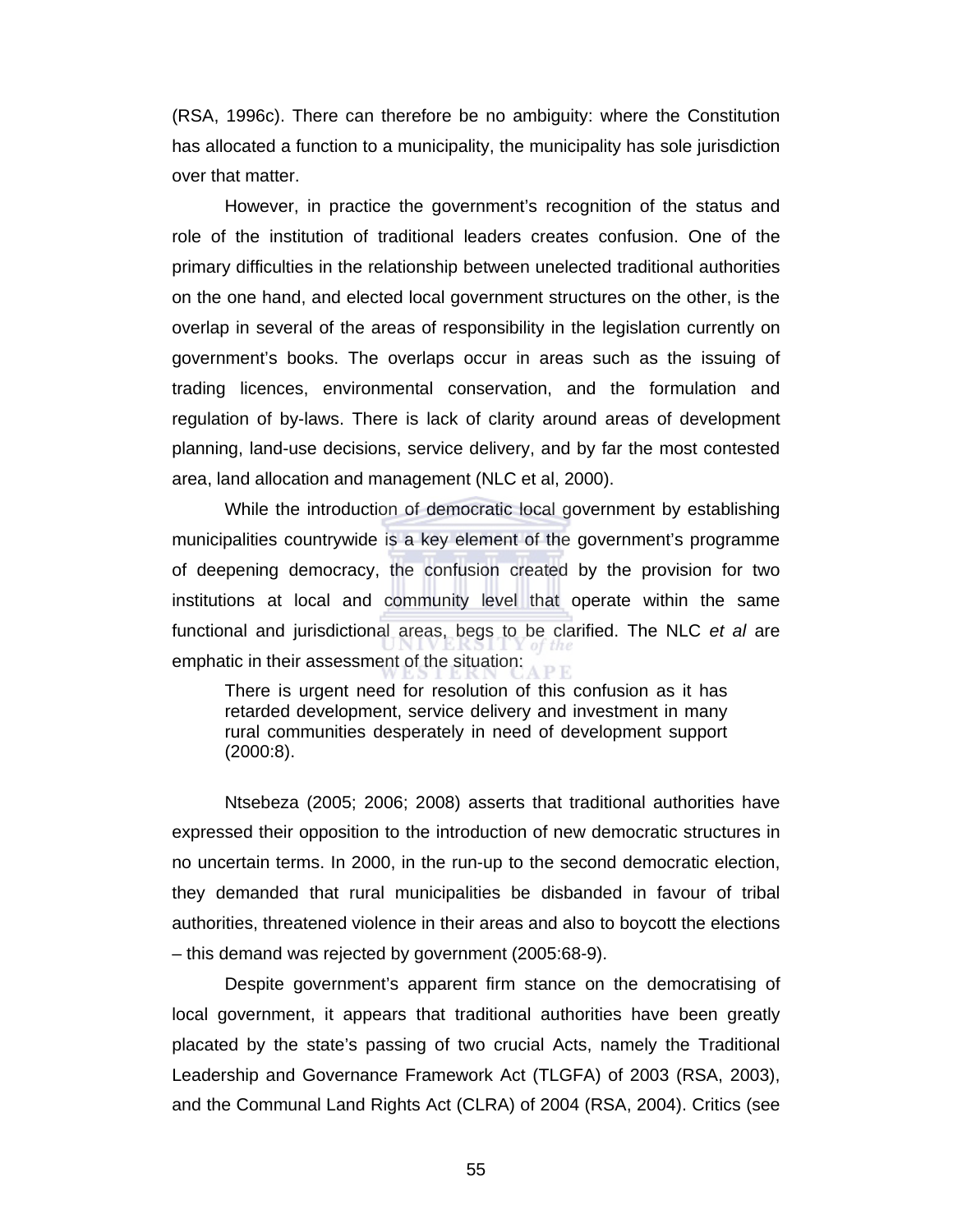for example Turner, 1999; Ntsebeza, 2005, 2006, 2008; Mbatha, 2003; Cousins and Claassens, 2004; Murray, 2004; Oomen, 2005; Claassens, 2008a; Cousins, 2008a, 2008b) argue that the promulgation of these two Acts runs the risk of seriously compromising the government's commitment to the establishment of accountable, democratic and effective governance throughout the country, particularly in the rural areas. Critics assert that the TLGFA establishes traditional councils which are dominated by unelected traditional authorities and their appointees, while the CLRA gives these structures unprecedented powers over land administration and allocation.

 The research conducted by Claassens (2001; 2003; 2005) delves deeply into community responses to these Acts, considering the impact of the two Acts on democratic and indigenous accountability mechanisms. She argues that 'the Acts entrench the colonial model of traditional leaders being accountable upwards to the state, as opposed to downward to the people whose land rights they control' (2005:21).

A further concern raised by Claassens (2008a) points to what has been widely perceived as a pre-election deal between the ANC-led government and traditional leaders (see also Walker, 2002b:32). Claassens terms this 'deal' a 'cost-effective alliance … that looks very similar to the mutually convenient arrangements of indirect rule that characterised colonialism and apartheid' (2008a:378). She argues that this deal enables traditional councils to enforce authoritarian versions of customary law, and also to 'tax' their subjects within the boundaries of jurisdictional areas derived from the apartheid past (Cousins, 2008b:28). Furthermore, according to Claassens (2008a), this arrangement is not dependent on the active implementation of any new laws (like the CLRA); she asserts that 'it will apply by default', regardless of whether or not any communal land is transferred from the state to rural communities (2008a:378). This ominous scenario points to far-reaching consequences for rural communities, who could find themselves deprived of post-apartheid freedoms, and trapped in ethnically delineated 'traditional communities' at the mercy of those who continue to be reliant on a distorted apartheid version of 'custom'.

Notwithstanding this bleak scenario, Claassens continues to engage with the ambiguities around traditional authority and the competing versions of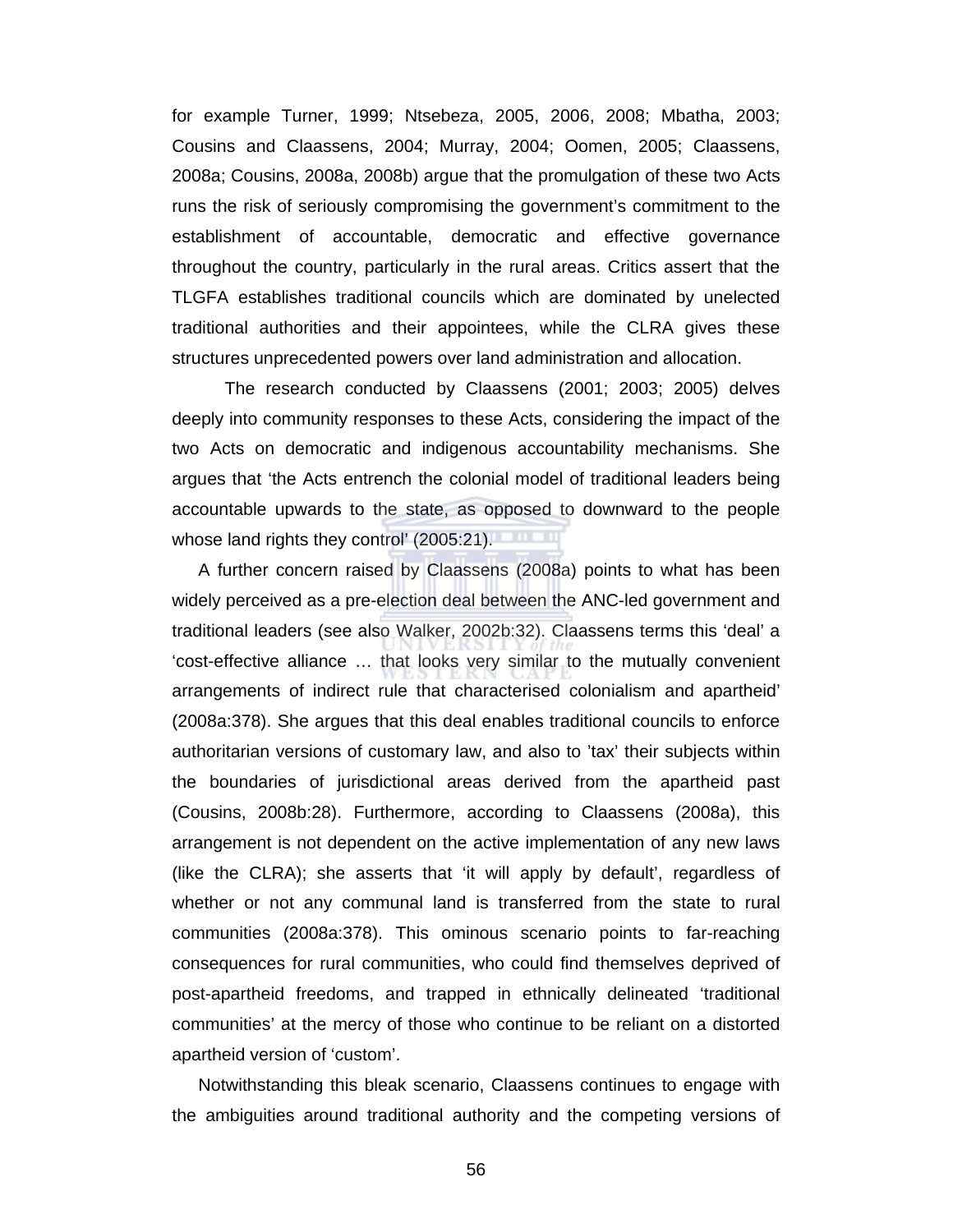'proper custom' in this country's communal areas. In this regard, she acknowledges the processes of contestation, negotiation and change that are under way on the ground in the former homelands, and in particular the significant role played by rural women in driving this crucial process. Claassens and Mnisi (2009:2**,** forthcoming) present a credible argument for the recognition of the changes, however uneven and inconspicuous, and for the celebration of the 'democratic and transformative possibilities inherent in the contestations taking place in (the customary law) arenas' (Claassens and Mnisi, 2009:2).

### **4.3 Current debates and controversies**

### *4.3.1 Rural women and decision-making structures*

The level of women's participation in land management decisions varies across the communal areas. On the whole, women's experience of the tribal authorities (that will become the traditional councils) has hardly been positive (Cross and Hornby, 2002; Cross and Friedman, 1997; Meer, 1997; Small, 1997; Thorp, 1997; Mann, 2000; Walker, 2002b; Oomen, 2005). Case studies reveal that in most instances, women are not represented on decisionmaking structures; in many communal areas where women are allowed to attend meetings, they are not allowed to speak (HSRC, 2006; Claassens, 2003; Hargreaves and Meer, 2000). In this regard, Oomen (2005) observes that,

In many villages … they (women) are not allowed to act as adjudicators, and even if they bring a case against someone they have to remain seated on the ground, their head covered and their eyes downcast (2005:188-9).

Claassens and Ngubane (2008) report on the problems experienced by rural women in KwaZulu-Natal:

In many instances, widows in mourning dress are not allowed to speak during tribal court proceedings. In some areas they are required to sit outside the fence of the court and convey their views to a male relative standing on the other side of the fence, who then conveys their views to the court. This puts a widow at a serious disadvantage in family disputes that arise after the death of her husband and may result in her eviction … (elderly male) councillors often regarded women who raised land problems as troublesome and unruly, and treated their complaints as trivial (2008:174).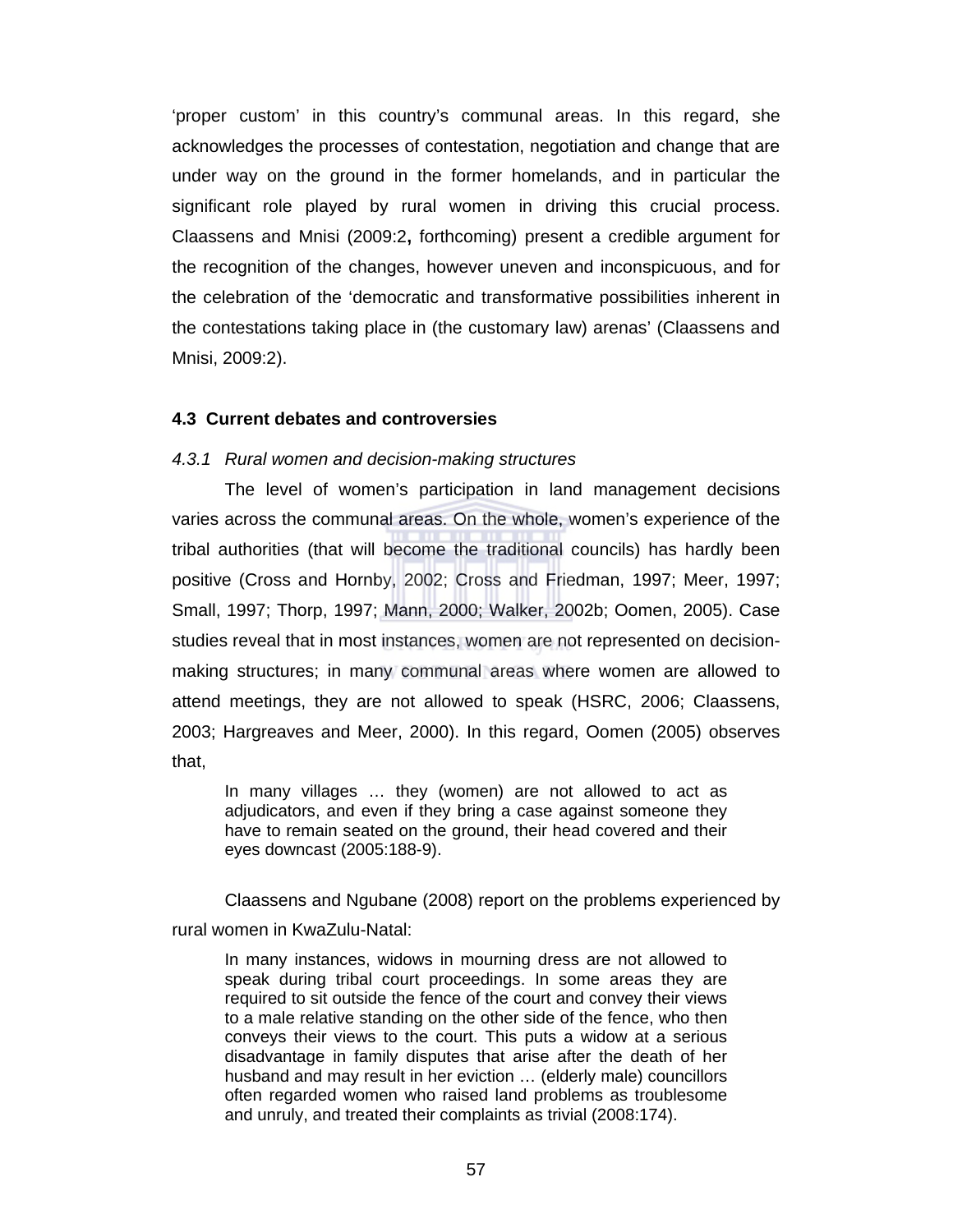The decision-making structure in most of the villages is usually centralized in the *kgotla,* which typically comprises senior members of the tribe (or councilors) and a chief; each village has an appointed headman, usually a relative of the chief; the headman of a village has his own smaller council, which makes decisions for the village and presides over disciplinary hearings; women are generally excluded from these structures (Small, 1997:48).

Rural women are also rendered vulnerable by changing intra-family land relations as a result of demographic shifts, urbanisation and the commodification of land (Cotula and Toulmin, 2007, cited by Cousins, 2008b:19). This has led to decisions on land management being shifted from the extended family towards households and individuals. The absence of males from many rural households as a result of migrant labour has resulted in an increase in the number of female-headed households. This has placed additional burdens on women's shoulders; this usually means that women take on added tasks and responsibilities, without the related decision-making authority, or institutional recognition and support.

 Notwithstanding these findings, there is a significant body of research that demonstrates that this is not the only reality governing the lives of rural women, but that there are processes of contestation and change under way in the former homelands, spear-headed by rural women. Claassens and Mnisi (2009:2, forthcoming) assert that these changes are *not* as a result of the implementation of new legislation and are 'only tangentially related to government policy and land reform initiatives'; they emphasize the central role played by women in the local processes of struggle and negotiation that have significant implications for women's land rights.

#### *4.3.2 Empowerment of rural women*

The research literature abounds with evidence of rural women challenging the unequal power relations within households and asserting their land use priorities and preferences. It is encouraging that recent research (for example the work of Ntsebeza, cited in Fair Share, 2002) shows that there is indeed concerted action on the part of rural women in different parts of the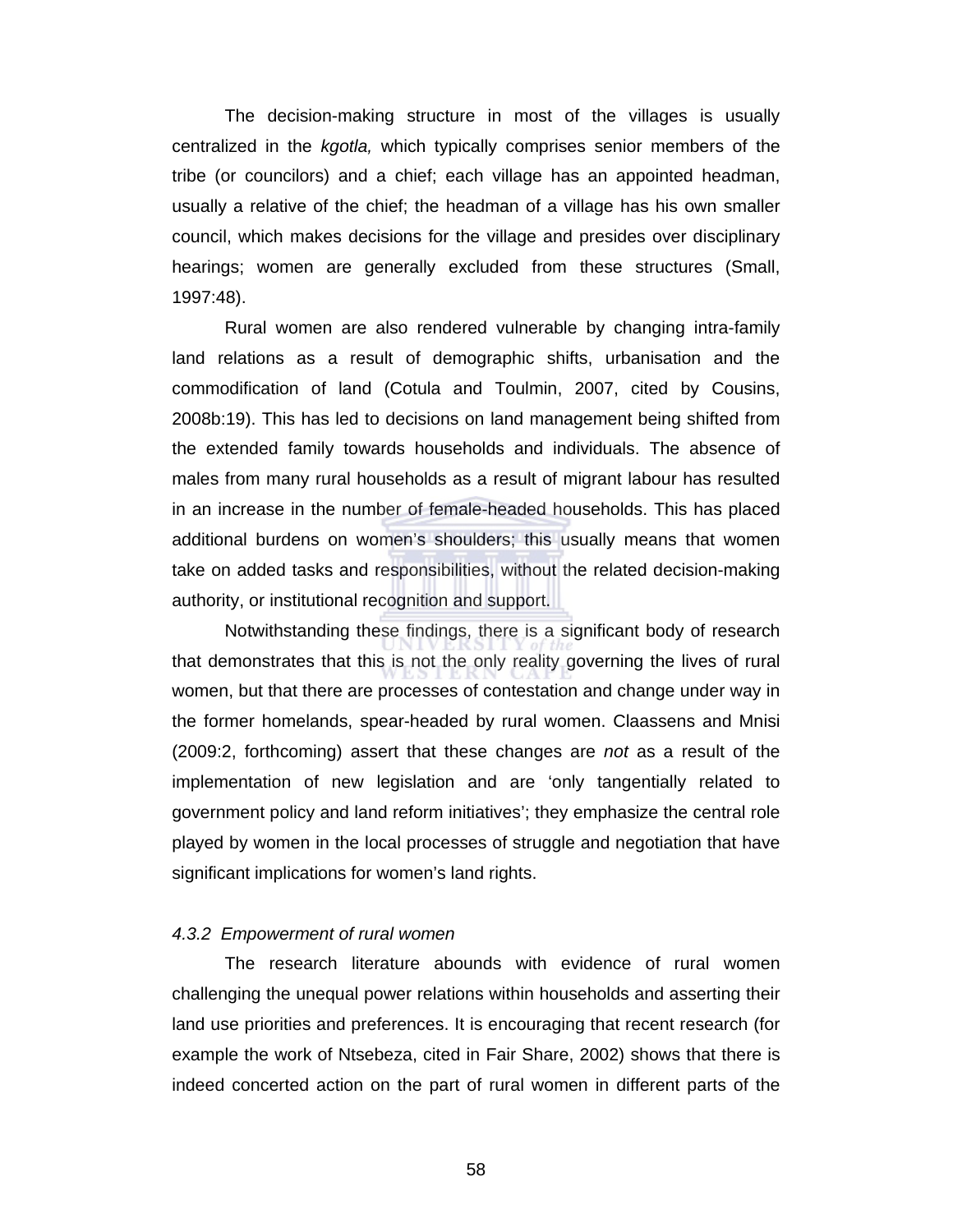country, and in this instance, in parts of the Eastern Cape, challenging chiefly abuses of authority:

The Cala/Xhalanga area has a long history of defying chiefs unlike the case in the Wild Coast. In the Cala area … women have become more active and uninhibited, judging by their involvement in NGOs, their vocal and uninhibited expressions of opinion in public and their active role in decision-making (Fair Share, 2002:4).

Earlier case studies also show the qualitative development that has taken place in rural women's empowerment. For example, Small and Kompe (1992:13-14) traced the growth in confidence and active participation of rural women in Mogopa in the (then) Western Transvaal over a six-year period. One of the fieldworkers, MamLydia Kompe recalls how the women, when first encountered, were subservient, sitting separately from men in the community meetings, knitting or toying with tufts of grass, never raising their heads or participating in the debates. MamLydia felt that as a woman fieldworker it was her responsibility to challenge the assumption that women have no political opinions or ideas; she believed that the rural women needed mutual support in order to combat their feelings of inadequacy when speaking at meetings, considered to be the domain of men. By engaging women in an active process of struggle, and raising their level of consciousness, the women of Mogopa transformed from being passive observers to fully participating community members:

In community meetings nowadays (1992) in Mogopa the women are extremely vocal. They often heckle speakers if they do not agree, or break into song to drown an unpopular speaker … Old men try to reassert their power: *" … in our tradition women are never seen in meetings"*. The women challenge such assertions, boldly saying that the traditions are outdated; they have participated in the struggle and have earned their right to have a voice (Small and Kompe, 1992:14).

The many case studies acknowledge every inch that rural women in the former homelands move on their journey towards the attainment of independent land rights, and central to this journey is their ongoing empowerment, which Agarwal (1994:39) defines as:

… a process that enhances the ability of disadvantaged ('powerless') individuals or groups to challenge and change (in their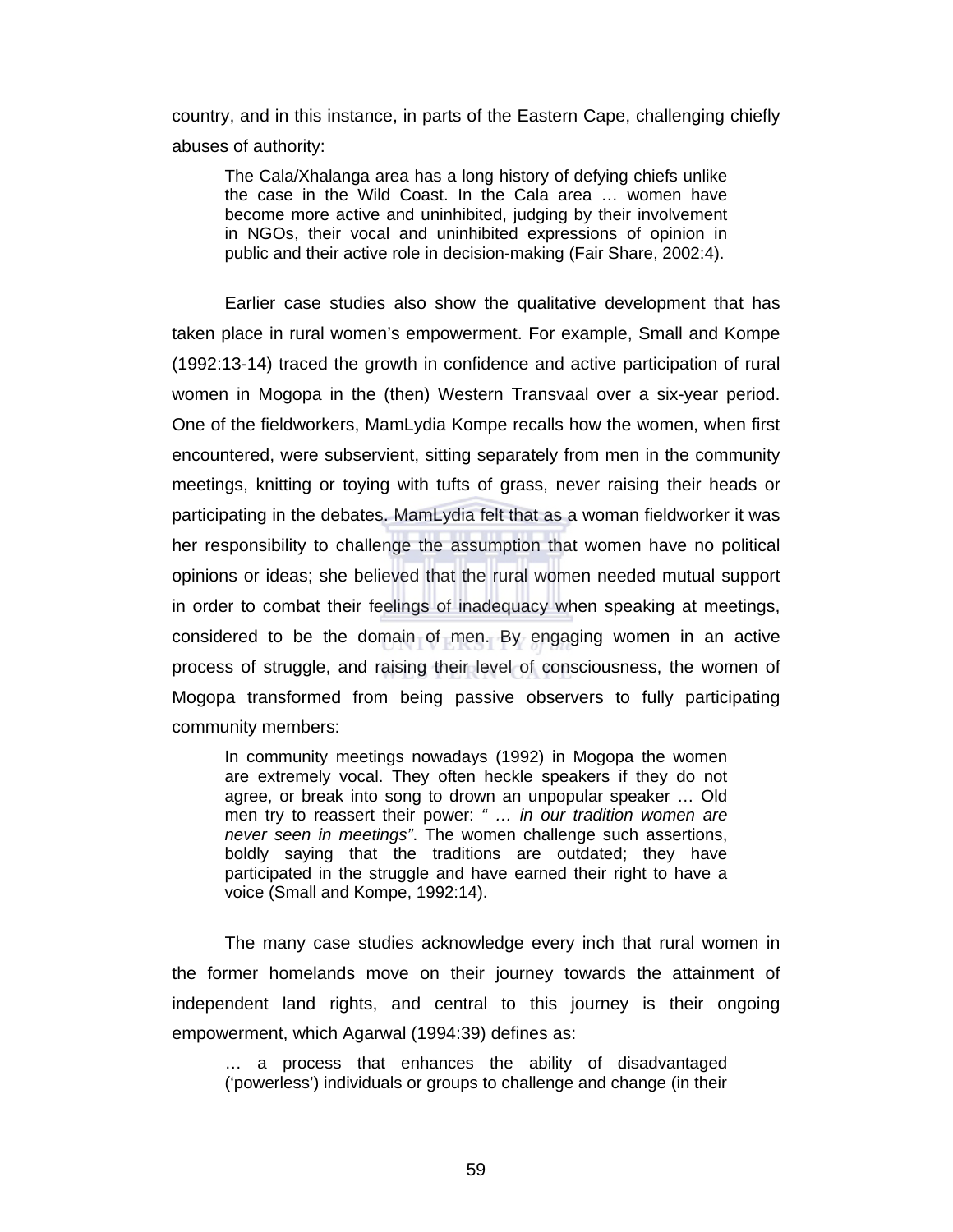favour) existing power relationships that place them in subordinate economic, social, and political positions.

The importance of rural women's empowerment is identified by Oomen (2005:251) as a key requisite in the process of bringing about 'real change' on the ground, by means of the provision of crucial resources that will enhance women's education, economic progress, and knowledge of customary law that impacts on their lives.

In addressing the South African rural scenario, Walker (1997:72) asserts that the empowerment of rural women requires tenure reform to pay more attention to women's practical needs, such as clean water, fuel, building material, etc. Additionally, investment in social infrastructure is equally crucial for the empowerment of women, as this will enhance women's self-esteem and their sense of being in control of their environments. Agarwal (1994) maintains that entitling women with land would empower them economically, as well as strengthen their ability to challenge social and political gender inequalities. Support for this view is found in the South African case studies where, additionally, the importance of organising rural women is emphasized.

The degrees of organisation among rural women vary. For instance, Walker (2003:113) comments on the low political priority accorded the implementation of the (former) Department of Land Affairs (DLA) gender policy, attributing this in part to 'weak levels of organisation among rural women'. She does, however acknowledge rural women's display of interest in strengthening their rights in land, and also lauds the efforts of a small but significant number of women whose households have secured land through the land reform programme, as a positive achievement. Meer (1997) reflects on women's lack of access to information because of their lack of involvement in local civic activity; for example, the women in Aberdeen in the Eastern Cape 'were not only not involved in the local civic organisation, they did not even know it existed' (1997:4).

On the other hand, studies of groundbreaking work done in the organisation and empowerment of rural women in different parts of the country serve to illustrate the degree of commitment on the part of these women, as agents of change, to rid themselves of the burdens of rural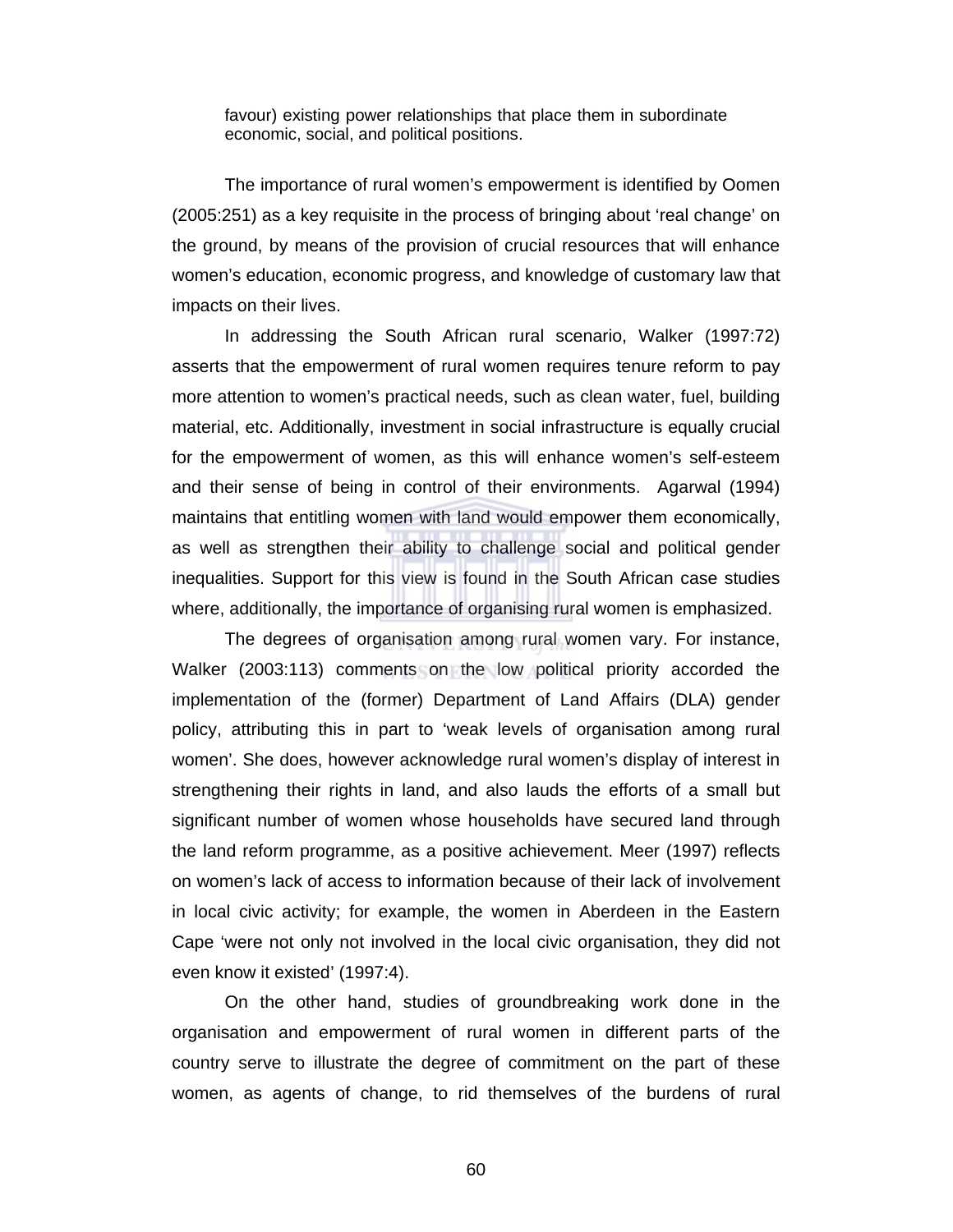patriarchy. Small and Kompe (1992) document the development work done by a rural NGO, organising rural women and facilitating programmes and activities spanning a 6-year period. Working with women whose lives were physically oppressive, largely because of the underdevelopment of the countryside, and also psychologically oppressive, because of their inferior social and economic status, alerted development workers to the lived reality of rural women: oppression caused by patriarchy, apartheid and capitalism (Small and Kompe, 1992:9). The power of organisation is illustrated, as they show how a shift in consciousness allowed women to realise that participation in community structures, previously a male preserve, could serve their own interests. Their empowerment enabled them to demand participation in both traditional and newly-created community structures. Furthermore, their engagement culminated in the formation of the Rural Women's Movement (RWM), which has as one of its aims the demand 'that women have equal rights to land' (Small and Kompe, 1992:19). This process of engagement with rural women has contributed to the following policy suggestions being put forward (summarised by Meer, 1997:1):

- (a) that women be organised and empowered at community level;
- (b) that women's demands be taken up so that their priorities get addressed in community and national decision-making forums; and
- (c) that women participate in decision-making structures from local to national level.

A further noteworthy contribution is the research conducted by Cross and Hornby (2002) in the KwaZulu-Natal area, which highlights the prevailing patriarchal nature of traditional institutions that continues to be an obstacle for rural women, as well as the legal impediments to women's access to resources, namely marriage and inheritance laws. However, the findings of a key case study (Mangete) are of interest, particularly as they pave the way for increased land allocation to single women. The researchers were particularly encouraged by women's knowledge of the procedures for accessing land, and concluded that changes, albeit uneven, were taking place in some rural districts of KwaZulu-Natal (Cross and Hornby, 2002:14).

 More recent investigations by Claassens in various parts of this country reveal similar positive trends in land allocation to single mothers; although the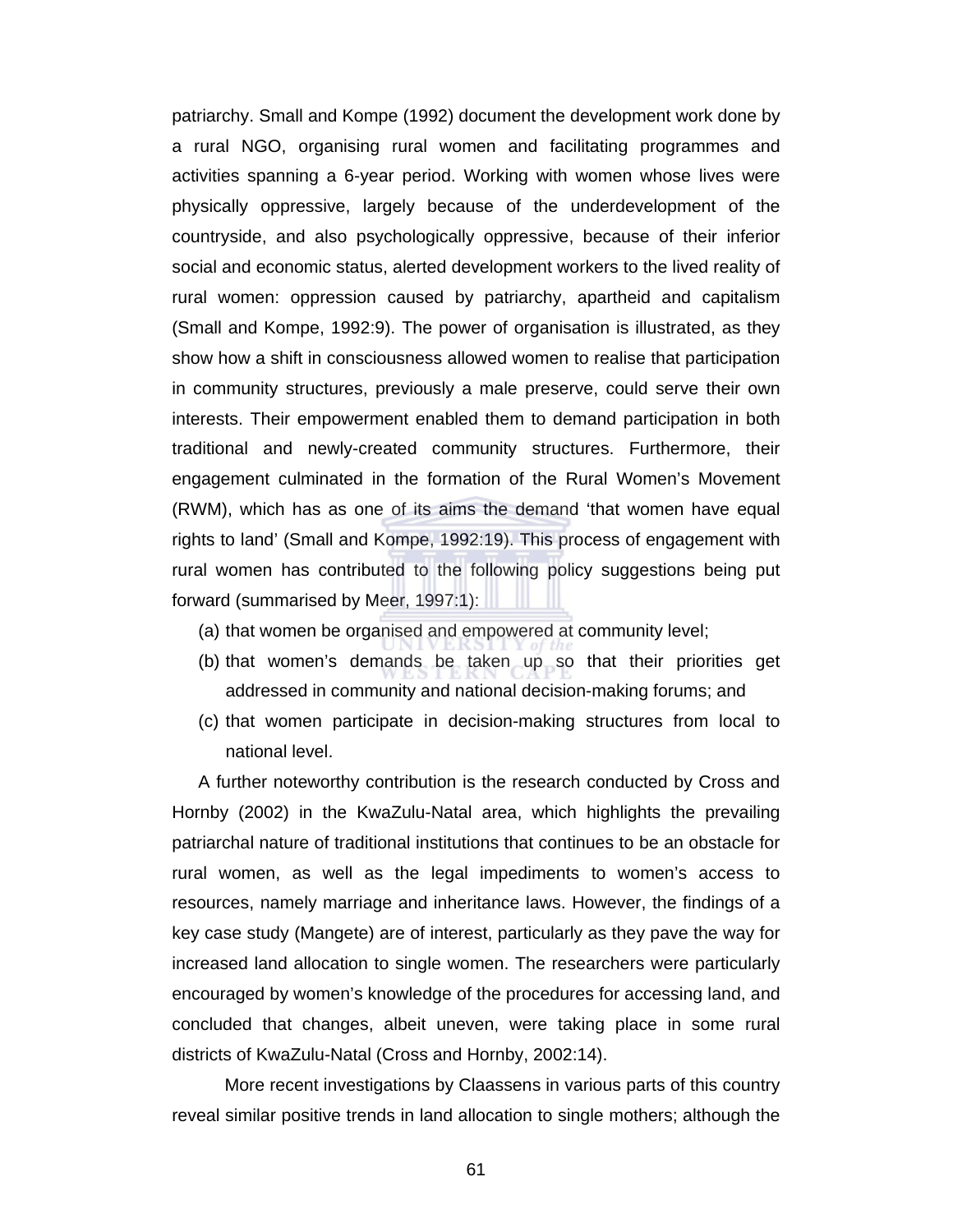process of change is still very uneven, there are distinct indications that this process has accelerated during the last five years (Claassens and Mnisi, 2009:9, forthcoming).

Jackson (2003) expresses her optimism at the positive strides made, as evidenced in research findings that show 'how women can and do prise open patriarchal control of property when opportunities and subjectivities coincide. One abiding source of optimism I have lies in the contradictory character of patriarchy and the ability of poor women to make use of these contradictions' (2003:478).

The courageous women of Cala, Xhalanga, Mogopa, Mangete and several other rural communities in this country have demonstrated their potential to rise as agents of change, showing their determination and ability to 'prise open patriarchal control of property', making their voices heard and taking control of their lives.

. . . . . . . . . . .

## *4.3.3 Traditional leadership: Future roles?*

Notwithstanding the forceful and compelling arguments against the recognition of traditional leadership structures within a democratic dispensation, there is, however, a significant body of research that presents a credible alternate opinion, namely that traditional structures remain central to the lives of rural communities and that they have a very important role to play at local government level.

Rural communities across the African continent whose very existence is threatened by ongoing political strife and civil war have become reliant on non-state organs that function in an environment of shared authority, devising safety and livelihood strategies. Hansen's (2006) study of the Acholi community in northern Uganda, a region in the grip of ongoing conflict since 1986, illustrates this reality:

Ongoing for the past 20 years, the conflict in northern Uganda has created a unique relationship between the state, civilians, civil society groups, humanitarian and development practitioners. Nonstate actors such as traditional authorities, national and international NGOs, religious leaders, and a host of civil society organisations help fill the void, where the state fails to provide adequate support to a region populated by 1.5 million displaced persons. Furthermore, another 4 million persons living in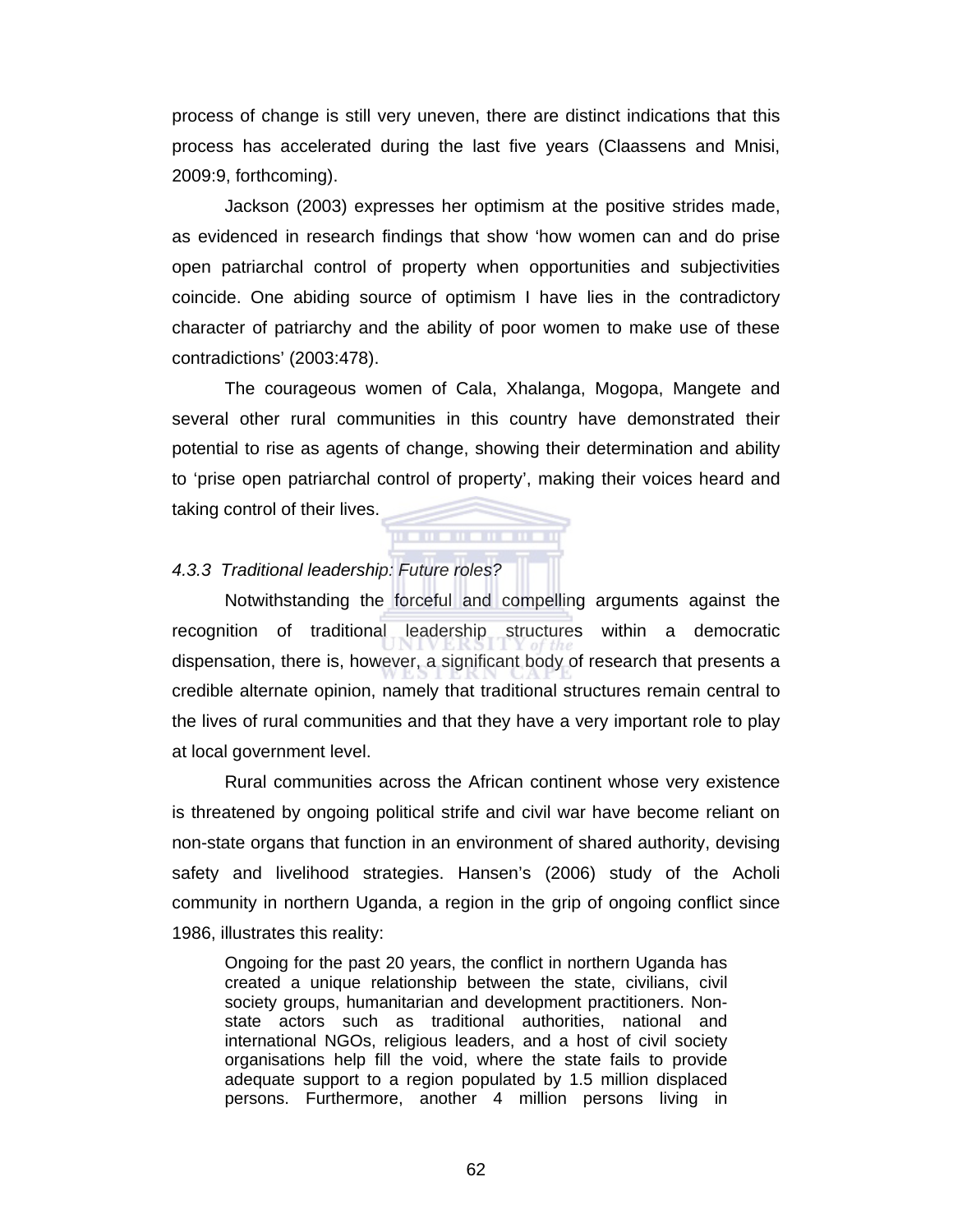neighbouring districts are indirectly affected by the conflict, equally finding themselves at the end of the public service provision chain (2006:1).

Hansen's study reveals that as a result of the deaths, as well as the loss of economic development and other unresolved grievances of the Acholi people, their confidence in the Ugandan government has diminished; they question the state's capacity or political will to end the long-standing conflict in the north. On the other hand, they are more trusting of traditional leaders who perform a range of functions that are highly relevant to the stability of that region:

Traditional leaders are often perceived by the population and even by the government as being independent, impartial and trusted. Through their historic roles, known by generations of Acholi, they are also perceived to have a large degree of moral authority … (their) presence is felt especially when settling family disputes, reconciling parties in conflict and encouraging peaceful cohabitation (2006:4).  $\mathbf{u}$  . The set of  $\mathbf{u}$ 

In Africa conflict-ridden states have experienced a revival of traditional leadership. Additionally, several states (among them South Africa, Malawi, Mozambique, Uganda, Ghana) have embarked on constitutional recognition of traditional authority. Traditional authorities are given extensive tasks to perform at local government level (Agbese, 2004; Guri, 2006; Hansen, 2006; Lutz and Linder 2004). Among the recognised areas of responsibility, are: *Regulative policies*: Conflict and dispute settlement; natural resource management; local development and planning; regulation of the social, economic (and often religious) structures and norms.

*Allocative, distributive and re-distributive policies*: Allocation of communal land; infrastructure (such as roads, bridges, electricity, water); tax and revenue collection; implementation of other national policies. *Administrative policies*: Voter registration; issuance of certificates (birth/death/marriage/divorce); land registration, etc.

Most contemporary South African case studies show overwhelming support among rural people for traditional authorities to remain as key role players in the operation of land tenure systems. This is the case even in contexts where rural dwellers complained most strenuously of abuses and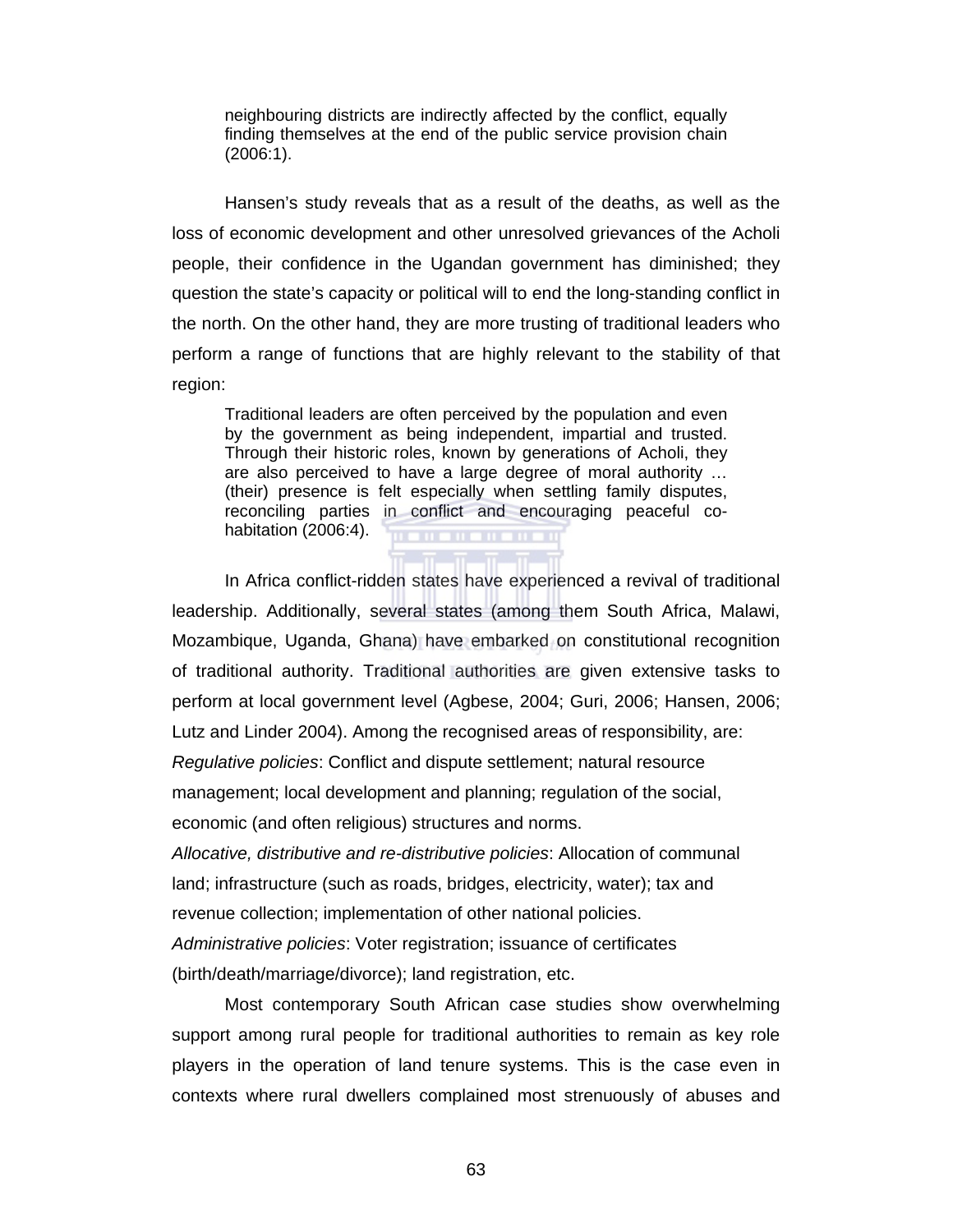corruption on the part of traditional authorities. For example, Oomen (2005) gauged women's and men's opinions on traditional leadership in Sekhukhuneland and was amazed at the range of responses received. A staggering 83 per cent of women were more enthusiastic in their support of their traditional leader than their male counterparts. When asked whether this female support for *bogosi* (chief) meant that women feel that the institution does not discriminate against them, the response was mixed: 42 per cent of the women, as opposed to 28 per cent of the men, felt that *bogosi* discriminates against females, but the majority of males and females did not think so. Some of the comments from women were quite revealing: 'Maybe women can't stand up at the *kgoro* (tribunal of elders/chiefs), but that is not discrimination; it's just our culture', and another woman said, '*tsa etwa ke e tshadi pele, diwela ka leopeng* – if a woman leads, the nation goes astray'! (Oomen, 2005:188-9). Oomen's work does, however provide ample evidence of contrasting views on this matter.

The analyses from the various contemporary case studies reveal the nature of the power wielded by traditional authorities as well as the degree of popular support they enjoy. Coupled to this is the range of crucial variables, namely, the degree of external support received from the state, the degree of control that traditional leadership structures have over land rights, and the relative ineffectiveness of the post-1994 structures of democratic local government (Cousins, 2008a:126-7).

It is evident from case studies that the democratisation of land administration, together with accountable structures, are central requirements of attempts to bring about increased security of land rights – of all rural people, but of rural women in particular. To this end, downward accountability would reduce the scope for abuse and corruption (Cousins, 2008a:127).

## **4.4 Conclusion**

The institution of traditional authorities in South Africa, a creation of colonialism, nurtured and developed by apartheid, survived several eras and found its way into present-day democratic South Africa, thanks largely to its dependent relationship on the governing authorities over the different political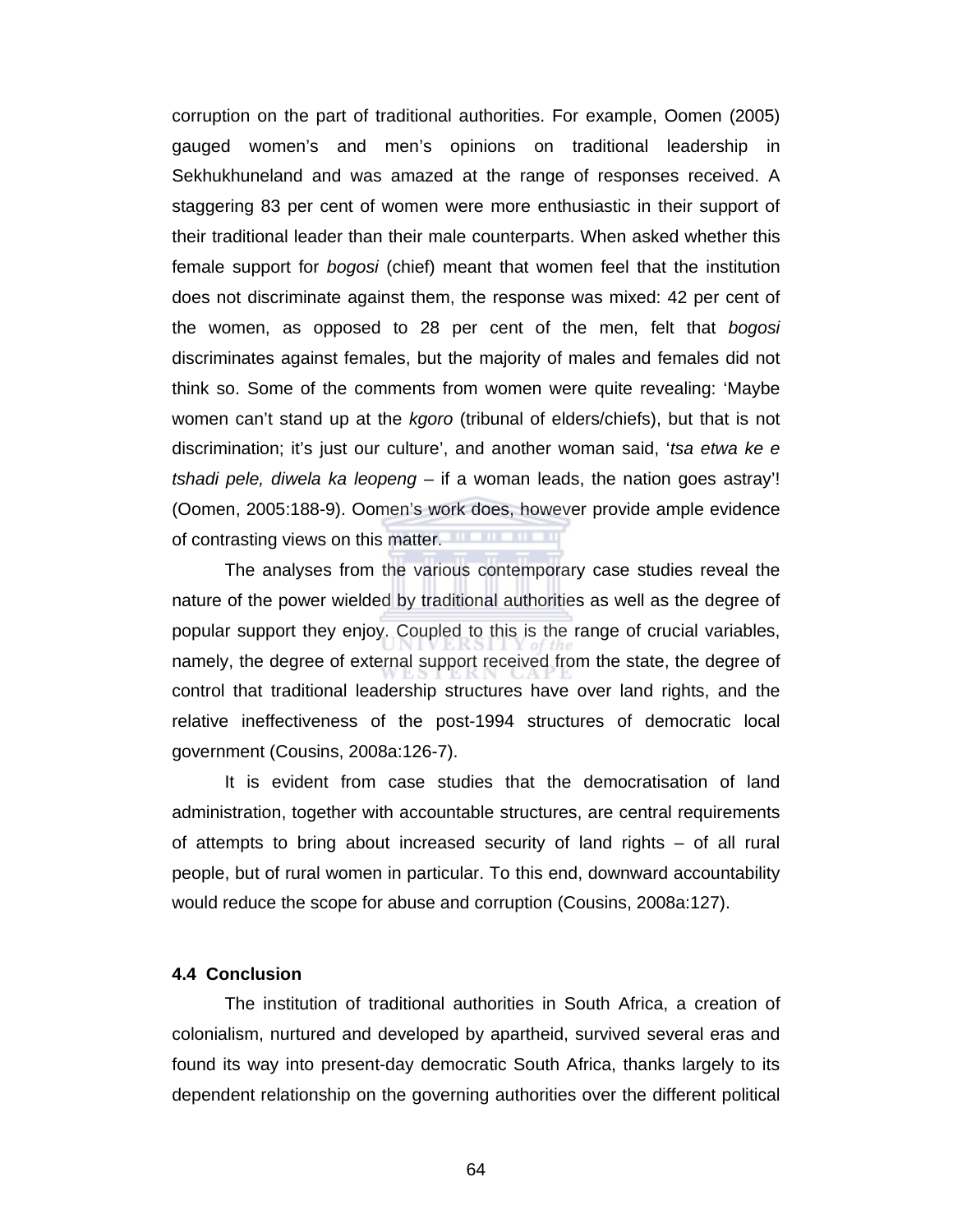eras. This chapter examined the history, structure, roles and functions (past, current and future) of this institution, taking stock of its impact on those residing in the 'periphery' – the most marginalized and most vulnerable members of South African society – the rural poor, and rural women in particular. The chapter also focused on the significant processes of change under way in South Africa's rural sector, with the empowerment of rural women at the core of these changes.

Analysts and scholars offer somewhat divergent alternatives to their assessment of the relationship between traditional authority (statutory law) and customary law ('living' law) in post-apartheid South Africa. The three dominant options are summarised below.

In the first instance, critics of the institution of traditional authorities (notably Ntsebeza, 1999, 2006, 2008; Murray, 2004; Levin and Mkhabela, 1997, Mamdani, 1996), particularly within the context of a hard-won democratic dispensation, are unanimous in their condemnation of the undemocratic nature of its structures and practices, the often tyrannical mode of governance, and the opportunist and greed-driven relationship of reliance and dependence forged with the various ruling regimes, from colonial and apartheid times, into our present-day democracy. These critics also charge that traditional authorities are ill-equipped – at best unskilled, at worst corrupt – to manage the responsibilities of local government (Walker, 2002b:31, citing Ntsebeza, 1999). Harsh criticism is also levelled at the ANC-led government for its betrayal of the rural, impoverished communities, by passing into legislation oppressive and confusing Acts (CLRA and TLGFA), thereby denying rural communities their constitutional rights and freedoms, as citizens to choose their leaders and mode of local governance, relegating them to continued suffering as 'subjects' at the hands of unaccountable, 'decentralised despots', who control the destiny of the rural masses as an iron 'clenched fist' – combining judicial, executive, legislative and administrative functions.

Leading the charge in the condemnation of the government's endorsement of 'the authority of a notorious institution', Ntsebeza (2008) is unforgiving of the ANC for its historical inclination 'towards a strategy of wooing 'progressive' traditional authorities rather than establishing alternative democratic structures to replace them in the rural areas' and for never having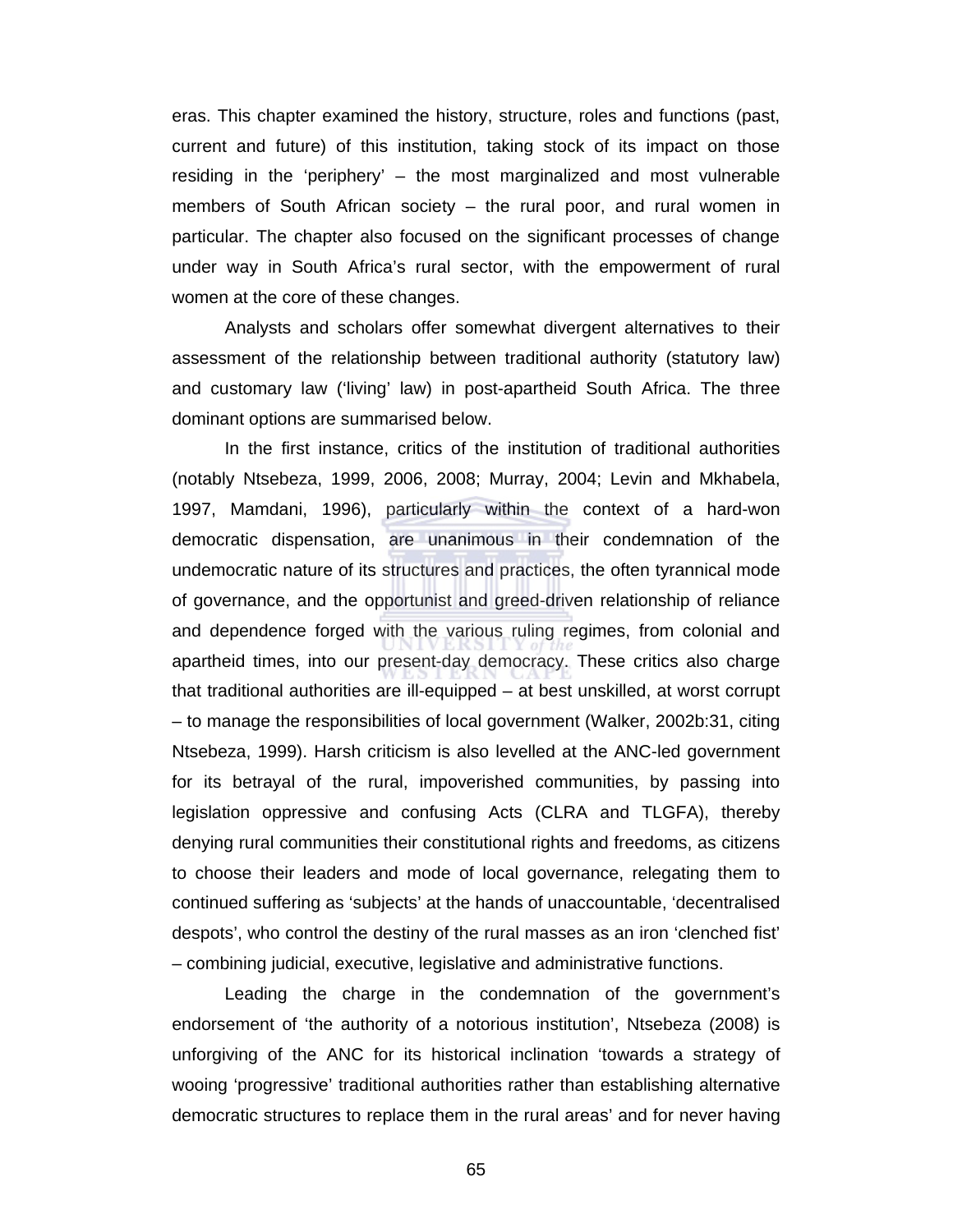'managed to establish a coherent programme aimed at building alternative democratic structures there' (2008:240). He slams the ANC-led government for having failed to 'dismantle' the 'clenched fist' of tribal authorities, but instead having opted for the co-existence of elected representatives and traditional authorities (2008:258). He expresses his concern about the implementation of the CLRA leading to the imposition of chiefs on 'an unwilling population', and makes a final, impassioned plea:

Policy-makers, politicians and scholars focusing on policy issues must be sensitive to historical and current empirical evidence when defining a role for traditional authorities. Arguments that the institution of traditional leadership is essentially democratic and 'resilient' to changing political contexts should be grounded in real historical contexts (Ntsebeza, 2008:258).

 In the second instance, Oomen's (2005) perspective on traditional leadership and customary law emphasises the importance of choice and negotiation in customary matters, on the part of rural communities. She proposes legislation that offers rural people a clear choice to combine the recognition of culture with protection of their human rights, as guaranteed by the Constitution. She argues for the abandonment of the notion that customary law and human rights, or chiefly rule and democracy, are antithetical, and asserts that,

… chiefly subjects should – as the Constitution allows them but practice often does not – have as much access to protection by the wider Bill of Rights as their urban peers. Their adherence to tradition should not rob them of the right to equality, to a fair trial, to secure property. It is of importance therefore that people are not 'locked up' in their culture because of where they live … (Oomen, 2005:251).

In considering the relation between law, power and culture, Oomen strongly emphasises the 'power of definition', i.e. who defines 'customary law'. It is her contention that the power of defining local 'customary' law should resort with ordinary rural people, not with the state or any of its organs, after all, they best understand the fluctuating, changeable, negotiated nature of culture, tradition and custom, and they are also the creators of 'new customs' as part of their lived reality. Oomen's recommendation is therefore that the government procedurally recognises chieftaincy and customary law, but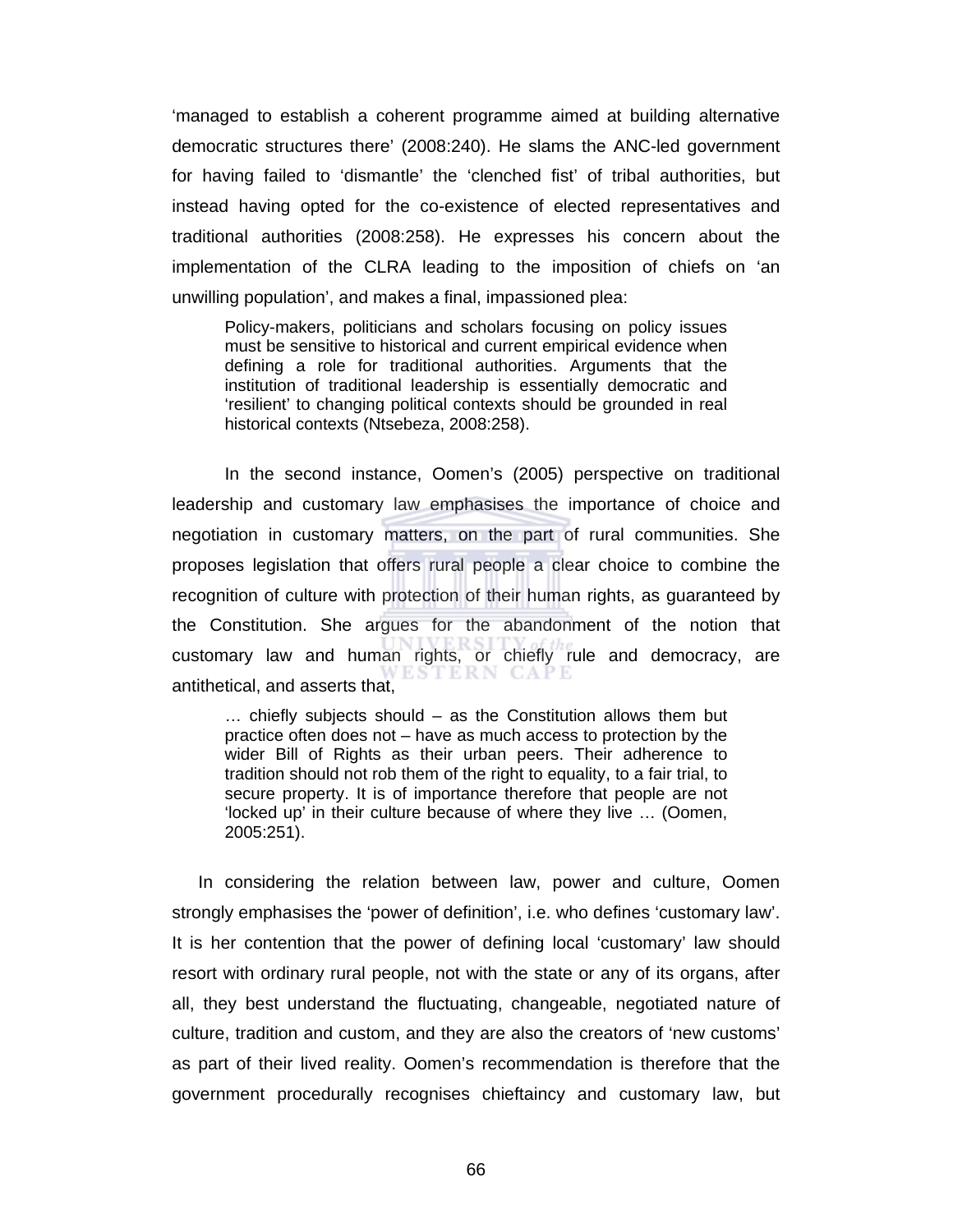leaves the negotiation of local rule to the rural people; the government would have to provide additional resources to empower and support these subaltern voices (2005:247-51).

In the third instance, Claassens (2008a) and Cousins (2007; 2008b) promote an alternative to both individual title and chiefly power over land, and that is modelled on the 1999 draft Land Rights Bill  $(LRB)^4$ , which has the following characteristics:

- the vesting of rights in individuals and families;
- blanket legal protection for basic use and occupation rights;
- rights subject to oversight by others with overlapping entitlements;
- retention of the current layered decision-making processes;
- choice of local institution to manage and administer land rights on rightholder's behalf; and

**THE REPORT OF LARGE 1999** 

• provision of locally-based land rights officers.

The draft LRB, which strongly emphasises pre-colonial forms of downward accountability, and regarded by many commentators as a feasible alternative statutory approach to securing land rights and supporting the development of 'living' customary law, was shelved by the ANC-led government, who declared that it was too complex and would require too much state support for local institutions and rights-holders (Cousins, 2006:para 25, 2008b:13; Claassens, 2008a:375-6), and rejected it as an embodiment of the 'nanny state' (Claassens and Ngubani, 2008:180). It was widely believed that the draft LRB became a casualty of the political dynamics within the ANC-led government – in 1999 the 'socialist' Minister of Land Affairs Derek Hanekom was replaced by the 'traditionalist' Thoko Didiza; CONTRALESA was up in arms against the government, and Oomen believes that 'it was the fiery encounters with the chiefs that caused the Bill to be shelved' (Oomen, 2005:71-75).

In considering the three approaches to the nature of custom, culture and tradition outlined above, it is clear that analysts are united in their recognition of the troublesome nature of traditional leadership and the accompanying

 4 Claassens and Cousins were part of the team that drafted the 1999 Land Rights Bill.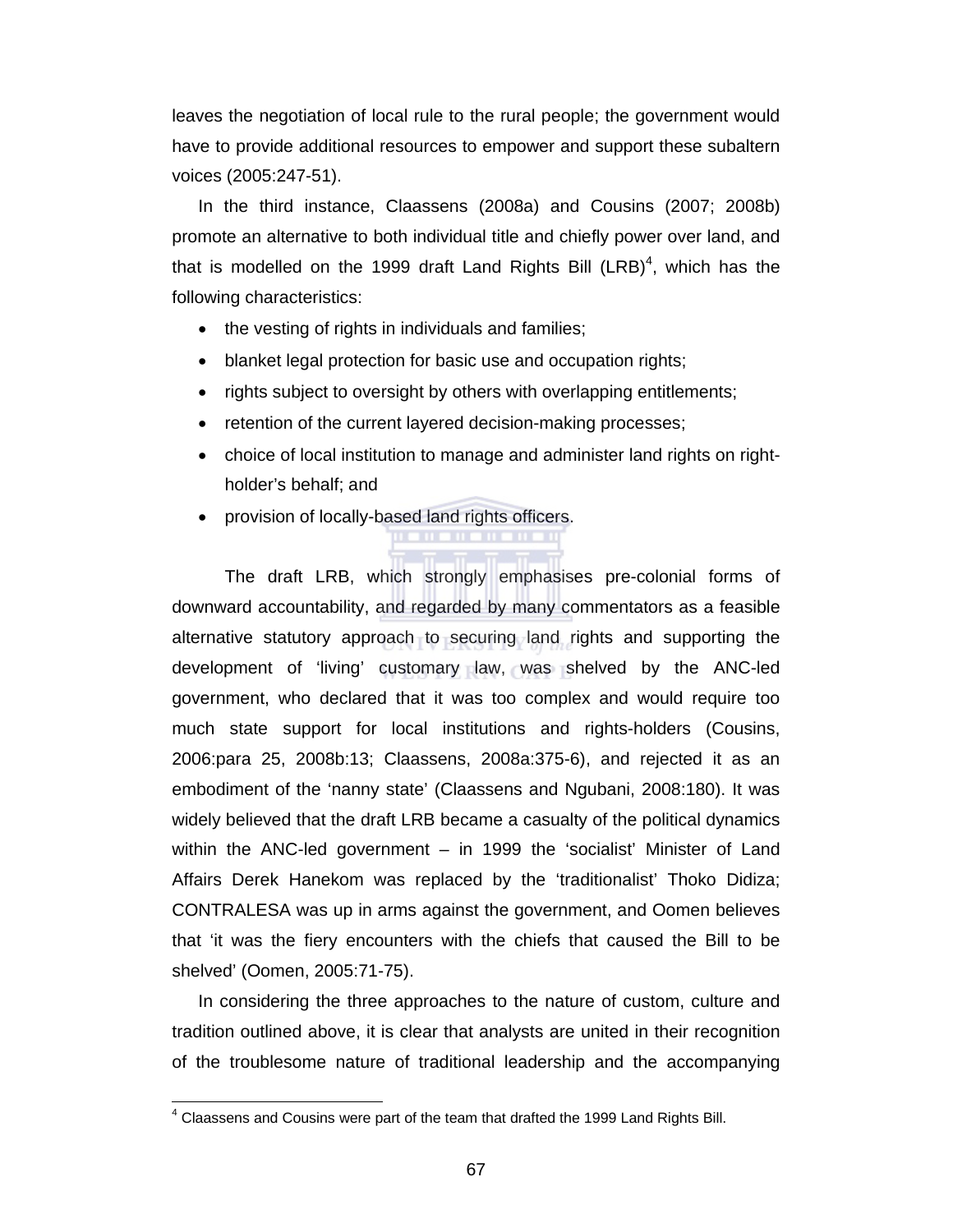baggage that has persisted from the colonial and apartheid eras, as Oomen's summary shows:

Despite the coming of democracy and the adoption of the new Constitution, traditional leaders managed to retain recognition of their institution, status and role, in the new Bill of Rights, bolstered by the retention of an estimated 10,000 pieces of apartheid legislation, continuing to make them 'decentralised despots' in their areas, with a wide array of functions pertaining to local government, land allocation and dispute settlement. The consequence was that South Africa remained a 'patchwork democracy', far from unified institutionally, in which the place one lived determined the types of rights, the nature of local leadership and – in fact – whether one was a citizen or a subject (Oomen, 2005:236-7).

However, in contemplating the way forward, I think that it is less than constructive to adopt a rigid stance that is inflexible and intolerant of change and development on the ground, and that fails to acknowledge the dynamic nature of the lived reality of rural communities. In this regard, I find Ntsebeza's (2008) position problematic for the following reasons: firstly, his reference to the imposition of chiefs on 'an unwilling population' suggests that rural communities are a homogeneous entity, who are passive receptacles who play no role in the ever-changing rural landscape – in fact, it is disingenuous not to recognise the agency of rural people, and rural women in particular, who are active participants in altering their daily lived reality (see for example Claassens and Mnisi, 2009**,** forthcoming; Cross and Hornby, 2002). Secondly, his appeal to policy-makers, and in particular to his peers who acknowledge the feasibility of the co-existence of traditional leadership and democracy, to ground their arguments in 'real historical evidence', comes across as being dismissive of the vast body of ethnographic work producing highly credible evidence contrary to his own findings. It also begs the question, who has the power to define 'real historical evidence'? Furthermore, Walker (2002a) adds her voice to those imploring the recognition of the transformation that 'customary law' has undergone through the vastly different historical periods:

… to speak as if there is today a single 'customary law', that is the same as the customary law of the early twentieth century or the pre-colonial period, is to underestimate both the adaptability and the flexibility inherent in these systems, as well as the profound changes that they have undergone in response to their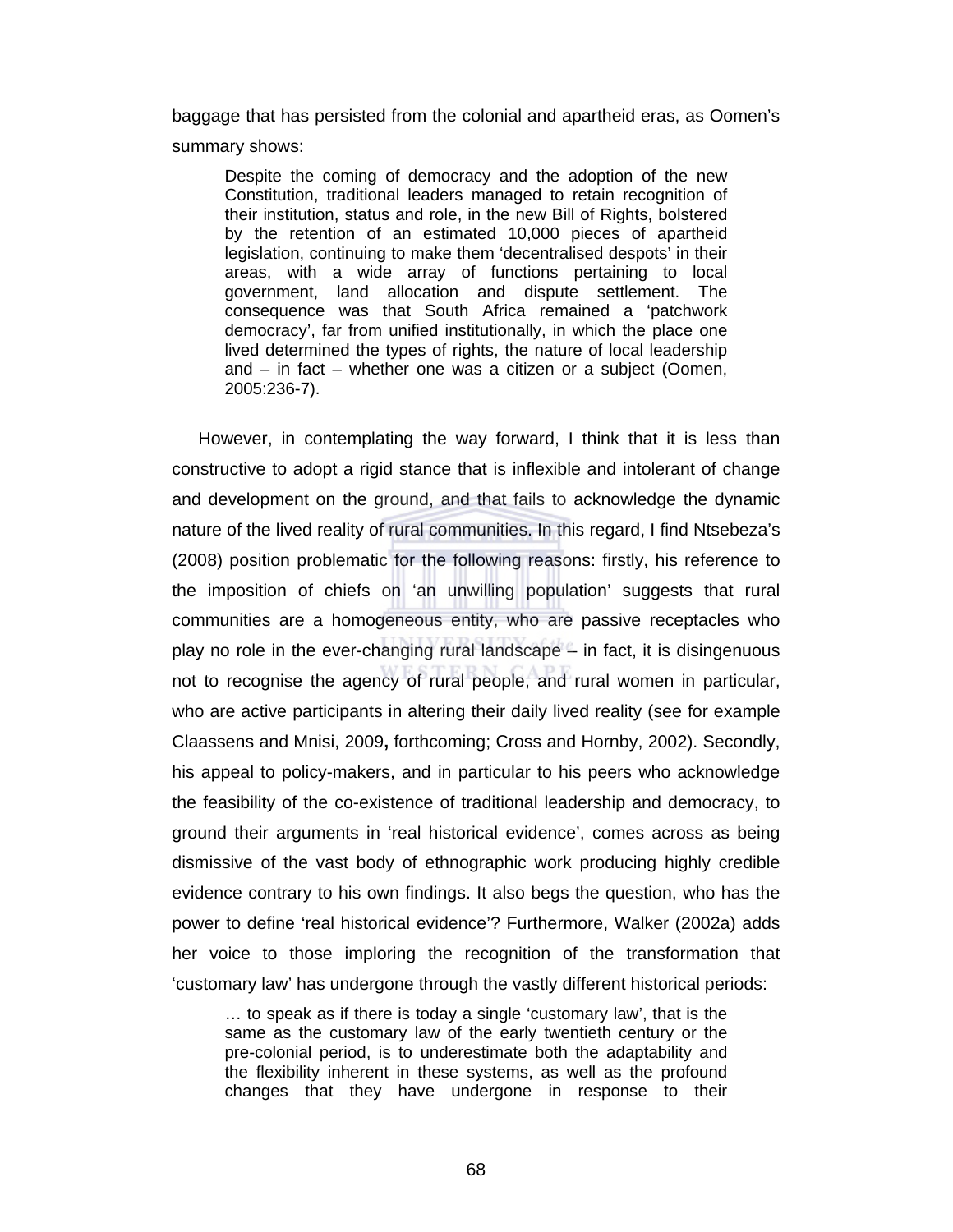subordination to larger social and economic forces at the national and global level (Walker, 2002a:40).

In my view, a combination of elements contained in the alternatives proposed by Oomen, Cousins and Claassens are worthy of consideration. I agree that it is crucial to recognise the existing and generally accepted social practices of communities, which are negotiated, fluctuating and liable to constant and subtle change. It is equally important to acknowledge the changes that are taking place outside the statutory law arena, where rural people, and rural women in particular are playing a key role in renegotiating the content of both customs and rights. I support Oomen's (2005:250) call for the abandonment of the false dichotomy of traditional authority and democracy, and her proposal that the state procedurally recognises chieftaincy and customary law, but affords rural people 'the freedom to "opt out" of chiefly rule' and not be 'locked up in their culture because of where they live' (Oomen, 2005:251). In my view, this approach, coupled with the policy option proposed by Cousins (2007; 2009) and Claassens (2008a) would enable holders of rights vested in individuals and families (as opposed to individual title and chiefly power over land) to collectively decide on the exact content of their rights and to exercise their choice of representatives to administer those rights.

It remains to be seen if the state has the political will to heed the voices of both the mediators and 'brokers' (James, 2007:13) – the important stakeholders such as land NGO activists, social movements, human rights lawyers, scholars and policy-makers who play a key role in shaping land reform policy and mediating between its beneficiaries and the state (Walker, 2009:174) – and the voices from the periphery. The latter have demonstrated their resilience and tenacity, not merely to endure their lived reality, but to continue chipping away at the uneven and unjust rural dispensation and to be active agents in bringing about the desired changes on the ground.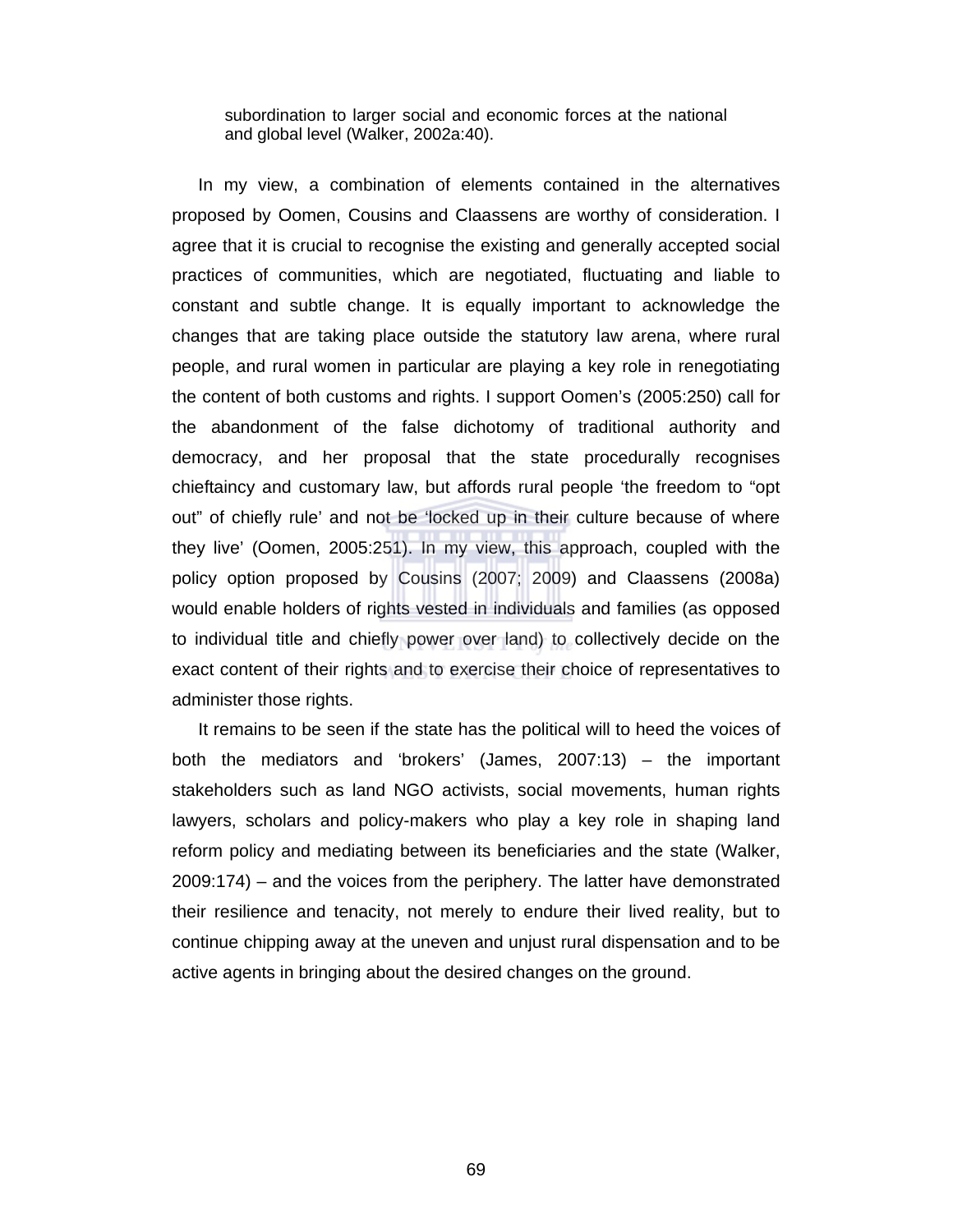# **CHAPTER 5**

## **RECENT LAND TENURE REFORM LEGISLATION**

*… the Communal Land Rights Bill does not give effect to the constitutional obligation of the state to respect, protect, promote*  and fulfil the right to gender equality. On the contrary, it is likely to have the effect of entrenching and aggravating the existing *inequality of women with regard to land rights … (Budlender, 2003: para.66)*.

*If they choose to do so, states can decisively weaken the grip of exploitative social orders … (t)oo often, however, states continue to act unfairly, helping the strong, not the weak. Democracy is no guarantee against this, for the strong have power beyond their vote (CPRC, 2009:73).* 

*Perhaps the most important point in debating tenure options for a new rural land dispensation is not becoming entrapped in conventional policy wisdom. The idealised opposition of freehold ownership to 'traditional' land tenure probably has limited relevance to the way these systems work on the ground in impoverished communities. The rural tenures at issue are new and not 'traditional' and private ownership has a long record of failing to deliver the benefits claimed (Cross, 1992:305).* 

#### **5.1 Introduction**

# **UNIVERSITY** of the **WESTERN CAPE**

The focus of this chapter is the recent land tenure legislation in South Africa's former homelands and its impact on rural women. The chapter unravels the current legislation, identifies the roles, responsibilities and voices of the different role-players, and draws out the current questions and recent debates, in an attempt to assess the viability and legitimacy of the current legislation. The chapter comprises two sections: tenure laws and policies, and the debates and questions emanating from the tenure legislation.

The first section takes an in-depth look at current legislation governing communal tenure in the former homelands, primarily the Communal Land Rights Act (CLRA) of 2004 and the related Traditional Leadership and Governance Framework Act (TLGFA) of 2003. It explains the link between the two Acts and considers the impact of these new laws on rural women living in this country's communal areas.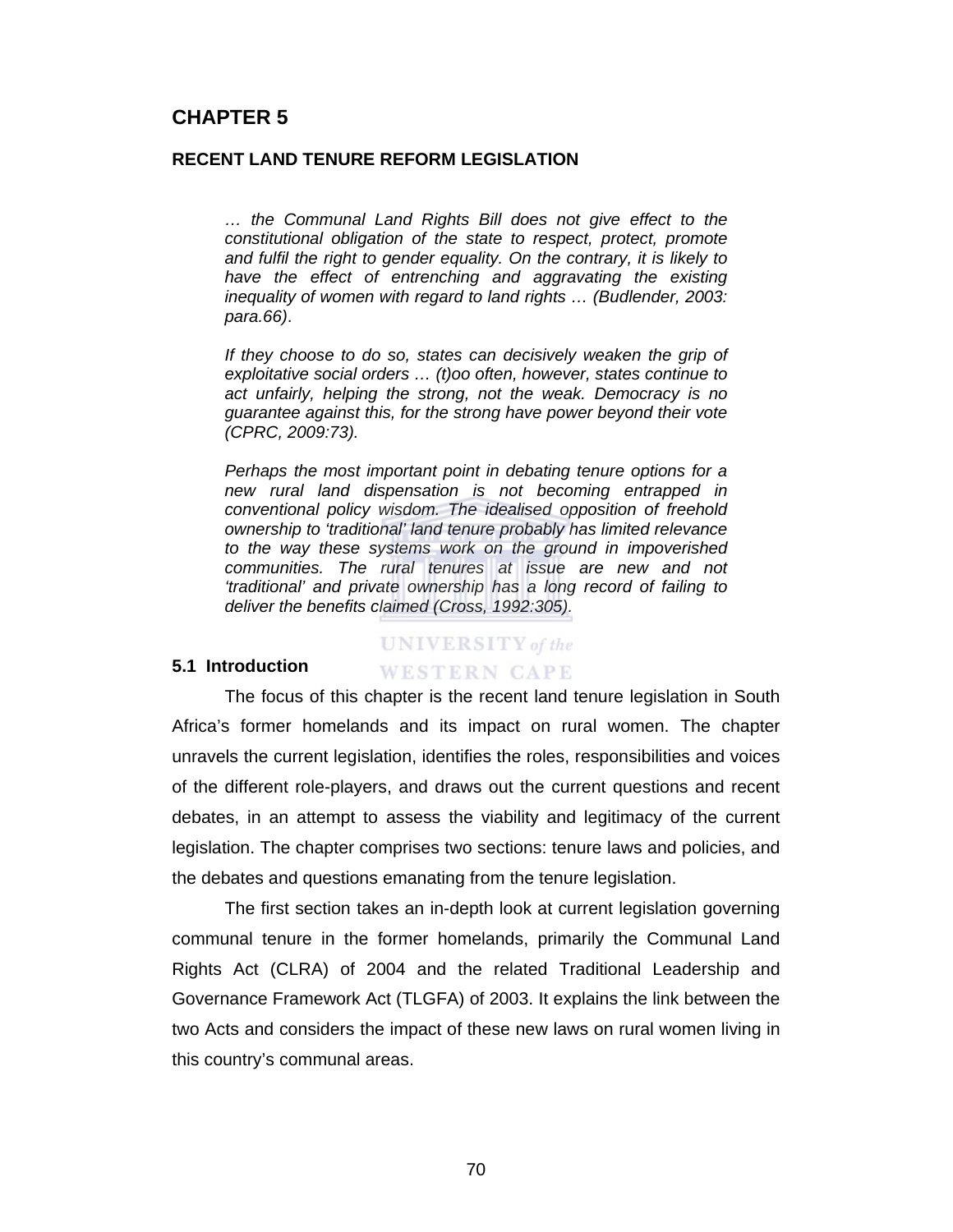The second section identifies the questions that have arisen around the current tenure laws and legislation, and that are being debated in the development literature; here the focus will be primarily on the CLRA (2004). Key questions and areas of debate that have emerged are: (a) the compatibility of 'traditional' systems of governance with the core institutions of democracy; (b) whether or not to try and secure property rights by means of registered title deeds, implying a system of private ownership; (c) 'official' customary law (the legal body of rules) versus 'living' law (the actual social practices on the ground); and (d) the tensions and disputes around boundaries within the communal areas.

## **5.2 Tenure laws and policies**

#### *5.2.1 The draft Communal Land Rights Bill (CLRB) of 2002*

The South African government is required by the Constitution to design and implement a land reform programme to redress the imbalances of the past. Sections 25(6) and 25(9) of the Constitution clearly state:

A person or community whose tenure of land is legally insecure as a result of past racially discriminatory laws or practices is entitled, to the extent provided by an Act of Parliament, either to tenure which is legally secure or to comparable redress. WESTERN CAPE

And:

Parliament must enact the legislation referred to in subsection (6). (RSA Constitution, 1996).

The state initiated a wide-ranging land reform programme that consists of three components, namely (a) *restitution* – the restoration of land lost through dispossession and the payment of compensation where appropriate; (b) *redistribution* – the redistribution of land to achieve greater equity, promote development and reduce poverty; and (c) *tenure reform* – the securing of land rights of people who were previously disadvantaged. Tenure reform has bearing on people living on privately owned land, e.g. farm workers and labour tenants, as well as those living on communal land in the former homelands (DLA, 1997).

In its attempt to address the urgent need for tenure reform in South Africa, the government published the draft *Communal Land Rights Bill (CLRB)*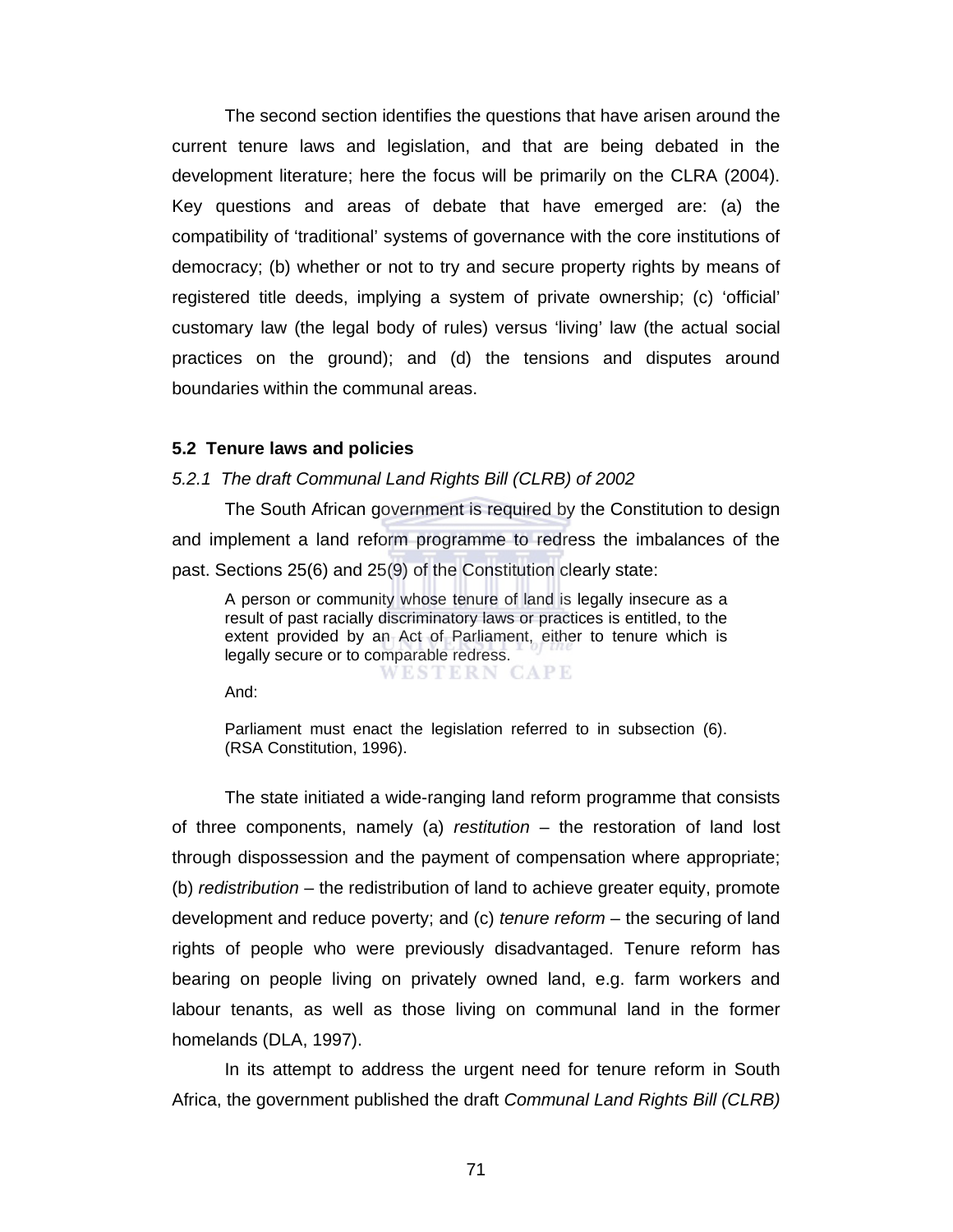(RSA, 2002). The bill applies mainly to communally occupied land in the former homelands. It also applies to state land outside the former 'reserves', which has been communally occupied since 1992. It includes the KwaZulu Natal Ingonyama Trust land. Additionally, it applies to land that was transferred to 'tribes' and communities in terms of the Upgrading of Land Tenure Rights Act of 1991. The CLRB excludes restitution land, as well as Communal Property Associations (CPAs), and the 'Coloured rural areas' of the Northern Cape.

The CLRB was published for public comment in August 2002. It also invited interest groups to make submissions on the bill to the Parliamentary Portfolio Committee for Land and Agriculture. Many community groups who responded raised grave objections to the bill, particularly since it seemed to enable traditional leaders to perpetuate patriarchal practice, and also to entrench rather than remove discrimination against women in communal areas:

Women face serious problems in communal areas. Under customary law only men are allocated land. Females can generally access use of, and rights to land via relationships with men. Wives lose everything at divorce because the land is held by the husband and the marital house is attached to the land … We are concerned that the Bill provides that tribal authorities are deemed to be traditional councils (who may exercise the powers and functions of land administration committees), but women are not represented in the tribal authorities. Tribal authorities are given one year in which to comply with the need to transform to include 30% women … we think that 30% is too little! (Rural Women's Movement (RWM), 2003:2-3).

The Rural Action Committee (TRAC) (Mpumalanga) echoed this concern:

30% is far short of equality prescribed in the Constitution. In addition, the Bill does not preclude a tribal authority from making female family members of the chief the women representatives. Even with 30% independent women on the committee there is still no guarantee that the rights of other women to access land or to secure their land are going to be recognised. Intimidation, bribery or marginalisation of the women on the committee could continue the situation of gender inequality in tribal areas … Women-headed households are furthermore discriminated against by the tribal authority insisting on only issuing PTOs (Permission to Occupy rights) to men. These households often have to name a distant (male) relative as the rights holder to access land. (TRAC, 2003:4- 5).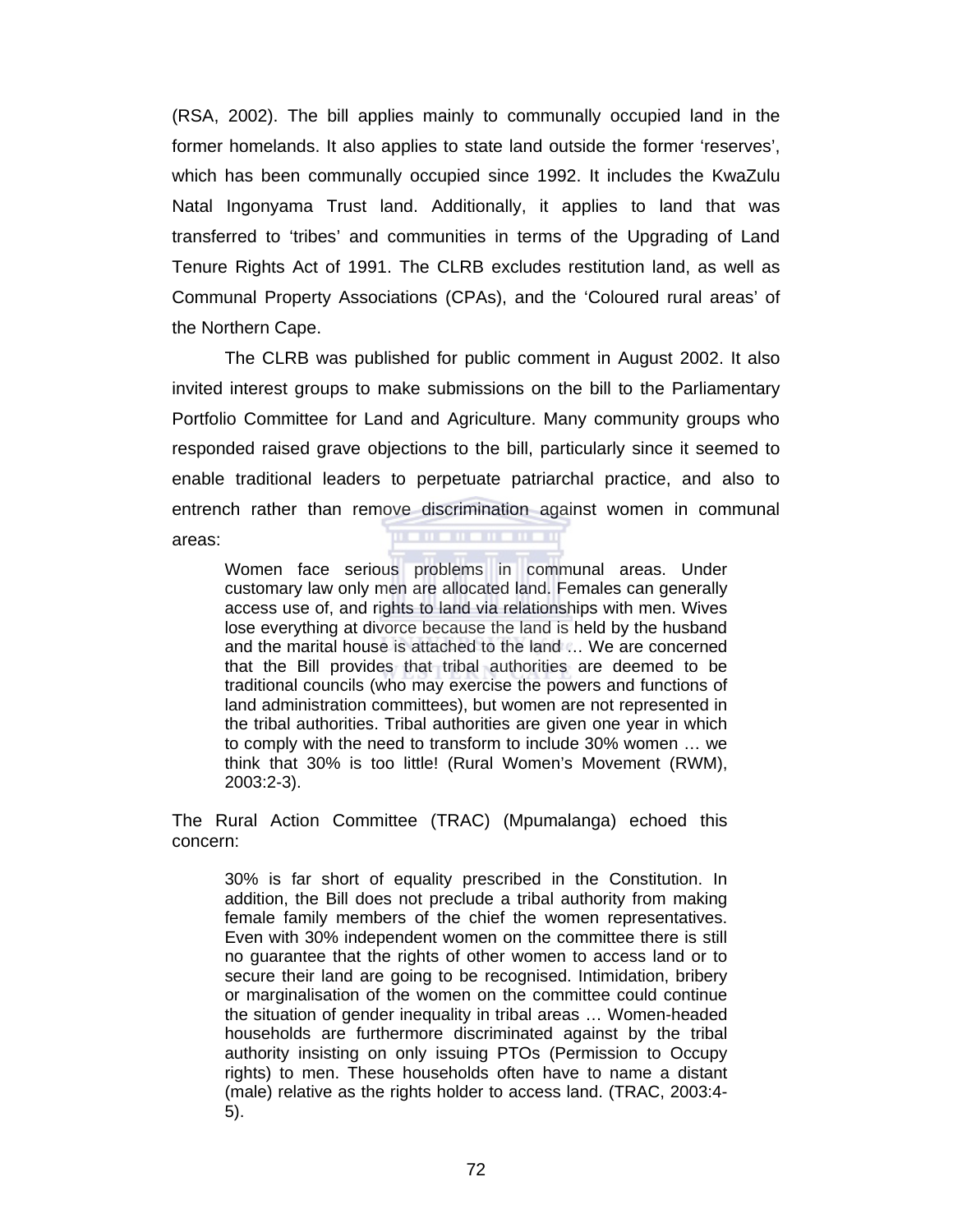The community groups were unanimous in their recommendations:

This Bill is unconstitutional and is not addressing the injustices of the past, it is not gender sensitive, and we feel that not enough consultation has been done. Therefore, this Bill should not be approved, but should be taken back for re-drafting. (Umbumbano Lwabesifazane, 2003:3).

The Bill in its current form is undemocratic, discriminatory and does not provide for legal security of tenure and should, in fact be stopped. (RWM, 2003:4).

Enshrine the principles of gender equality, democracy and public participation in the Bill rather than making the tribal authorities the automatic choice as Land Allocation Committees. Greater space for public debate, participation and decision-making needs to be built into the Bill to protect the interests of the public. (TRAC, 2003:7).

The Bill fails to uphold constitutional rights conferred on the citizens of this country … we therefore recommend that at best the Bill should be scrapped and be thrown into the dustbin of forgotten history. (Greater Manyeleti Land Rights Group, 2003:3).

Despite the large number of submissions calling for the bill to be scrapped, in February 2004, prior to the elections, the bill was rushed through parliament, ignoring the required procedures (Smith, 2008; Claassens, 2008a; Cousins, 2005a; Terreblanche 2004a, 2004b) and passed as an Act, namely the *Communal Land Rights Act 11 of 2004* (RSA, 2004).

## *5.2.2 The TLGFA (2003)*

The Traditional Leadership and Governance Framework Act of 2003 (TLGFA) and the Communal Land Rights Act of 2004 (CLRA) are closely interrelated, as the two laws were designed to be implemented in tandem (Claassens, 2008b, Cousins, 2008b).

The TLGFA was enacted in 2003 and provides for (a) the formal recognition of 'traditional communities'; (b) a role in land administration to traditional leaders; and (c) the establishment of 'traditional councils', with a minimum number of elected and female members. The TLGFA also deems existing apartheid-era Tribal Authorities to be 'traditional councils', provided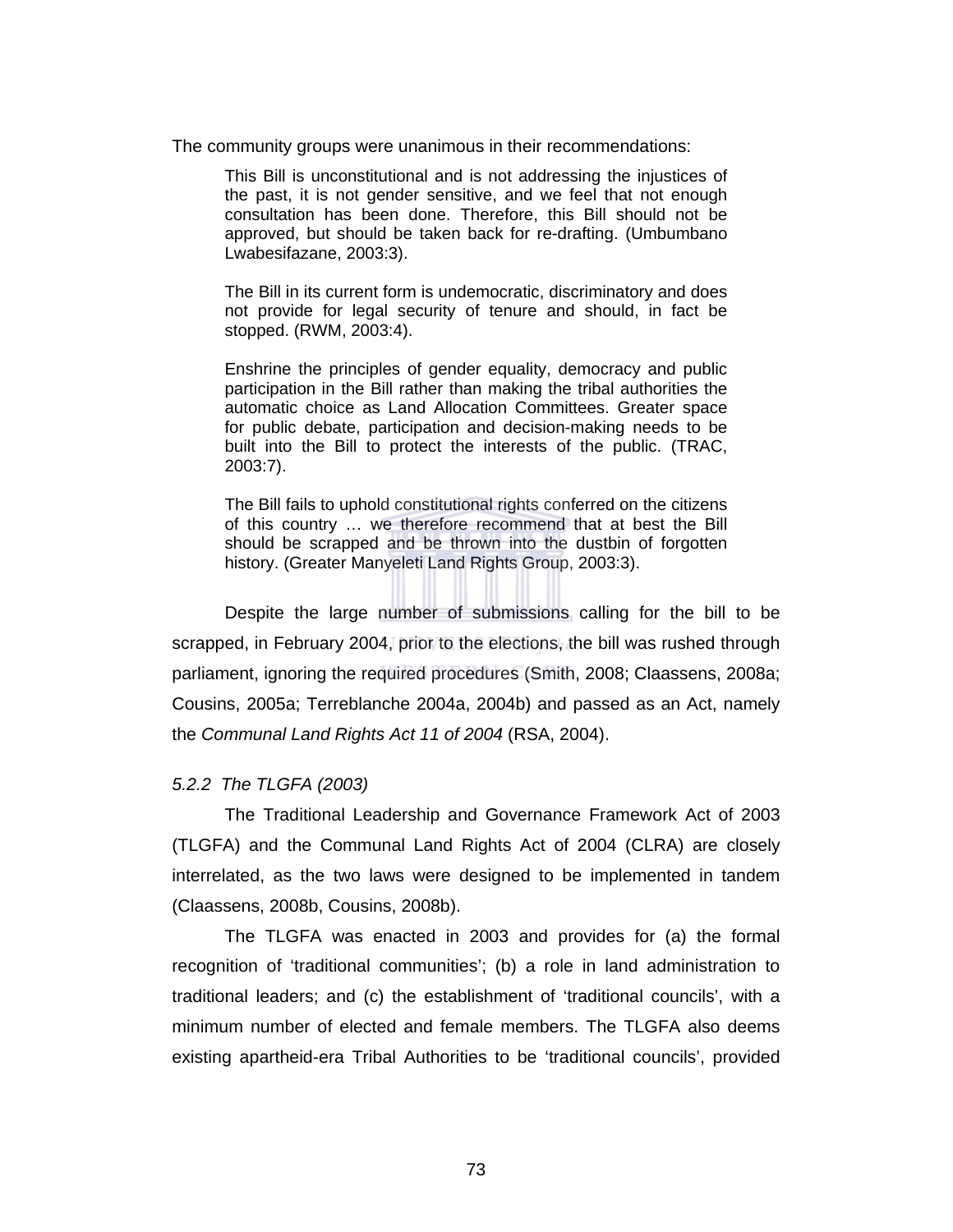that they meet the composition requirements within a year (Cousins, 2005b. 2008b; Kariuki, 2004; Mbatha, 2003; Claassens, 2008b).

In addition to the TLGFA's minimalist requirement of 30% female representation on a traditional council, it permits a provincial premier to establish a lower threshold if insufficient women are available to participate (RSA, 2003: Section 3(d)). An HSRC (2006) study suggests that this loophole was created after pressure from the Congress of Traditional Leaders (CONTRALESA), who, in their submission on the draft bill, had contended that in many locations women did not wish to serve as either traditional leaders or members of traditional councils. However, research in this regard suggests otherwise:

This research consisted of interviews with female members of traditional authorities' families at the time the TLGFA was being considered. Women in all three provinces (North West, Free State, Limpopo) consistently reported that they would be interested in assuming traditional leadership positions. Some were surprised to hear of the CONTRALESA submission, contending that the men in their family did not consult them on this matter. Different women reported openness to the idea of both a widowed royal wife and an elder daughter assuming leadership positions upon the leader's death … What is more, because of migrant labour, many traditional communities are in fact majority female. Women are thus disproportionately available and, it could be argued, rooted in their communities in the manner that would make for successful leaders and council members (HSRC, 2006:20).

The much publicised case of Phillia Nwamitwa Shulubana, a woman chief of the Valoyi clan in the Limpopo province, who had the Constitutional Court rule in her favour after challenges by a male member of her family to retain power, supports the contention that it is hardly the case that women are not willing to participate in traditional leadership structures, but rather that resistance and intimidatory measures from (male) relatives and existing traditional leaders may try and subvert them (Mbatha, 2005:1; Claassens, 2008a:363-4; HSRC, 2006:15-20; Alcock, 2008:14).

The Shulubana case also illustrates that, despite the TLGFA's requirement that families of traditional authorities recommend successors, taking into account the constitutional imperative of equality, the *de facto*  practice is different.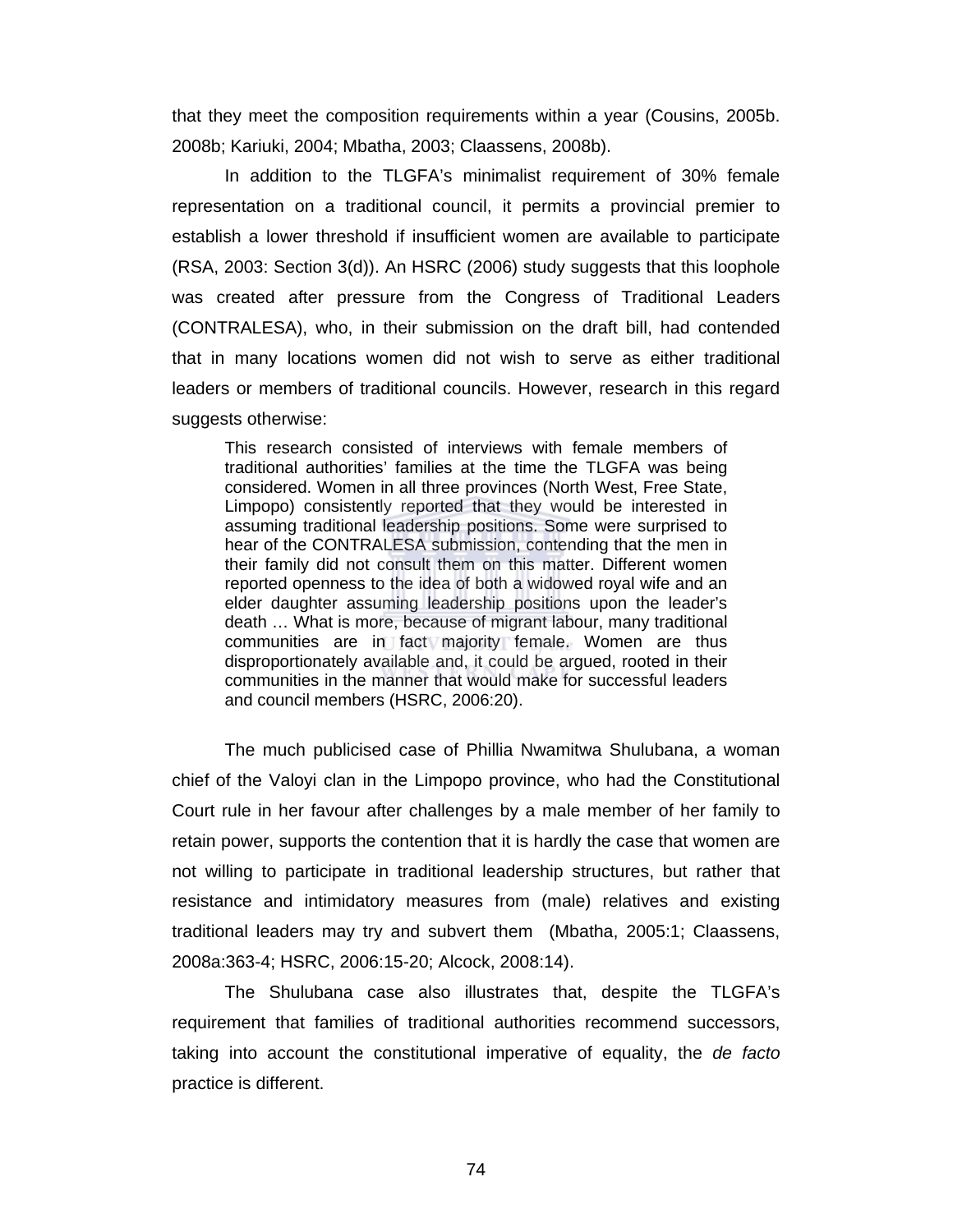#### *5.2.3 The CLRA (2004)*

Before the final submission of the draft CLRB (RSA, 2002), last-minute changes had been made, resulting in the CLRA making provision for traditional councils (comprised of traditional leaders) to function as Land Administration Committees (LACs). This was widely perceived to signify a pre-election deal with the Inkatha Freedom Party (IFP) and the traditional leader lobby; at the time, control of KwaZulu-Natal was closely contested between the African National Congress (ANC) and the IFP (Terreblanche, 2004a; LRC, 2005; Claassens, 2008b; Cousins, 2007; Murray, 2004).

The primary objectives of the CLRA are to provide security of tenure for the occupiers of communal land, and to establish 'democratic administration of communal land by communities' (RSA, 2004). The CLRA will govern the land rights of all the inhabitants of the former homelands – conservatively estimated at 16,5 million people (Budlender, 2006), but the Department of Land Affairs (DLA) figure suggests more than 21 million people (Boonzaaier, 2006:21, cited by Claassens, 2008b:264). Recipients of land received through the land reform programme after 1994 will also be affected by this new law.

The central function of this Act is the transfer of title of communal land from the state to a 'traditional community', who must register its rules before it can be recognised as a 'juristic person', legally eligible to own land. The CLRA uses modified tribal authority structures, Land Administration Committees (LACs) to administer the land. These LACs are given wideranging powers, allowing them to make most key decisions in relation to land, and to exercise ownership powers on behalf of the 'communities' that they represent. The Act does not require LACs to consult community members on major decisions, for example the disposal of land. The range of powers and duties of the LACs include the allocation of land rights, maintenance of records of rights and transactions, assistance in dispute resolution, liaison with local government bodies with regard to planning and development, and the performance of various other land administration functions (Smith, 2008; Claassens, 2008b; Cousins, 2005b, 2008b).

Analysts (see particularly Claassens, 2008b:266-7) have identified a possible ambiguity in the use of the word 'may' in Section 21(2), pertaining to the powers of traditional councils. This section provides that: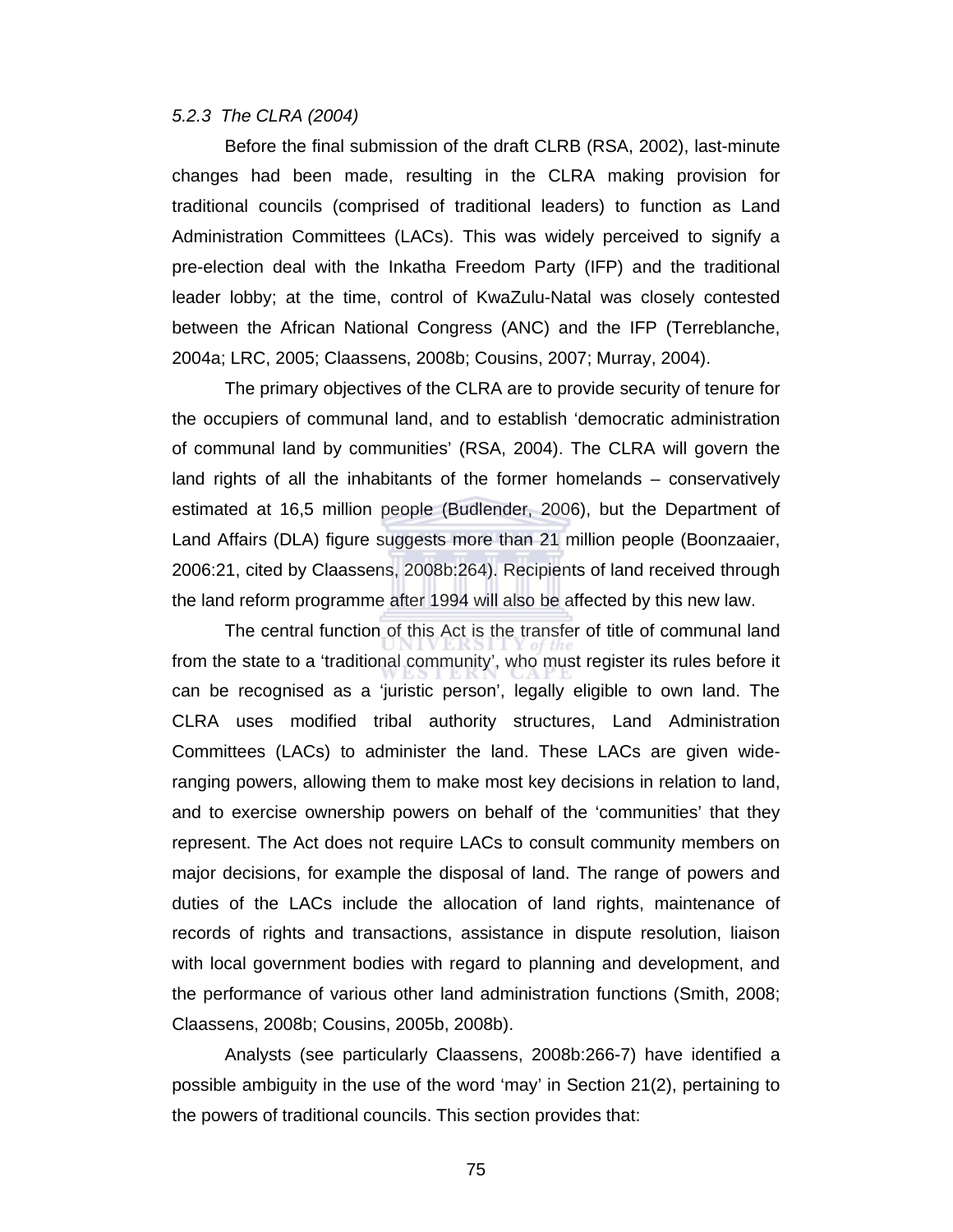[i]f a community has a recognised traditional council, the powers and duties of the land administration committee of such community may be exercised and performed by such council (RSA, 2004).

It could be interpreted, on the one hand, as authorising these structures, created by another statute, to exercise land administration powers within the ambit of the CLRA, or on the other hand, as introducing a choice for communities between traditional councils and land administration committees.

From the range of interpretations that abound (see for instance Cousins, 2005b:435; Smith, 2008:63-4), it appears unlikely that communities will have a choice. Smith indicates that DLA's Sipho Sibanda 'supports the view that "may" suggests direction rather than denial of choice. He says the provision is not peremptory but permissive. He asserts that the community will exercise its discretion at a community *imbizo* or gathering' (Smith, 2008:64).

There continues to be concern about the interpretation, and implications of Section 21(2) of the CLRA, regarding Land Administration Committees:

If a community has a recognised traditional council, the powers and duties of the LAC of such community may be exercised and performed by such council. VERSITY of the

As discussed earlier, the importance is in relation to whether it introduces a choice of land administration structure, also in its impact in imposing existing tribal authority jurisdictional boundaries as the default boundaries for land administration. Cousins (2006) challenges the cynical view of the CONTRALESA leader in this regard:

Inkosi Holomisa's view (is) that it is inconceivable that an LAC could successfully be established if there is a legitimate traditional council … this attitude demonstrates a typical response on the part of traditional leadership, that even if the Act does permit the element of choice, it will be very difficult for any community to choose a committee other than the traditional council (Cousins, 2006: para 115).

A further, and perhaps of greatest concern, is the extensive administrative powers concentrated in the LACs, with centralised decisionmaking authority, and a complete absence of accountability mechanisms. Claassens, (2008b:267) argues that both these laws centralise power at the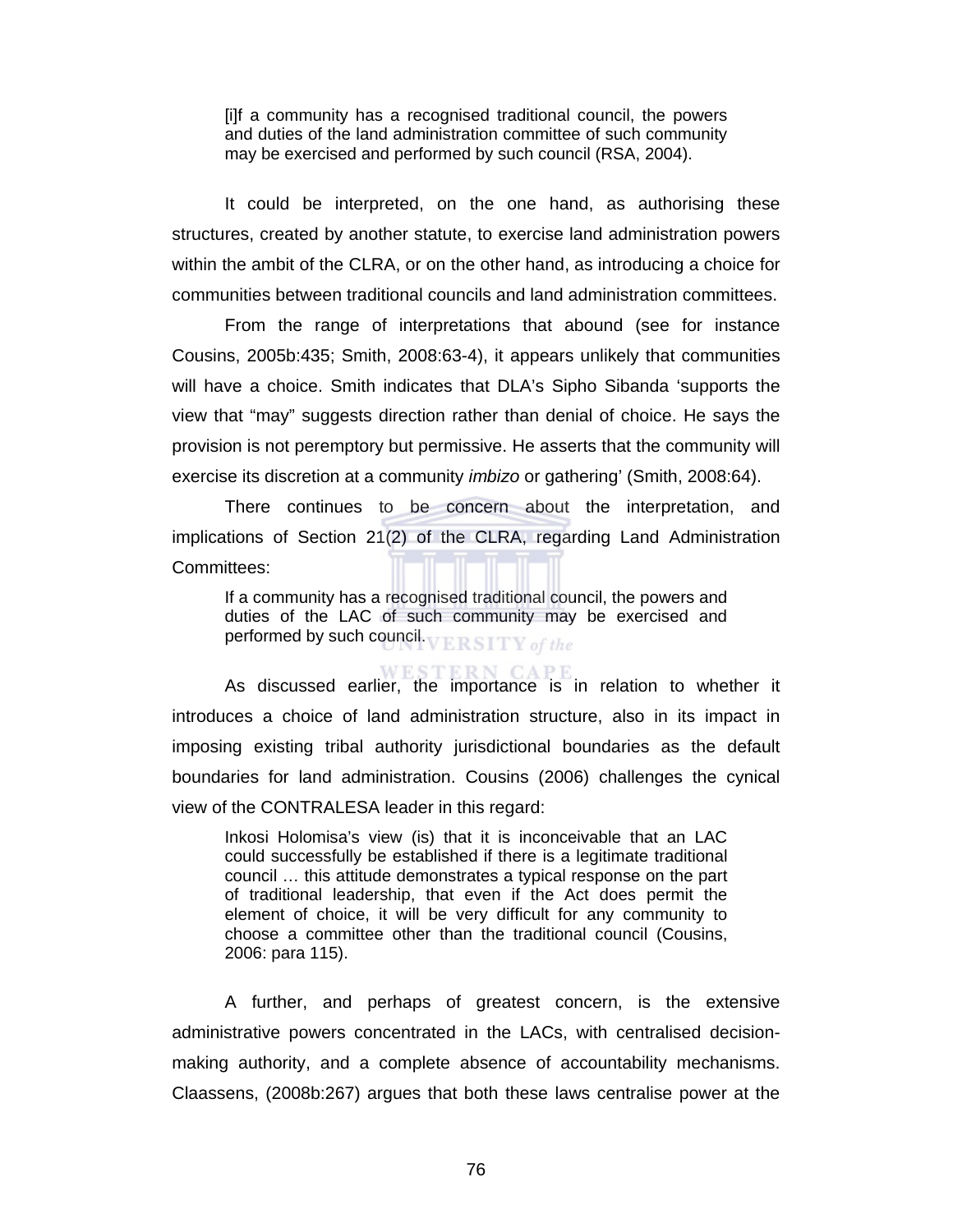level of traditional councils and make no provision for localised decisionmaking and control over land – at the level of the family, the user group, the village and the clan.

At a national level, critics of the CLRB highlighted their opposition to the wide and sweeping power given to the Minister of Land Affairs to make determinations on (a) who has land rights; (b) what these land rights will be; and (c) the boundaries of the 'community' that will have ownership of communal land transferred to it, and will be guided by the report of a land rights enquiry. However, the people affected have no right to view or challenge the report that is sent to the Minister, neither do they have an opportunity to accept or reject the decision to transfer title (Cousins and Claassens, 2004:149).

Analysts agree that in order for rural women to challenge the highly unequal power relations within all the decision-making forums that ultimately reinforce their tenure insecurity, it is crucial that they become organised in much more sophisticated ways (see for example, Small and Kompe, 1992; Small, 1997; Meer, 1997; Walker, 2003, 1997; Cross and Hornby, 2002).

# **UNIVERSITY** of the **WESTERN CAPE**

## **5.3 Impact of new laws**

The potential impacts of these new laws are far-reaching: firstly, existing rights to occupation of land in communal areas are not adequately recognised and secured in the CLRA – it vests ownership of land in the group, decisively shifting the balance of power in communal areas away from individuals and families, towards the group and its authority structures, and also towards government officials; this is clearly out of harmony with the norms, values and principles that constitute the foundation of communal tenure systems (Cross, 1992; Okoth-Ogendo, 1989, Cousins, 2005b).

Secondly, the two new laws will enhance the powers and status of traditional authorities, with negative impacts on the decision-making powers of rights holders (Cousins, 2005b). This is most evident in the absence of choice available to rural communities in respect of the body that will represent their interests as rights holders; the balance of power is distinctly top-down, instead of bottom-up, particularly since land administration committees are not obliged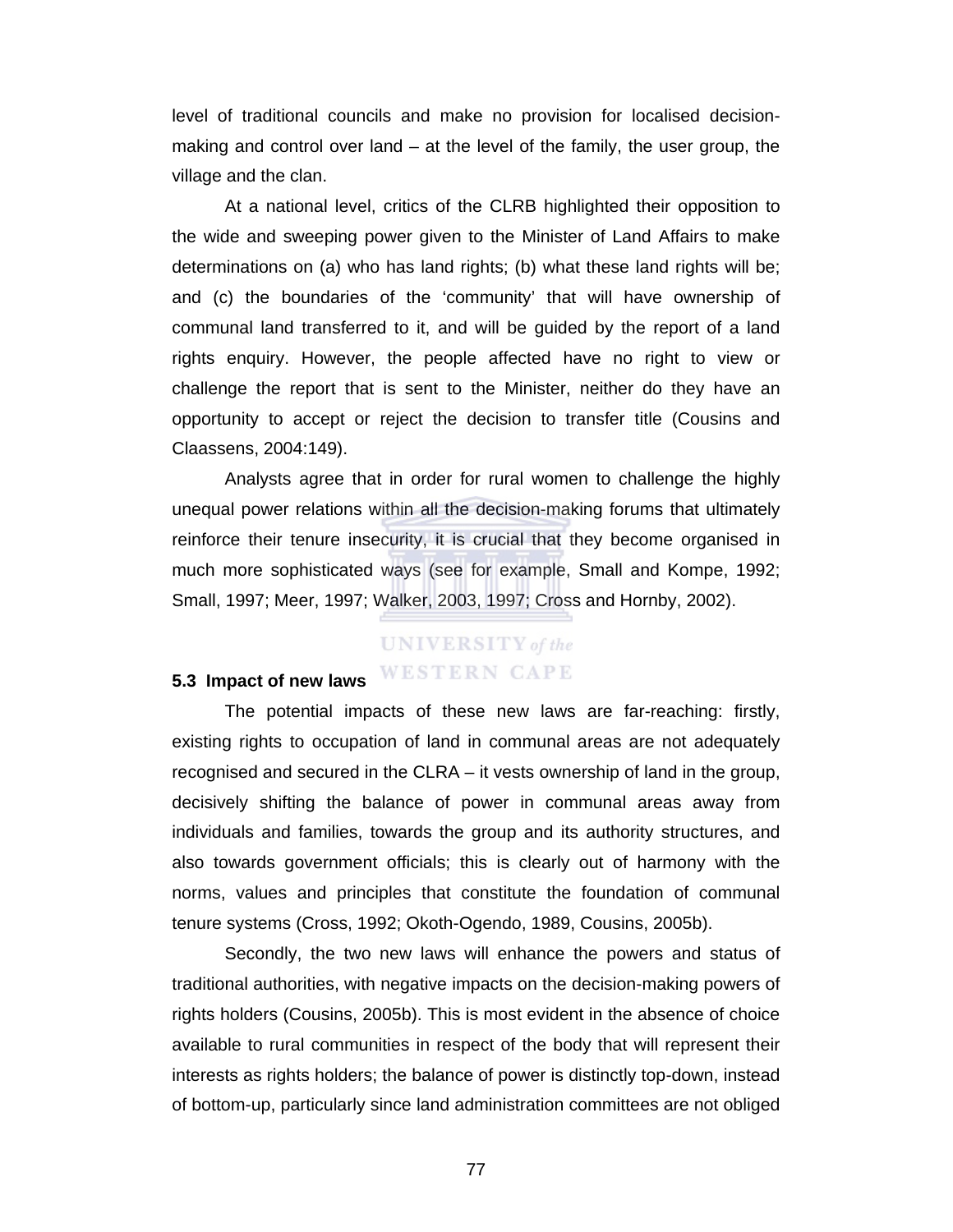to consult with the community members they supposedly represent, usually on crucial issues such as rights in land and disposal of land (Claassens, 2008b).

Thirdly, the demarcation of 'community' boundaries will generate boundary disputes on a large scale (Cousins, 2005b). Most significant in this regard, is that the apartheid-era jurisdictional boundaries of Tribal Authorities are still recognised; additionally, as a result of forced removals and evictions, huge numbers of people were dumped in often hostile environments under the authority and control of chiefs that they had no previous connection with; this invariably led to disputes over jurisdictional authority as well as physical boundaries. Where disputes are very severe and difficult to resolve, the existing use rights of residents could potentially be compromised because of the reduced access and heightened tensions.

Fourthly, and perhaps most crucially, the CLRA does not adequately secure the rights of women to equal access to land (see for example, Claassens, 2003, 2005; Ngubane, 2006; Claassens and Ngubane, 2008; Cousins, 2003, 2005b, 2006, 2008b; WLC, 2003; CGE, 2003; TRAC, 2003; RWM, 2003; Greater Manyeleti Land Rights Group, 2003; Budlender, 2003; Umbumbano Lwabesifazane, 2003). The overwhelming opinion is that the CLRA enhances, rather than reduces tenure insecurity of rural women. Throughout the colonial and apartheid eras women's rights to land were subordinate to those of men, in particular married men. This country's land tenure laws and policies further entrenched gender inequality through quitrent titles, Permission to Occupy certificates (PTOs) and 'betterment' regulations, all of which vested land rights and decision-making power in male household heads (Cross, 1992; Cross and Hornby, 2002; Cross and Friedman, 1997; Walker, 1997; 2003; Meer, 1997; Mann, 2000; Hargreaves and Meer, 2000). Even though the CLRA allows the minister to confer 'new order rights' on women, these new rights are deemed to be held jointly by all spouses in a marriage, effectively disadvantaging all women who are not spouses, e.g. divorcees, widows, unmarried daughters/sisters, with many of them facing eviction from family homes (Cousins, 2005b, 2006; Ngubane, 2006).

Recent case studies show that in several areas unmarried women with dependants are being allocated land (see particularly Cross and Hornby's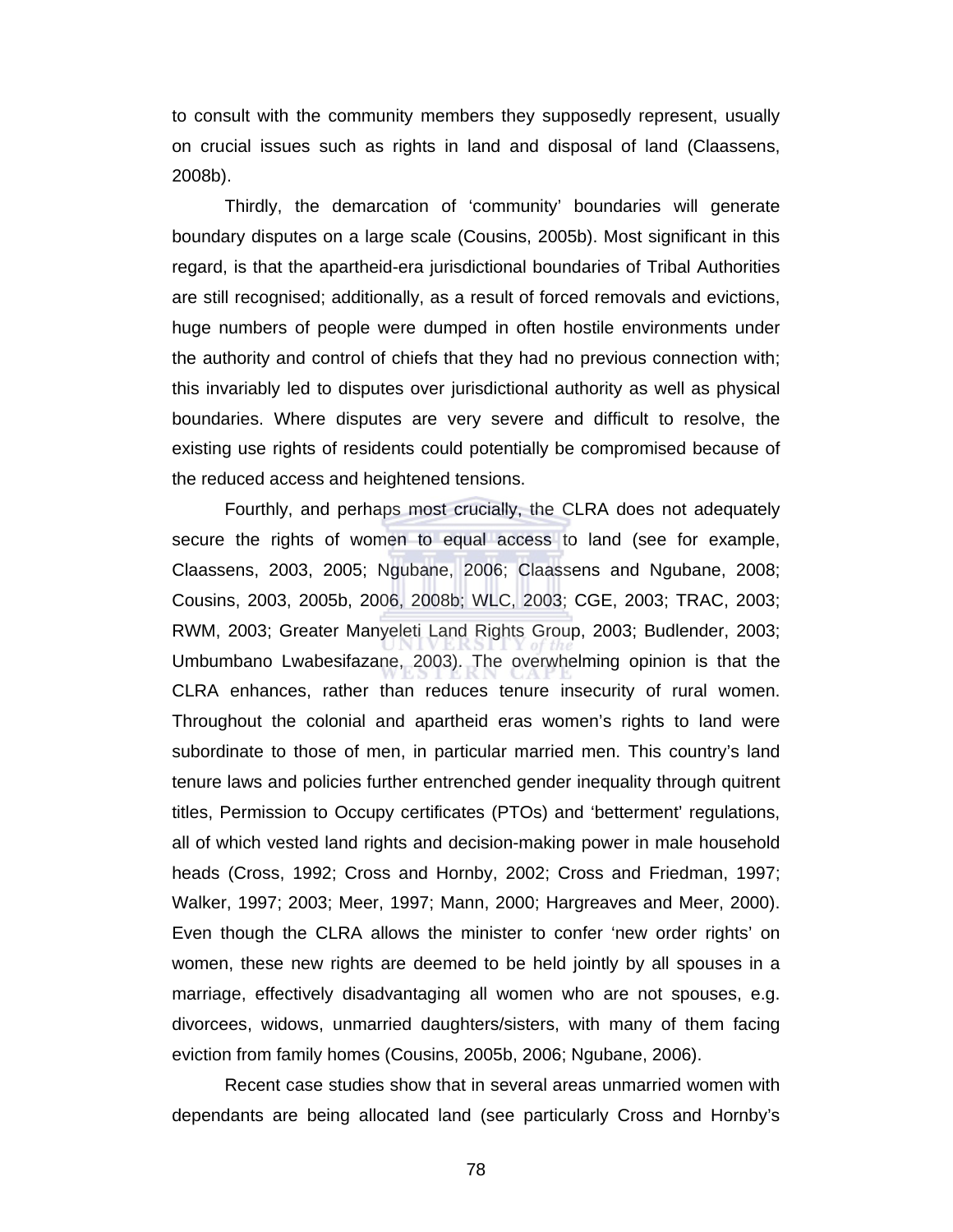(2002) Mangete case study; the HSRC study (2006); Claassens and Mnisi (2009, forthcoming). However, this is not the norm; contemporary evidence reveals that vast numbers of women in communal areas are suffering from severe tenure insecurity. It is ironic that legislation that boasts the lofty ideals of enhancing rural women's tenure security, as directed by Section 25(6) of the Constitution, will be the direct cause of increased poverty, misery and disempowerment of the category of women in this country suffering the worst disadvantage – those 'holding the knife on the sharp edge' (Kompe et al, 1994; Meer, 1997).

Five years after it was adopted, the Act has still not been brought into operation. In February 2008 the DLA advertised draft regulations and invited public comment on them by 8 April 2008. These draft regulations aim to address some of the shortcomings of the CLRA – this can be regarded as the DLA's admission that the Act poses many problems (PLAAS – Umhlaba Wethu Newsletter, No 6, 2008:2).

The government has been forced to postpone its implementation, partially because of capacity problems within the DLA, but primarily due to the strong opposition from rural communities and lobby groups critical of the illconceived Act. There is currently a legal challenge to the constitutionality of the CLRA and the TLGFA, mounted by four rural communities, Kalkfontein, Makuleke, Mayaeyane and Dixie, who have asked the court to declare this Act unconstitutional because it does not secure their rights to land as required by Section 25(6) of the Constitution. The key arguments put forward by the litigants include the following: (a) the wrong procedure was followed when the CLRA was rushed through parliament prior to the 2004 general elections; (b) the CLRA breaches Section 25(6) of the Constitution; (c) the CLRA authorises the transfer of property from CPAs and community trusts that received land under land reform; (d) the CLRA discriminates against African property owners – white owners do not have to deal with traditional councils; (e) there is gender discrimination – the CLRA titling and registration processes will disadvantage rural women and exacerbate their tenure insecurity; and (f) the CLRA creates a fourth tier of government – which is not recognised by the Constitution – to regulate the land affairs of nearly half of this country's population (PLAAS – Umhlaba Wethu Newsletter, No 6, 2008:2; LRC, 2006;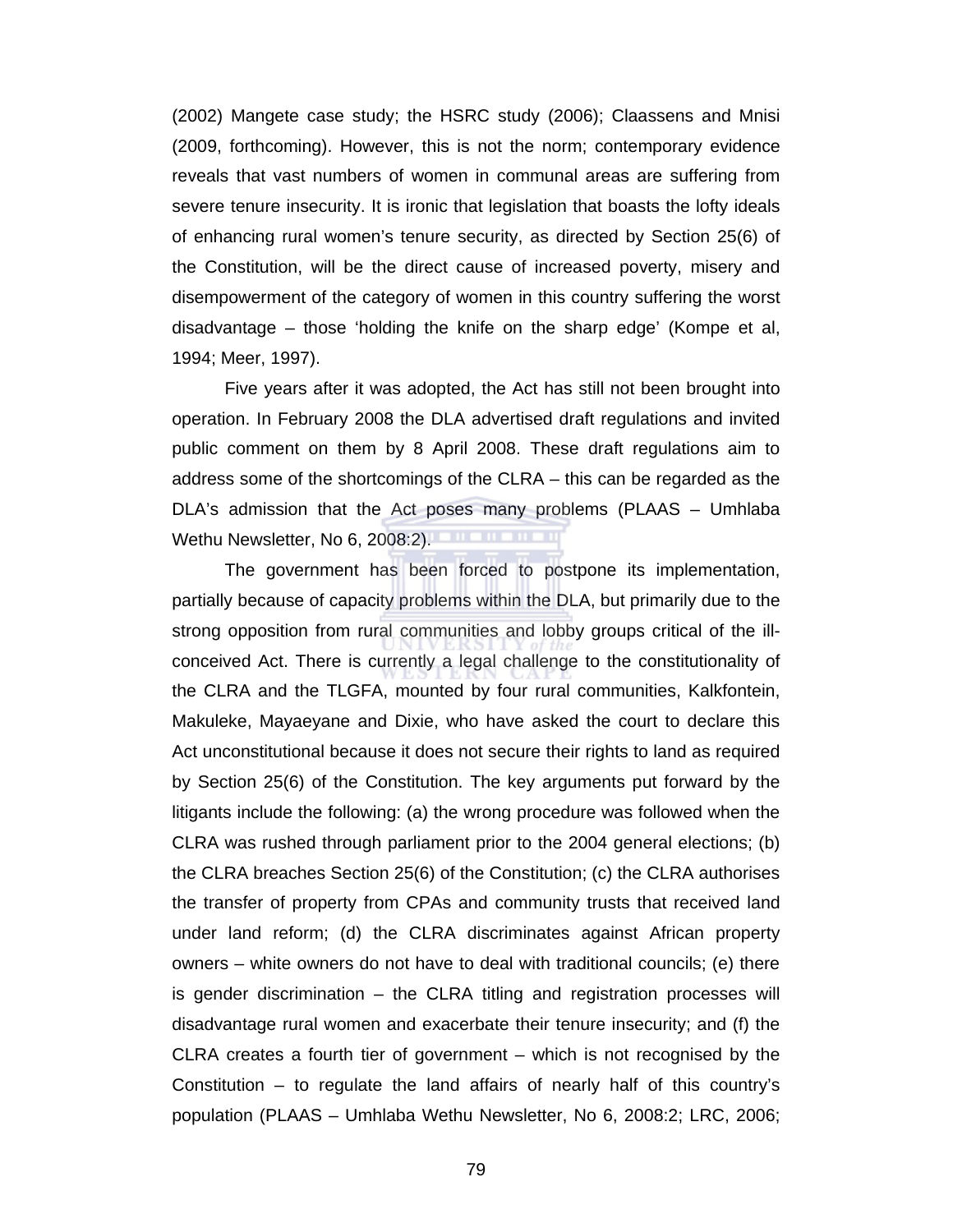Terreblanche, 2006; Claassens and Gilfillan, 2008; Claassens and Hathorn,  $2008)^5$ .

In contrast to the widespread opposition, traditional leaders have welcomed the CLRA as 'a triumph of tradition and African custom' (Claassens, 2005:1). The head of the Congress of Traditional Leaders of South Africa (CONTRALESA) proclaimed that it gave 'pride of place to traditional leaders and customs' (Holomisa, 2004).

Support for the communities continues to grow; the Alliance of Land and Agrarian Reform Movement (ALARM) confirmed its support and reminded that the CLRA 'will take the rights of 22 million people in the former homelands and hand them over to Land Administration Committees dominated by traditional leaders.' (Terreblanche, 2006).

The government's decision to amend the CLRA, as a result of protests by women's organisations during the parliamentary process, to provide for joint vesting of land rights in all spouses, has heightened, rather than alleviate the tenure insecurity of single women and other vulnerable members of rural society. Section 4(2) of the CLRB states that,

An old order right held by a married person is, despite any law, practice, usage or registration to the contrary, deemed to be held by all spouses in a marriage in which such person is a spouse, jointly in undivided shares irrespective of the matrimonial property regime applicable to such marriage … (RSA, 2004).

By registering land in which a range of women have particular customary entitlement, exclusively in married men and women, this Act effectively ignores and undermines other women's rights in land; female members of households who are not wives – widows, unmarried women, divorced sisters – are thus rendered particularly vulnerable by the CLRA (Claassens, 2005; Cousins, 2006; Claassens and Mnisi, 2009, forthcoming). Ngubane (2006:para 19-21) points out that because land rights are familybased and deeply embedded in customary law, these women are likely to suffer a significant decline in their social and decision-making position in the household and the community. Additionally, the vastly altered power

 $\overline{a}$ 

 $<sup>5</sup>$  As indicated earlier in this thesis, judgement was handed down by the North Gauteng High</sup> Court in October 2009, whereby key provisions of the CLRA were declared unconstitutional; the case has been referred to the Constitutional Court for final ruling.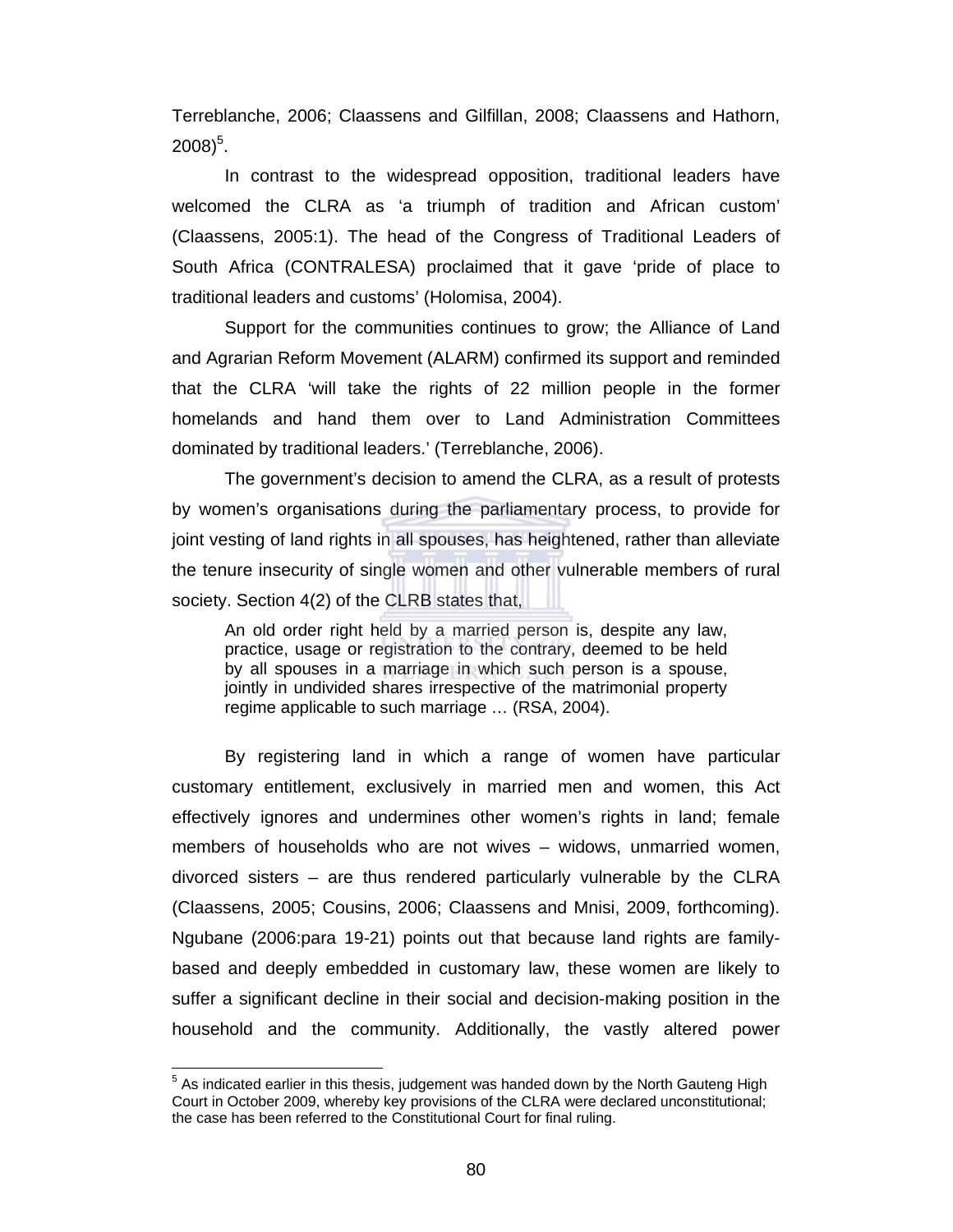dynamics within families could lead to these women, in the event of conflict encountered with either of the spouses, being forced to leave the household to seek accommodation elsewhere. Widowed mothers and unmarried sisters would be at risk of being evicted from the natal home by sons and their wives, because of family disputes.

In relation to security of tenure, the paradigm adopted by the CLRA ignores the pervasive phenomenon of the family-based system of property rights and thereby marginalises the status and claims of family members who are neither the household head nor spouse. It also undermines the status and decision-making powers of levels of social organisation that exist and operate below that of the 'traditional community' (Cousins, 2006: para 21).

## **5.4 Controversies and debates**

# *5.4.1 Property rights by title deeds?*

A major criticism of the CLRA's proposed transfer of title approach, which accepts the private ownership paradigm of property rights, suggests that this new law entrenches distortions of 'customary' land tenure, which had been manipulated by colonial and apartheid policies for purposes of decentralized rule in the bantustans by unaccountable, dictatorial tribal authorities (Cousins, 2005b; Claassens, 2005). Since land titling approaches have failed elsewhere in the world – on the African continent the Kenyan experience is worthy of note (Okoth-Ogendo, 1989) - influential global institutions, among these the World Bank, no longer support this option, but rather encourage the recognition of tenure reform on the basis of existing customary values, practices and institutions (Deininger, 2003, cited by Claassens, 2008a:355). There is a widely-held view that current practices in communal areas stem from pre-colonial indigenous systems of shared and relative rights, and that these systems are dynamic, flexible and constantly changing (Bennett, 2004, 2008; Claassens, 2008a; Cousins, 2007; Oomen, 2005).

There is a powerful theory posited by Okoth-Ogendo (1989; 2002; 2006) that despite the past (and present) distortions, particularly on the African continent, the underlying dynamics of indigenous land tenure systems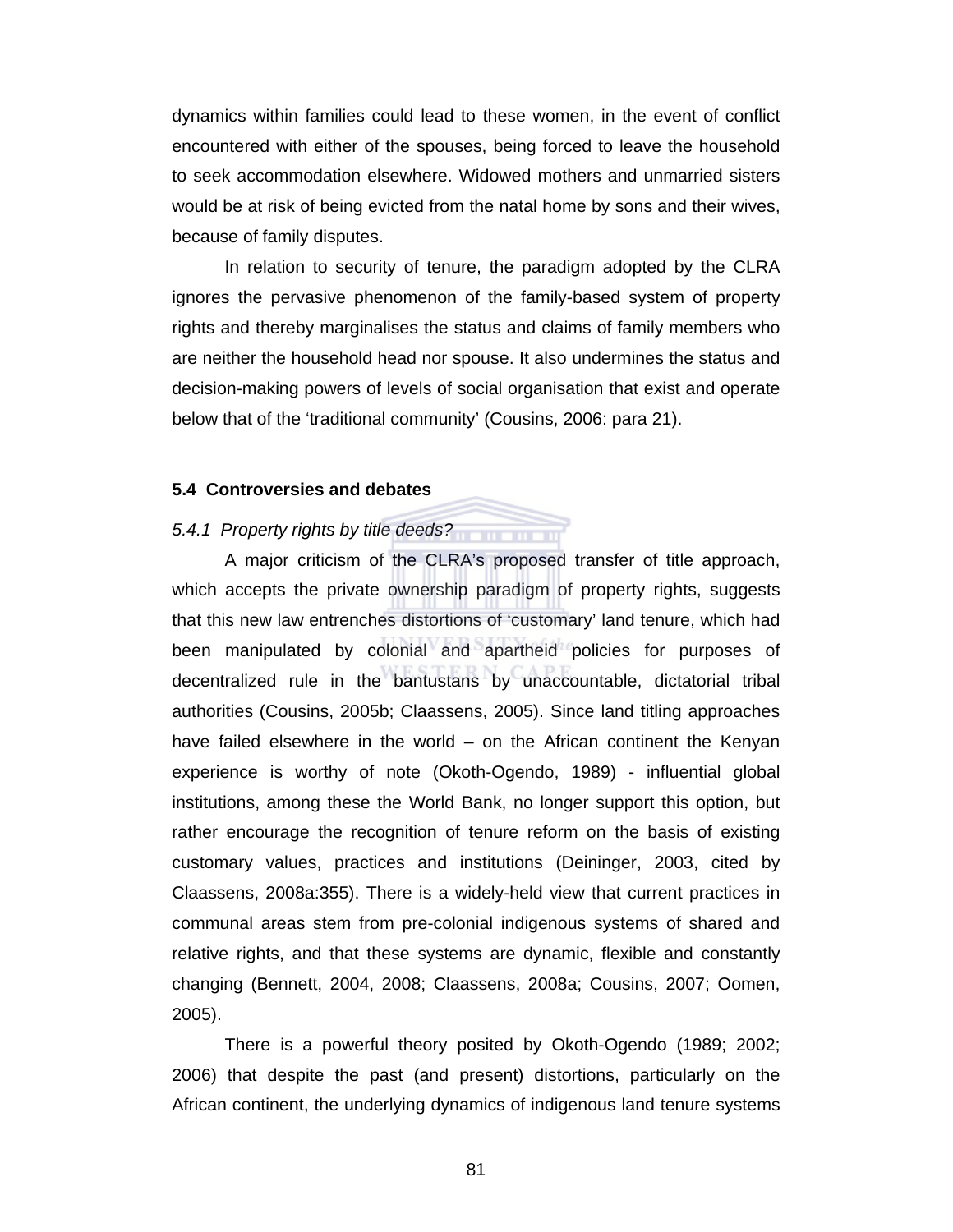remain remarkably resilient and that key indigenous concepts continue to govern land relations in practice. There is widespread agreement in the development literature that the principles and values espoused and practiced in communal areas stand in direct opposition to the colonial and apartheid creation of authoritarian chiefly power (Claassens, 2008a, Cousins, 2007; Cross, 1992; Cross and Hornby, 2002).

Analysts warn of the inherent dangers that the transfer and registration of exclusive rights, for individuals or groups, hold for vulnerable categories of people, like women, who are likely to be excluded on the basis of their overlapping 'secondary' entitlements in the land (Platteau, 2000, cited by Claassens, 2008a:356; Cousins, 2007). Titling programmes are likely to increase the vulnerability of those excluded from access to 'primary' rights; the consequences for rural women could be particularly serious.

# *5.4.2 Custom vs democracy*

The literature contains competing views on the compatibility between the new laws and South Africa's current democratic dispensation. One of the fiercest critics of the CLRA and the TLGFA, who slams these laws and the unaccountable tribal authorities as a complete betrayal of democracy, is Ntsebeza (1999; 2005; 2006; 2008), who asserts that custom and democracy is inherently contradictory. On the other hand, Nhlapo (1995), while acknowledging the highly patriarchal nature of the customary arena, sees custom and democracy as potentially reconcilable, basing his analysis on the problem-solving 'restorative' approach of customary law. Oomen (2005:86) characterizes this scenario as a 'patchwork democracy', which allows traditional authorities the liberty of selective implementation of the Constitution in the areas under their jurisdiction. This effectively means that an individual's place of residence will determine the rights to be enjoyed, or be deprived of. The arrogant assertion of a prominent state official, Msengana-Ndlela, confirms the bizarre implication of the new laws:

The traditional councils have clearly defined areas of jurisdiction. Those who find themselves in those areas must adjust to the rules and traditional practices of that area (Cousins, 2006: para 48).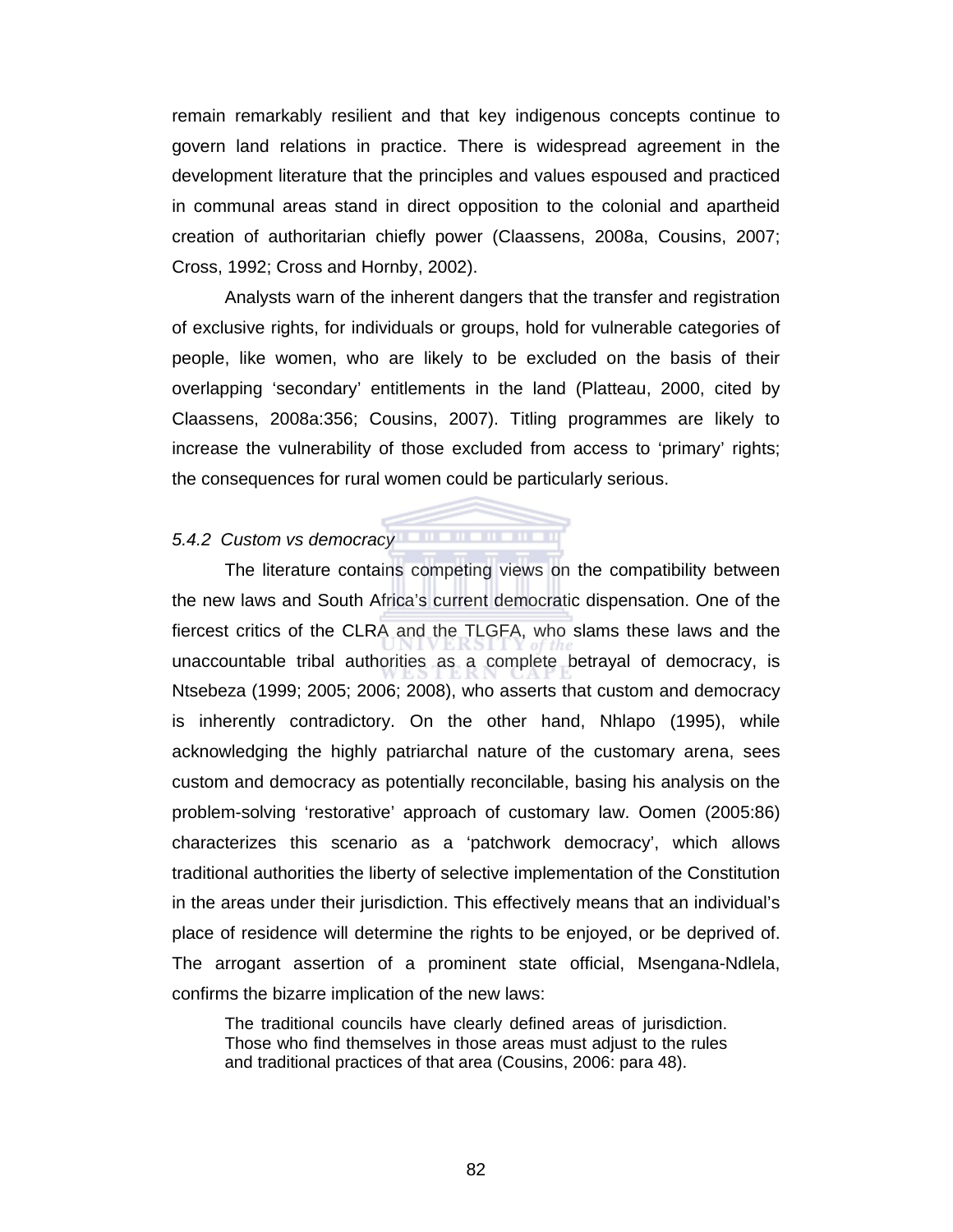Since these new laws apply primarily in the former bantustans and on land reform land, they will have bearing on the lives of only black people; this is highly problematic, racist and unconstitutional. The CLRA and TLGFA clearly strengthen the ability of traditional authorities to impose distorted versions of unfettered and unchecked chiefly power on those regarded as their 'subjects' (Claassens, 2008a; Cousins, 2007).

#### *5.4.3 'Official' law vs 'living' law*

All societies have *de jure* (official laws and rules) practices, as well as *de facto* (actual social) practices; there is usually a disjuncture between the two. In South Africa this is significant because of the distortion of 'lived' customary law in the 'official' versions of customary law constructed under colonialism and apartheid. 'Official' customary law is expressed in laws such as the Native Administration Act of 1927 (Cousins, 2008a:130).

The government's focus is on 'official' customary law; however, the customary law at risk from the CLRA, is the 'living' law currently practiced by millions of inhabitants of South Africa's communal areas (Cousins, 2006:para 16). **UNIVERSITY** of the

The South African courts have acknowledged the difference between 'official' and 'living' laws, having made landmark rulings in two prominent cases on male primogeniture – the Shulubana case (see Mbatha, 2005; Claassens, 2008a:363); and on inheritance – the Bhe case (see Bennett, 2008:144; Claassens and Mnisi, 2009, forthcoming). The Constitutional Court has declared that only the 'living' version of customary law is protected by the Constitution; this means that 'official' customary rules would be deemed valid and acceptable only if they are grounded in current social practice (Bennett, 2008:144). The justification for this legal stance adopted is, (a) that a democratic South Africa cannot accommodate any vestige of colonialism and apartheid; and (b) that the same democracy that allowed the formerly disenfranchised their vote, should afford the citizens of this country control over their law (Bennett, 2008:144).

Because 'living' law developments are rooted in current lived realities, they are often better able to make workable and lasting adjustments than 'solutions' introduced by external interventions. For example, in spite of the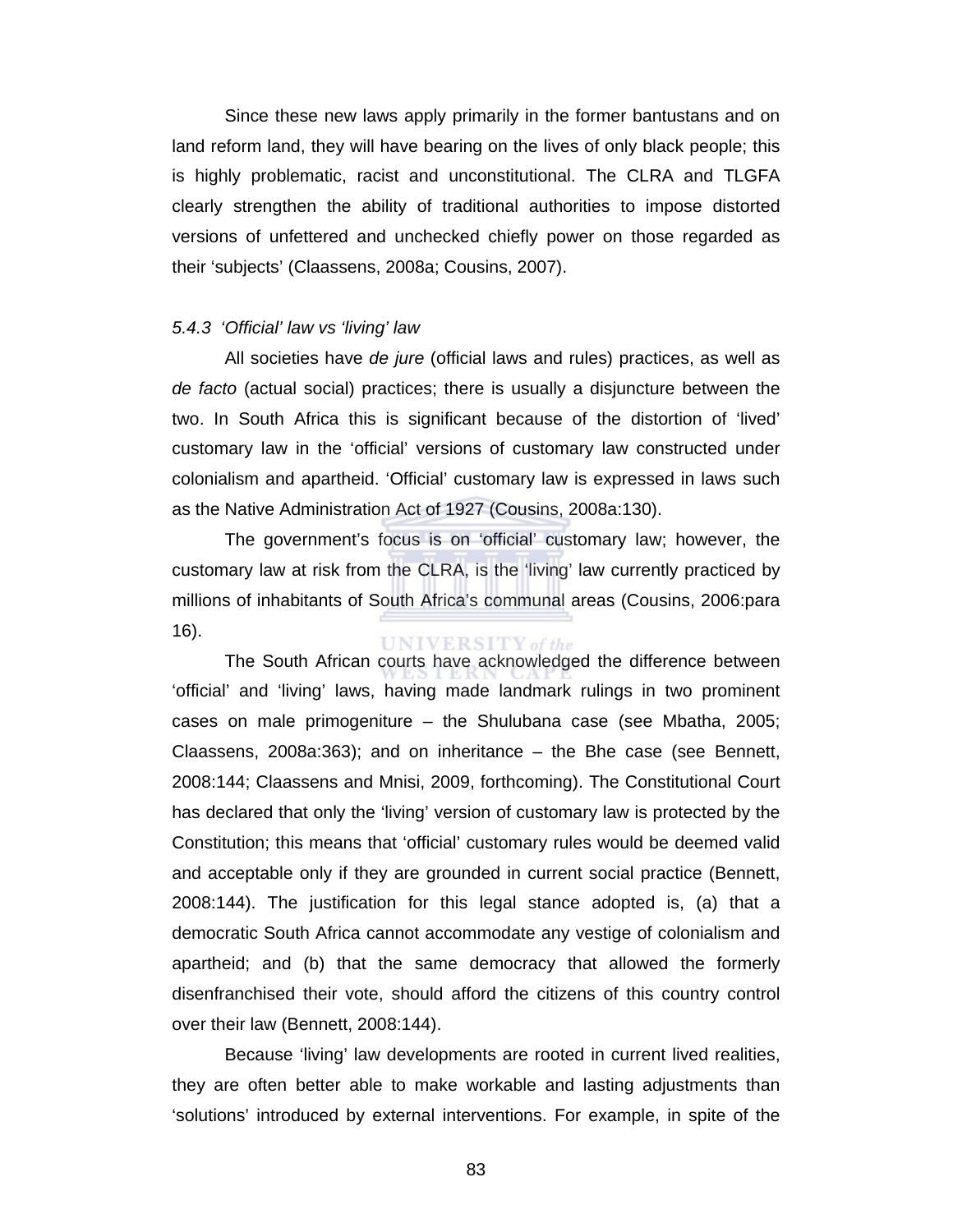established patriarchal land allocation laws, rural women have, in practice, managed to widen the scope of land allocation to include single mothers (see the case studies by Claassens and Ngubane, 2008; Cross and Hornby, 2002; HSRC, 2006; Meer, 1997; Thorp, 1997). In such instances 'living' law developments come to reflect the outcome of processes of negotiation, contestation and change driven by ordinary people that are at odds with the 'official' versions of customary law recorded in precedent and legal text books. These processes of change and contestation that continually reshape 'living' law are pre-empted and restricted by the CLRA and TLGFA. A further concern about the CLRA is that it smothers the development of the 'living' law by the imposition of an inappropriate and rule-bound paradigm which ignores and thereby undermines key features and dynamics of indigenous systems of property rights (Cousins, 2006: para 17-18).

However, Okoth-Ogendo (1989; 2006) proposes that indigenous values concerning land rights are characterised by resilience, and that both variety and ongoing processes of change are intrinsic to these tenure systems.

#### *5.4.4 Boundary disputes*

# **UNIVERSITY** of the

The TLGFA confirms old apartheid boundaries and, together with the CLRA, provides chiefs with legislated land administration powers and gives them free reign to apply their interpretation of customary law within imposed jurisdictional boundaries. This is so, because (a) the impact of the CLRA/TLGFA combination is to create a spatial map within which controversial, rule-based versions of chiefly power are unleashed, while counter-balancing views and models concerning land rights and land administration are excluded; and (b) it thereby has a major impact on the power relations within which the day-to-day negotiations and contestations that constitute and change customary law, take place (Cousins, 2006:para 19).

The transfer of ownership of communal land from state to 'communities', with the requirement that outer boundaries be surveyed and registered, is in contradiction with the layered, nested character of land rights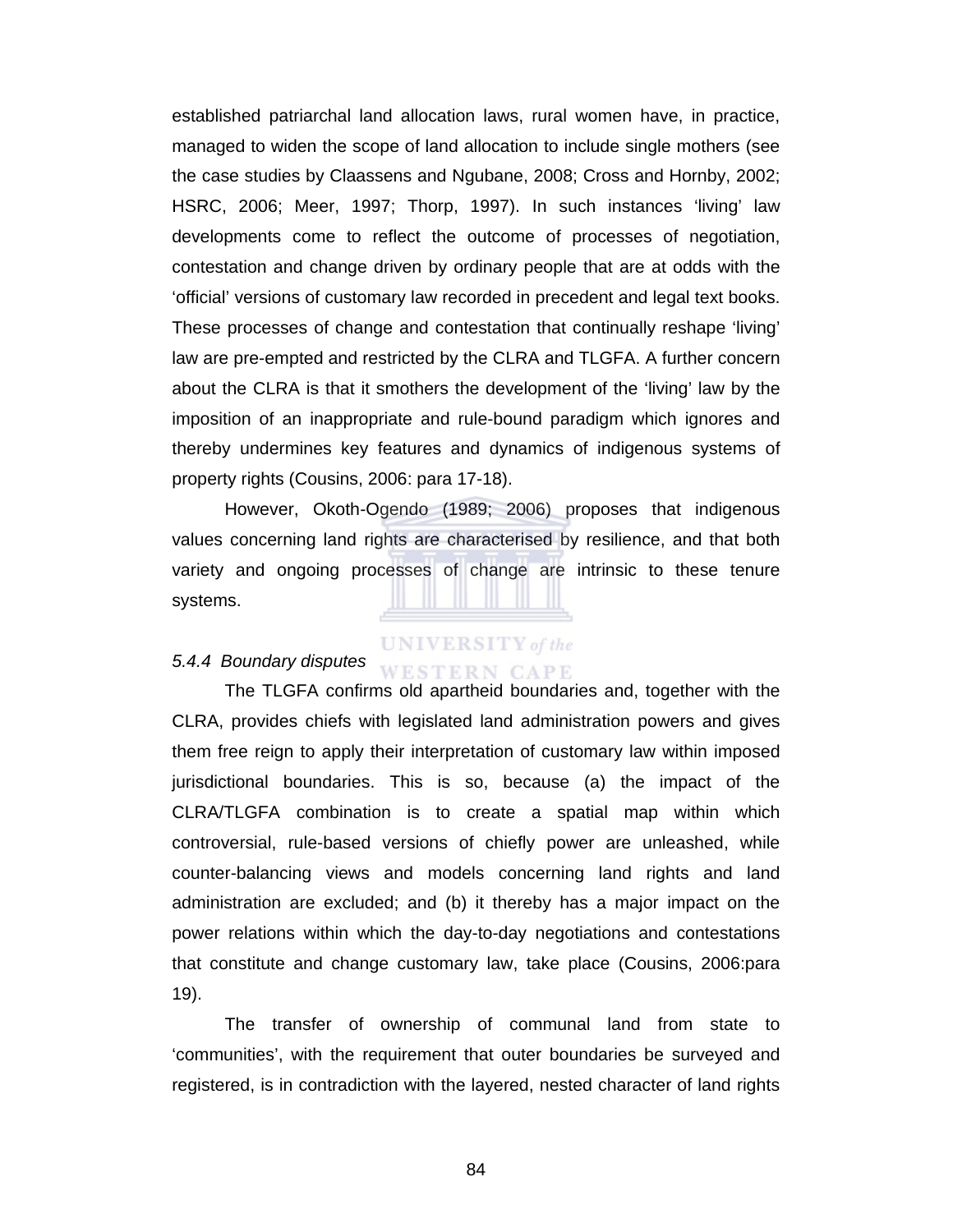in the former homelands. Implementation of the CLRA is likely to fuel existing boundary disputes and tensions (Cousins, 2007:290-1).

The Land Rights Bill of 1999 had proposed that boundaries remain fluid, expanding or contracting according to the nature of the matter or decision at issue, with the requirement that decision-making on boundaries include those directly affected. This flexibility enabled the continuation of existing layered decision-making processes and nested authority structures (Claassens, 2005; Cousins, 2005b; 2006:para 23).

#### **5.5 Conclusion**

It is evident that the CLRA and TLGFA are highly controversial pieces of legislation that, if implemented in their current forms will have profoundly negative implications for people living in communal areas and on land reform land; rural women will be most adversely affected by these highly-problematic laws.

An interview conducted with Robert Ndala, a community leader in Kalkfontein, Mpumalanga, one of the communities engaged in the legal challenge of the CLRA/TLGFA, illustrates a number key criticisms levelled against these laws: **WESTERN CAPE** 

Our predecessors, who were all co-owners (not in a tribal context but communally), bought the farm. Because we had no chief, the land was registered in the name of the former Homeland Minister to hold the land in trust for my community. We elected our own committees, which administered how we used the land and allocated rights to families and individuals in our group. In 1979 the area became a tribal area. Daniel Mahlangu was appointed chief by the previous government but my community wasn't happy. Part of the farm was given to outsiders, who were allocated land by the chief. These decisions were out of our hands. Today some people live in Kalkfontein A but have land in Kalkfontein B and C. Others who live here on farm A were allocated land on another piece of land. If there is a new land administration committee from another area, we will not have a say in our own land. The CLRA will not benefit us (PLAAS, *Umhlaba Wethu*, 2008:3).

As citizens of South Africa, the members of the Kalkfontein community were deprived of a number of rights guaranteed by the Constitution, with their decision-making powers eroded and their tenure rendered insecure. Firstly, they had no say in the imposition of a chief over their community when their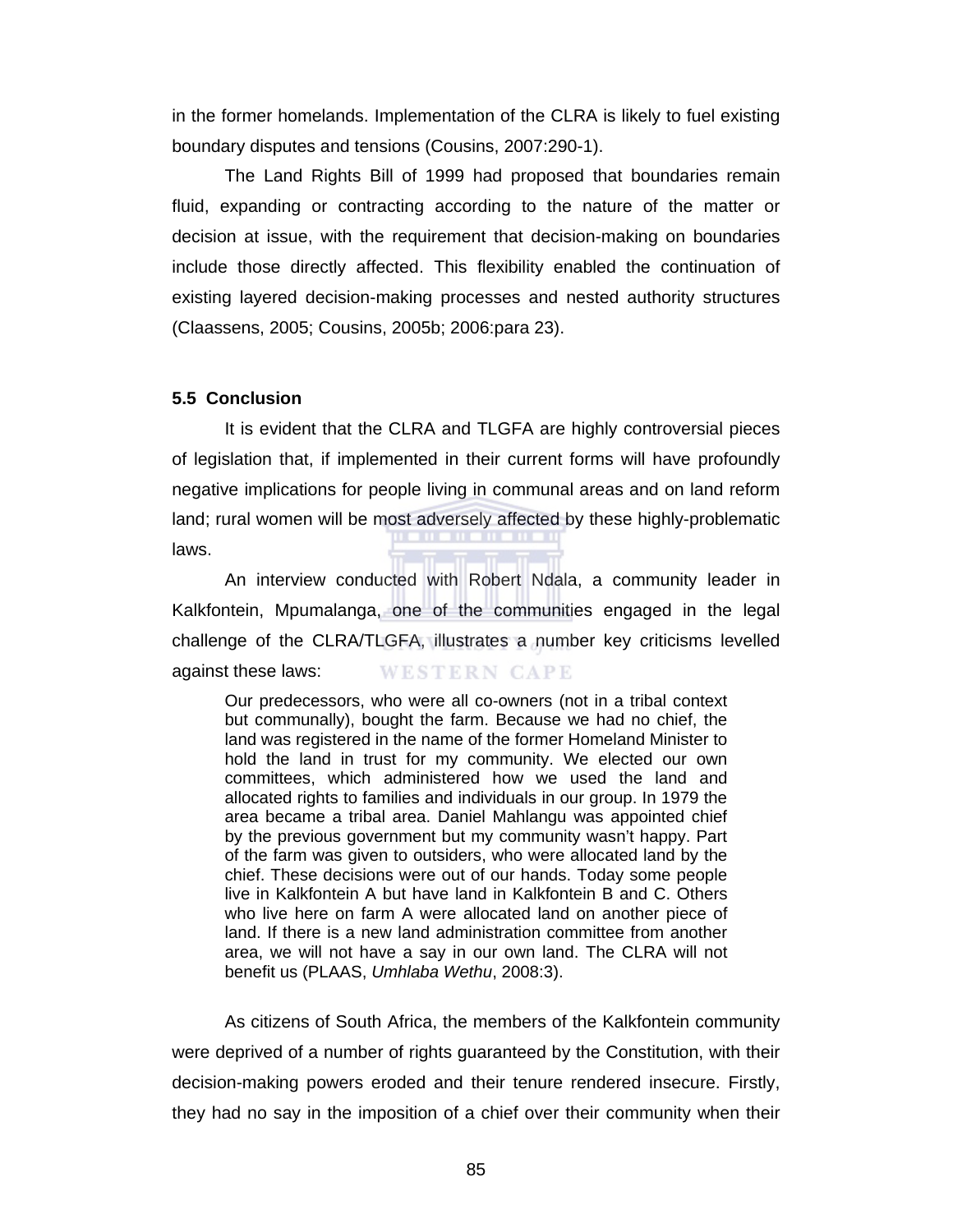farm was incorporated into a tribal area. Secondly, this chief unilaterally made allocations of their communal land to 'outsiders' (presumably in return for *khonza* fees); this raises fundamental questions about whether allocation decisions and transactions require the involvement and consent of those whose current and future land rights will be directly affected by the allocation or transaction. Thirdly, prior to the imposition of a chief, the Kalkfontein community had exercised their democratic rights, in the first instance to **choose** their land administration body, and in the second instance, to **elect** a committee. The implementation of the CLRA/TLGFA will mean that this community will (a) be stripped of their democratic land administration structure and (b) become subordinate to the new imposed land administration committee, which, as the new land 'owner', will wield centralised decisionmaking powers and be under no obligation to confer with the community on land-related matters.

A further significant point is that the Kalkfontein community currently has user rights allocated to families and to individuals, along the lines proposed by some analysts (Claassens, 2008b; Cousins, 2007, 2008a). The CLRA/TLGFA will not only deprive them of their constitutional right to more secure tenure, it will also fling them back into the colonial-apartheid abyss. It will indeed be a travesty of justice if this community, providing a modern-day demonstration of the relevance of 'living' law within a democratic dispensation, is forced to succumb to a vestige of the despised colonial and apartheid eras.

In 1992 Cross had commented that:

Land reform in South Africa will require a new rural land system. The models of tenure and land law now being put forward have serious limitations and may be unworkable. What is needed are legal models which take account of what tenure needs to do in rural communities in relation to what it really does … Supported by international groupings, the present government is laying heavy stress on entrenching private land ownership. Using the argument that no other system can provide for farm productivity, present government planning under the White Paper legislative package has also attempted to eliminate communal tenure with a time horizon of ten years. This approach would appear to be not only rigid and inflexible, but also likely to be counterproductive. There is very little evidence that individual tenure has ever been a requirement for productive agriculture in Africa … Lacking legitimacy, the tenure institutions put in place by the state have not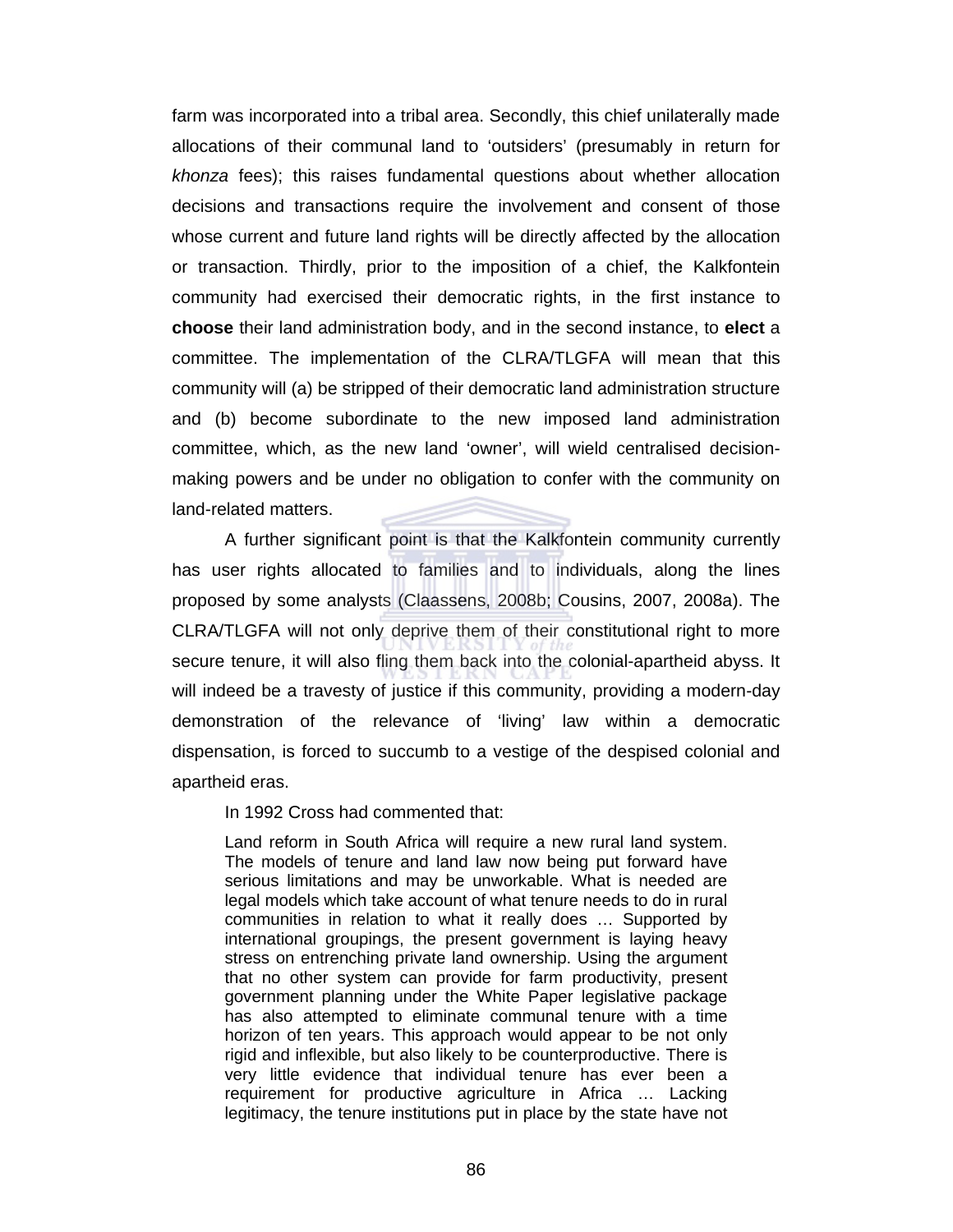been successful. Underlying this entire question is the issue of what the rural African population itself values in regard to land rights (Cross, 1992:305).

Seventeen years down the line, this insightful observation still has relevance, and the ANC-led government seems poised to return to the drawing board …



**UNIVERSITY** of the **WESTERN CAPE**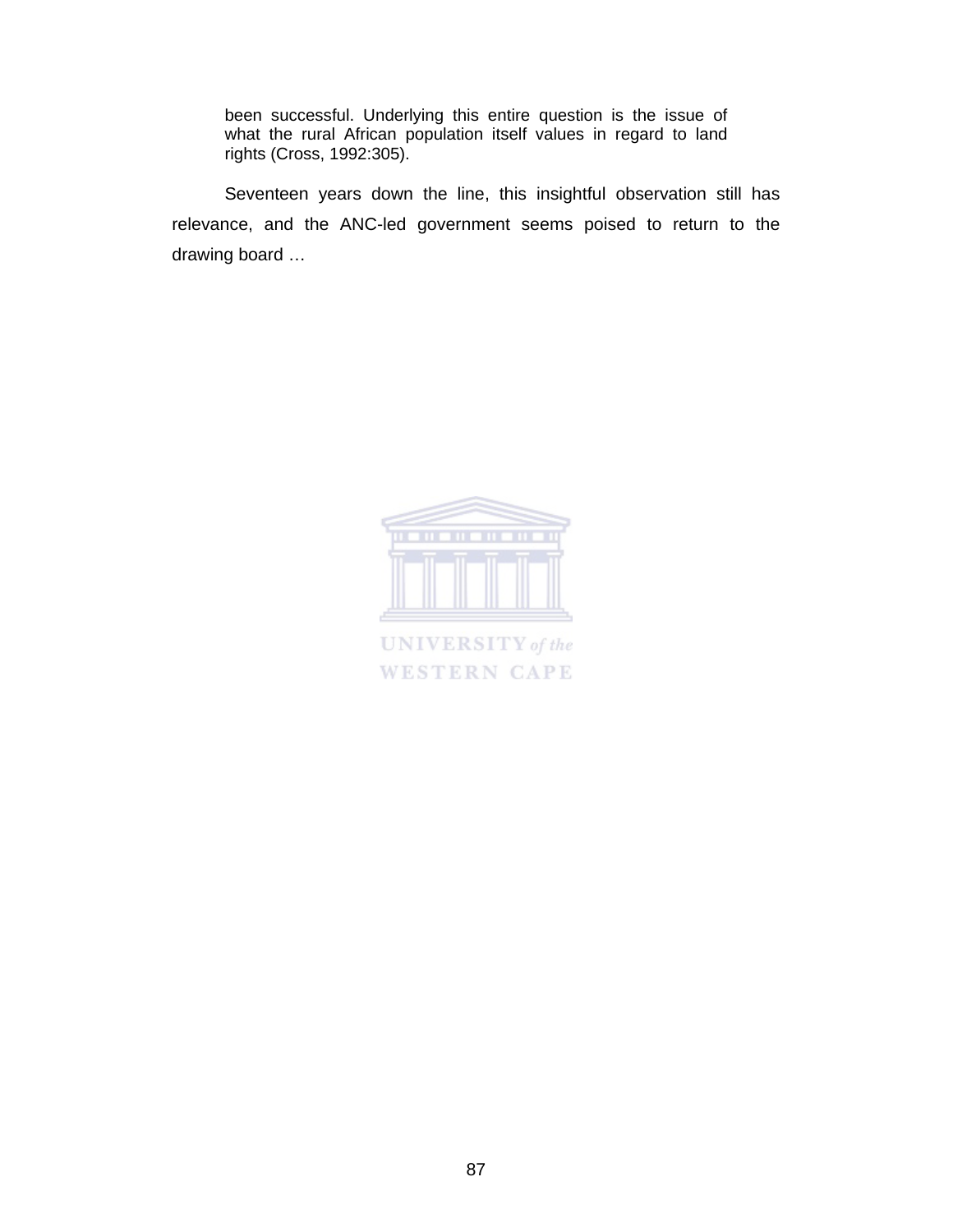# **CHAPTER 6**

#### **CONCLUSION**

*… the consequence of rural women's lack of access to land, is that women who bear the responsibility of caring for families who are already vulnerable to impoverishment, are likely to fall deeper into the poverty trap (Fair Share, 2002:3).* 

*… rural women still have less access to land, natural resources, infrastructure, financial aid and information and communication technologies (4th World Congress of Rural Women, 2007:1).* 

*Single mothers in Kalkfontein had been allocated residential sites for the last ten years or so. As explained by the chairperson of the trust at the meeting, after 1994 women became more active in the affairs of the community. They started to attend the 'kgotla' meetings and, in time, to challenge the practice of allocating sites only to 'sons' of the community. They argued that as 'daughters and granddaughters', they were just as much 'descendants' of the original purchasers of Kalkfontein as sons were, and that they also needed to be able to house their children. At the meeting, the land allocation committee conceded that daughters were entitled to residential stands, and also that women should be included in their committee (Claassens and Mnisi, 2009:10, forthcoming).*

# **UNIVERSITY** of the **WESTERN CAPE**

## **6.1 Introduction**

This country's communal areas are home to an estimated 21 million people, who are the poorest and most vulnerable in South African society. Women constitute more than half (59%) of the former homelands population, and fifteen years into democracy, their tenure security continues to be precarious, as ongoing government attempts at formulating appropriate land tenure reform legislation fail to satisfy their expectations of land reform, for example, securing land for settlement and food garden crops (Walker, 2002b:28). These women have been the focus of this study: their access to and control over land, their livelihood and survival options, their experiences as chiefly subjects, their struggles, contestations, and active participation in the processes of 'negotiated change' (Claassens and Mnisi, 2009:23**,**  forthcoming) under way in this country's rural sector.

In the first chapter I outlined the background and rationale for this study, presented the research questions and objectives, and commented on the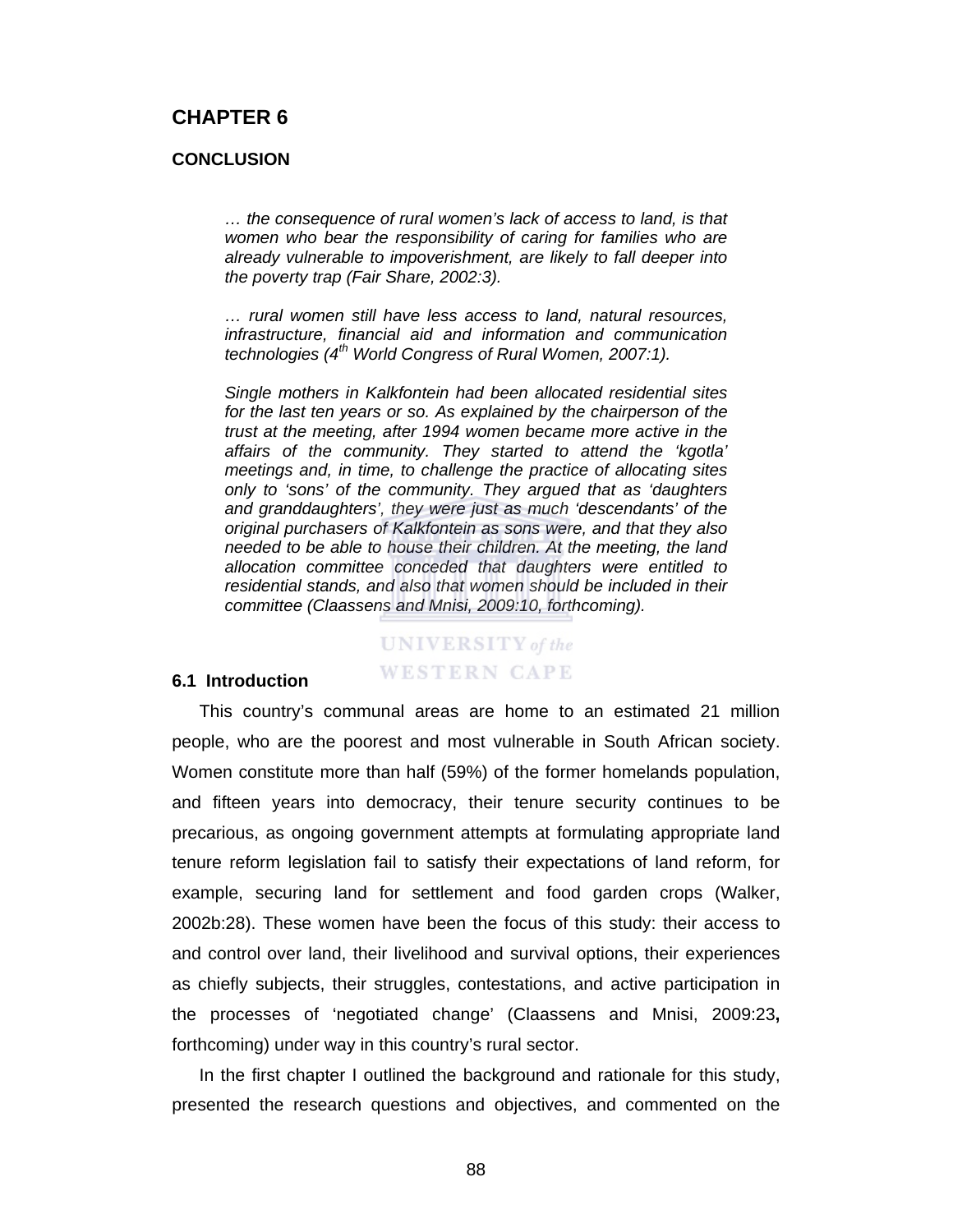research approach. I also provided an overview of the thesis by means of the chapter outlines.

## **6.2 Land use and livelihoods in rural South Africa**

How important are land and natural resources in rural South Africa within a livelihoods perspective? In Chapter two I outlined the extent and depth of rural poverty in South Africa, assessing the post-apartheid government's povertyalleviation programmes over the period 1994 to 2008. Then I presented an exposition of rural livelihoods, discussing general concepts and approaches, which included the characteristics of rural livelihoods, notably the diverse and complex nature, as well as the importance of livelihoods 'straddling' the ruralurban divide, and the importance of rural 'safety nets'. I then narrowed the focus down to address the gendered aspects of rural livelihoods, first in global terms, and then I discussed rural women's livelihood issues in South Africa's communal areas. I also concentrated on the character of rural livelihoods in South Africa, with a discussion and analysis of relevant case studies, within the framework of the diverse, complex, and dynamic nature of rural livelihoods; the role of agriculture as a key component of rural livelihoods was highlighted. I then assessed land uses and gendered priorities, based on research findings of South African case studies.

 One of the key issues that emerged was that analysts remain divided on the significance of subsistence agriculture in the lives of rural people. While there is an opinion that asserts that local natural resource use has been overemphasized in the land reform programme, there is overwhelming agreement and evidence from recent South African case studies that the majority of rural households in South Africa derive significant proportions of their livelihoods from land-based activities. However, the value of agriculture – livestock production, crop production, and natural resource harvesting – continues to be overlooked as an important asset of poor rural communities. The importance of these land-based livelihoods sources is even greater for female-headed households, female members of rural households, and the very poor or 'marginalised' members of rural communities, since they tend to be more reliant on land-based livelihoods than those with secure income from pensions, wage-earning activity or remittances from migrant labourers.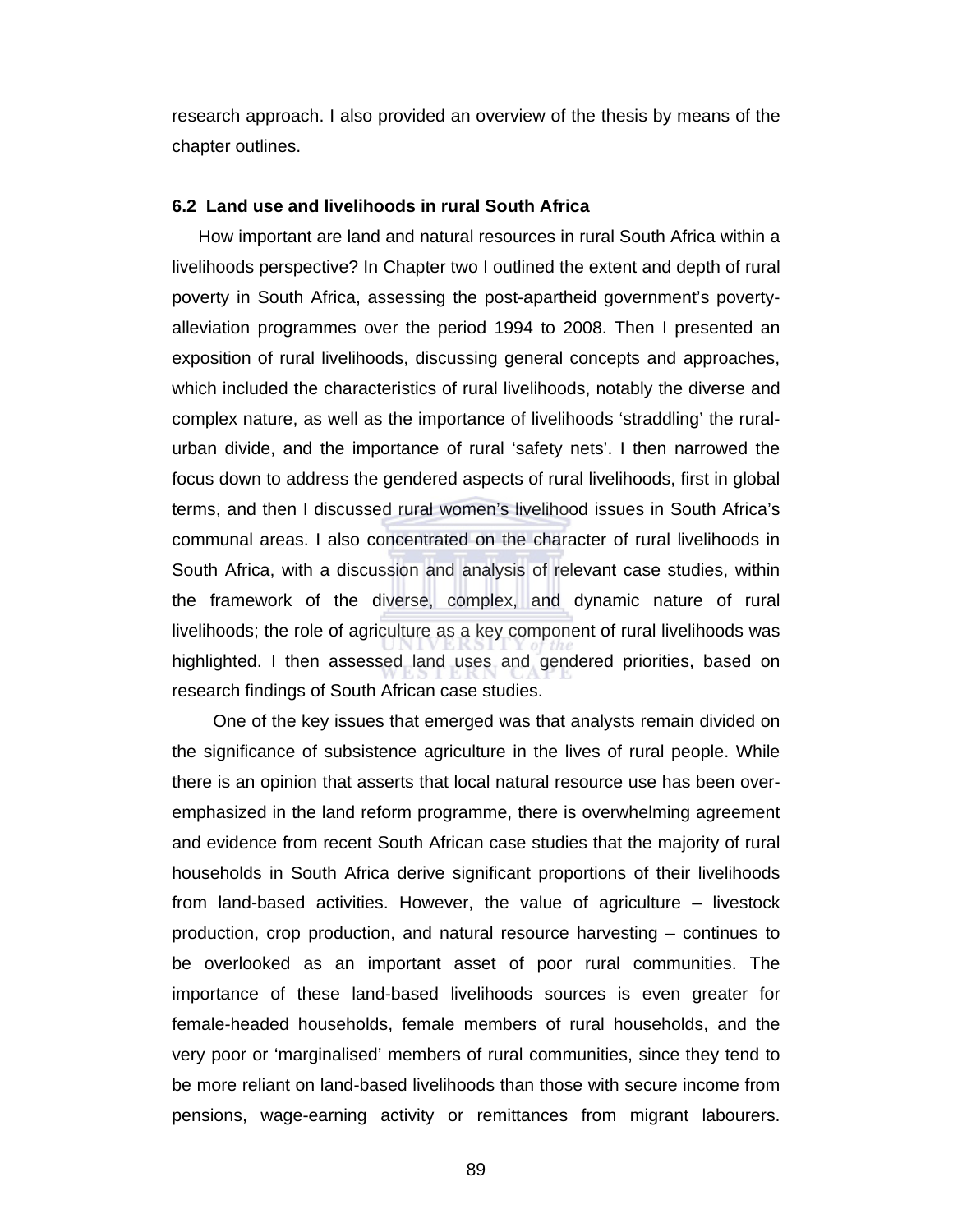Despite the significantly larger amounts of household income derived from remittances, pensions and non-rural earning sources, the local natural resource base remains centrally important in the communal areas, particularly to the poorest rural households, and the many rural women whose livelihoods depend on it.

#### **6.3 Gendered rights in communal land tenure regimes**

What are the implications of women having enjoyed primary land rights during the pre-colonial period, to having their land rights re-defined as 'secondary' and subordinate to those of males, in all subsequent historical periods? In this chapter I analysed the historical evolution of the gendered nature of land tenure regimes in this country, tracing it through several eras – from the pre-colonial period, to the colonial and apartheid era, into the contemporary period. I considered a framework for the analysis of gendered land rights, and this included key aspects of rights, access, power and control, as well as common property as one component of communal tenure. I then identified and discussed obstacles to secure tenure rights for women in South Africa's former homelands, as well as a number of creative ways devised by rural women to instigate positive change and to overcome these obstacles.

My analysis shows that central features of African tenure systems, with their origins in the pre-colonial period, include universal access to natural resources for subsistence, exchange relations between neighbours, as well as the deeply rooted value that all families have a claim on the community for land. I then consider the central role of power relations and interest groups in both the changes and continuities in land tenure during the period of colonial transition, demonstrating how the deeply gendered nature of these interests is clearly evident in the colonial response to the new conditions of land shortage, namely the 'adaptation' of customary tenure and the re-definition of women's land rights as 'secondary' and subordinate to those of males.

Within our current context, the contemporary case studies of 'communal tenure' in this country generally characterise land tenure in the former homelands as being both communal and 'individual' in nature – apartheid-era PTOs co-exist alongside allocations of 'customary' land to single women, sometimes with or without dependants. Overall, land rights in the communal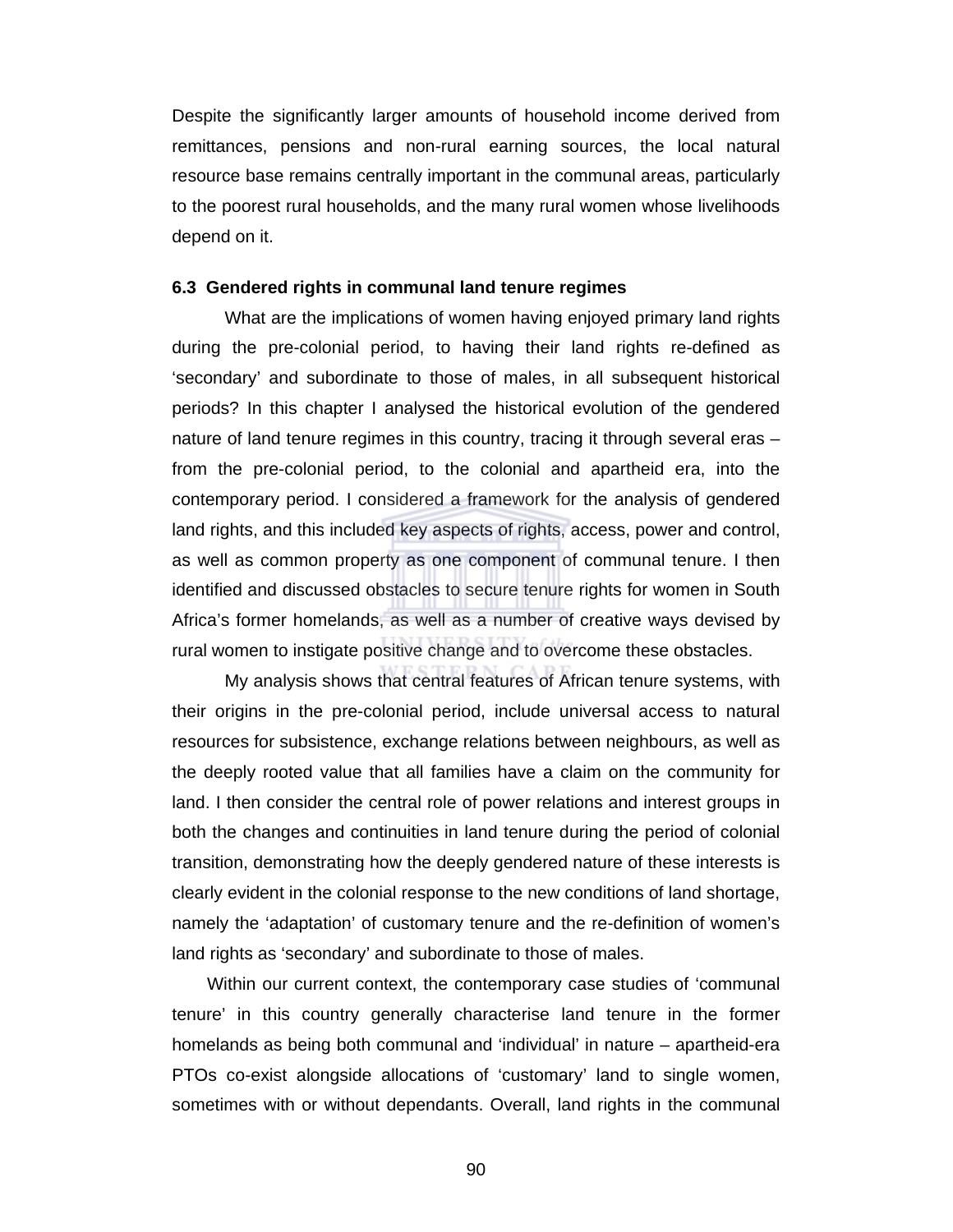areas continue to be legally insecure and therefore they remain the focus of tenure reform policies. Notwithstanding these difficulties, analysts agree that the patriarchal character of the rural landscape is changing, and acknowledge that the 'negotiated change' on the ground, albeit uneven and slow, is the result of the tenacious struggles and contestations of the rural women, not the implementation of a package of dubious legislation on the part of the state.

#### **6.4 Land administration, traditional authorities and women**

What is this animal known as 'traditional authority', that is at the same time an aberration of colonialism/apartheid and an anachronism within our new democracy, but also a crucial and necessary component within the arena of 'living' customary law, and whose 'democratic and transformative' potential is being recognised? To start with, I traced the history and functioning of traditional authorities through several eras in the history of this country, from the pre-colonial period, to colonialism and apartheid, into the  $21<sup>st</sup>$  century. I examined the role and practices of traditional authorities in relation to rural communities in general, and rural women in particular. I then considered the role played by traditional authorities as custodians of traditional land and the rural communities that they govern, as well as the controversies around their constitutional recognition. In examining the current debates and controversies, I considered why this institution of hereditary rulers and chiefs is regarded by many analysts as inherently undemocratic and unaccountable and therefore out of sync with a democratic dispensation and in violation of the Constitution of this country. In conclusion, I acknowledged the negotiations, contestations and changes spear-headed by rural women in the former homelands focusing on rural decision-making structures and the implications for women.

Analysts offered somewhat divergent alternatives to their assessment of the relationship between traditional authority (statutory law) and customary law ('living' law) in post-apartheid South Africa. The three dominant options that emerged, included the following:

• Firstly, critics of the institution of traditional authorities (notably Ntsebeza, Murray, Levin and Mkhabela, Mamdani), particularly within the context of this country's democratic dispensation, widely condemn and reject the undemocratic nature of its structures and practices, the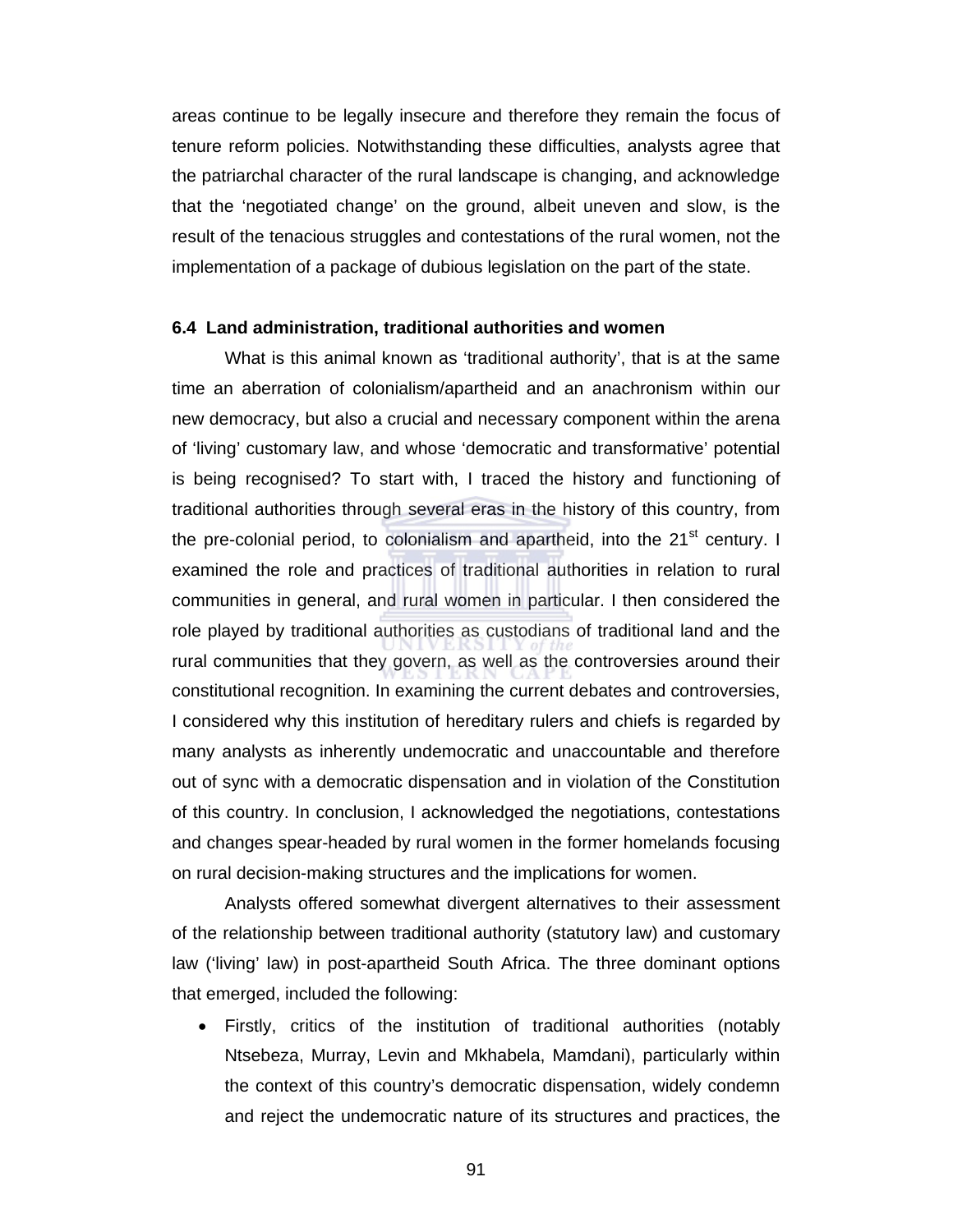often tyrannical mode of governance, and the opportunist relationship of reliance and dependence forged with the various ruling regimes. Severe criticism is also levelled at the ANC-led government for its betrayal of rural communities, by passing into legislation oppressive and confusing Acts (CLRA and TLGFA), thereby denying rural communities their constitutional rights and freedoms.

- Secondly, Oomen's perspective on traditional leadership and customary law emphasises the importance of choice and negotiation in customary matters, on the part of rural communities. She proposes legislation that offers rural people a clear choice to combine the recognition of culture with protection of their human rights, as guaranteed by the Constitution. She recommends that the state returns the power to define 'customary law', to the ordinary people. Additionally, she proposes that the government procedurally recognises chieftaincy and customary law, but leaves the negotiation of local rule to the rural people; the government would have to provide additional resources to empower and support these subaltern voices.
- Thirdly, the alternative proposed by Claassens (2008a) and Cousins (2007; 2008b) is modelled on the 1999 draft Land Rights Bill (LRB), which had been rejected by the government in favour of the CLRB. The LRB proposes the vesting of rights in individuals, blanket legal protection for basic use and occupation rights; the retention of layered decision-making processes; and the choice of local institution to manage and administer land rights on right-holder's behalf;

In contemplating the way forward, I think that it is less than constructive to adopt a rigid stance that is inflexible and intolerant of change and development on the ground, and that fails to acknowledge the dynamic nature of the lived reality of rural communities. It is also important to acknowledge the changes that are taking place outside the statutory law arena, where women are playing a key role in renegotiating the content of both customs and rights. In my view, a combination of elements contained in the alternatives proposed by Oomen, Cousins and Claassens are worthy of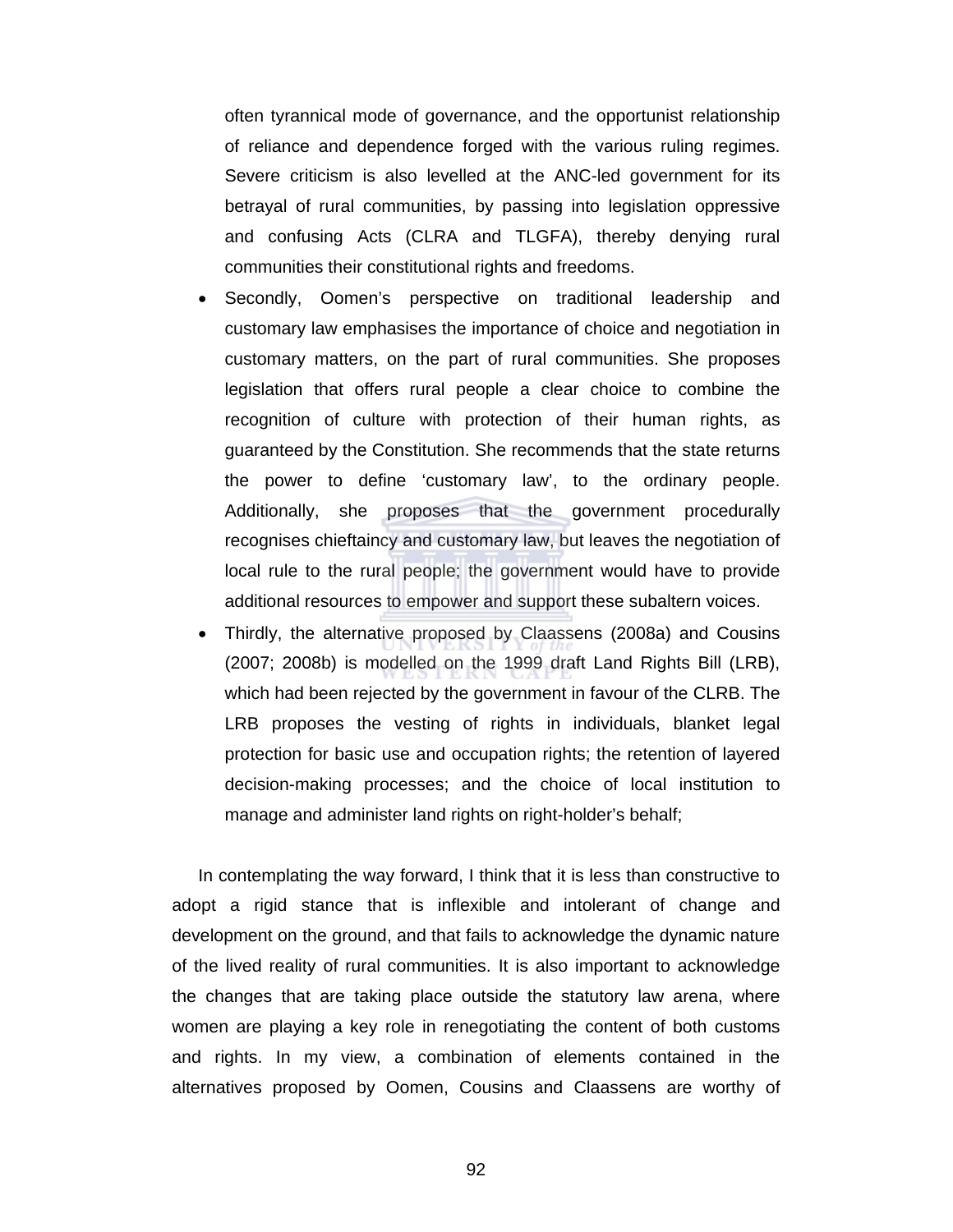consideration, primarily because of the democratic principle of choice afforded to rural people, but also because of the acknowledgement of the dynamic, ever-changing nature of the rural sector.

#### **6.5 Recent land tenure reform legislation**

What is the essence of the recent package of land tenure legislation dealing with the powers of traditional leaders in relation to communal land rights in South Africa's former homelands, and what is the extent of its impact on rural communities in general, and rural women in particular? I unravelled the current legislation, identified the roles, responsibilities and voices of the different role-players, and drew out the current questions and recent debates, in an attempt to assess the viability and legitimacy of the current legislation. I identified two primary sections: tenure laws and policies, and the debates and questions emanating from the tenure legislation.

In the first section, I took an in-depth look at current legislation governing communal tenure in the former homelands, primarily the CLRA of 2004 and the related TLGFA of 2003. I explained the link between the two Acts and considered the impact of those new laws on rural women living in this country's communal areas. TERN CAPE

In the second section I identified the questions that have arisen around the current tenure laws and legislation, and that are being debated in the development literature; here the focus was primarily on the CLRA (2004). Key questions and areas of debate that emerged were: (a) the compatibility of 'traditional' systems of governance with the core institutions of democracy; (b) whether or not to try and secure property rights by means of registered title deeds, implying a system of private ownership; and (c) 'official' customary law (the legal body of rules) versus 'living' law (the actual social practices on the ground); and (d) the tensions and disputes around boundaries within the communal areas.

It is evident that the CLRA and TLGFA are highly controversial pieces of legislation that, if implemented in their current forms will have profoundly negative implications for people living in communal areas and on land reform land; rural women will be most adversely affected by these highly-problematic laws. Of significance is the Constitutional challenge of the CLRA by four rural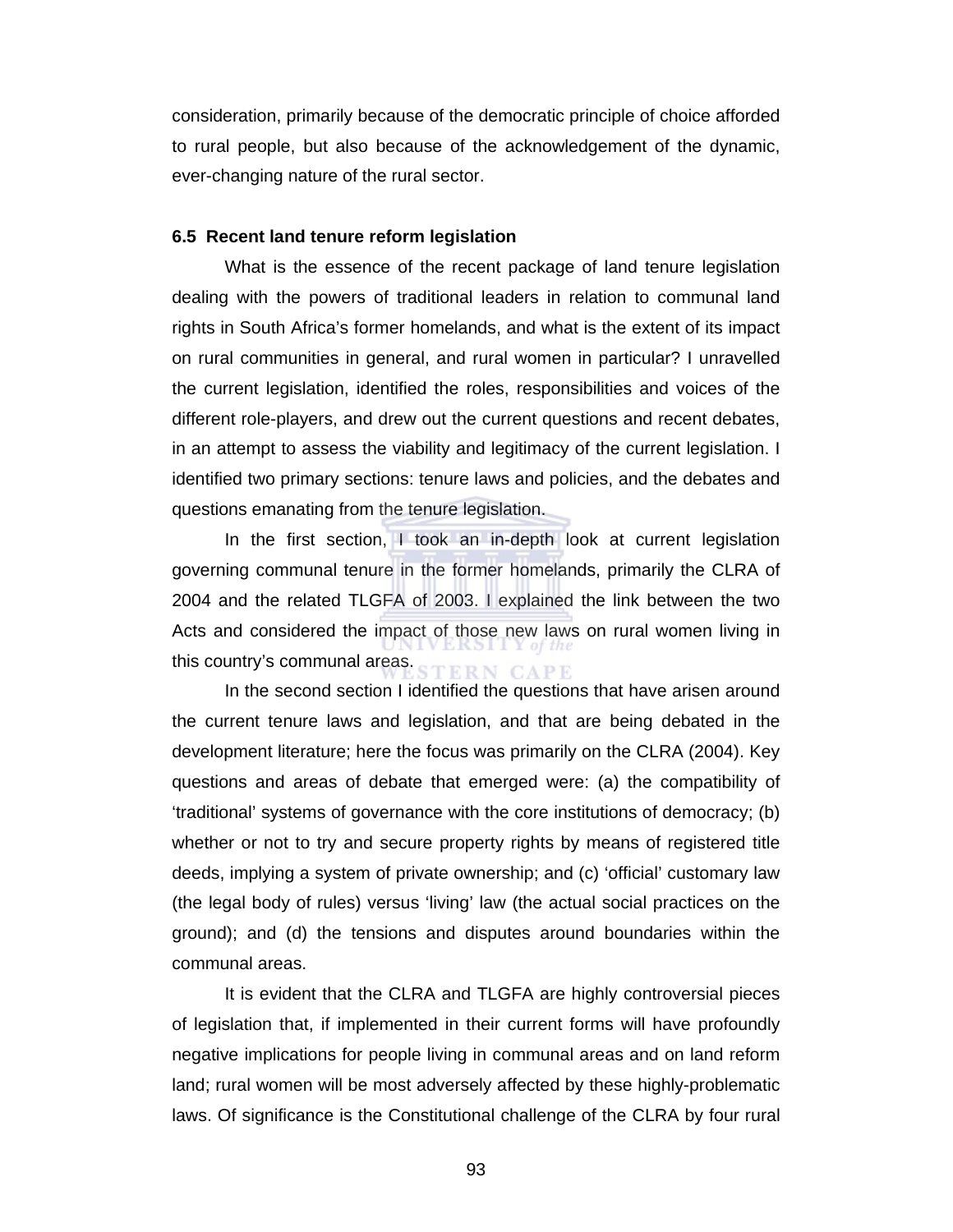communities, arguing that their rights to tenure security would be undermined by this Act, and the judgement handed down by the North Gauteng High Court in October 2009: 15 key provisions of the CLRA were declared invalid and unconstitutional. Of particular importance are those providing for the establishment and composition of land administration committees, the transfer and registration of communal land, and the determination of rights by the Minister. Although the final ruling of the Constitutional Court is now being awaited, and even though this Act was not struck down in its entirety, this judgement effectively puts paid to any possibility of the CLRA being implemented in its present form.

Of further significance is the judge's acknowledgement of the arguments related to the nested or 'layered' character of land rights and land administration tenure systems derived from customary norms and principles, which means that vesting overall control in Traditional Councils would have disastrous implications for rural communities.

The immediate implication of this ruling is that a fundamental review of its communal tenure reform programme would be required on the part of the government. In the meanwhile, this process is a vivid demonstration of the dynamic nature of the rural reality on the ground, and the result of the changes that emanate from small communities, starting with making small dents in the armour of the larger state machinery …

#### **6.6 The way forward**

The theme of this study, rural women's access to and control of land and productive resources in South Africa's communal areas, has provided the platform for highlighting and foregrounding a number of key issues and debates around the insecure nature of rural communities in general, and rural women in particular. This study has demonstrated that despite the range of ostensibly insurmountable challenges confronting rural people, in the form of counter-productive and discriminatory legislation, or archaic and patriarchal traditional authority, rural communities embody the essence of dynamism and use their agency to *become* the changes that their material objective conditions require. The tenacity of the women on the ground, categorised in academic terms as the 'subalterns', the 'marginalised' and 'the poorest of the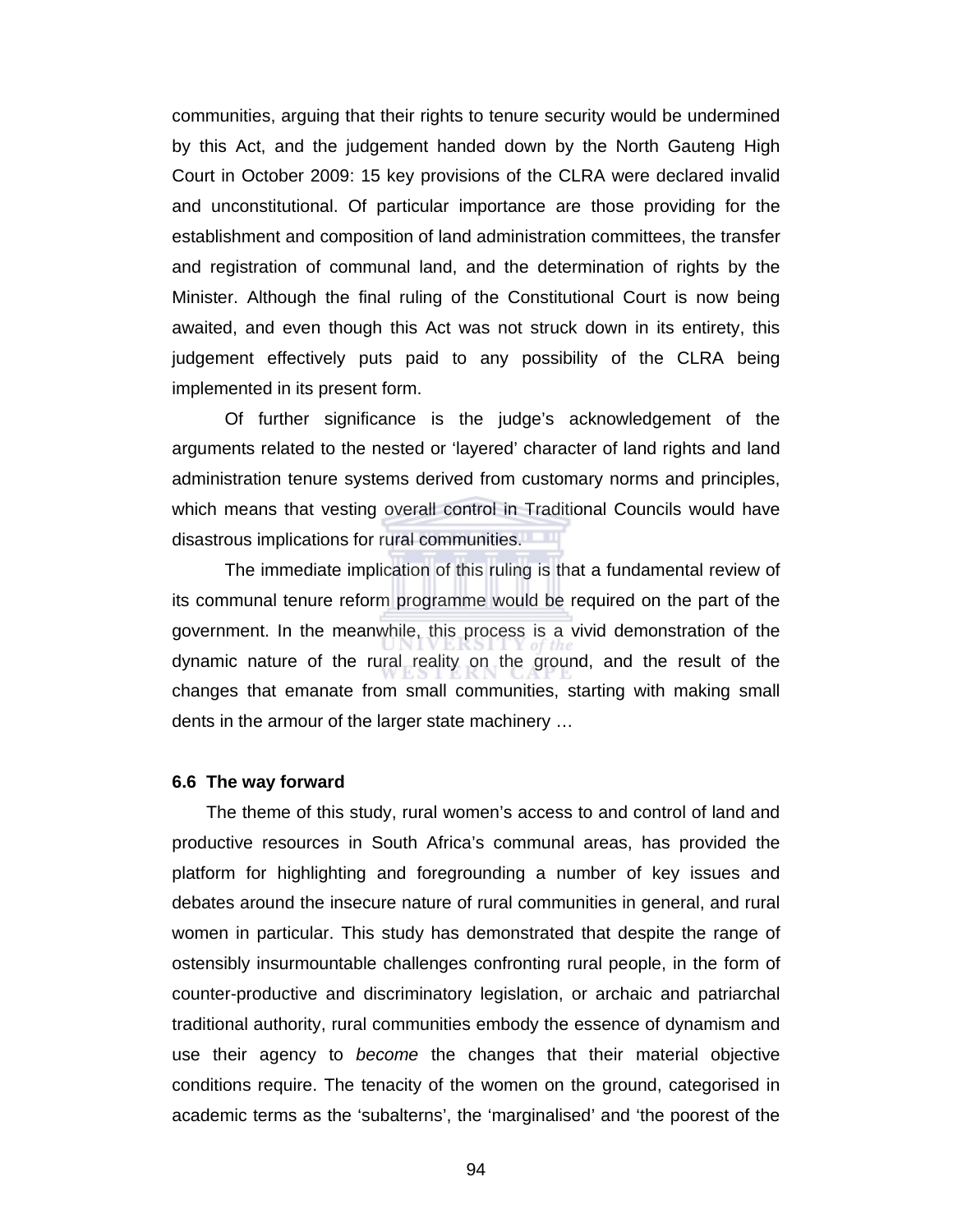poor', should spur all citizens of the developing world to challenge and conquer adversity, as indeed the four rural communities who went to battle against the state demonstrated, having successfully flexed their collective muscle and starting the demise of an unjust piece of state legislation.

In my view, the state does not have many options, following its beleaguered attempts at formulating appropriate land tenure reform legislation for this country's communal areas. What is clear is that it needs to return to the drawing board. It will stand the state in good stead to revive the shelved draft Land Rights Bill of 1999, engage with the relevant stakeholders, return the 'power of definition' to the people, and to listen to the voices from the periphery. If these preconditions are met, the state could see the reinstatement of the confidence of rural people in a land reform programme that had, perhaps more than other government policies in the new South Africa, created expectations of a transformed status from subordinate 'subjects', to empowered 'citizens'. And perhaps the rural women in South Africa's communal areas will be a step closer to declaring, as their counterparts in South Asia have done,

We had tongues but could not speak. For the We had feet but could not walk. RN CAPE Now that we have the land We have the strength to speak and walk! (Agarwal, 1994:xvi)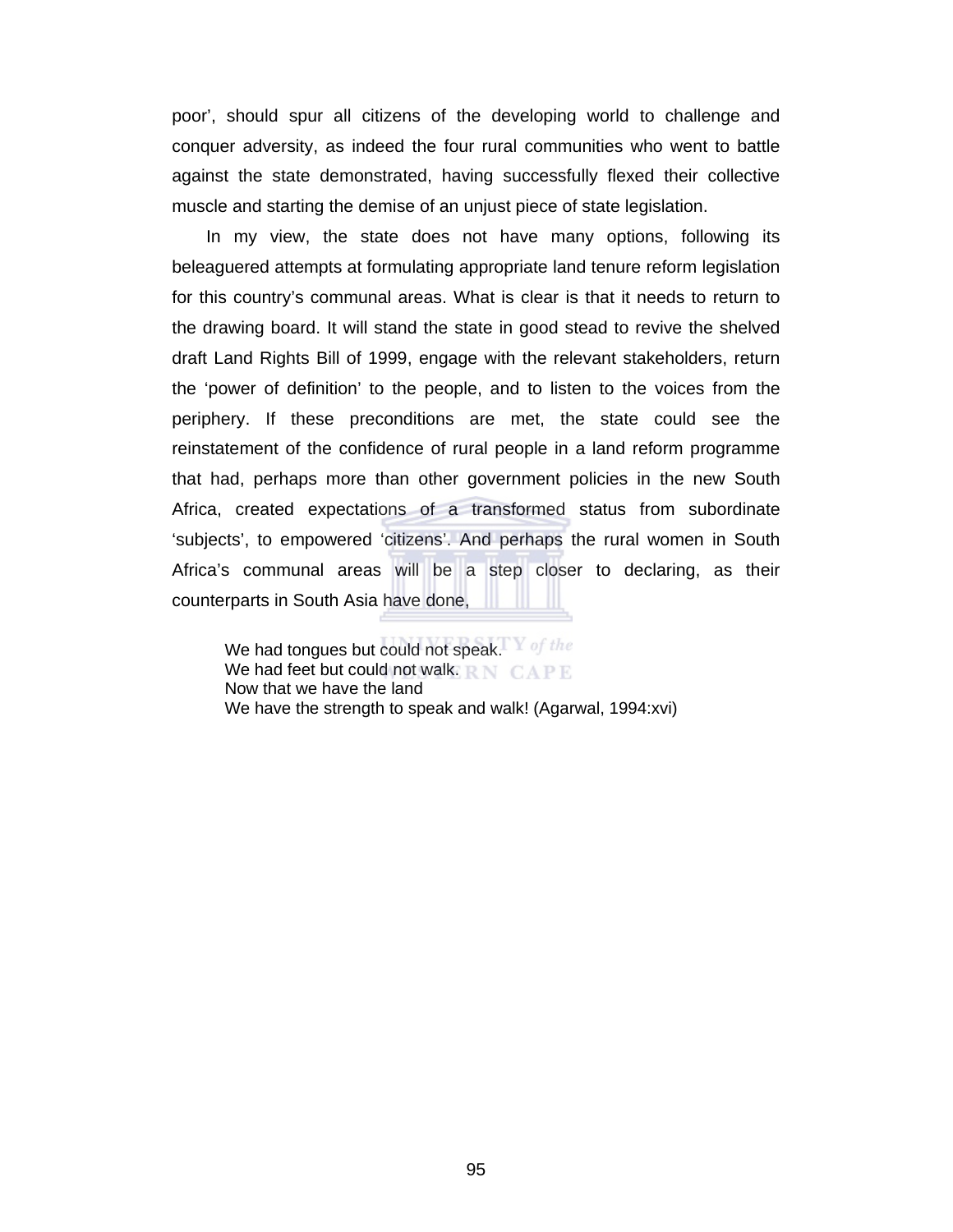# **BIBLIOGRAPHY**

Adams, M., Cousins, B. and Manona, S. 2000. 'Land tenure and economic development in rural South Africa: Constraints and opportunities'. In Cousins, B. (ed), *At the crossroads: Land and agrarian reform in South Africa into the 21st century.* Cape Town: Programme for Land and Agrarian Studies, University of the Western Cape / Braamfontein: National Land Committee (NLC).

Adato, M., Carter, M., and May, J. 2006. 'Exploring poverty traps and social exclusion in South Africa using qualitative and quantitative data'. *Journal of Development Studies,* Vol 42, No 2, February, pp. 226-247.

African National Congress (ANC). 1994. *The Reconstruction and Development Programme.* Johannesburg: African National Congress.

African National Congress (ANC). Undated, *circa* 2007. 'Towards a resolution on rural development, land reform and agrarian change'. Discussion Document, Economic Transformation Committee.

African National Congress (ANC). 2009. *Election Manifesto.* Johannesburg: African National Congress.

Agarwal, B. 1994. *A field of one's own: Gender and land rights in South Asia.* Cambridge: Cambridge University Press.

Agbese, P. 2004. 'Chiefs, constitutions, and policies in Nigeria', *West Africa Review*, Issue 6, 1-21. WESTERN CAPE

Agricultural and Rural Development Research Institute (ARDRI). 2008. *ARDRI News,* University of Fort Hare, December.

Ainslie, A. (ed). 2002. 'Cattle ownership and production in the communal areas of the Eastern Cape.' Research Report No 10. Cape Town: Programme for Land and Agrarian Studies, University of the Western Cape.

Ainslie, A., Kepe, T., Cinderby, S. and Petse, T. 1996. 'Rural livelihoods and local level management of natural resources in the Peddie district'. LAPC Working Paper No 42. Johannesburg: Land and Agricultural Policy Centre (LAPC).

Alcock, S. 2008. 'A hosi is truly born'. *Mail and Guardian,* 29 August to 04 September.

Ardington, E. and Lund, F. 1996. 'Questioning rural livelihoods'. In Lipton, M., Ellis, F. and Lipton, M. (eds), *Land, labour and livelihoods in rural South Africa. Volume Two: KwaZulu-Natal and Northern Province.* Durban: Indicator Press.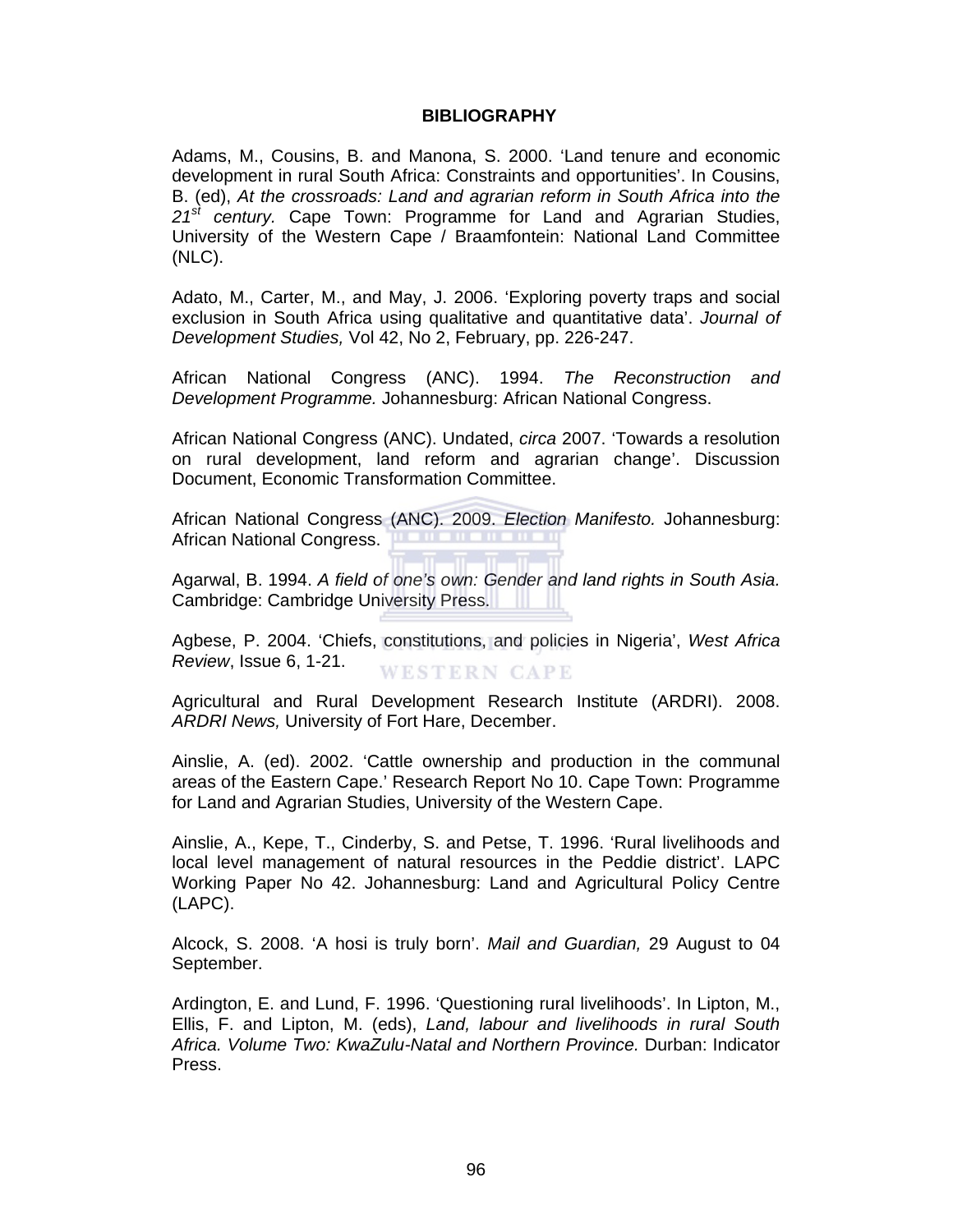Banda, K. 2009. 'Beyond black and white: The National African Farmers' Union of South Africa', in Scoones, I. and Thompson J. (eds). 2009. *Farmer first revisited: Innovation for agricultural research and development.* Warwickshire: Practical Action Publishing.

Bell, J. 1995. 'The hidden harvest', *Seedling*, Quarterly Newsletter of Genetic Resources Action International (GRAIN), October. Downloaded from: http://www.grain.org/seedling/index.cfm?id=157 Accessed: 7/9/2008

Bennett, T. 2004. *Customary law in South Africa.* Cape Town: Juta.

Bennett,T. 2008. '"Official" vs "living" customary law: Dilemmas of description and recognition', in Claassens, A. and Cousins, B. (eds), *Land, power and custom: Controversies generated by South Africa's Communal Land Rights Act*. Cape Town: UCT Press and Legal Resources Centre (LRC).

Bentley, K. 2004. 'Women's human rights and the feminisation of poverty in South Africa'. *Review of African Political Economy,* Vol 31, No 100, pp. 247- 261.

Bernstein, H. 1997. 'Social change in the South African countryside: Land and production, poverty and power'. Occasional Paper No 4. Cape Town: Programme for Land and Agrarian Studies, University of the Western Cape.

Bromley, D. (ed). 1992. *Making the commons work: Theory, practice, policy.* San Francisco: Institute for Contemporary Studies.

Bromley, D. and Cernea, M. 1989. 'The management of common property natural resources: Some conceptual and operational fallacies'. *World Bank Discussion Papers*, No 57. Washington DC: World Bank.

Budlender, D. 1999. 'Patterns of poverty in South Africa', *Development Southern Africa,* Vol 16, No 2, pp.197-219.

Budlender, D. 2006. Applicants' Expert and Professional Affidavit in the case between Tongoane and others vs the National Minister for Agriculture and Land Affairs and others.

Available on the DVD accompanying the book, Claassens, A. and Cousins, B. (eds). 2008. *Land, power and custom: Controversies generated by South Africa's Communal Land Rights Act*. Cape Town: UCT Press and Legal Resources Centre (LRC).

Budlender, G. 2003. 'Submission: Opinion – Communal Land Rights Bill, before the Agriculture and Land Affairs Portfolio Committee', November.

Butt, R. 2006. 'Rural poverty in South Africa', *Opportunity Cost Economics (OCEN) Newsletter*, Issue 1.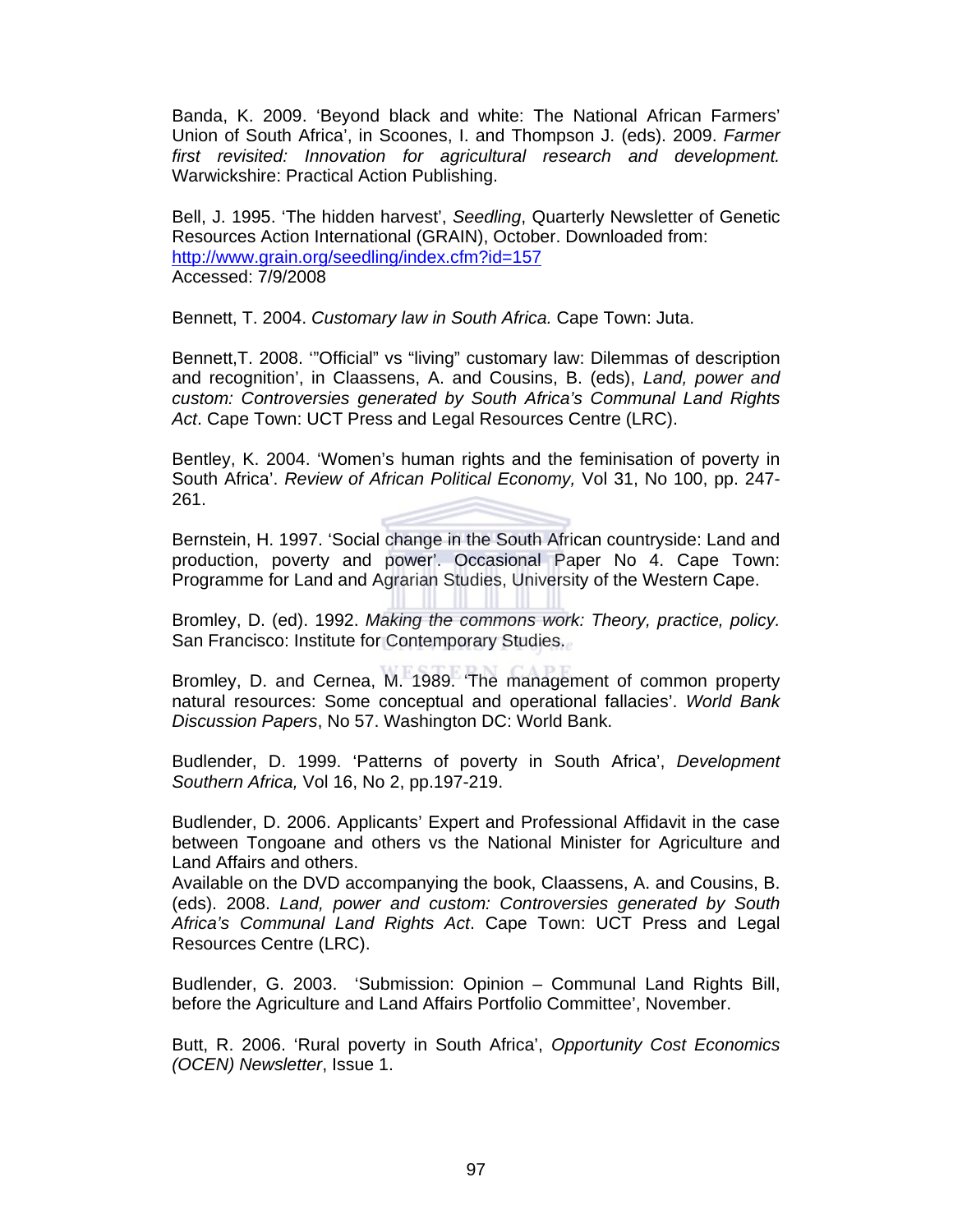Buur, L. and Kyed, H.M. (eds) 2005. 'New roles for traditional leaders in resource mobilisation and rural development: Expectations, obstacles and conflicts'. Report of Panel discussion – European Union Conference on Traditional Leadership in Sub-Saharan Africa.

Chambers, R. 1997. *Whose reality counts? Putting the first last.* London: Intermediate Technology Development Group (ITDG).

Chanock, M. 1991. 'Paradigms, policies and property: A review of the customary law of land tenure', in Mann, K. and Roberts, R. (eds.), *Law in colonial Africa.* Cape Town: Heinemann.

Chimhowu, A. and Woodhouse, P. 2006. 'Customary vs private property rights? Dynamics and trajectories of vernacular land markets in sub-Saharan Africa'. *Journal of Agrarian Change,* Vol 6, No 3, pp. 346-371.

Chronic Poverty Research Centre (CPRC). 2009. 'The Chronic Poverty Report 2008-09: Escaping poverty traps'. Manchester: Chronic Poverty Research Centre, University of Manchester.

Claassens, A. 2000. 'Land rights and local decision-making processes: Proposals for tenure reform'. In Cousins, B. (ed), *At the crossroads: Land and agrarian reform in South Africa into the 21st century.* Cape Town: Programme for Land and Agrarian Studies, University of the Western Cape / Braamfontein: National Land Committee (NLC).

Claassens, A. 2001. '"It is not easy to challenge a chief": Lessons from Rakgwadi'. Research Report No 9. Cape Town: Programme for Land and Agrarian Studies, University of the Western Cape.

Claassens, A. 2003. 'Community views on the Communal Land Rights Bill'. Research Report No 15. Cape Town: Programme for Land and Agrarian Studies, University of the Western Cape.

Claassens, A. 2005. 'The Communal Land Rights Act and women: Does the Act remedy or entrench discrimination and the distortion of the customary?' Occasional Paper No 28. Cape Town: Programme for Land and Agrarian Studies, University of the Western Cape, and the Legal Resources Centre (LRC).

Claassens, A. 2008a. 'Customary law and zones of chiefly sovereignty: The impact of government policy on whose voices prevail in the making and changing of customary law', in Claassens, A. and Cousins, B. (eds), *Land, power and custom: Controversies generated by South Africa's Communal Land Rights Act*. Cape Town: UCT Press and Legal Resources Centre (LRC).

Claassens, A. 2008b. 'Power, accountability and apartheid borders: The impact of recent laws on struggles over land rights', in Claassens, A. and Cousins, B. (eds), *Land, power and custom: Controversies generated by*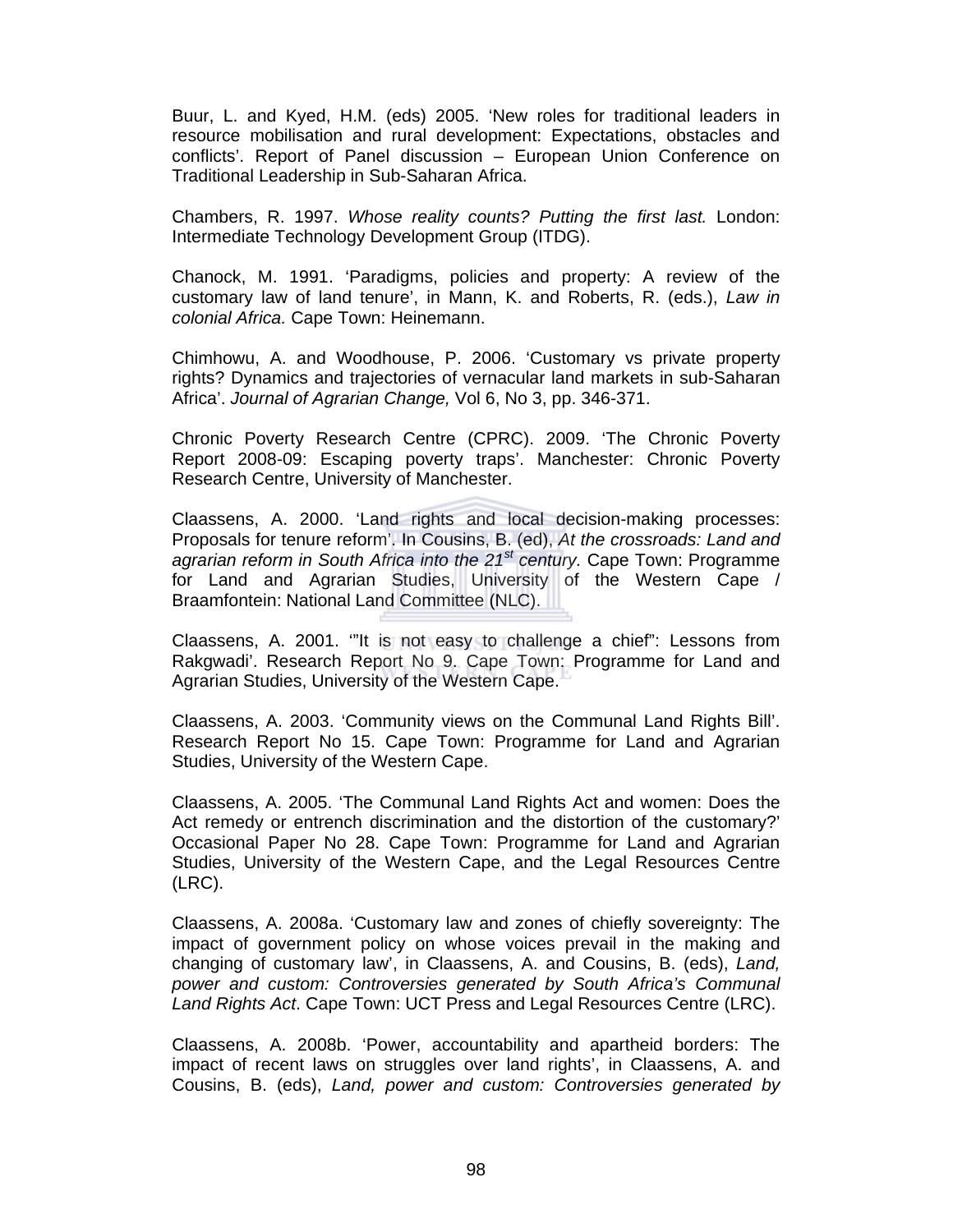*South Africa's Communal Land Rights Act*. Cape Town: UCT Press and Legal Resources Centre (LRC).

Claassens, A. and Cousins, B. (eds). 2008. *Land, power and custom: Controversies generated by South Africa's Communal Land Rights Act*. Cape Town: UCT Press and Legal Resources Centre (LRC).

Claassens, A. and Gilfillan, D. 2008. 'The Kalkfontein land purchases: Eighty years on and still struggling for ownership', in Claassens, A. and Cousins, B. (eds), *Land, power and custom: Controversies generated by South Africa's Communal Land Rights Act*. Cape Town: UCT Press and Legal Resources Centre (LRC).

Claassens, A. and Hathorn, M. 2008. 'Stealing restitution and selling land allocations: Dixie, Mayaeyane and Makuleke', in Claassens, A. and Cousins, B. (eds), *Land, power and custom: Controversies generated by South Africa's Communal Land Rights Act*. Cape Town: UCT Press and Legal Resources Centre (LRC).

Claassens, A. and Mnisi, S. 2009 (forthcoming). 'Rural women: Redefining land rights in the context of living customary law'. Draft paper, September.

Claassens, A. and Ngubane, S. 2008. 'Women, land and power: The impact of the Communal Land Rights Act', in Claassens, A. and Cousins, B. (eds), *Land, power and custom: Controversies generated by South Africa's Communal Land Rights Act*. Cape Town: UCT Press and Legal Resources Centre (LRC). **UNIVERSITY** of the

Commission on Gender Equality (CGE). 2003. 'Submission on Communal Land Rights Bill before the Agriculture and Land Affairs Portfolio Committee', November.

Cousins, B. 1996a. 'Livestock production and common property struggles in South Africa's agrarian reform'. *Journal of Peasant Studies,* No 23, pp.166- 208.

Cousins, B. 1996b. 'Range management and land reform policy in postapartheid South Africa, Vol II'. Proceedings of the 5<sup>th</sup> International Rangeland Congress. Denver: Society for Range Management.

Cousins, B. 1999a. 'Invisible capital: The contribution of communal rangelands to rural livelihoods in South Africa'. *Development Southern Africa,* Vol 16, No 2, Winter.

Cousins, B. 1999b. 'Common pool resources and land tenure systems in Africa'. Unpublished report – Input to Department for International Development Workshop on Land Tenure Policy in Africa, London: DFID, February.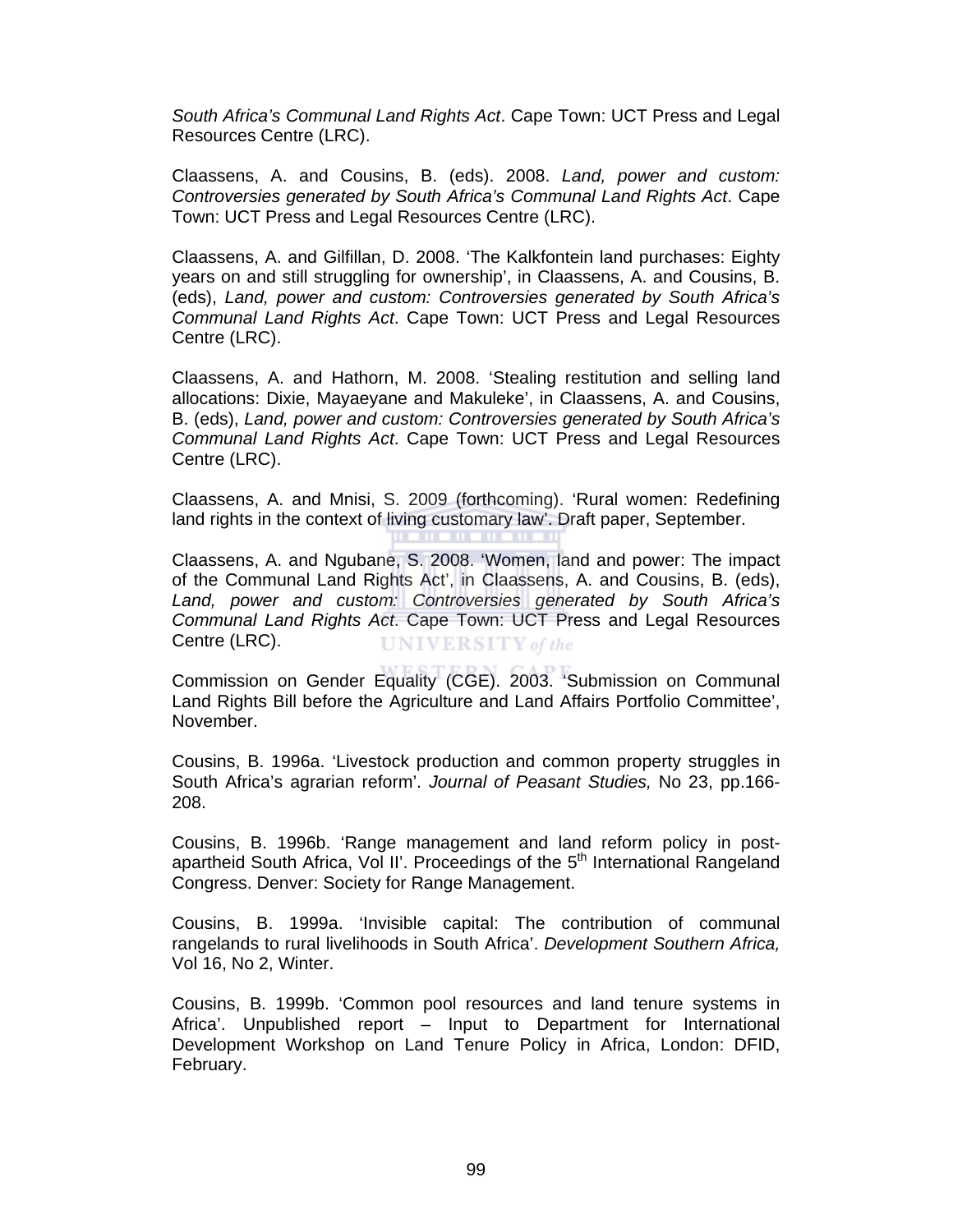Cousins, B. 2003. 'Submission on Communal Land Rights Bill before the Agriculture and Land Affairs Portfolio Committee', November.

Cousins, B. 2005a. 'Land tenure systems in the communal areas of South Africa and the potential impact of the Communal Land Rights Act (2004)'. Unpublished paper for the Legal Resources Centre.

Cousins, B. 2005b. 'Tenure reform in South Africa: Titling versus social embeddedness', *Forum for Development Studies,* No 2.

Cousins, B. 2006. Applicants' Expert and Professional Affidavit in the case between Tongoane and others vs the National Minister for Agriculture and Land Affairs and others.

Available on the DVD accompanying the book, Claassens, A. and Cousins, B. (eds). 2008. *Land, power and custom: Controversies generated by South Africa's Communal Land Rights Act*. Cape Town: UCT Press and Legal Resources Centre (LRC).

Cousins, B. 2007. 'More than socially embedded: The distinctive character of "communal tenure" regimes in South Africa and its implications for land policy'. *Journal of Agrarian Change*. Vol 7, No 3, pp. 281-315.

Cousins, B. 2008a. 'Characterising "communal" tenure: Nested systems and flexible boundaries', in Claassens, A. and Cousins, B. (eds), *Land, power and custom: Controversies generated by South Africa's Communal Land Rights Act*. Cape Town: UCT Press and Legal Resources Centre (LRC).

**UNIVERSITY** of the

Cousins, B. 2008b. 'Contextualising the controversies: Dilemmas of communal tenure reform in post-apartheid South Africa', in Claassens, A. and Cousins, B. (eds), *Land, power and custom: Controversies generated by South Africa's Communal Land Rights Act*. Cape Town: UCT Press and Legal Resources Centre (LRC).

Cousins, B. 2009a. 'Key provisions of the Communal Land Rights Act are declared unconstitutional. Where to now?' Weblog of the Institute for Poverty, Land and Agrarian Studies (PLAAS). Accessed 10 November 2009: http://anothercountryside.wordpress.com

Cousins, B. 2009b. 'Land reform in South Africa' – Review Essay: Deborah James (2007). *Gaining ground? 'Rights' and 'property' in South African land reform*. London: Routledge-Cavendish, and Johannesburg: Wits University Press. *Journal of Agrarian Change*, Vol 9, No 3, July, pp. 421-431.

Cousins, B. and Claassens, A. 2004. 'Communal land rights, democracy and traditional leaders in post-apartheid South Africa', in Saruchera, M. (ed.), *Securing land and resource rights in Africa: Pan-African perspectives*. Cape Town: Programme for Land and Agrarian Studies (PLAAS), University of the Western Cape.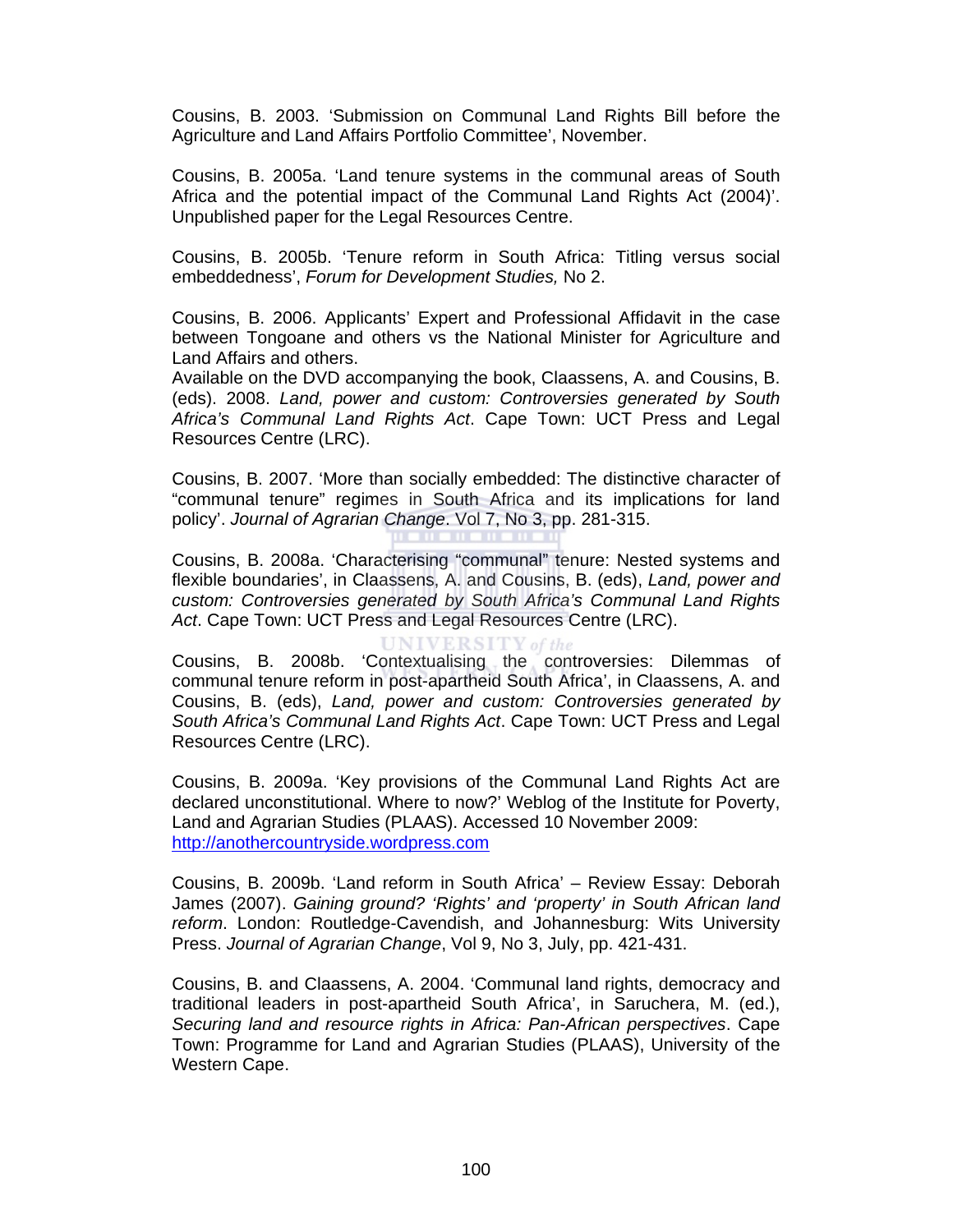Cousins, B. and Claassens, A. 2005. 'Communal land rights and democracy in post-apartheid South Africa'. In Jones, P. and Stokke, K. (eds) *Democratising development.* Netherlands: Koninklijke Brill NV.

Cross, C. 1992. 'An alternate legality: The property rights question in relation to South African land reform'. *South African Journal of Human Rights*, Vol 8, No 3, pp. 305-333.

Cross, C. and Friedman, M. 1997. 'Women and tenure: Marginality and left hand power'. In Meer, S. (ed), *Women, land and authority: Perspectives from South Africa.* Cape Town: David Philip.

Cross, C. and Hornby, D. 2002. 'Opportunities and obstacles to women's land access in South Africa'. A Research Report for the *Promoting Women's Access to Land (PWAL)* Programme, February.

Delius, P. 2008. 'Contested terrain: Land rights and chiefly power in historical perspective', in Claassens, A. and Cousins, B. (eds), *Land, power and custom: Controversies generated by South Africa's Communal Land Rights Act*. Cape Town: UCT Press and Legal Resources Centre (LRC).

Department of Land Affairs (DLA), 1997. *White Paper on South African Land Policy.* Pretoria: Department of Land Affairs.

Diarra, M. and Monimart, M. 2006. 'Landless women, hopeless women? Gender, land and decentralisation in Niger. *IIED Drylands Programme,* Issue Paper No 143. London: International Institute for Environmental Development (IIED). **WESTERN CAPE** 

Eastern Cape Department of Agriculture (EC DoA). 2008. '2008 Policy Speech', 11 March.

Ellis, F. 2000. *Rural livelihoods and diversity in developing countries.* Oxford and New York: Oxford University Press.

Fair Share. 2002. 'Land, inheritance rights and livelihoods in rural areas: The impact on women in South Africa', *Economic Justice Update,* Vol 6, No 1. Cape Town: Fair Share, School of Government, University of the Western Cape.

Food and Agricultural Organisation (FAO). 2008. *Land access in rural Africa: Strategies to fight gender inequality*. Proceedings of FAO-Dimitra Workshop: 'Information and communication strategies to fight gender inequality as regards land access and its consequences for rural populations in Africa', 22- 26 September. Brussels: FAO.

Fourth World Congress of Rural Women. 2007. 'Declaration of the 4<sup>th</sup> World Congress of Rural Women', Durban, 23-26 April 2007.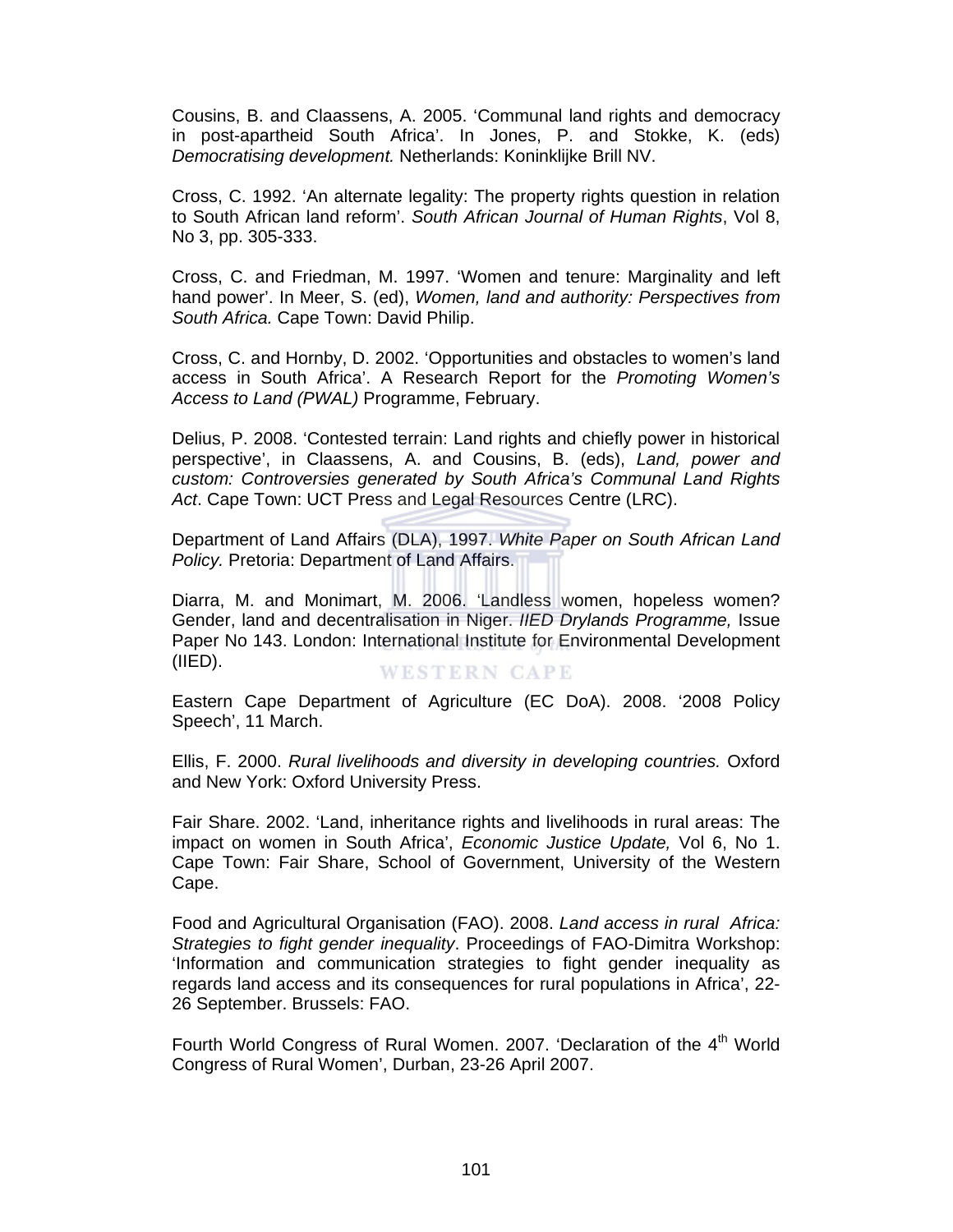Francis, E. 2000. *Making a living: Changing livelihoods in rural Africa.* London and New York: Routledge.

Govender, P. 2004. 'Parliament gives rural women a raw deal'. *Sunday Times,* 15 February.

Greater Manyeleti Land Rights Group. 2003. 'Submission on Communal Land Rights Bill before the Agriculture and Land Affairs Portfolio Committee', November.

Grown, C. and Sebstad, J. 1989. 'Introduction: Toward a wider perspective on women's employment'. *World development*, Vol 17, No 7, pp.937-952.

Guri, B. 2006. 'Strengthening the capacity of traditional authorities for good governance and development at the local level'. Concept Paper for research theme *Traditional authorities, decentralisation and development*. Accra: Centre for Indigenous Knowledge and Organisational Development (CIKOD).

Hajdu, F. 2006. 'Local worlds: Rural livelihood strategies in Eastern Cape, South Africa'. PhD thesis. Sweden: Linköping University.

Hall, R. 2004. 'Land and agrarian reform in South Africa: A Status Report'. Research Report No 20. Cape Town: Programme for Land and Agrarian Studies, University of the Western Cape.

Hall, R. 2009a. 'A fresh start for rural development and agrarian reform?' Policy Brief 29. Cape Town: Institute for Poverty, Land and Agrarian Studies, University of the Western Cape.

Hall, R. (ed) 2009b. *Another countryside? Policy options for land and agrarian reform in South Africa*. Cape Town: Institute for Poverty, Land and Agrarian Studies (PLAAS), University of the Western Cape.

Hansen, S.M. 2006. 'Northern Uganda and the role of non-state actors'. Paper presented at the Danida/GEPPA organised conference, *Power, politics and change in weak states*, Copenhagen, 1-2 March.

Hardin, G. 1968. 'The tragedy of the commons'. *Science,* No 162, pp.1243- 1248.

Hargreaves, S. and Meer, S. 2000. 'Out of the margins and into the centre: Gender and institutional change'. In Cousins, B. (ed), *At the crossroads: Land and agrarian reform in South Africa into the 21st century.* Cape Town: Programme for Land and Agrarian Studies, University of the Western Cape / Braamfontein: National Land Committee (NLC).

Hart, T. 2007. 'The socio-economics of subsistence farmers and the contribution of the Social Sciences to agricultural development'. In Academy of Science of South Africa (ASSAf), *Science-based improvements of*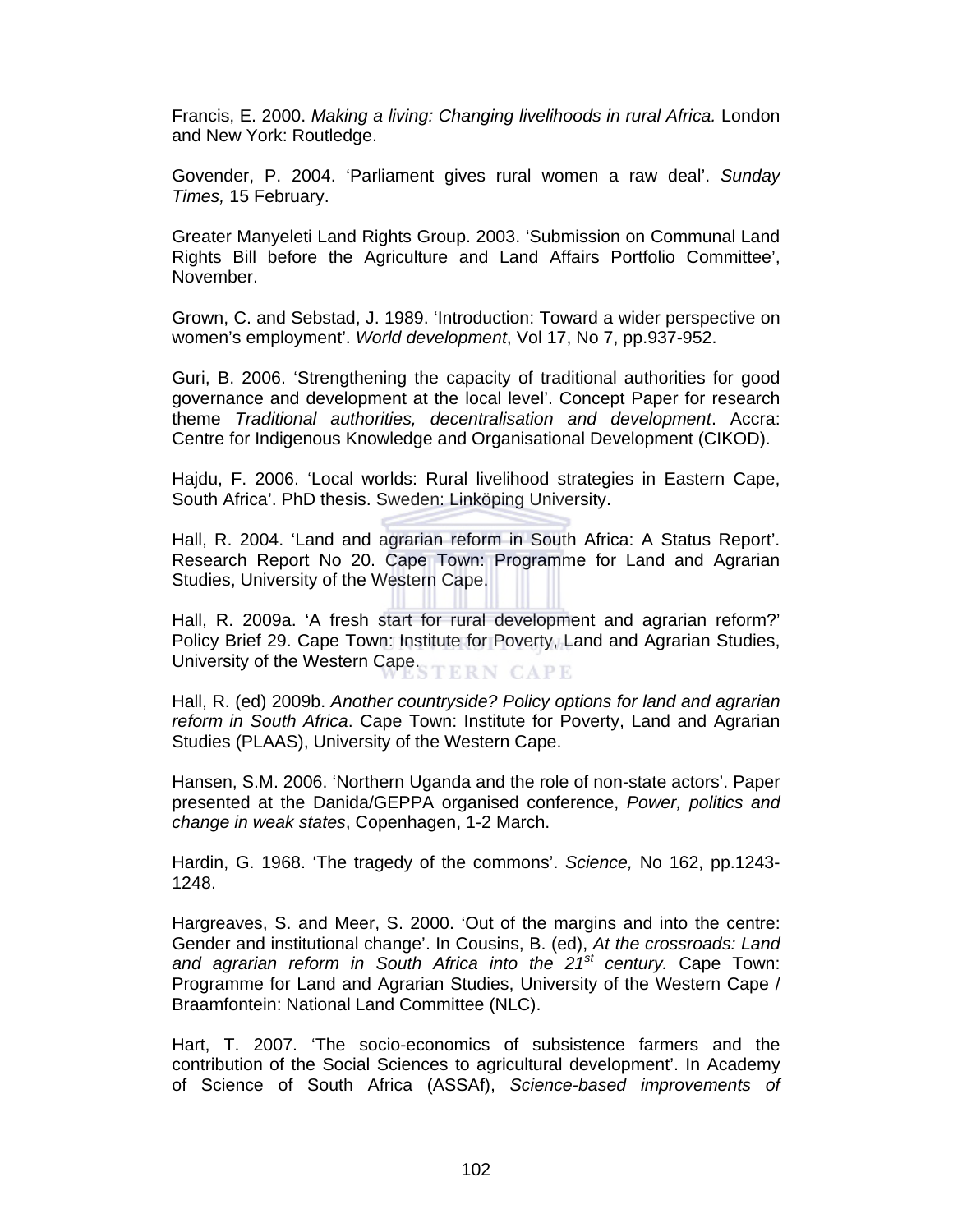*rural/subsistence agriculture.* Forum Procedings, Committee on Science for Poverty Alleviation. Pretoria: Academy of Science of South Africa (ASSAf).

Holomisa, P. 2004. '"Chiefs" bill gives pride of place to traditional leaders and customs'. *Business Day*, 11 February.

Human Sciences Research Council (HSRC). 2006. 'Longitudinal study: The effect of the legislated powers of Traditional Authorities on rural women's rights in South Africa', Democracy and Governance Programme Baseline Report. Pretoria: HSRC, in partnership with the Gender Research Project (GRP), Centre for Applied Legal Studies (CALS), University of the Witwatersrand and the Programme for Land and Agrarian Studies (PLAAS), University of the Western Cape.

Ikdahl, I., Hellum, A., Kaarhuis, R., Benjaminsen, T.A. and Kameri-Mbote, P. 2005. 'Human rights, formalisation and women's land rights in southern and eastern Africa'. *Studies in Women's Law,* No 57. Norway: University of Oslo.

Institute for Poverty, Land and Agrarian Studies (PLAAS). 2009. *Umhlaba Wethu, A bulletin tracking land reform in South Africa,* University of the Western Cape, No 7, June.

Institute of Development Studies (IDS). 2009. *id21 insights - Forestry,* University of Sussex, Issue 77, May.

International Centre for Research on Women (ICRW), Human Sciences Research Council (HSRC), and Associates for Development (AfD). 2008. *Women's property rights, HIV and Aids, and domestic violence: Research findings from two districts in South Africa and Uganda.* Cape Town: HSRC Press.

International Fund for Agricultural Development (IFAD). 1995. 'Common property resources and the rural poor in sub-Saharan Africa'. IFAD Special Programme for sub-Saharan African countries affected by drought and desertification. Rome: IFAD.

International Institute for Environment and Development (IIED). 1995. *The hidden harvest: The value of wild resources in agricultural systems.* London: IIED.

Jackson, C. 2003. 'Gender analysis of land: Beyond land rights for women?' *Journal of Agrarian Change,* Vol 3, No 4, pp. 453-480.

James, D. 2007. *Gaining ground: 'Rights' and 'Property' in South African land reform.* London: Routledge-Cavendish, and Johannesburg: Wits University Press.

Kabeer, N. 1994. *Reversed realities: Gender hierarchies in development thought.* London: Verso.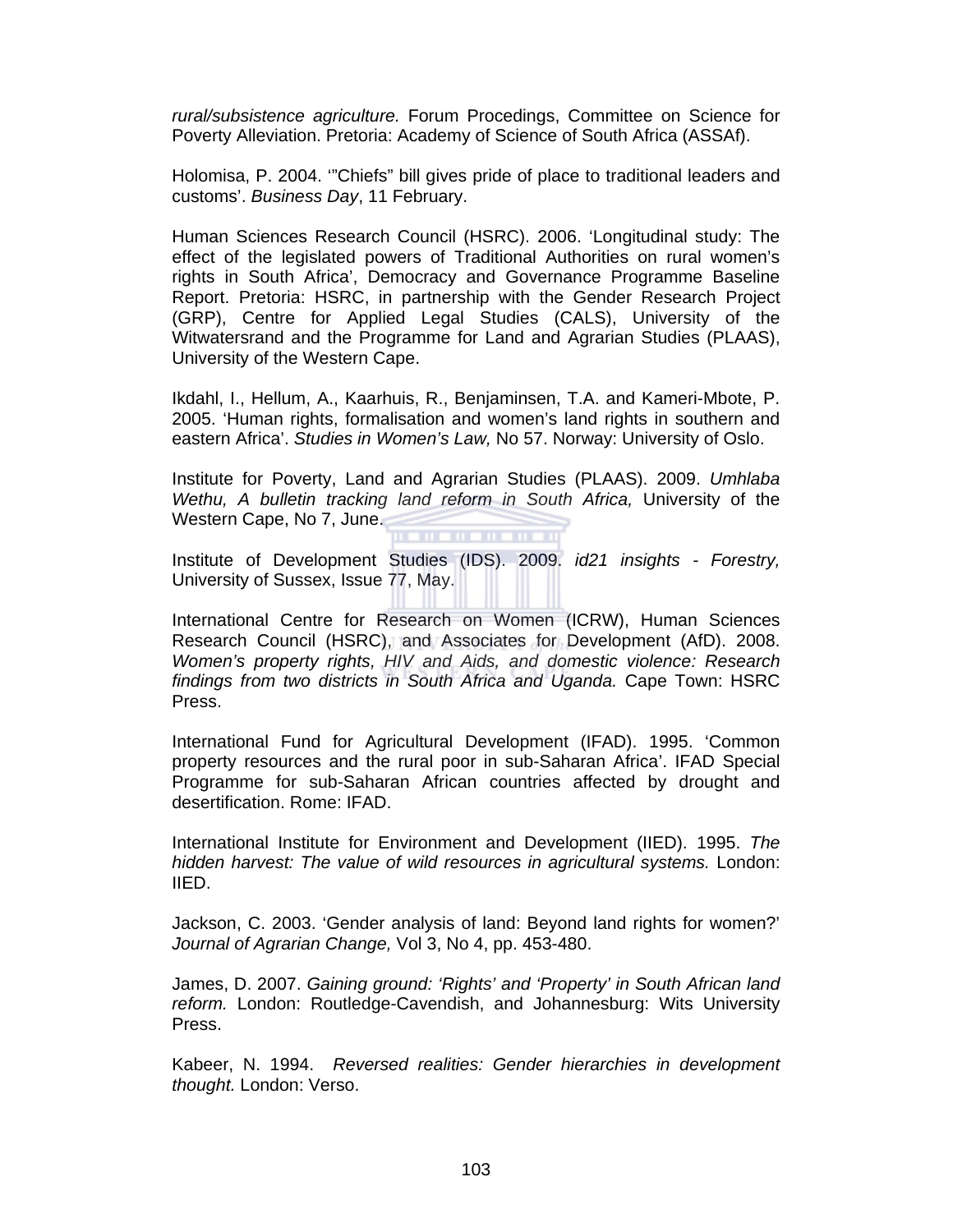Kariuki, S. 2004. 'Failing to learn from failed programmes? South Africa's Communal Land Rights Act (CLRA 2004)'. ASC Working Paper 58/2004. Leiden: African Studies Centre.

Keirungi, J. and Fabricius, C. 2005. 'Selecting medicinal plants for cultivation at Nqabara on the Eastern Cape Wild Coast, South Africa', *South African Journal of Science,* No 101, November/December, pp. 497-501.

Kepe, T. 1997. 'Environmental entitlements in Mkambati: Livelihoods, social institutions and environmental change on the Wild Coast of the Eastern Cape'. Research Report No 1. Cape Town: Programme for Land and Agrarian Studies, University of the Western Cape.

Kepe, T. 2002. 'Grassland vegetation and rural livelihoods: A case study of resource value and social dynamics on the Wild Coast, South Africa'. PhD thesis, Faculty of Arts, University of the Western Cape, September.

Kepe, T. 2003. 'Use, control and value of craft material – *cyperus textiles*: Perspectives from an Mpondo village, South Africa'. *South African Geographical Journal*, Vol 85, No 2, pp.152-157.

Khumalo, L. 2003. 'An evaluation of existing and past Poverty Alleviation Programmes'. Paper presented at the *TIPS Annual Forum 2003*, Development Policy Research Unit, University of Cape Town.

Kompe, L., Mkhize, B. and Small, J. 1994. *The Rural Women's Movement: Holding the knife on the sharp edge.* Johannesburg: The Rural Action Committee (TRAC). WESTERN CAPE

Land and Equity Movement in Uganda (LEMU). 2008. 'Fighting the wrong battles? Towards a new paradigm in the struggle for women's land rights in Uganda'. Uganda: LEMU, December.

Legal Resources Centre (LRC). 2005. 'What does the Communal Land Rights Act say?' Cape Town: LRC.

Legal Resources Centre (LRC). 2006. 'Legal challenge to the constitutionality

of the Communal Land Rights Act: Overview'. Cape Town: LRC.

Levin, R. and Mkhabela, S. 1997. 'The chieftaincy, land allocation and democracy', in Levin, R. and Weiner, D. (eds.), *"No more tears": Struggles for land in Mpumalanga, South Africa.* Trenton: Africa World Press.

Lutz, G. and Linder, 2004. 'Traditional structures in local governance for local development'. Berne, Switzerland: Institute of Political Science, University of Berne.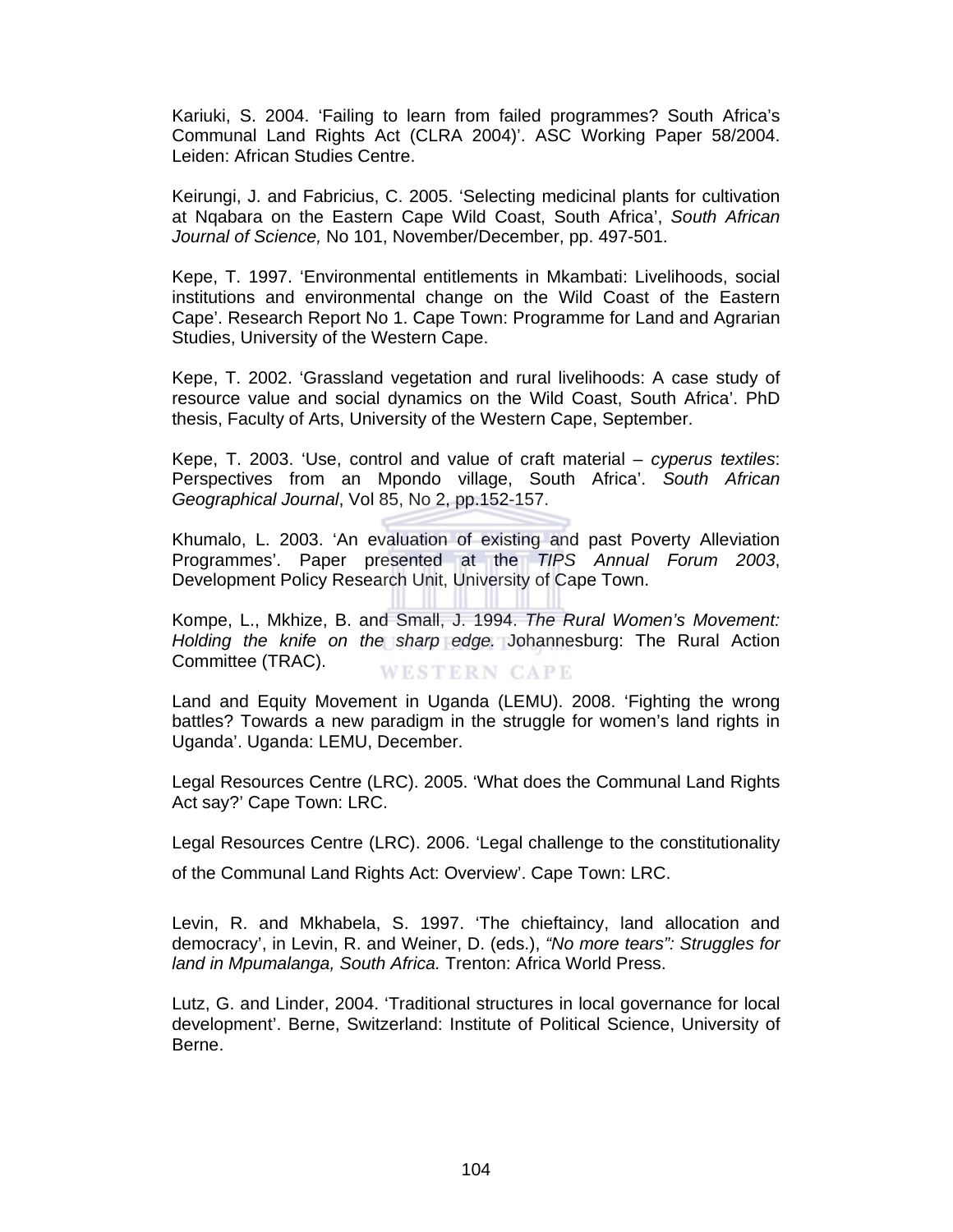Machethe, C. 2004. 'Agriculture and poverty in South Africa: Can agriculture reduce poverty?' Paper presented at the *Overcoming underdevelopment* conference, 28-29 October, Pretoria.

Makhado, Z. 2004. *Crafting a livelihood: Dynamics of local-level trade in mats and baskets in Pondoland, South Africa.* MPhil thesis, University of the Western Cape, Cape Town.

Mamdani, M. 1996. *Citizen and subject: Contemporary Africa and the legacy of late colonialism.* Princeton, N.J.: Princeton University Press.

Mann, M. 2000. 'Women's access to land in the former bantustans: Constitutional conflict, customary law, democratisation and the role of the state'. Occasional Paper No 15. Cape Town: Programme for Land and Agrarian Studies, University of the Western Cape.

Mathis, S.M. 2007. 'The politics of land reform: Tenure and political authority in rural KwaZulu-Natal'. *Journal of Agrarian Change.* Vol 7, No 1, pp. 99-120.

May, J. 2000. 'The structure and composition of rural poverty and livelihoods in South Africa'. In Cousins, B. (ed), *At the crossroads: Land and agrarian reform in South Africa into the 21st century.* Cape Town: Programme for Land and Agrarian Studies, University of the Western Cape / Braamfontein: National Land Committee (NLC).

Mbatha, L. 2003. 'Comment on the Traditional Leaders Governance Framework Bill: Focus on women's participation. *Gender Research Programme Bulletin,* No 2. Johannesburg: Centre for Applied Legal Studies (CALS), Wits University.

Mbatha, L. 2005. 'Are women accepted as traditional leaders? The case of Phillia Nwamitwa Shulubana'. *Gender Research Programme Bulletin,* Vol 1, Nos 1, 5 & 6. Johannesburg: Centre for Applied Legal Studies (CALS), Wits University.

McAllister, P. 2000. 'Maize yields in the Transkei: How productive is subsistence cultivation?' Occasional Paper No 14. Cape Town: Programme for Land and Agrarian Studies, University of the Western Cape.

Meer, S. 1994. 'Women's access to productive resources in South Africa's rural bantustans'. Master's thesis. MIT, Cambridge.

Meer, S. (ed) 1997. *Women, land and authority: Perspectives from South Africa.* Cape Town: David Philip.

Middleton, S. 1997. 'Women's land rights and needs: The case of Thornhill and Merino Walk'. In Meer, S. (ed), *Women, land and authority: Perspectives from South Africa.* Cape Town: David Philip.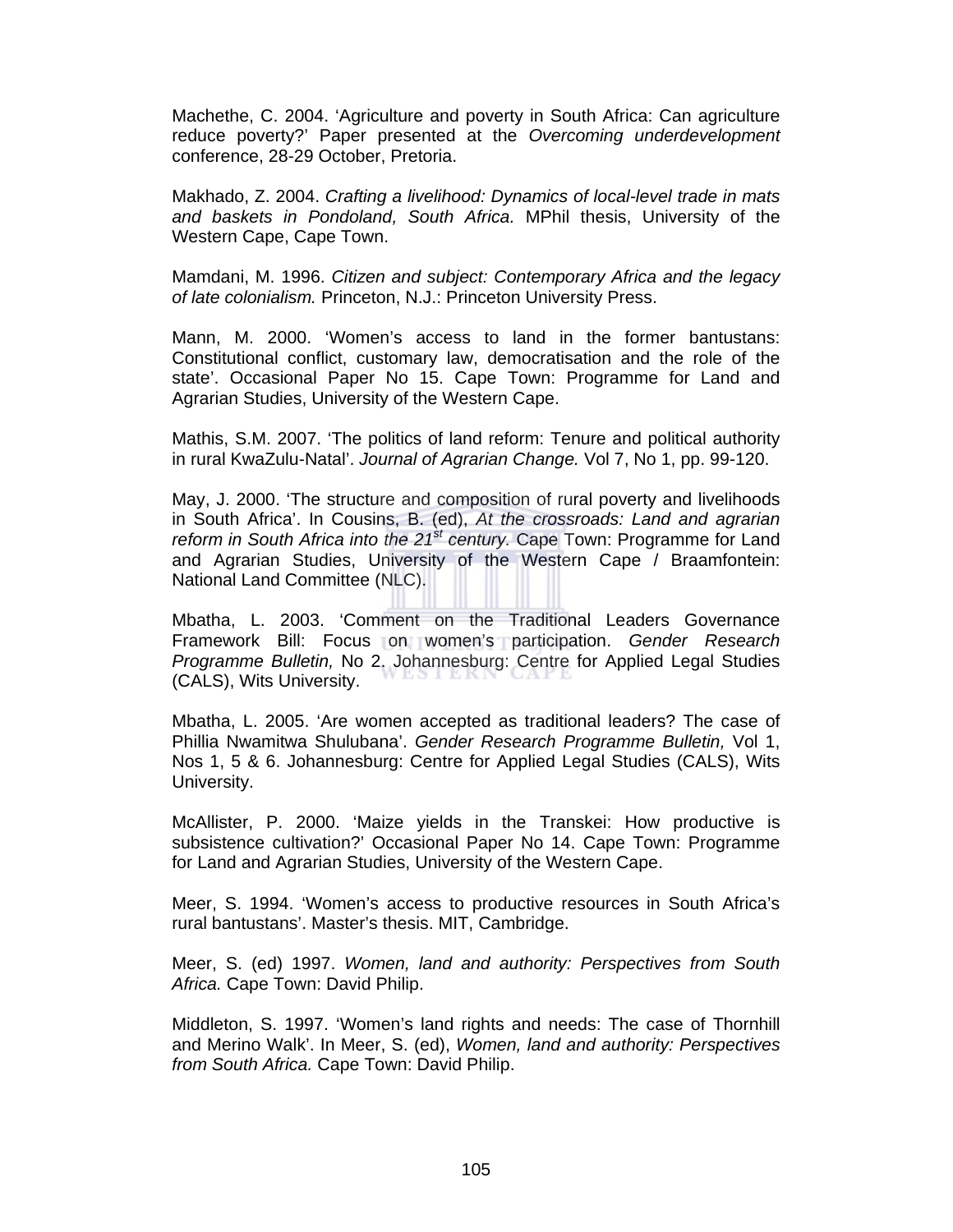Mokgope, K. 2000. 'Land reform, sustainable rural livelihoods and gender relations: A case study of Gallawater A farm'. Research Report No 5, Vol 1. Cape Town: Programme for Land and Agrarian Studies, University of the Western Cape.

Murray, C. 1987. 'Class, gender and the household: The developmental cycle in Southern Africa'. *Development and Change*, Vol 18, No 2.

Murray, C. 2004. 'South Africa's troubled royalty: Traditional leaders after democracy'. Law and Policy Paper, No 23. Canberra: Federation Press, in association with the Centre for International and Public Law, Australian National University

Mutangadura, G.B. 2005. 'Gender, HIV/AIDS and rural livelihoods in southern Africa: Addressing the challenges', in *Jenda: A journal of culture and African women studies.* Issue 7, pp. 1-19.

National House of Traditional Leaders. 2003. 'Submission on Communal Land Rights Bill before the Agriculture and Land Affairs Portfolio Committee', November.

National Land Committee (NLC). 2003. 'Submission on Communal Land Rights Bill before the Agriculture and Land Affairs Portfolio Committee', November.

Nemarundwe, N. 2003. 'Negotiating resource access: Institutional arrangements for woodlands and water use in southern Zimbabwe'. Doctoral thesis, Swedish University of Agricultural Sciences, Uppsala.

Ngubane, S. 2006. Applicants' Expert and Professional Affidavit in the case between Tongoane and others vs the National Minister for Agriculture and Land Affairs and others.

Available on the DVD accompanying the book, Claassens, A. and Cousins, B. (eds). 2008. *Land, power and custom: Controversies generated by South Africa's Communal Land Rights Act*. Cape Town: UCT Press and Legal Resources Centre (LRC).

Nhlapo, T. 1995. 'African customary law in the interim Constitution'. In Liebenberg, S. (ed), *The Constitution of South Africa from a gender perspective.* Cape Town: Community Law Centre, University of the Western Cape, in association with David Philip.

Nhlapo, T. 2006. Applicants' Expert and Professional Affidavit in the case between Tongoane and others vs the National Minister for Agriculture and Land Affairs and others.

Available on the DVD accompanying the book, Claassens, A. and Cousins, B. (eds). 2008. *Land, power and custom: Controversies generated by South Africa's Communal Land Rights Act*. Cape Town: UCT Press and Legal Resources Centre (LRC).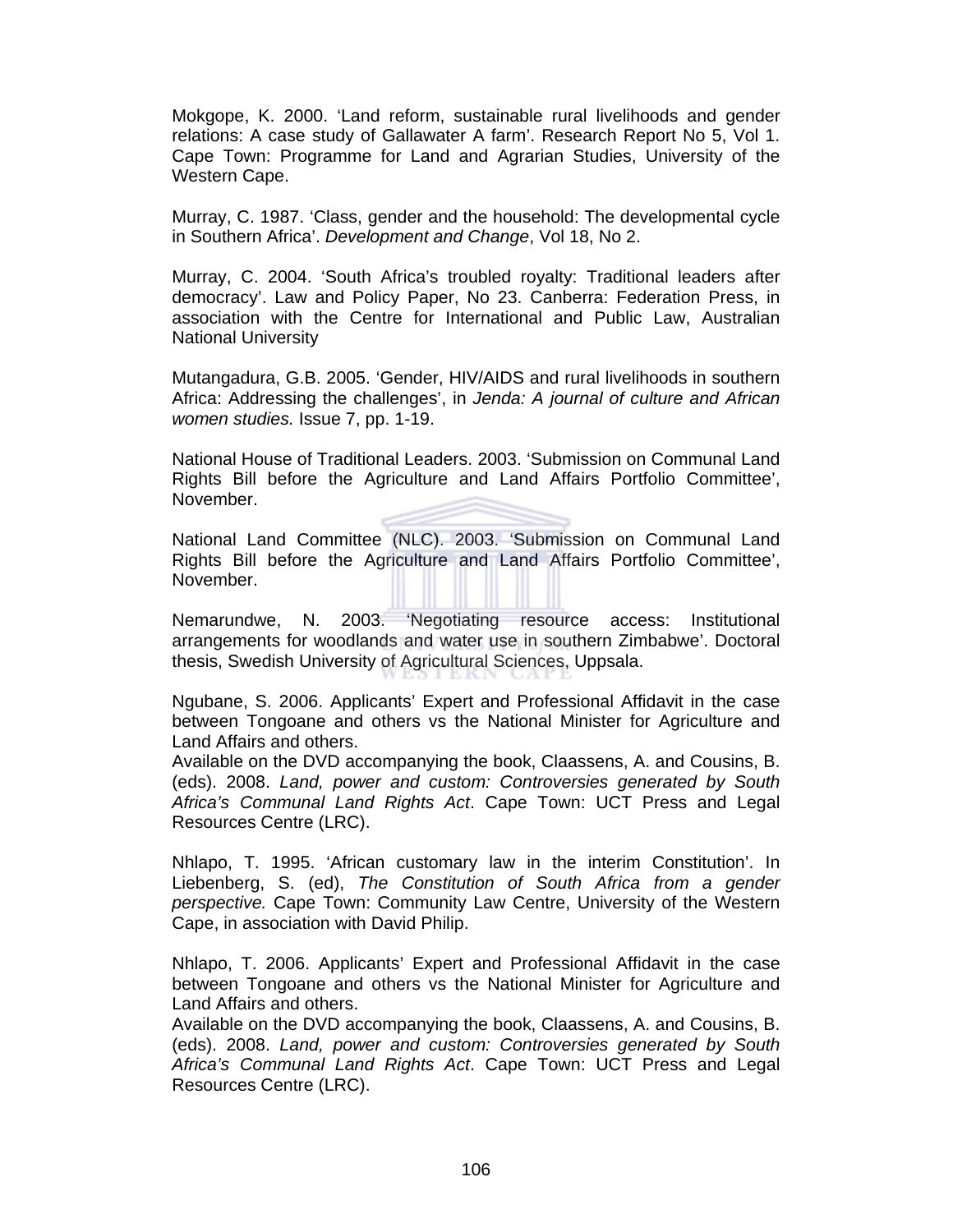NLC, RDSN, and CALS. 2000. 'Traditional leaders and institutions' (Draft submission).

Ntsebeza, L. 1999. 'Land tenure reform, traditional authorities and rural local government in post-apartheid South Africa'. Research Report No 3. Cape Town: Programme for Land and Agrarian Studies, University of the Western Cape.

Ntsebeza, L. 2005. 'Rural governance and citizenship in post-1994 South Africa: Democracy compromised?' Paper presented at United Nations Development Programme (UNDP) Global Forum. Available at:

http://www.hdr.undp.org/docs/events/global\_forum/2005/papers/Ntzebeza\_pa per.pdf

Ntsebeza, L. 2006. *Democracy compromised: Chiefs and the politics of land in South Africa*. Cape Town: HSRC Press.

Ntsebeza, L. 2008. 'Chiefs and the ANC in South Africa: The reconstruction of tradition?', in Claassens, A. and Cousins, B. (eds), *Land, power and custom: Controversies generated by South Africa's Communal Land Rights Act*. Cape Town: UCT Press and Legal Resources Centre (LRC).

Okoth-Ogendo, H.W.O. 1989. 'Some issues of theory in the study of tenure relations in African agriculture'. *Africa,* Vol 59, No 1, pp. 6-17.

Okoth-Ogendo, H.W.O. 2002. 'The tragic African commons: A century of expropriation, suppression and subversion'. Occasional Paper No 24. Cape Town: Programme for Land and Agrarian Studies, University of the Western Cape.

Okoth-Ogendo, H. 2006. Applicants' Expert and Professional Affidavit in the case between Tongoane and others vs the National Minister for Agriculture and Land Affairs and others.

Available on the DVD accompanying the book, Claassens, A. and Cousins, B. (eds). 2008. *Land, power and custom: Controversies generated by South Africa's Communal Land Rights Act*. Cape Town: UCT Press and Legal Resources Centre (LRC).

Oomen, B. 2000. '"We must now go back to our history": Retraditionalisation in a Northern Province chieftaincy'. *African Studies,* Vol 59, No 1, pp 71-95.

Oomen, B. 2005. *Chiefs in South Africa: Law, power and culture in the postapartheid era.* New York: Palgrave.

Ostrom, E. 1992. 'The rudiments of a theory of the origins, survival, and performance of common property institutions. In Bromley, D. (ed), *Making the commons work: Theory, practice, policy.* San Francisco: Institute for Contemporary Studies.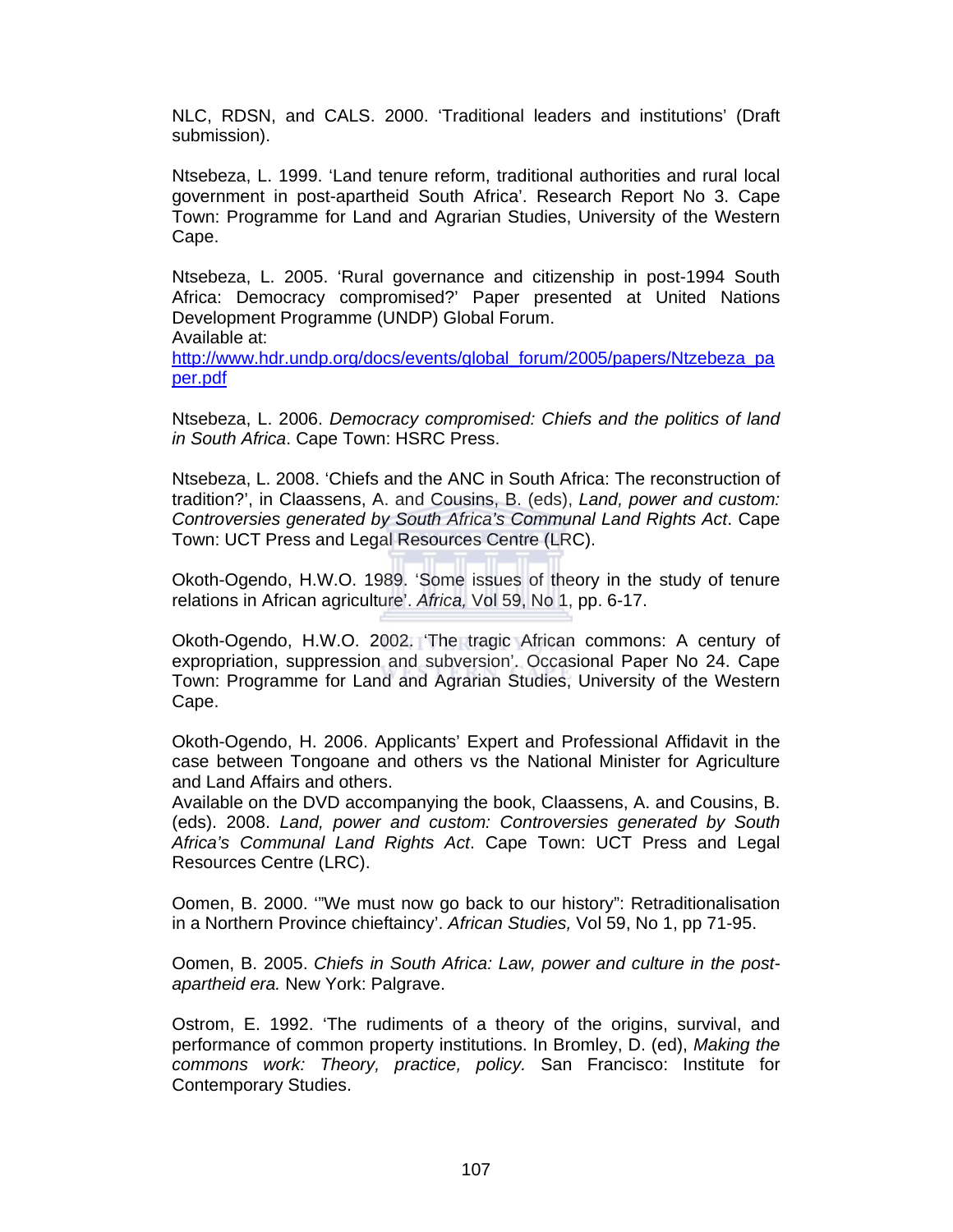Palmer, R., Timmermans, H. and Fay, D. 2000. *From conflict to negotiation: Nature-based development on South Africa's Wild Coast.* Pretoria: HSRC.

Palombi, L. 2008. 'Information and communication strategies to fight gender inequality as regards land access in Africa – Experiences and approaches of FAO's Land Tenure and Management Unit', in FAO, *Land access in rural Africa: Strategies to fight gender inequality*. Proceedings of FAO-Dimitra Workshop: 'Information and communication strategies to fight gender inequality as regards land access and its consequences for rural populations in Africa', 22-26 September. Brussels: FAO.

Paumgarten, F. 2007. 'The significance of the safety-net role of NTFPs in rural livelihoods, South Africa'. MSc thesis. Rhodes University, Grahamstown.

Peters, P. 1996. 'Household management in Botswana: Cattle, crops, and wage labour'. In Moock, J. (ed), *Understanding African rural households and farming systems.* Boulder: Westview Press.

Peters, P. 2004. 'Inequality and social conflict over land in Africa'. *Journal of Agrarian Change,* Vol 4, No 3, pp. 269-314.

Programme for Land and Agrarian Studies (PLAAS). 2008. *Umhlaba Wethu, A bulletin tracking land reform in South Africa,* University of the Western Cape, No 6, October.

Republic of South Africa (RSA). 1996. *Constitution of the Republic of South Africa.* **UNIVERSITY** of the

Republic of South Africa (RSA). 2002. *Communal Land Rights Bill (CLRB) of 2002 (Draft)*.

Republic of South Africa (RSA). 2003. *Traditional Leadership and Governance Framework Amendment Act (TLGFA) of 2003*.

Republic of South Africa (RSA). 2004. *Communal Land Rights Act (CLRA) of 2004*.

Republic of South Africa (RSA). 2007. *ASGISA: Annual Report, 2006.* 

Republic of South Africa (RSA). 2009. High Court of South Africa (North Gauteng High Court): Case No 11678/2006 – Judgement by Judge A.P. Ledwaba. Pretoria, 30 October.

Rural Women's Movement (RWM). 2003. *Submission on Communal Land Rights Bill before the Agriculture and Land Affairs Portfolio Committee, November 2003.* 

Scoones, I. 1998. 'Sustainable rural livelihoods: A framework for analysis'. Working Paper No 72. Brighton: Institute of Development Studies, University of Sussex.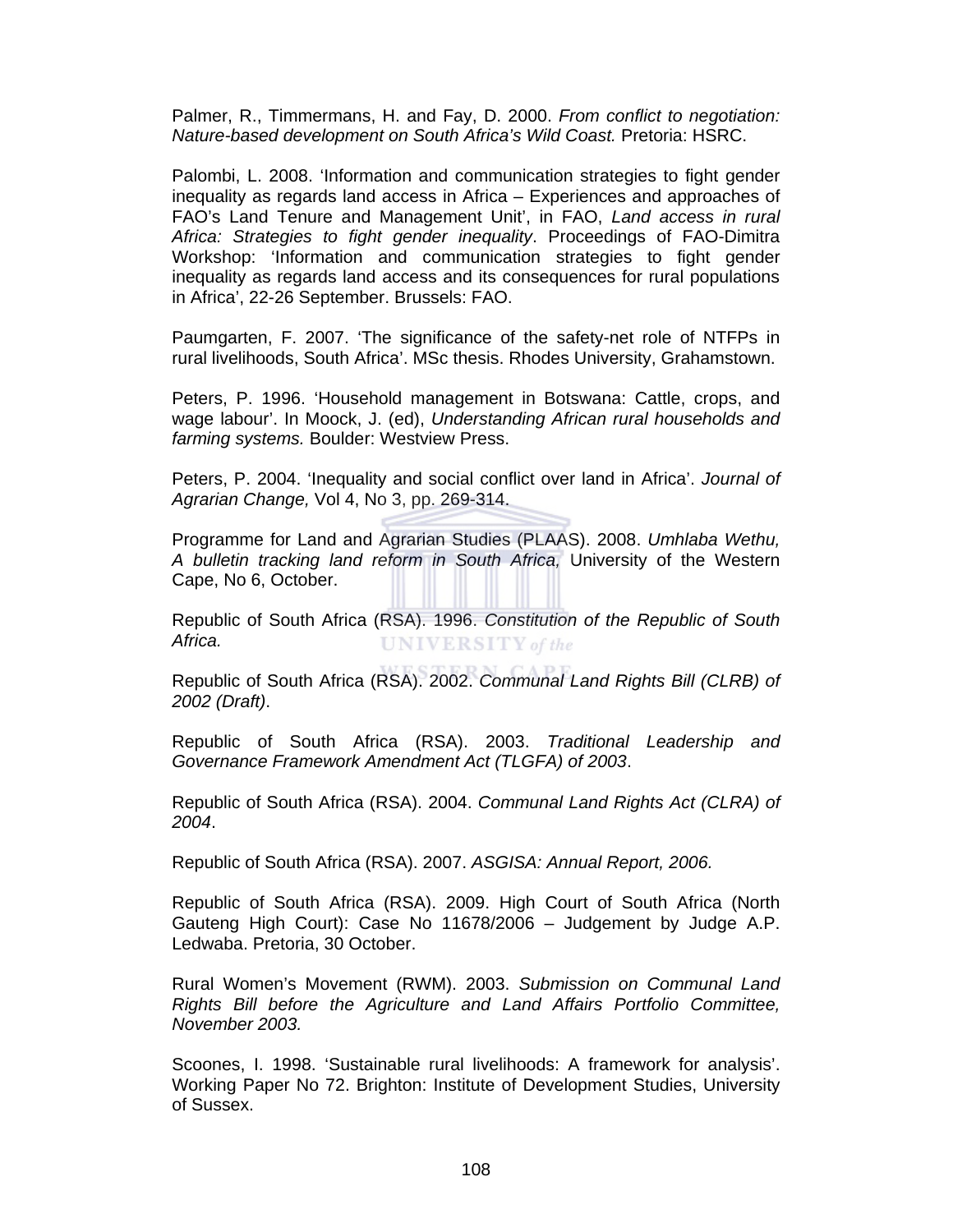Scoones, I., Melnyk, M. and Pretty, J. 1992. *The hidden harvest: Wild foods in agricultural systems. A literature review and annotated bibliography.* London: International Institute for Environment and development (IIED).

Scoones, I. and Thompson J. (eds). 2009. *Farmer first revisited: Innovation for Agricultural Research and Development.* Warwickshire: Practical Action Publishing.

Seekings, J. 2007. 'Poverty and inequality after apartheid'. CSSR Working Paper No 200. Cape Town: Centre for Social Science Research (CSSR), University of Cape Town.

Shackleton, C. and Shackleton, S. 2000. 'Direct use values of savanna resources: A case study of the Bushbuckridge Lowveld, South Africa. *Journal of Tropical Forest Products.* No 6, pp.21-40

Shackleton, C. and Shackleton, S. 2004. 'The importance of non-timber forest products in rural livelihood security and as safety nets: A review of evidence from South Africa'. *South African Journal of Science*, No 100, November/December, pp. 658-664

Shackleton, C., Shackleton, S., Buiten, E. and Bird, N. 2007. 'The importance of dry woodlands and forests in rural livelihoods and poverty alleviation in South Africa'. *Forest Policy and Economics*, Vol 9, No 5, pp. 558-586.

Shackleton S. 2005. 'The significance of the local trade in natural resource products for livelihoods and poverty alleviation in South Africa'. PhD thesis. Rhodes University, Grahamstown.

Shackleton, S., Campbell, B., Lotz-Sisitka, H. and Shackleton, C. 2008. 'Links between the local trade in natural products, livelihoods and poverty alleviation in a semi-arid region of South Africa'. *World Development,* Vol 36, No 3, pp. 505-538.

Shackleton, S., Shackleton, C. and Cousins, B. 2000. 'The economic value of land and natural resources to rural livelihoods: Case studies from South Africa'. In Cousins, B. (ed), *At the crossroads: Land and agrarian reform in South Africa into the 21st century.* Cape Town: Programme for Land and Agrarian Studies, University of the Western Cape / Braamfontein: National Land Committee (NLC).

Shackleton, S., Shackleton, C., Netshiluvhi, T., Geach, S., Ballance, A. and Fairbanks, D. 2002. 'Use patterns and value of savanna resources in three rural villages in South Africa'. *Economic Botany,* Vol 56, No 2, pp. 130-146.

Shackleton, S., von Maltitz, G. and Evans, J. 1998. 'Factors, conditions and criteria for the successful management of natural resources held under a common property regime: A South African perspective'. Occasional Paper No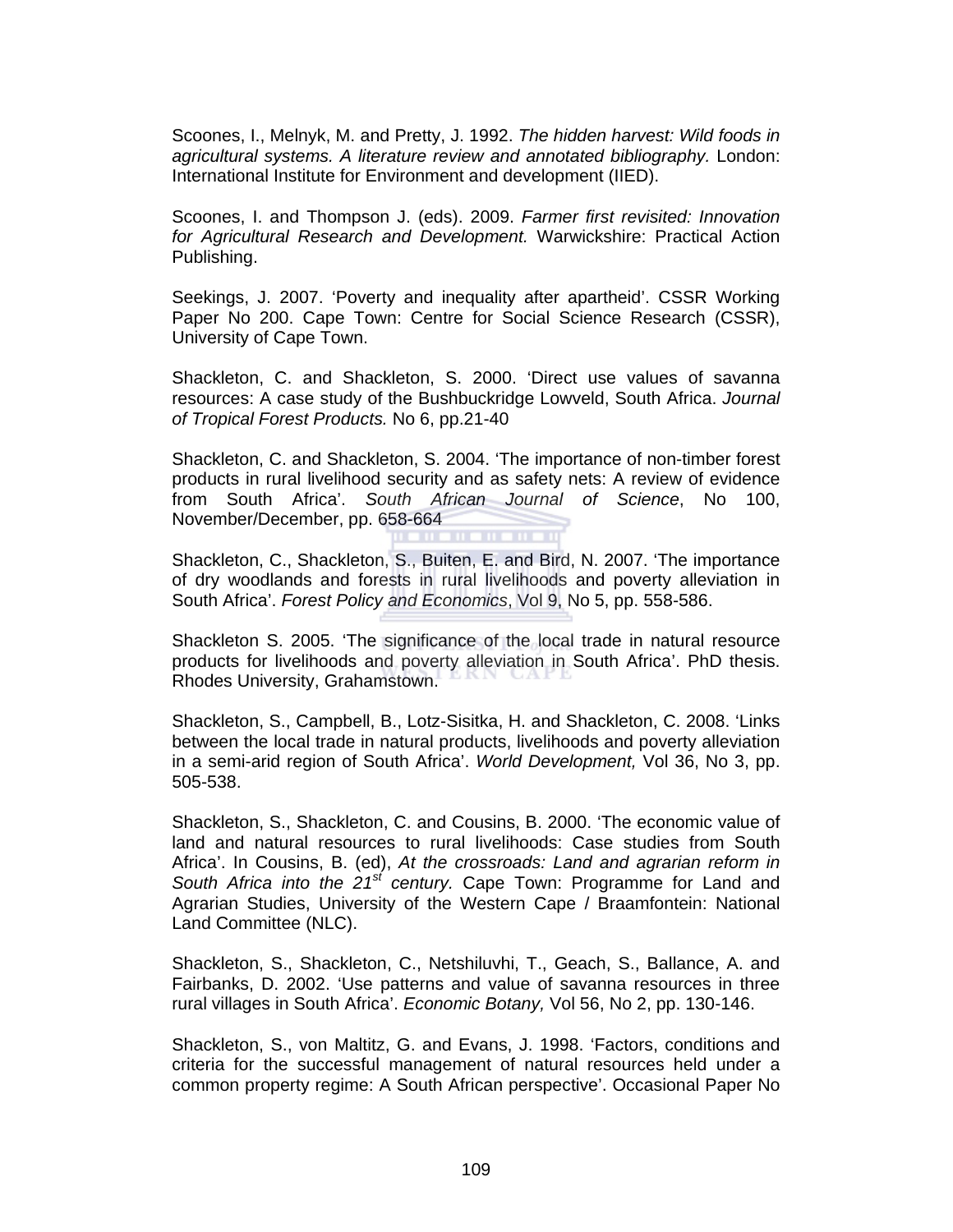8. Cape Town: Programme for Land and Agrarian Studies, University of the Western Cape.

Sibanda, S. 2001. 'Land reform and poverty alleviation in South Africa'. Paper presented at the SARPN conference on *Land reform and poverty alleviation in Southern Africa*, 4-5 June, Pretoria.

Sibanda, S. 2006. Respondent's Affidavit in the case between Tongoane and others vs the National Minister for Agriculture and Land Affairs and others. Available on the DVD accompanying the book, Claassens, A. and Cousins, B. (eds). 2008. *Land, power and custom: Controversies generated by South Africa's Communal Land Rights Act*. Cape Town: UCT Press and Legal Resources Centre (LRC).

Small, J. 1997. 'Women's land rights: A case study from the Northern Transvaal', in Meer, S. (ed), *Women, land and authority: Perspectives from South Africa.* Cape Town: David Philip.

Small, J. and Kompe, L. 1992. 'Organising rural women: The experience of TRAC', *Agenda*, No 12, pp. 9-19.

Smith, H. 2008. 'An overview of the Communal Land Rights Act 11 of 2004', in Claassens, A. and Cousins, B. (eds), *Land, power and custom: Controversies generated by South Africa's Communal Land Rights Act*. Cape Town: UCT Press and Legal Resources Centre (LRC).

Social Change Assistance Trust (SCAT). (Undated). 'Rural women and poverty in South Africa'. Cape Town: SCAT. APE

Sow Ndiaye, F. 2008. 'Strategies to minimise the impact of women's lack of access to land in Senegal', in FAO, *Land access in rural Africa: Strategies to fight gender inequality*. Proceedings of FAO-Dimitra Workshop: 'Information and communication strategies to fight gender inequality as regards land access and its consequences for rural populations in Africa', 22-26 September. Brussels: FAO.

Tengey, W. 2008. 'Gender relations, rural women and land tenure in Ghana: A communication nightmare', in FAO, *Land access in rural Africa: Strategies to fight gender inequality*. Proceedings of FAO-Dimitra Workshop: 'Information and communication strategies to fight gender inequality as regards land access and its consequences for rural populations in Africa', 22-26 September. Brussels: FAO.

Terreblanche, C. 2004a. 'Apartheid-style land bill to be bulldozed through as pre-election sop to chiefs'. *Sunday Independent,* 25 January.

Terreblanche, C. 2004b. 'Controversial land bill faces NCOP challenge'. *Cape Times,* 11 February.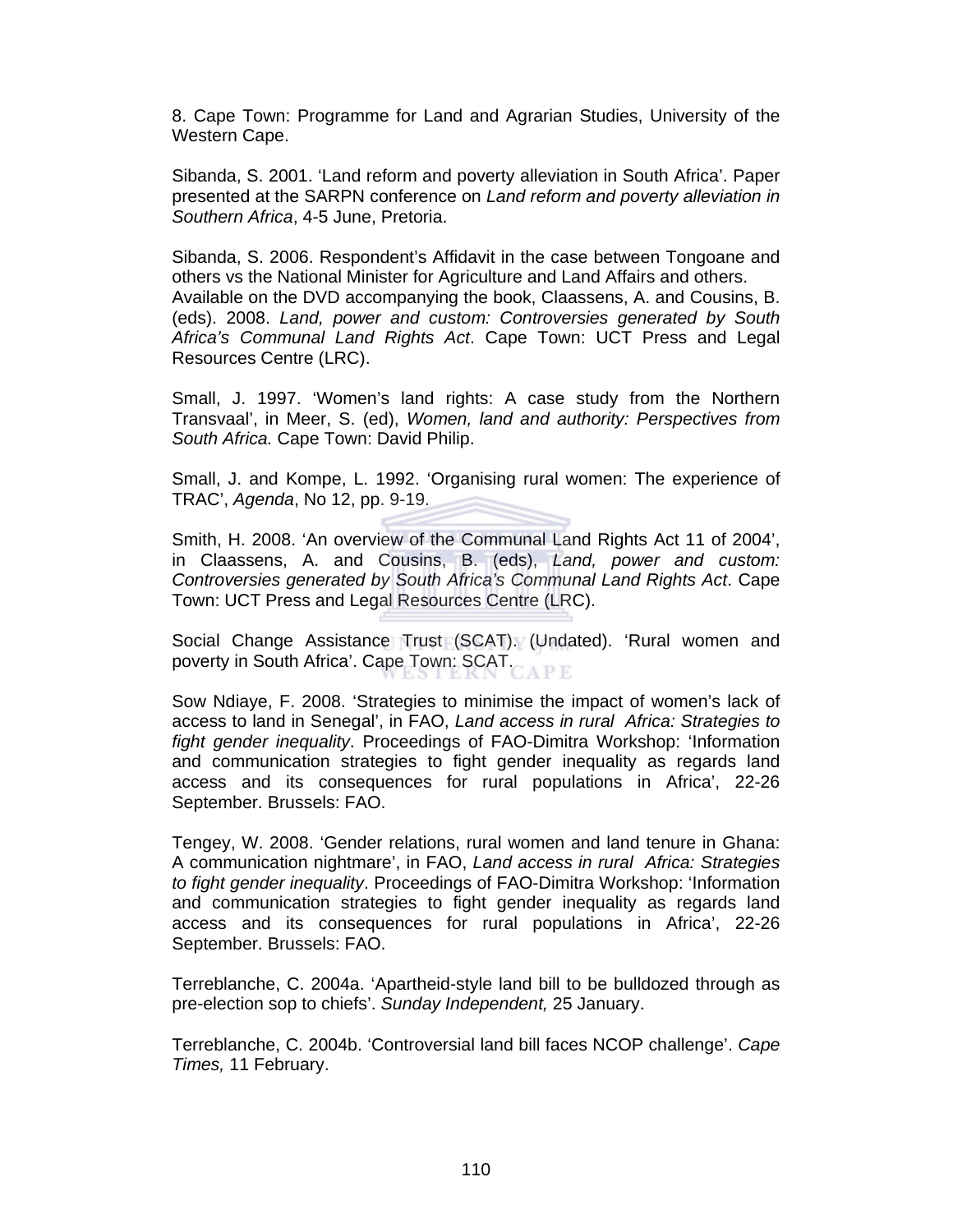Terreblanche, C. 2006. 'Land Act constitutional challenge growing amid signs that implementation is faltering'. *Weekend Argus*, 6 and 7 May.

The Rural Action Committee (TRAC) 2003. 'Submission on Communal Land Rights Bill before the Agriculture and Land Affairs Portfolio Committee', November.

Thorp, L. 1997. 'Access to land: A rural perspective on tradition and resources'. In Meer, S. (ed), *Women, land and authority: Perspectives from South Africa.* Cape Town: David Philip.

Toulmin, C. and Quan, J., (eds) 2000. *Evolving land rights, policy and tenure in Africa.* London: IIED with DFiD and NRI.

Turner, S. 1999. 'Land rights and land administration in the Herschel and Maluti districts, Eastern Cape'. Occasional Paper No 10. Cape Town: Programme for Land and Agrarian Studies, University of the Western Cape.

Tuyisenge, C. 2008. 'Gender inequality in access to land and its consequences for rural populations in Rwanda', in FAO, *Land access in rural Africa: Strategies to fight gender inequality*. Proceedings of FAO-Dimitra Workshop: 'Information and communication strategies to fight gender inequality as regards land access and its consequences for rural populations in Africa', 22-26 September. Brussels: FAO.

Umbumbano Lwabesifazane. 2003. 'Submission on Communal Land Rights Bill before the Agriculture and Land Affairs Portfolio Committee', November.

van Kessel, I. and Oomen, B. 1999. 'One chief, one vote: The revival of traditional authorities in post-apartheid South Africa'. In van Rouveroy van Nieuwaal, E.A.B. and van Dijk, R. (eds), *African chieftaincy in a new sociopolitical landscape*. Munster/Hamburg/London: LIT Verlag.

Villarreal, M. 2008. 'Gender and access to land: The impact of crisis situations', in FAO, *Land access in rural Africa: Strategies to fight gender inequality*. Proceedings of FAO-Dimitra Workshop: 'Information and communication strategies to fight gender inequality as regards land access and its consequences for rural populations in Africa', 22-26 September. Brussels: FAO.

Walker, C. 1997. 'Cornfields, gender and land'. In Meer, S. (ed), *Women, land and authority: Perspectives from South Africa.* Cape Town: David Philip.

Walker, C. 2000. 'Relocating restitution'. *Transformation,* No 44, pp. 1-16.

Walker, C. 2002a. 'Land reform in southern and eastern Africa: Key issues for strengthening women's access to and rights in land'. Report on a study commissioned by the United Nations Food and Agriculture Organisation (UNFAO). Geneva: United Nations.